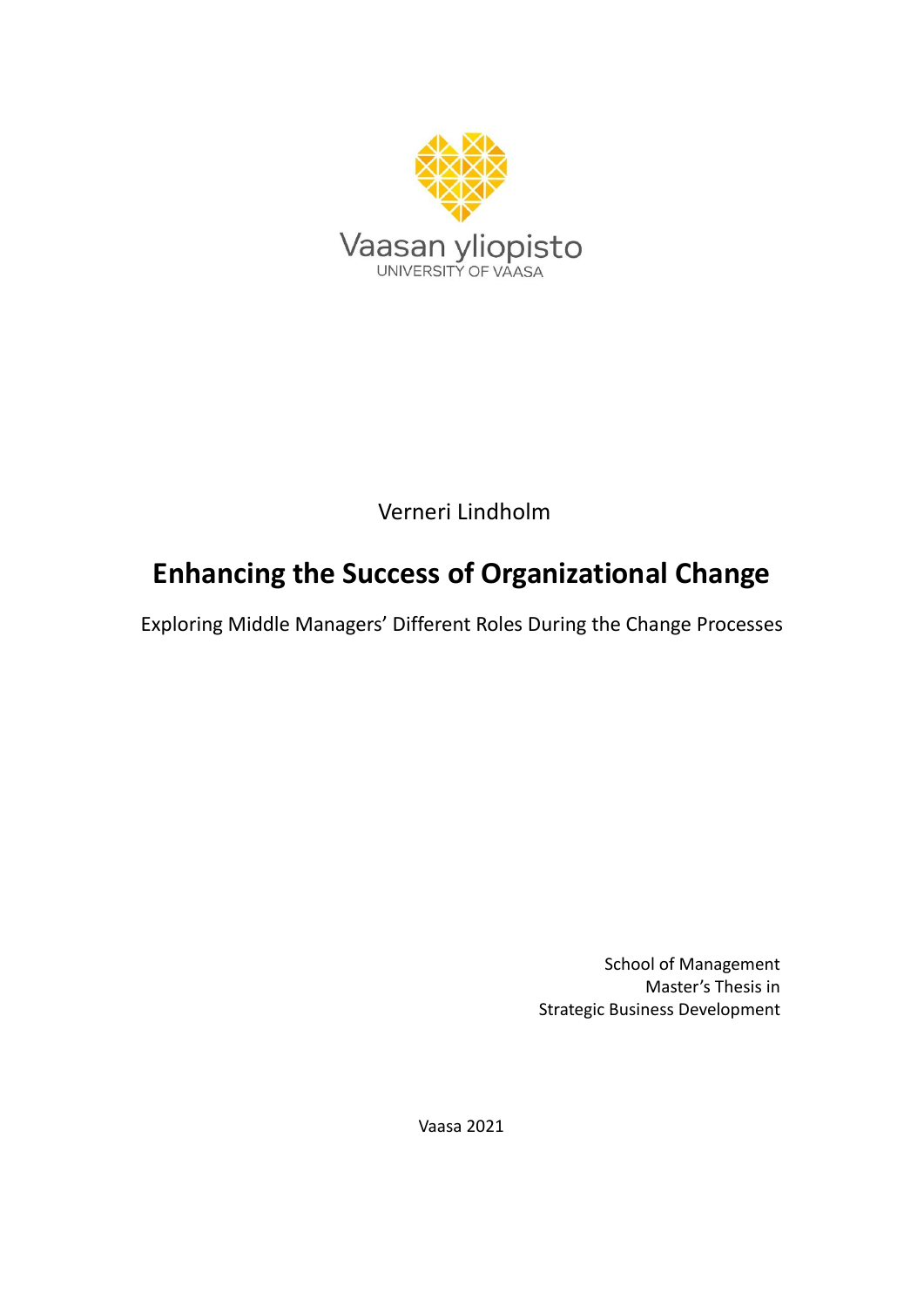| <b>VAASAN YLIOPISTO</b> |                                                                                                                           |               |  |  |  |
|-------------------------|---------------------------------------------------------------------------------------------------------------------------|---------------|--|--|--|
|                         | Johtamisen akateeminen yksikkö                                                                                            |               |  |  |  |
| Tekijä:                 | Verneri Lindholm                                                                                                          |               |  |  |  |
| Tutkielman nimi:        | Enhancing the Success of Organizational Change: Exploring<br>Middle Managers' Different Roles During the Change Processes |               |  |  |  |
| Tutkinto:               | Kauppatieteiden maisteri                                                                                                  |               |  |  |  |
| <b>Oppiaine:</b>        | <b>Strategic Business Development</b>                                                                                     |               |  |  |  |
| Työn ohjaaja:           | Jukka Vesalainen                                                                                                          |               |  |  |  |
| Valmistumisvuosi:       | 2021                                                                                                                      | Sivumäärä: 89 |  |  |  |

#### **TIIVISTELMÄ:**

Alati kasvava muutosnopeus on laajalti tunnistettu ilmiö nykypäivän dynaamisessa liiketoimintaympäristössä. Muutoksia tapahtuu useammin kuin koskaan aikaisemmin, ja yritysten on pakko sopeutua niihin uudistammalla organisaatiorakenteitaan ja toimintamallejaan. Viime vuosina sekä keskijohdon rooli että vastuualueet ovat kasvaneet, kun tiimityöskentelyn suosio on lisääntynyt yrityksissä. Keskijohdon rooli on erittäin monialainen, koska heillä on strateginen asema organisaation ylimmän johdon ja etulinjan työntekijöiden välillä. He tasapainottelevat organisaation strategian ja päivittäisen operatiivisen toiminnan välillä ja ovat näin ollen usein myös vastuussa uusien muutosaloitteiden jalkauttamisesta käytännöntasolle.

Keskijohdolla on merkittävä – mutta silti heikosti ymmärretty rooli yritysten muutosprosessien aikana. Tarvitaan siis lisätutkimusta siitä, miten eroavaisuudet keskijohdon muutoskäytänteissä ja toimintatavoissa vaikuttavat organisaation suoriutumiseen ja muutosaloitteiden onnistumiseen. Tämän tutkimuksen tavoitteena onkin selvittää, millä eri tavoilla keskijohtajat vaikuttavat organisaation muutosprosesseihin. Tutkimuksen teoreettinen viitekehys on muodostettu määrittelemällä organisationaalinen muutos, tunnistamalla sen eri lähestymistavat, esittelemällä ja analysoimalla olemassa olevia muutosmalleja ja viitekehyksiä, tunnistamalla muutosprosessin eri vaiheet, ja lopuksi määrittelemällä keskijohdon eri roolit, vastuualueet ja tavoitteet muutosprosessin aikana. Koska tutkimus pyrkii kaventamaan kuilua alan teorian ja käytännön välillä, teoreettiset havainnot testataan empiirisen tutkimuksen avulla. Laadullista tutkimusmateriaalia kerätään haastattelemalla keskijohtajia puolistrukturoiduin teemahaastatteluin. Empiiriset tutkimustulokset analysoidaan ja peilataan edellä kuvattuun tutkimuksen teoreettisen viitekehykseen.

Sekä tutkimuksen teoreettiset että empiiriset havainnot viittaavat siihen, että keskijohdon rooli muutosprosesseissa korostuu erityisesti jalkauttamisvaiheen aikana. Muutosorientoituneen johtajuuden avulla he voivat edesauttaa muutosprosessin etenemistä ja johtaa organisaatiota haluttuun suuntaan. He voivat myös omalla toiminnallaan estää mahdollista muutosvastarintaa, motivoida ihmisiä osallistumaan muutokseen ja varmistaa kehityksen jatkuvuuden. Tutkimus pyrkii tarjoamaan alan tutkijoille uusia näkemyksiä nykypäivän muutosjohtamiskäytänteistä ja siitä, miten menestyvät muutosjohtavat toimivat muutoksen eri vaiheiden aikana. Lisäksi tutkimustulokset vahvistavat omalta osaltaan alan teoriaa ja tarjoavat uusia näkemyksiä aikaisempiin tutkimustuloksiin.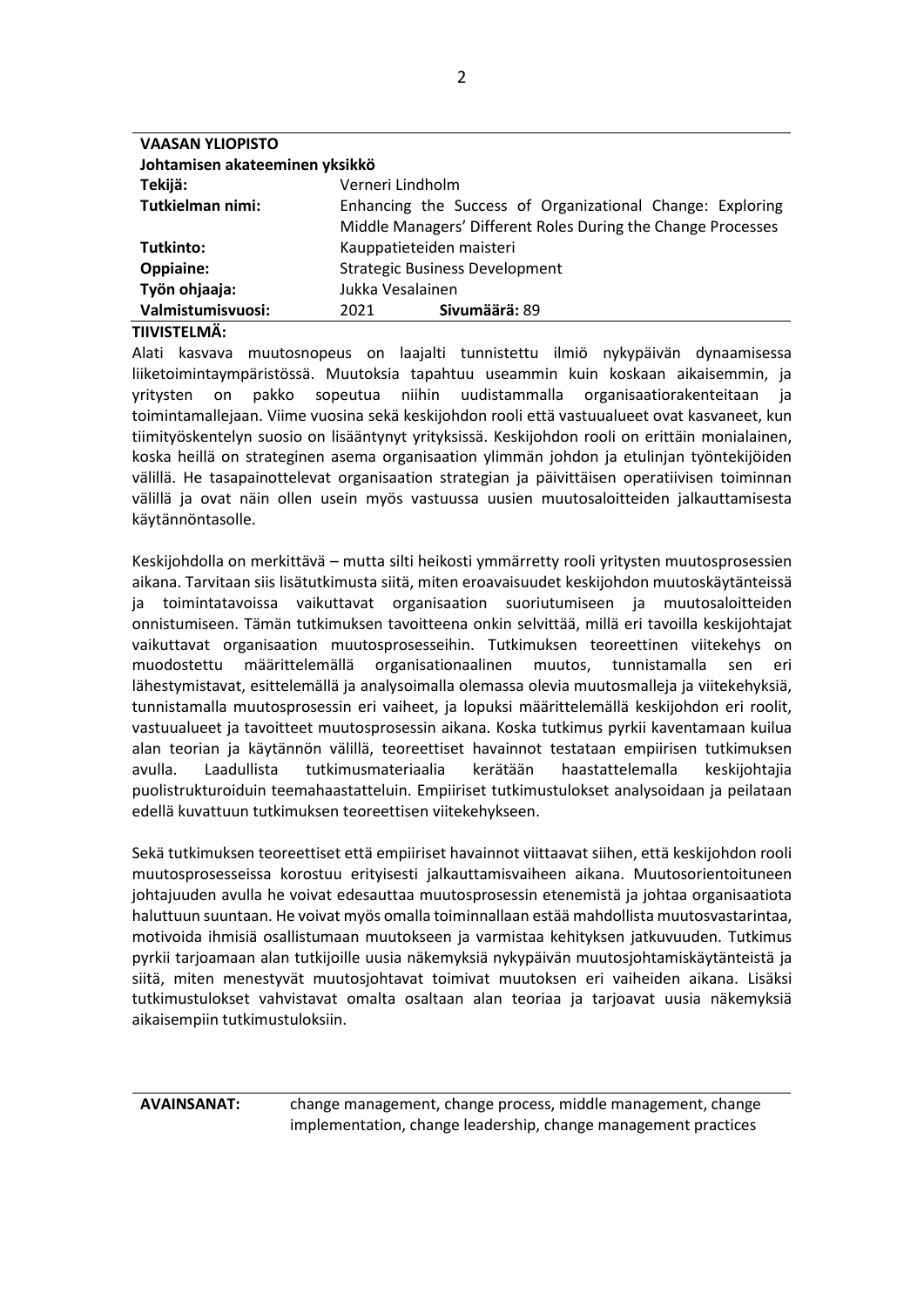| <b>UNIVERSITY OF VAASA</b>  |                                                                                                                           |                     |  |
|-----------------------------|---------------------------------------------------------------------------------------------------------------------------|---------------------|--|
| <b>School of Management</b> |                                                                                                                           |                     |  |
| Author:                     | Verneri Lindholm                                                                                                          |                     |  |
| <b>Title of the Thesis:</b> | Enhancing the Success of Organizational Change: Exploring<br>Middle Managers' Different Roles During the Change Processes |                     |  |
| Degree:                     | Master of Science in Economics and Business Administration                                                                |                     |  |
| Programme:                  | <b>Strategic Business Development</b>                                                                                     |                     |  |
| Supervisor:                 | Jukka Vesalainen                                                                                                          |                     |  |
| Year of graduation:         | 2021                                                                                                                      | Number of pages: 89 |  |
|                             |                                                                                                                           |                     |  |

#### **ABSTRACT:**

The increasing rate of change is widely recognized in today's dynamic business environment. Changes occur more frequently than ever before, and companies are forced to adapt to them by reforming their organizational structures and operating models. In recent years, middle managers' role and responsibilities have grown as a teamwork design has gained popularity within the organizations. The role of middle management is highly cross-functional as they hold a strategic location between organization's top management and frontline employees. They balance between organization's strategy and day-to-day activities, and hence, are also responsible for implementing changes.

Due to the middle management's essential yet poorly understood role in change processes, additional research on how differences in middle managers' change practices and policies influence on organizational performance and improvement efforts' success is needed. Hence, the aim of the thesis is to figure out how do middle managers influence on the organizational change processes. The theoretical framework of the study is formed by defining organizational change and different approaches to it, presenting and analysing existing frameworks and change management models, identifying different phases of a change process, and finally examining middle managers different roles, areas of responsibilities, and objectives during an organizational change process. As the study aims to fill the identified gap between the theory and practice, an empirical research is conducted. Qualitative research material is collected by interviewing people in middle management positions through semi-structured theme interviews. Findings of the empirical research are analysed and reflected to the theoretical framework of the study.

Both theoretical and empirical findings of the study suggest that the middle managers' role in organizational change processes is emphasized especially during the change implementation phase. Through change-oriented leadership, they can enhance the success of change processes and lead the organization into the desired direction. With their own actions, middle managers can also prevent possible change resistance, motivate people to engage in the change, and ensure continuity of the development. As theoretical contributions, this study seeks to provide academics new insights on today's change management practices and how successful change leaders act during the change processes. In addition, the findings of the study reinforce the existing literature of the field and contribute to the prior studies in various ways.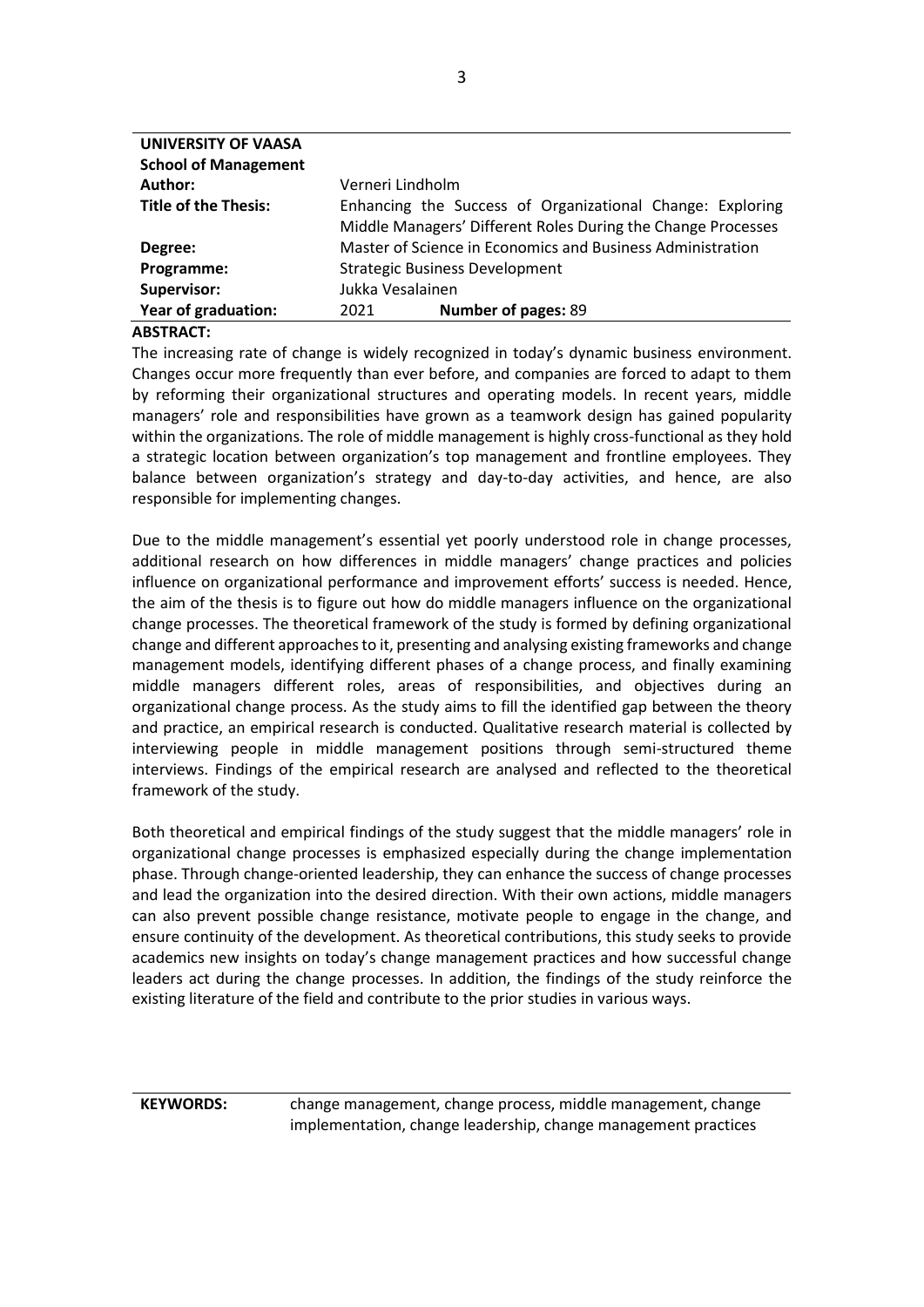## **Contents**

| 1              |     |          | Introduction                                           | 8  |
|----------------|-----|----------|--------------------------------------------------------|----|
|                | 1.1 |          | Research gap and scope of the study                    | 9  |
|                | 1.2 |          | Research problem and theoretical contribution          | 11 |
|                | 1.3 |          | Structure of the thesis                                | 12 |
| $\overline{2}$ |     |          | Theoretical background                                 | 14 |
|                | 2.1 |          | Change management                                      | 14 |
|                |     | 2.1.1    | Defining organizational change                         | 16 |
|                |     | 2.1.2    | Existing models and frameworks                         | 19 |
|                |     | 2.1.3    | Different phases and stages                            | 29 |
|                | 2.2 |          | Executors' role                                        | 33 |
|                |     | 2.2.1    | Change leadership                                      | 34 |
|                |     | 2.2.2    | Change management practices                            | 37 |
|                |     | 2.2.3    | Middle managers as change agents                       | 40 |
|                | 2.3 |          | Middle managers' role in the change management process | 43 |
| 3              |     |          | Methodology                                            | 46 |
|                | 3.1 |          | Philosophical assumptions                              | 46 |
|                | 3.2 |          | Research strategy and methods                          | 49 |
|                |     | 3.2.1    | Literature review                                      | 50 |
|                |     | 3.2.2    | Qualitative research                                   | 51 |
|                | 3.3 |          | Context of the study                                   | 52 |
|                | 3.4 |          | Data collection and analysis                           | 53 |
|                | 3.5 |          | Validity and reliability                               | 56 |
| 4              |     | Analysis |                                                        | 59 |
|                | 4.1 |          | Findings of the empirical research                     | 59 |
|                |     | 4.1.1    | Change processes                                       | 59 |
|                |     | 4.1.2    | Middle managers as change executors                    | 62 |
|                |     | 4.1.3    | Change management practices                            | 65 |
|                | 4.2 |          | Analysis of the findings                               | 67 |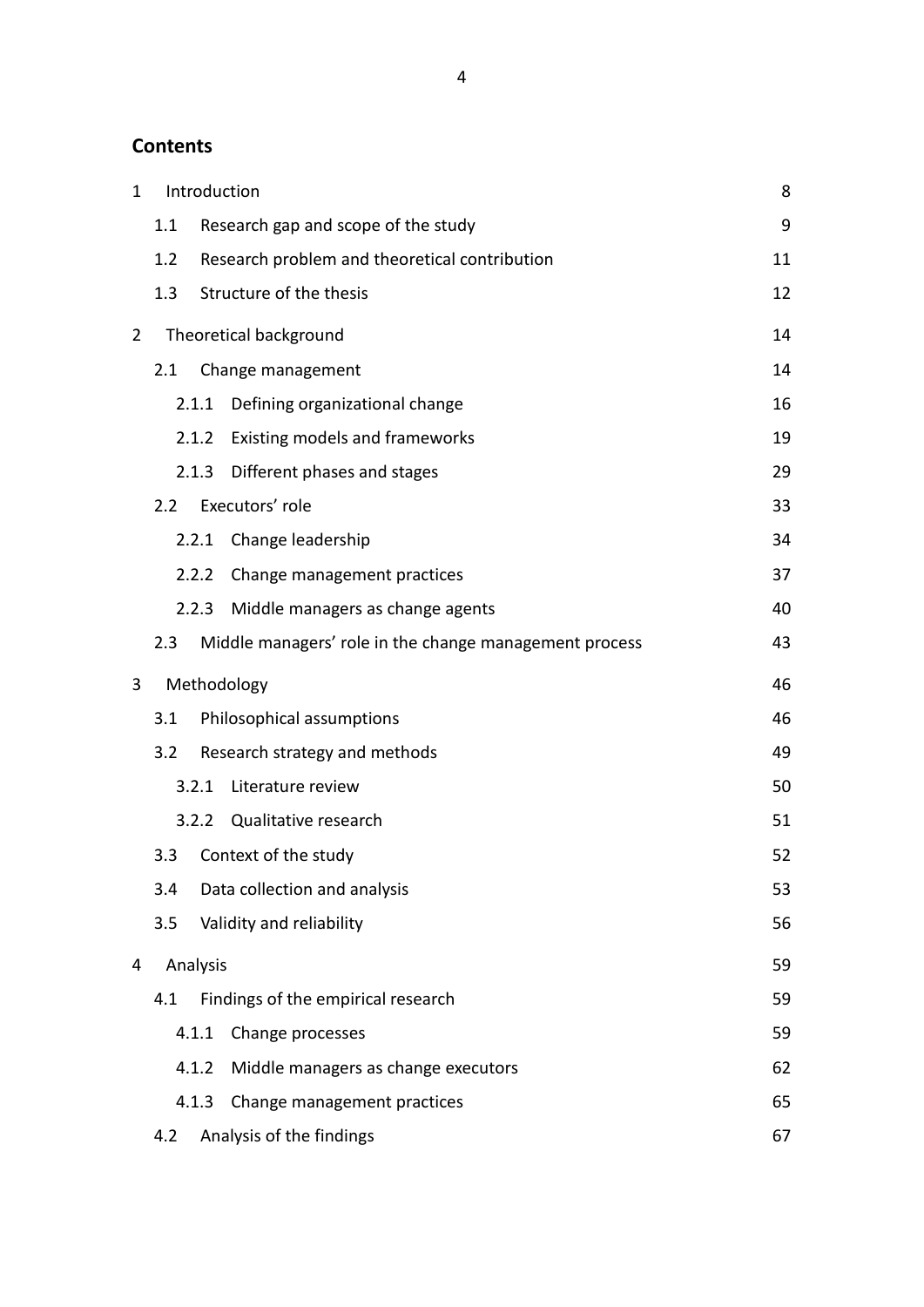| 5                            |            | Discussion                      | 73 |
|------------------------------|------------|---------------------------------|----|
|                              | 5.1        | Theoretical implications        | 77 |
|                              | 5.2        | Managerial implications         | 79 |
|                              | 5.3        | Suggestions for future research | 80 |
|                              | 5.4        | Limitations                     | 80 |
|                              | References |                                 | 82 |
| Appendix. Interview template |            |                                 | 88 |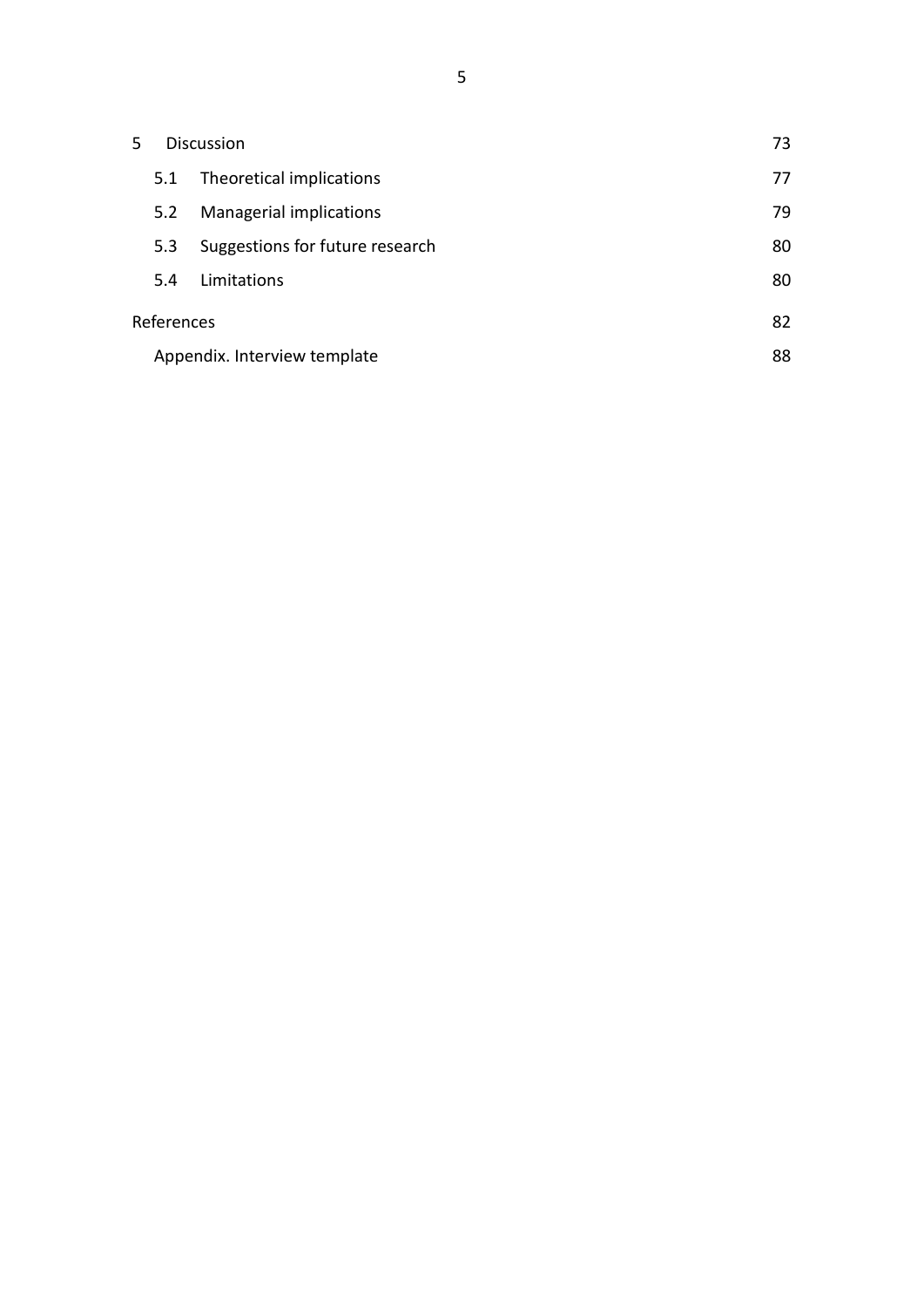## **Figures**

| <b>Figure 1.</b> Lewin's Three Step Change Model                     | 21. |
|----------------------------------------------------------------------|-----|
| Figure 2. Kotter's 8 Step Change Model                               | 24  |
| Figure 3. Prosci's ADKAR Model                                       | 28. |
| <b>Figure 4.</b> A general change management process by Adaptive HVM | 30. |

## **Tables**

| <b>Table 1.</b> Definitions of change management               | 15. |
|----------------------------------------------------------------|-----|
| <b>Table 2.</b> Phases of a change process                     | 31  |
| Table 3. Summary of the change management models and processes | 32. |
| Table 4. Summary of the conducted interviews                   | 55. |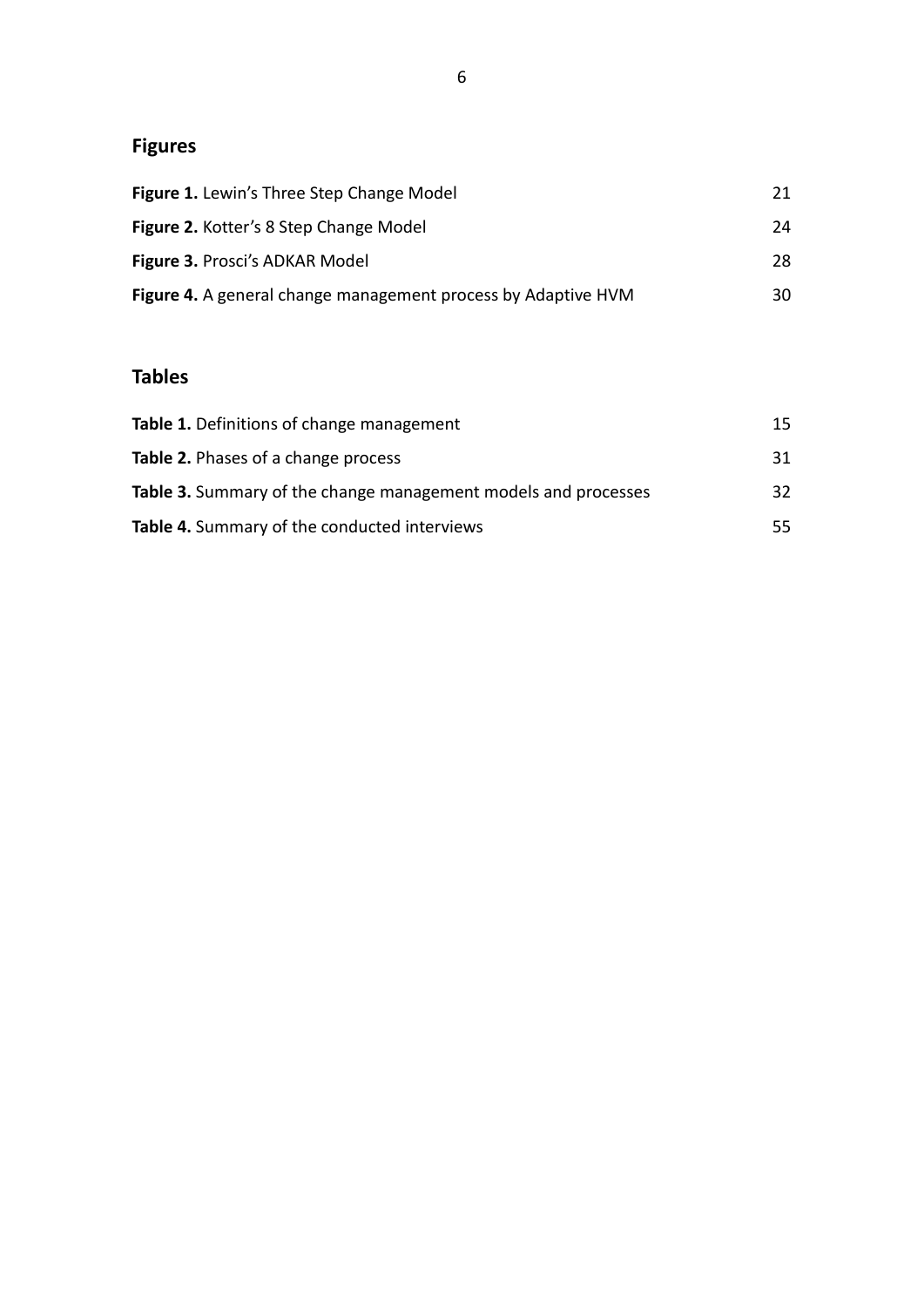"*There is nothing permanent except change*" Heraclitus (535-475 BCE)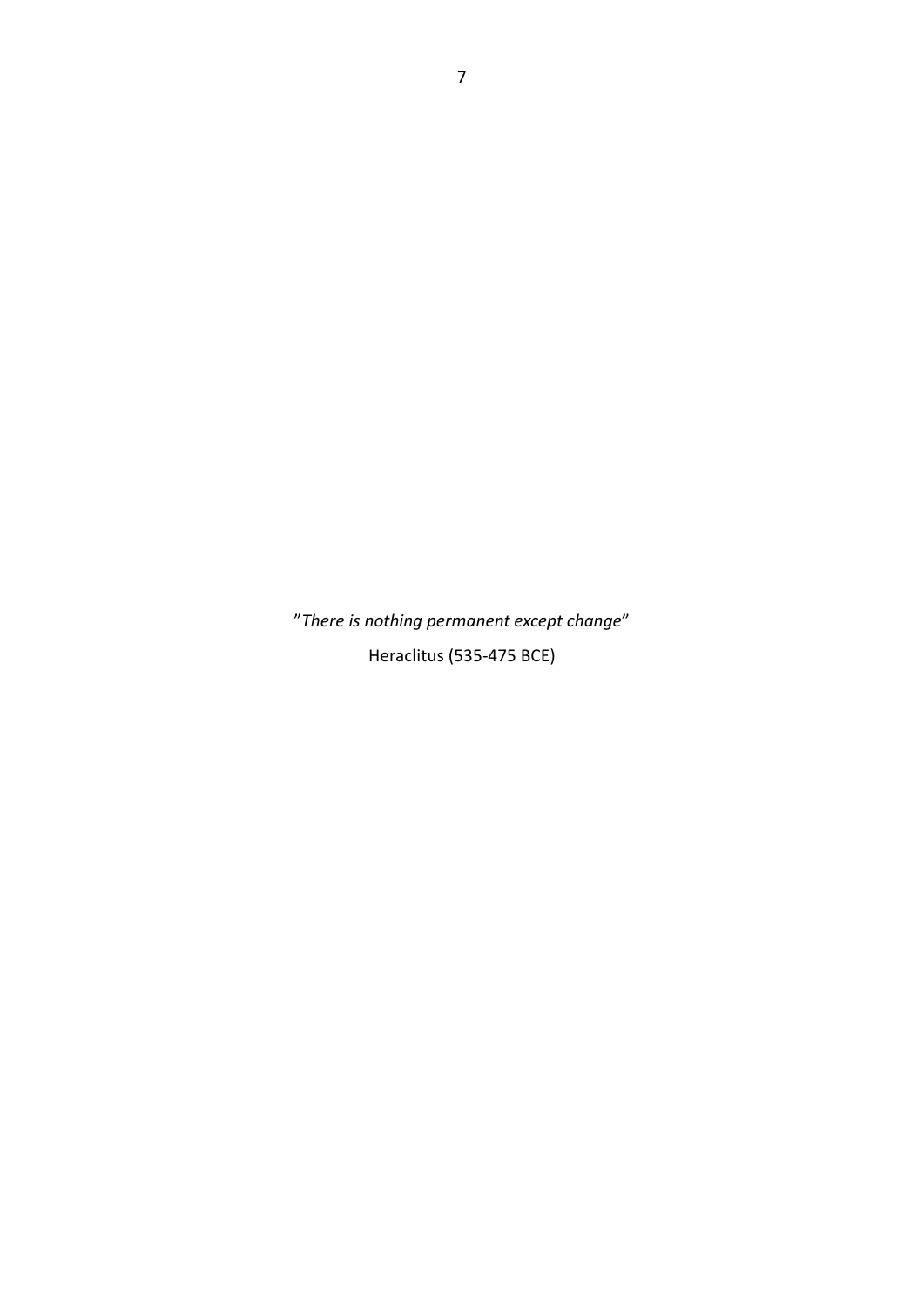### <span id="page-7-0"></span>**1 Introduction**

There seem to be a clear agreement on the increasing rate of change in the business environment. Changes occur more frequently than ever before, and the business environment is evolving continuously (e.g. Kotter 1995; Moran & Brightman 2000; Higgins 2005; Todnem By 2005; Hudescu & Ilies 2011; Raineri 2011; Al-Ali, Singh, Al-Nahyan, & Sohal 2017; Baddah 2017). Basic operating assumptions and traditions are challenged (Moran et al. 2000) and companies need to anticipate or adapt to increased global competition, downturns in national economics (Hudescu et al. 2011), and new technologies, markets, and legislations (Raineri 2011). In addition, internal factors such as changes in staff and new policies and procedures are forcing companies to reform their organisational structures and operating models (Raineri 2011).

Due to this rapid change rate, the risk of failure is greater than ever before (Moran et al. 2000). Studies have shown, that approximately 70 % of all attempts to implement change initiatives fails (Beer & Nohria 2000; Miller 2001). It has been suggested that change programs often fail due to the poor execution of change initiatives rather than the incomplete or erroneous change plans (Miller 2001; Gill 2002). In addition to poor change management practices, the lack of effective leadership and guidance have been identified as one of the key factors causing failures of change programmes (Miller 2001; Gill 2002; Kang 2015). This highlights the role of executors and managers who are in charge of implementing change initiatives. As a matter of fact, for example Graetz (2000) have argued that the primary task of today's management is the leadership of organisational change.

Even though the change management gains all the time more and more attention from both academics and practitioners, it is not any new revolutionary concept (Baddah 2017). Since the Lewin's (1947) early publicizations, management literature has proposed several different models, frameworks, guidelines, and strategies for implementing change (Hudescu et al. 2011; Raineri 2011; Baddah 2017). Authors have identified both factors causing change efforts to fail (Gill 2002) and critical success factors of change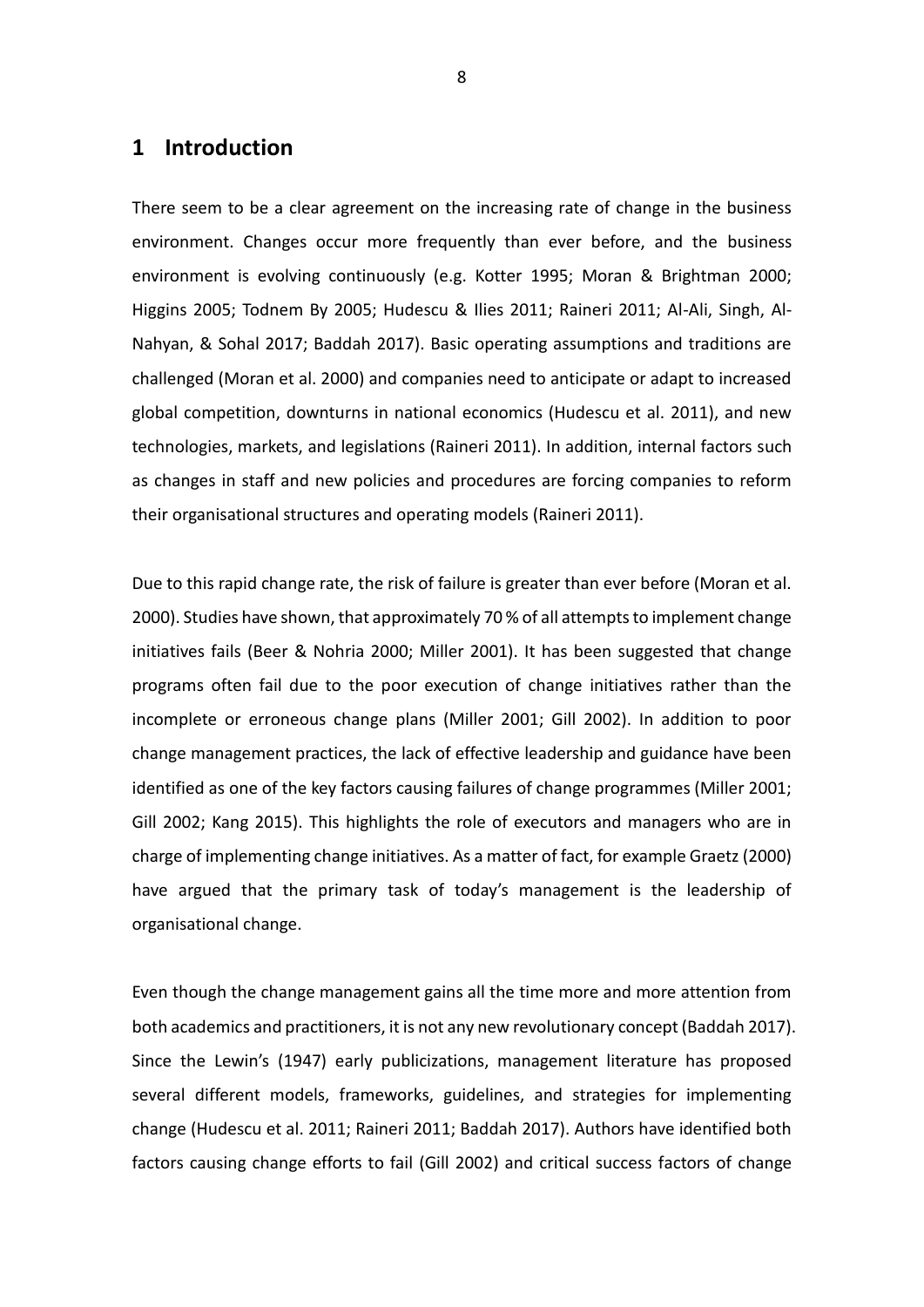initiatives (Hudescu et al. 2011; Raineri 2011). Although views and opinions vary depending on the context and chosen approach (Baddah 2017), it is commonly agreed that the successful management of change is an essential skill in today's highly competitive and rapidly changing business environment (Kotter 1996; Guimaraes & Armstrong 1998; Doyle, Claydon & Buchanan 2000; Moran et al. 2000; Todnem By 2005; Radeke 2011; Talmaciu 2014).

#### <span id="page-8-0"></span>**1.1 Research gap and scope of the study**

Even though there is a wide range of different theories, change models, and approaches available to the practitioners (Todnem By 2005; Hudescu et al. 2011; Raineri 2011; Baddah 2017), executors seem still to be struggling with the frequently ongoing change initiatives and programs (Beer et al. 2000; Miller 2001). The previous research regarding the subject indicates that organizations tend to use different change management practices more often during the change preparation and planning stages rather than during the implementation stage. Implementation practices may even be overlooked by the executors. (Raineri 2011.) Thus, more empirical research on how successful change leaders act and behave during the actual implementation phase of a change is needed (Milleri 2001; Todnem By 2005; Raineri 2011).

It has been argued that the existing theories and approaches are both confusing and contradictory (Burnes 2004b: 4) and organisations do not have clear understanding of them (Burnes 2009: 4). In addition, authors (e.g. Elrod II & Tippett 2002; Rosenbaum, More, & Steane 2018) have argued that the recent literature of change management has not developed anything completely new but rather tried to give insights on how to adopt the old change models and theories in today's context. Academic literature tends to be more conceptual-oriented while on the other hand practitioners prefer case studies and analyses (Raineri 2011). Several authors (e.g. Doyle et al. 2000; Miller 2001; Young 2009; Raineri 2011) have identified this gap between the theory and practice. The existing literature lacks empirical evidence to support and justify the claims made by authors of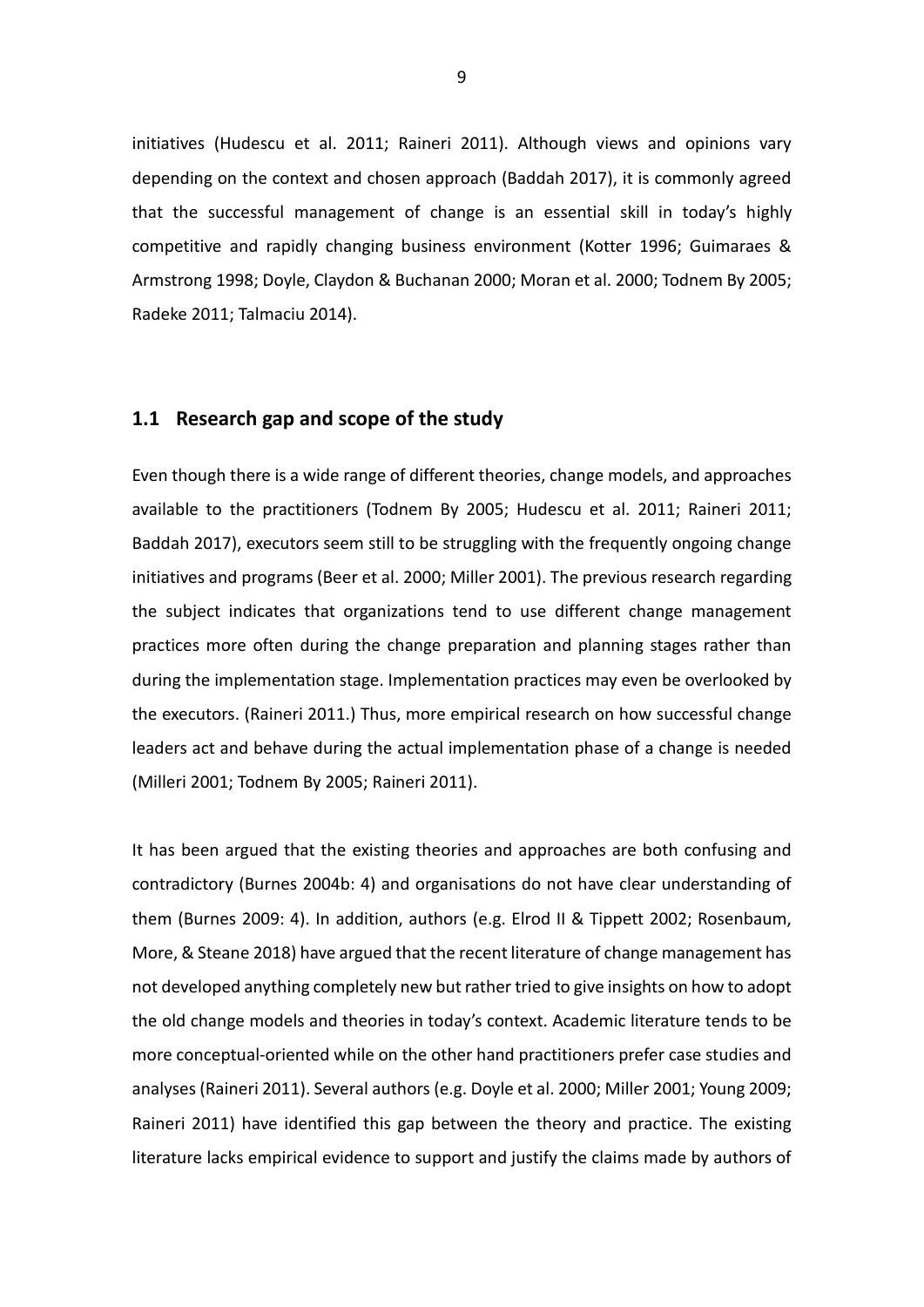the field (Guimaraes et al. 1998; Todnem By 2005). In order to fill this gap, more empirical research within the context of organisational change is required (Todnem By 2005; Bartunek 2008).

Lastly, several authors have pointed out the largely overlooked role of middle managers as change agents. Even though the previous literature has tried to explain the complex nature of a change process, the focus has mainly been on senior leaders and top management, and thus, there is a little research on middle managers' involvement in organizational change processes (Wooldridge & Floyd 1990; Noble 1999; Chuang, Jason, & Morgan 2011; Birken, Lee, & Weiner 2012; Birken, Lee, Weiner, Chin, & Schaefer 2013; Engle, Lopez, Gormley, Chan, Charns, & Lukas 2017). In recent years, middle managers' role and responsibilities have grown as a teamwork design has gained popularity within the organizations (Birken et al. 2012). In addition, Noble (1999) has argued that plans and change initiatives are usually communicated through middle management during the change implementation process. Other authors (e.g. Wooldridge et al. 1990; Caldwell, Chatman, O'Reilly III, Ormiston, & Lapiz 2008; Birken et al. 2012; Birken et al. 2013) have also noticed middle managers' strategic location between organizations' top management and frontline employees. Middle managers – who in many cases are actually in charge of the implementation of new practices (Hagedorn et al. 2006) have the ability to either bridge or create information gaps depending on their commitment to the ongoing change process (Birken et al. 2013). They also balance between organization's strategy and day-to-day activities, and hence, are responsible for implementing changes (Birken et al. 2012). Due to the middle management's essential yet poorly understood role in change processes, additional research on how differences in middle managers' change practices and policies influence on organizational performance and improvement efforts' success is needed (Wooldridge et al. 1990; Noble 1999; Hagedorn et al. 2006; Chuang et al. 2011; Birken et al. 2012; Birken et al. 2013; Engle et al. 2017).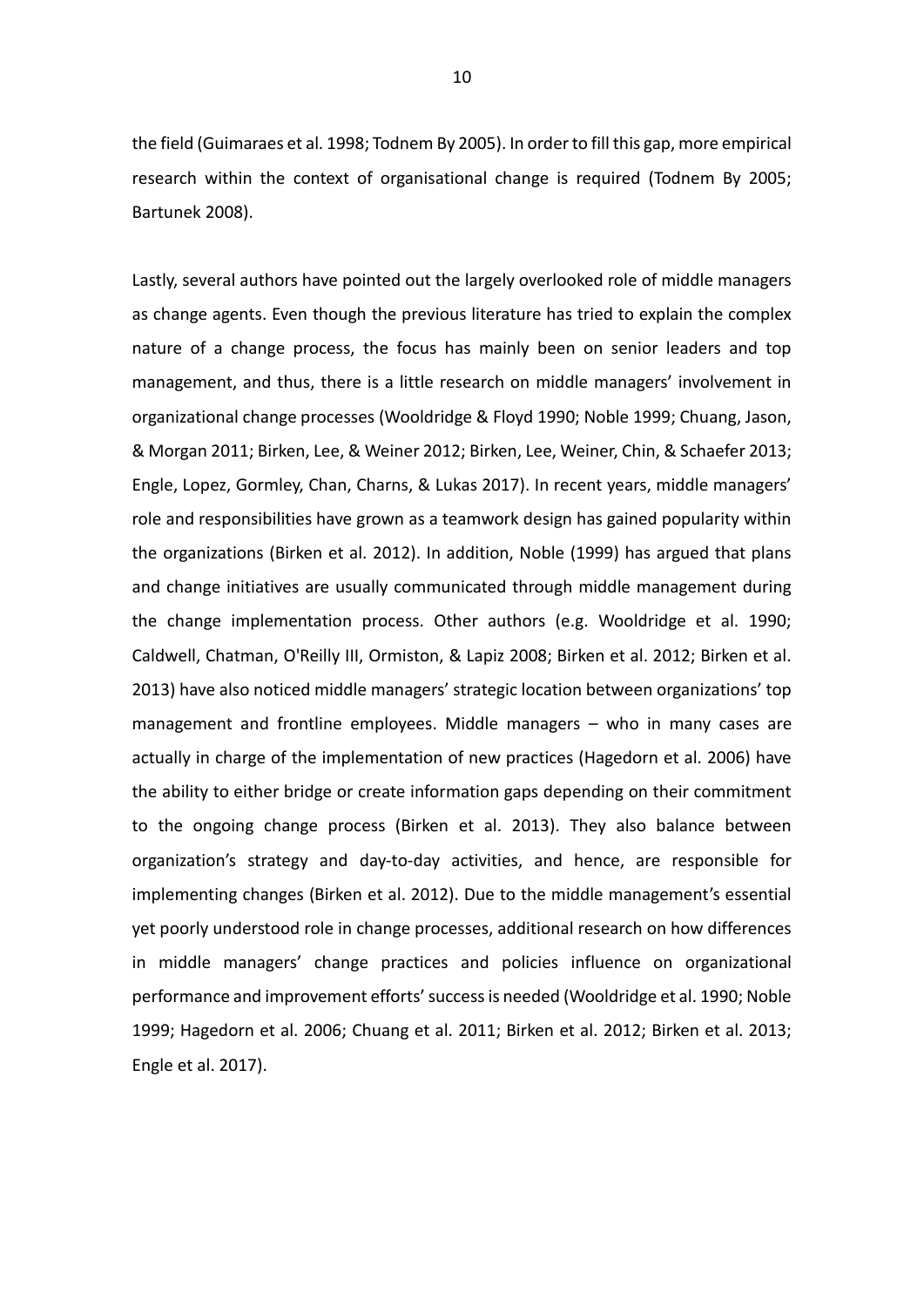#### <span id="page-10-0"></span>**1.2 Research problem and theoretical contribution**

As pointed out, if companies want to keep up with the competition it is crucial for them to effectively implement new practices and successfully drive change. The high importance of successful change management combined with the low success rates of change initiatives highlight the executors' – and especially middle managements' role in the change processes. To gain a deep understanding of the phenomenon and explore the different roles of executors, more empirical research is needed. Thus, the main objective and research question of this study is:

**RQ:** How do middle managers influence on the organizational change process?

In order to achieve the main objective, this study focuses on three main sub-questions to guide the research work. The research question will be answered by answering the following three supplementary questions:

- **1.** What different phases of a change process can be identified?
- **2.** What roles does middle management have during these stages?
- **3.** What are the special characteristics of middle managers' role during the change processes?

This thesis aims to fill the above-described research gap and present an interplay between the theory and practice by conducting a qualitative interview study. Data collection is carried out by interviewing people who are in the middle management positions and in charge of implementing change initiatives. Findings of the empirical research are later on reflected to the theoretical background of the study. As theoretical contributions, the study seeks to provide academics new insights on today's change management practices and on how successful change leaders act during the change processes. As earlier described, it has been argued that the recent literature of change management has not developed anything completely new but rather tried to give insights on how to adopt the old change models and theories in today's context. Thus,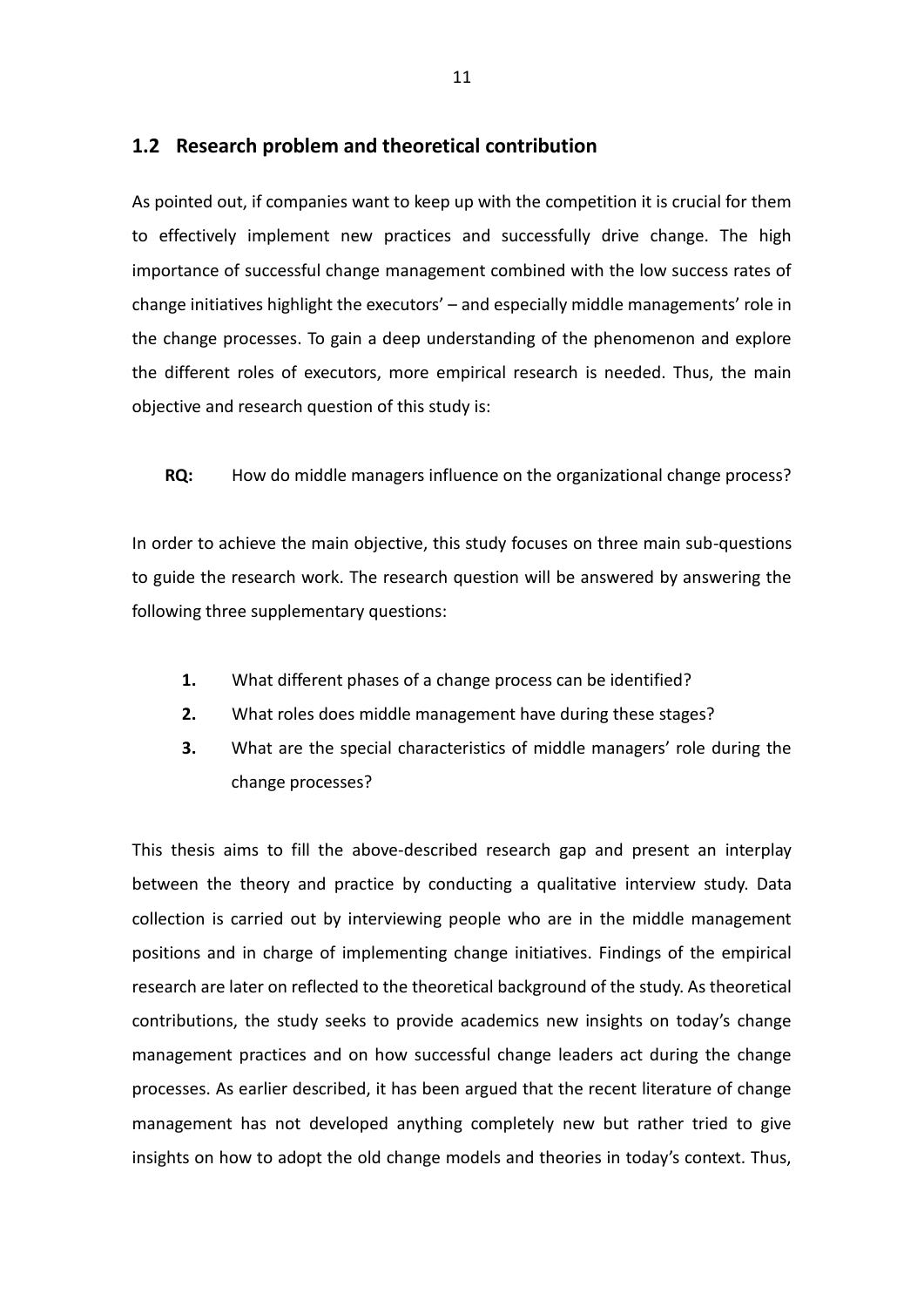this study aims to bridge the gap between existing change management literature and practice. As managerial implications of the study, executors can gain a broader perspective of the field. By familiarizing themselves with the existing literature executors can gain a better understanding on how to utilize available models and frameworks the most efficient way. Also, understanding the middle managers' different roles as change agents can help organizations' top management to allocate resources and support more effectively during the change processes.

#### <span id="page-11-0"></span>**1.3 Structure of the thesis**

The thesis is divided into five chapters. The first chapter is an introduction of the topic which also includes the demonstration of the previous research regarding the subject and the layout of the research questions. The first chapter is followed by the main theory chapter which formulates the theoretical framework of the thesis. Second chapter is divided into three sections. The first one concentrates on the change management process and analyses the different phases of it. Existing frameworks and models are presented in order to demonstrate the progress of the change process. Second section focuses on executors' and middle management's different roles and objectives during the change process. Third section aims to form a synthesis between the first two sections. Later on, collected data from the empirical research is analysed through this theoretical background of middle management's role in the organizational change.

The theoretical part is followed by the methodology which includes introductions and justifications of the research philosophy and used research strategy and methods. Also, collection, handling, and analysing methods of the empirical data are explained and justified. The third chapter also introduces the context of the study in detail. The fourth chapter present findings of the empirical research. The key findings are analysed by reflecting them to the theoretical framework of the study in order to present interplay between the theory and practice. The final chapter summarizes the thesis with conclusions and presents findings on the main research problem and questions. The last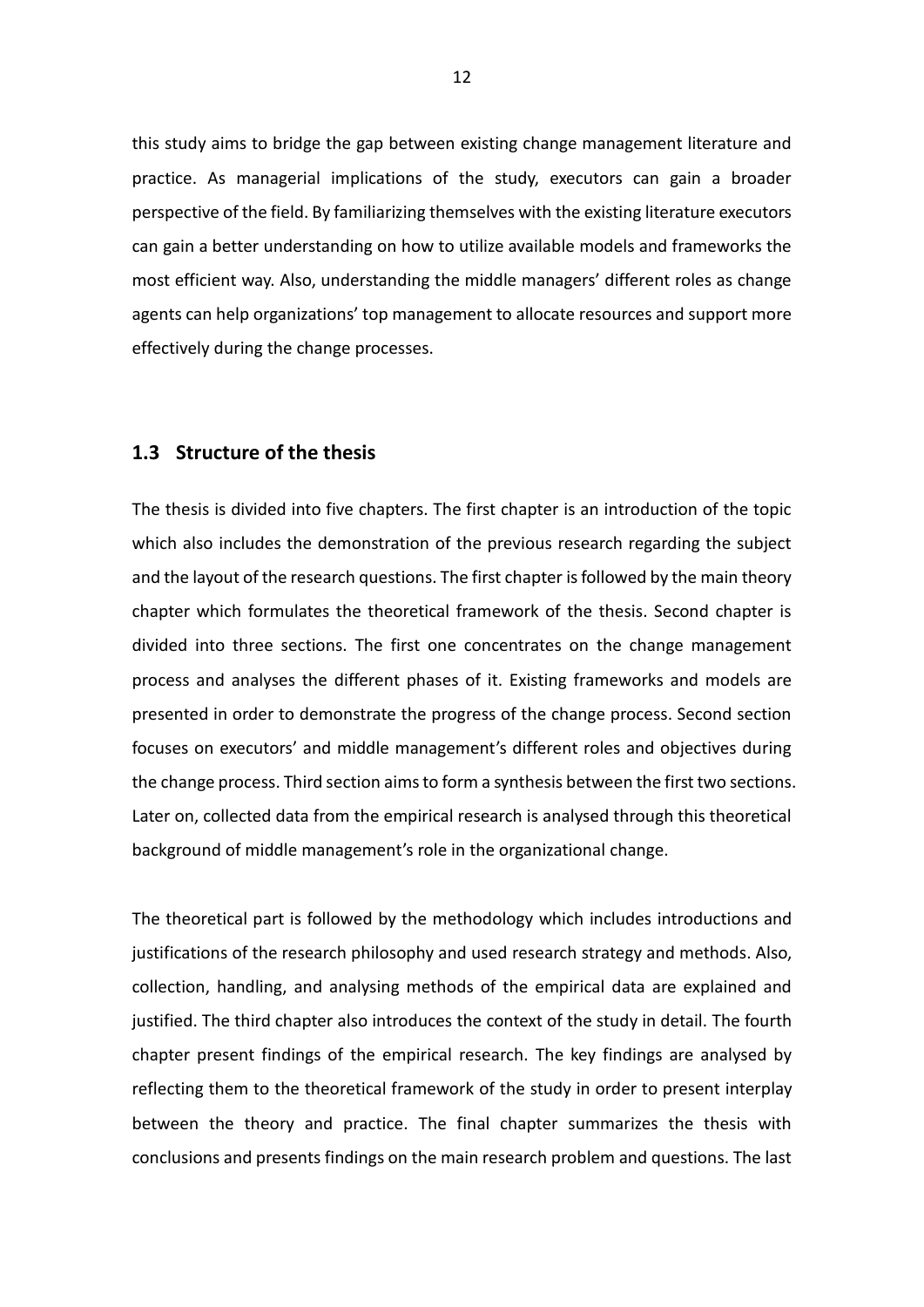chapter contains both theoretical and managerial implications and presents suggestions for future research. Also, limitations of the study are discussed.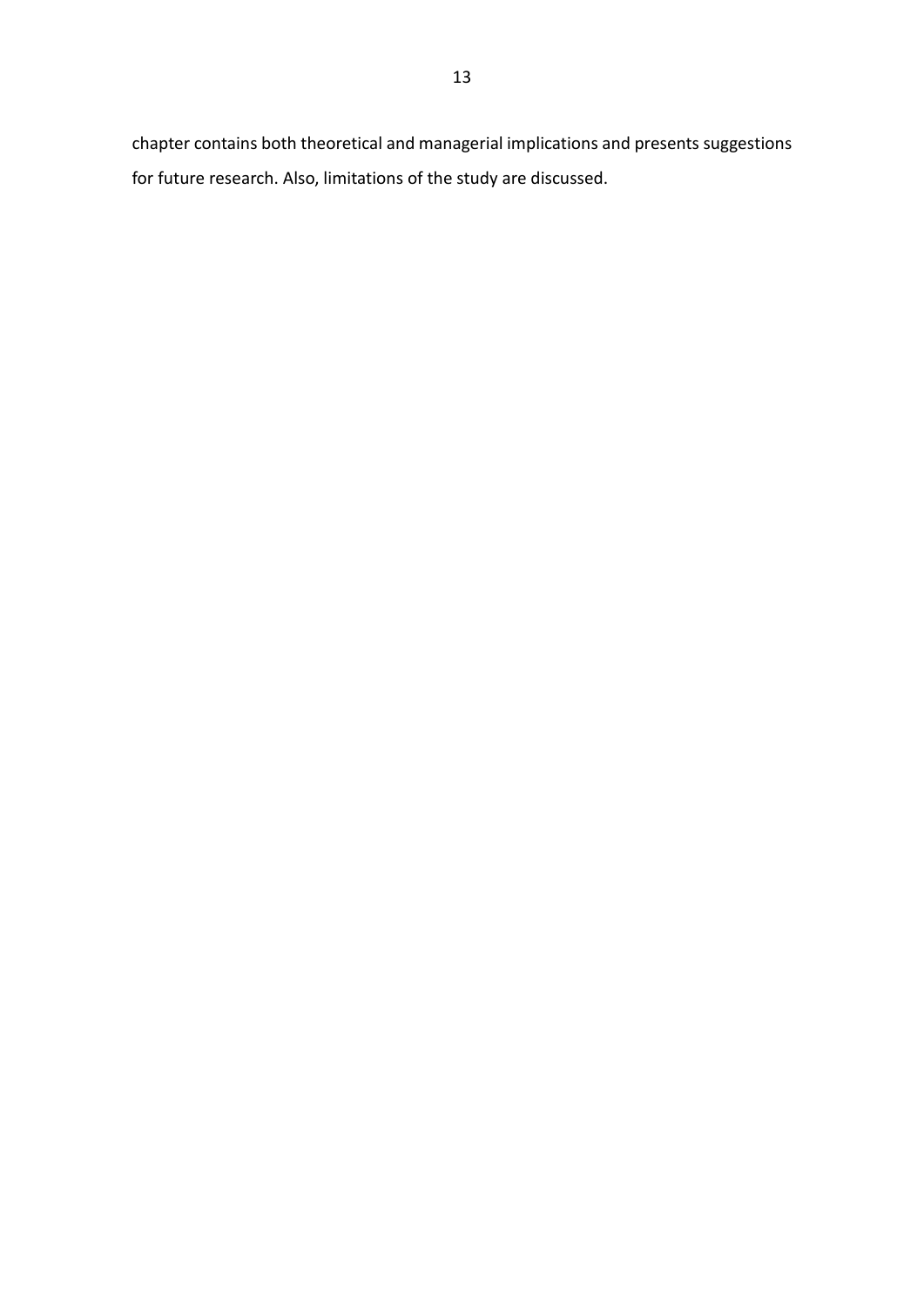## <span id="page-13-0"></span>**2 Theoretical background**

#### <span id="page-13-1"></span>**2.1 Change management**

As a discipline, change management offers a systematic approach for both academics and practitioners to help them understand and manage change that is affected by several different factors (Al-Ali et al. 2017). Change management is evolving from a current state to a desired future state (Gill 2002; Galli 2018) and deals with all the supporting actions and problems that are part of the change process (Gill 2002). Galli (2018) has divided change management to consists of three layers: organizations, people, and projects. The human aspect and the role of people involved in the change are highlighted also by other authors. According to Kotter (1995), change requires creating new systems, which on the other hand demands leadership. Also, since managing change can be seen as managing people (Moran et al. 2000), leadership is an essential part of change management (Miller 2001; Todnem By 2005). While some authors (e.g. Gill 2002) define change as being primarily about leadership, others (e.g. Kotter 1990; Moran et al. 2000) see management and leadership as complementary actions that are both required in order to successfully drive change. Thus, in the literature of the field terms such as *change leadership* and *the leadership of change* are often used either as a synonym or a substitutive for the term change management.

Although the research on change management has been developing for decades, there is neither generally accepted nor widely used definition of change management (Bamford & Daniel 2005; Kang 2015). Due to this, people use the same terms and concepts with various different meanings (Todnem By 2005; Kang 2015). Jansson (2008) has identified change management as an umbrella term for a wide range of different concepts, which makes defining the change management even more difficult. Table 1 presents different definitions of change management from the literature of the past two decades. Authors tend to define change management based on their own perspectives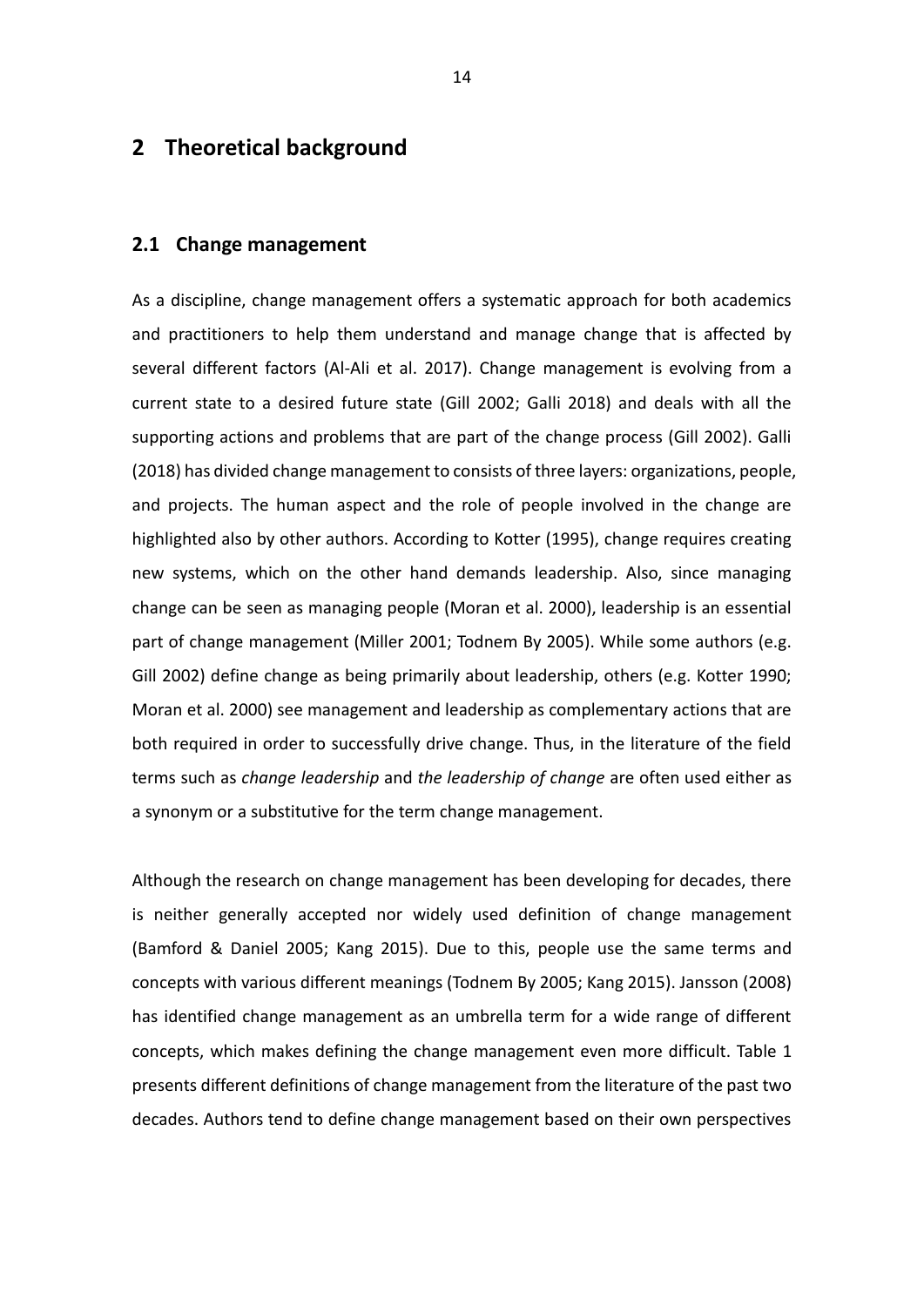(Kang 2015) which causes some disagreements about the key approaches of the change management (Bamford et al. 2005).

<span id="page-14-0"></span>

| Author(s)                                                              | <b>Definition</b>                                                                                                                                                                                                  |  |  |
|------------------------------------------------------------------------|--------------------------------------------------------------------------------------------------------------------------------------------------------------------------------------------------------------------|--|--|
| Rothwell (1999: 26, cited in<br>Kang 2015)                             | Change management is a process that ensures (1) that<br>interventions are implemented in ways consistent with<br>desired results and (2) that they help individuals and groups<br>achieve results.                 |  |  |
| Moran & Brightman (2000: 66)                                           | Change management is the process of continually renewing<br>an organization's direction, structure, and capabilities to<br>serve the ever-changing needs of external and internal<br>customers.                    |  |  |
| Bendor-Samuel (2004, cited in<br>Al-Ali et al. 2017: 726)              | Change management is a process of reconfiguring<br>components and of making alterations to structures and<br>culture, people and/or technology within an organization to<br>increase efficiency and effectiveness. |  |  |
| Varkey (2010: 268)                                                     | Change management is a term used to describe any action<br>taken<br>to smoothly transition a business process<br>encompassing an individual or group from a current state to<br>a future desired state of being.   |  |  |
| Van Tiem, Dessinger, Moseley,<br>& Moseley (2012: 61)                  | Change management is a process whereby organizations<br>and individuals proactively plan for and adapt to change.                                                                                                  |  |  |
| Prosci (2020), World's leading<br>change management<br>consultant firm | Change management is the process, tools, and techniques to<br>manage the people side of change to achieve the required<br>business outcome.                                                                        |  |  |

Definitions listed on the table differ from each other depending on the aim of change management. For example, Bendor-Samuel (2004) appoints "*increased efficiency and effectiveness*" as main targets of the change processes while as Moran et al.'s (2000) description highlights the importance of "*meeting the needs of internal and external shareholders*". The most extensive description sees any action taken towards the new desired state as a part of change management (Varkey 2010). Despite of the differences, there are also a certain consensus among the definitions. Majority of the authors have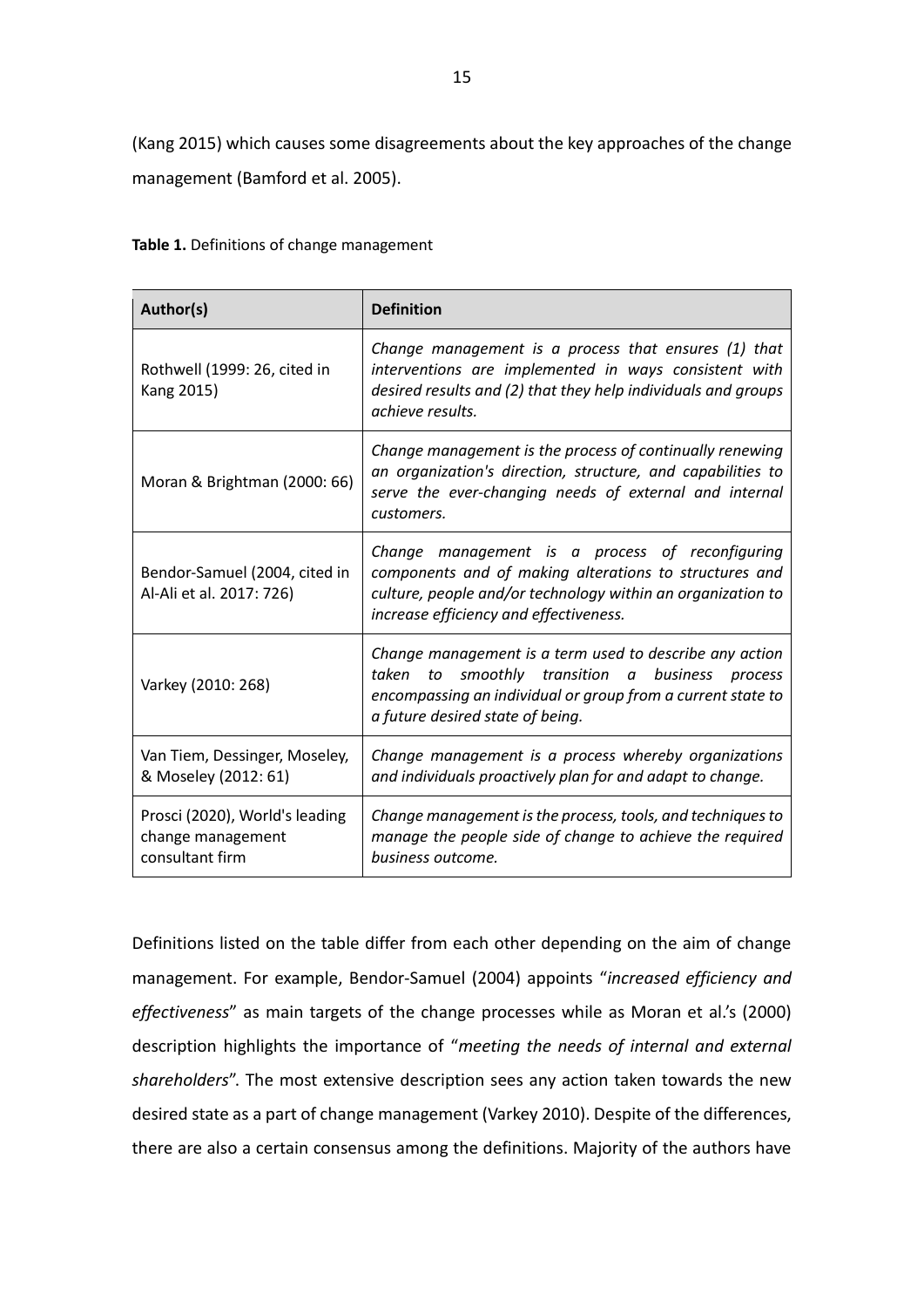described change management as a process (Rothwell 1999; Moran et al. 2000; Bendor-Samuel 2004; Van Tiem et al. 2012; Prosci 2020) which means that once the change program is implemented, it can be repeated (Galli 2018). Moran et al. (2000) have highlighted the cyclical nature of change processes; to implement change effectively management team need to cycle repeatedly through different phases. The process perspective and its different phases and stages are introduced in more detail in the following sections.

As a solution to this disagreement and variety of different perspectives, Kang (2015) proposes a new approach to the issue. Based on the characteristics of existing aspects of change management, Kang has separated *macro* and *micro change management* to be their own individual terms. Macro and micro change management approaches differ from each other in various ways. While macro change management practices focus on overall change initiatives and processes at the organizational level, micro change management consist different tactics and guidelines to manage change at the individual level. Thus, the aim of macro change management is to accomplish change in organization's directions and structures whereas micro change management tries to achieve improvement within specific tasks and practices. (Kang 2015.)

#### <span id="page-15-0"></span>**2.1.1 Defining organizational change**

Change has been identified to appear in various forms (Hudescu et al. 2011), and thus, not all the change programmes are the same (Schech-Storz 2013). Change can be caused by several different factors and also the characterization of a change can be done by several different ways (Todnem By 2005). In her research, Kezar (2001: 23) have identified aspects influencing the nature of a change. Change programmes can differ from each other on four levels which can be named as *why*, *what*, *how*, and *outcome*. By answering the question why, forces and sources causing the change can be identified. Secondly, variables such as order, scale, focus, timing, and degree of change determine what the change is about. Thirdly, how refers to chosen approach of implementing the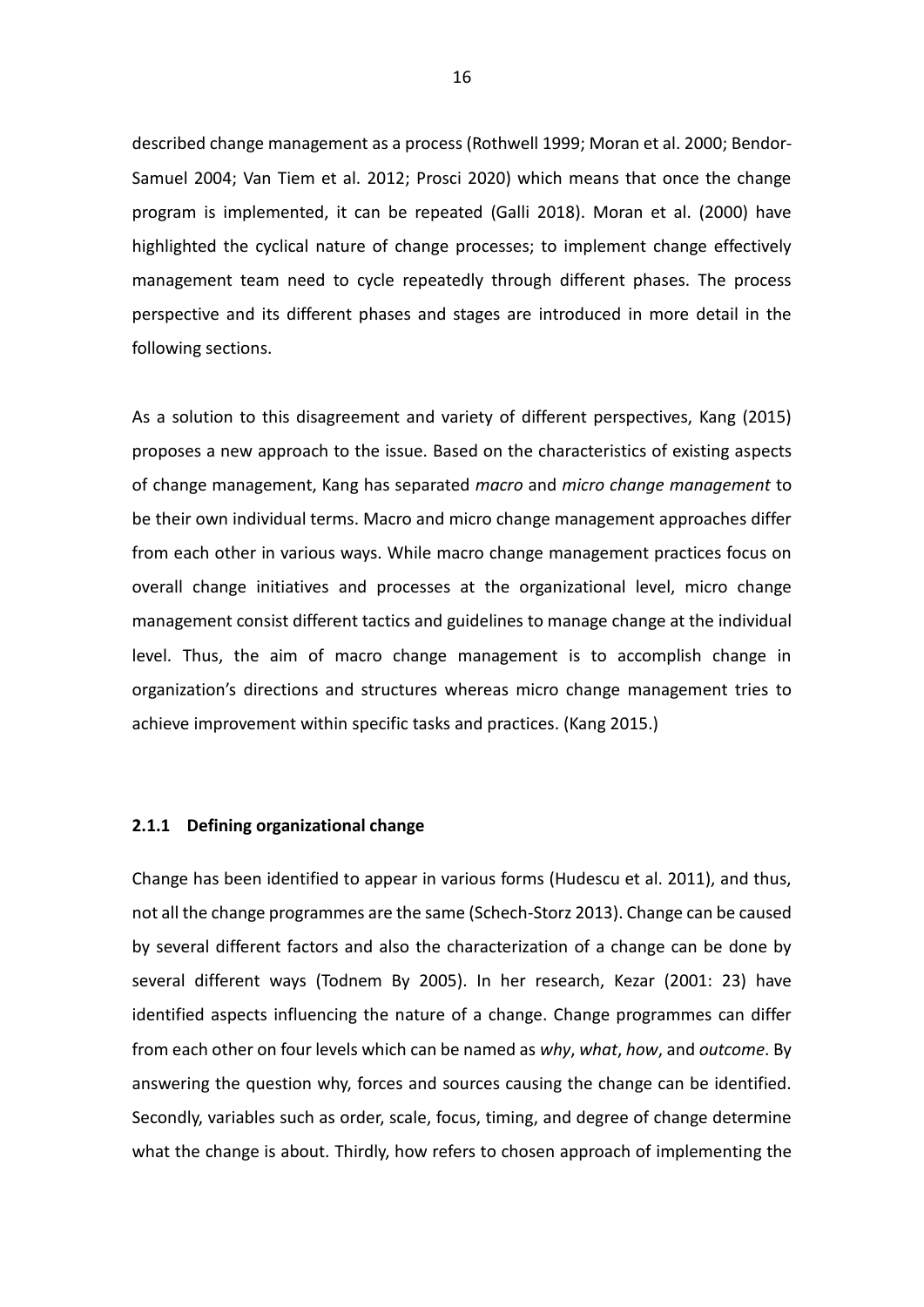change; whether it is adaptive or generative, proactive or reactive, active or static, planned or unplanned. The schools of planned and emergent change will be introduced more comprehensively in the following section due to the great interest they have gained within the literature of the field. Finally, the fourth level of change refers to outcomes of it, and thus, determines the targets of change. Answering the abovementioned questions is essential in order to frame the analysis of change and understand the differences between change processes. (Kezar 2001: 23.)

As above-mentioned, the determination of how change actually comes about is one of the major ways to characterize organizational change. The most widely used approach based on which change concepts can be divided into different categories is the categorization between *planned* and *emergent* changes initiatives. The origins of planned organisational change approach are in Lewin's (1947) early publicizations, and ever since, the approach has dominated both the theory and practice of change management. (Bamford & Forrester 2003; Rosenbaum et al. 2018.) Change can be categorized as planned if business decisions made by executives are later on implemented throughout the organisation (Miller 2001). The approach determines organisational change as a process that leads a company from one state to another through a series of pre-planned actions and phases (Bamford et al. 2003). Since the change proceeds in a linear order and has clear pre-planned phases, the approach have generated a large number of different kind of models and frameworks which will be introduced in the following sections.

Despite of the popularity of planned approach and its different applications, it has also received criticism from academics and practitioners. Lichtenstein (1997) has argued that the approach is useful to a certain point, but a relatively theoretical and rational nature of the planned approach sets limitations to the practical implications of it. According to the planned approach, the change is isolated (Schein 1985), and thus, it ignores the effects of rapidly changing and unstable business environment (Garvin 1994; Burnes 1996; Burnes 2004b). Another disadvantage of the approach is its rational view of the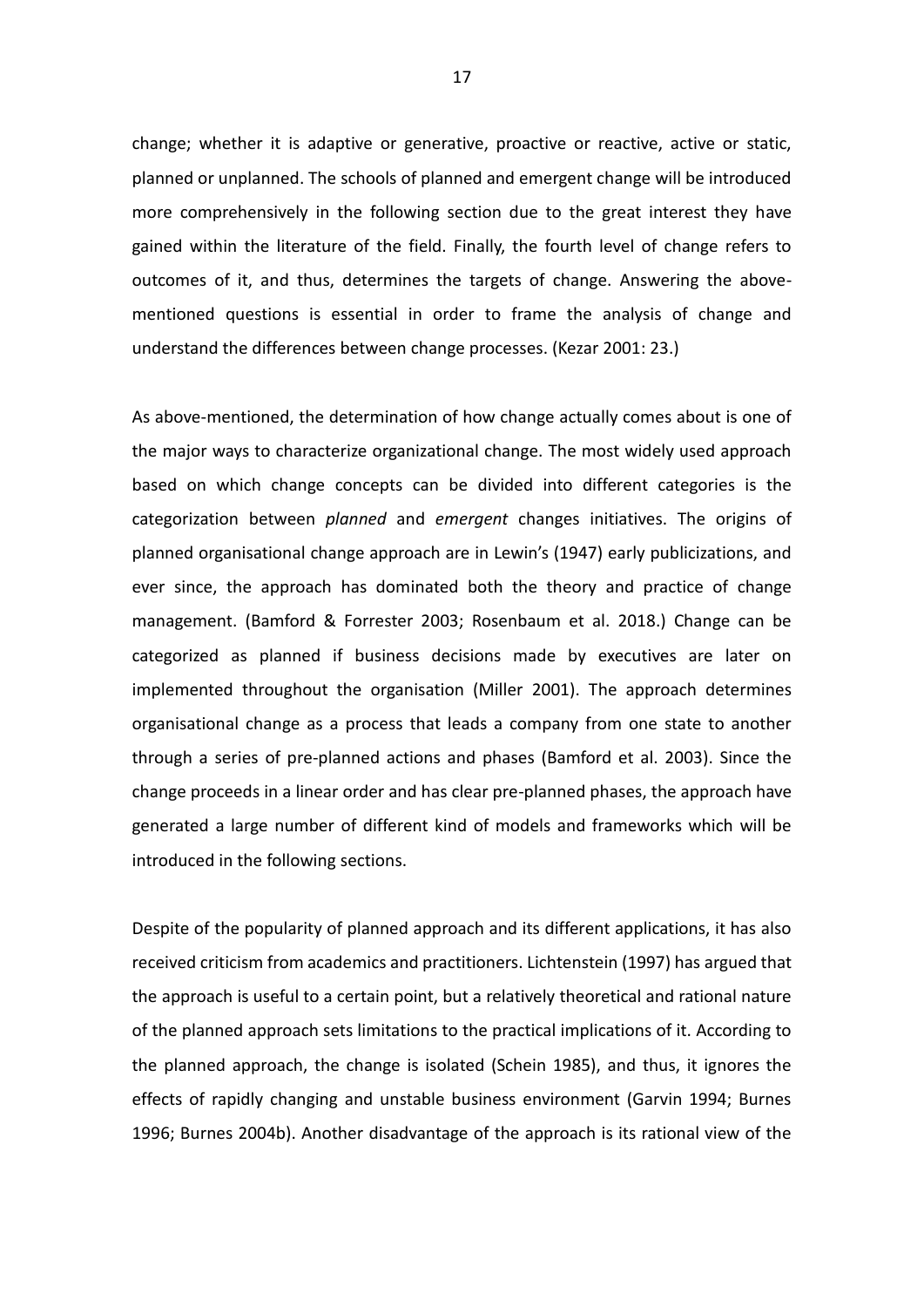change process. The planned approach is based on the assumption that all the stakeholders involved in the change are willing to co-operate and share the same views and targets – which is not always the case (Burnes 1996; Bamford et al. 2003; Burnes 2004b). Finally, it has been argued that the approach is suitable only for small-scale changes (Burnes 1996; Burnes 2004b) and therefore it does not support major size nor rapid changes which require more directive and reactive approach (Stein, Jick, & Kanter 1992; Burnes 1996; Burnes 2004b).

As a response to the criticism towards the planned change, the emergent approach has gained ground in the recent decades (Todnem By 2005). While the planning approach is more rational and sees change progressing linearly, the emergent approach treats change as bottom-up driven and continuous phenomenon. The rationale behind this stems from the complex and rapidly changing business environment; as the changes occur in a fast pace, it is impossible for organization to identify, plan, and implement every action required. Thus, the uncertainty of the environment makes the planned approach inappropriate and highlights the role of emergent approach. (Burnes 1996; Bamford et al. 2003; Burnes 2004b.) According to the emergent approach, the key to an organisational change is a comprehensive understanding of the complex ongoing situation (Bamford et al. 2003). Rather than seeing an organisational change as a set of pre-planned steps and actions, the approach emphasis an organisation's ability to match its resources and capabilities to the needs of a dynamic environment. An organisational change is thereby achieved through a variety of small-scale incremental changes which will over time lead to a transformation of an organisation. (Burnes 1996.)

Even though several authors of emergent approach have suggested methods and sequences of actions that organization should comply with, Burnes (2004b) have argued that many of them are difficult to apply in practice and relatively abstract in nature. In addition, Bamford et al. (2013) have pointed out emergent approach's lack of coherency and diversity of techniques. The approach consists a variety of different models that tend to be more united in terms of criticizing the planned approach instead of offering an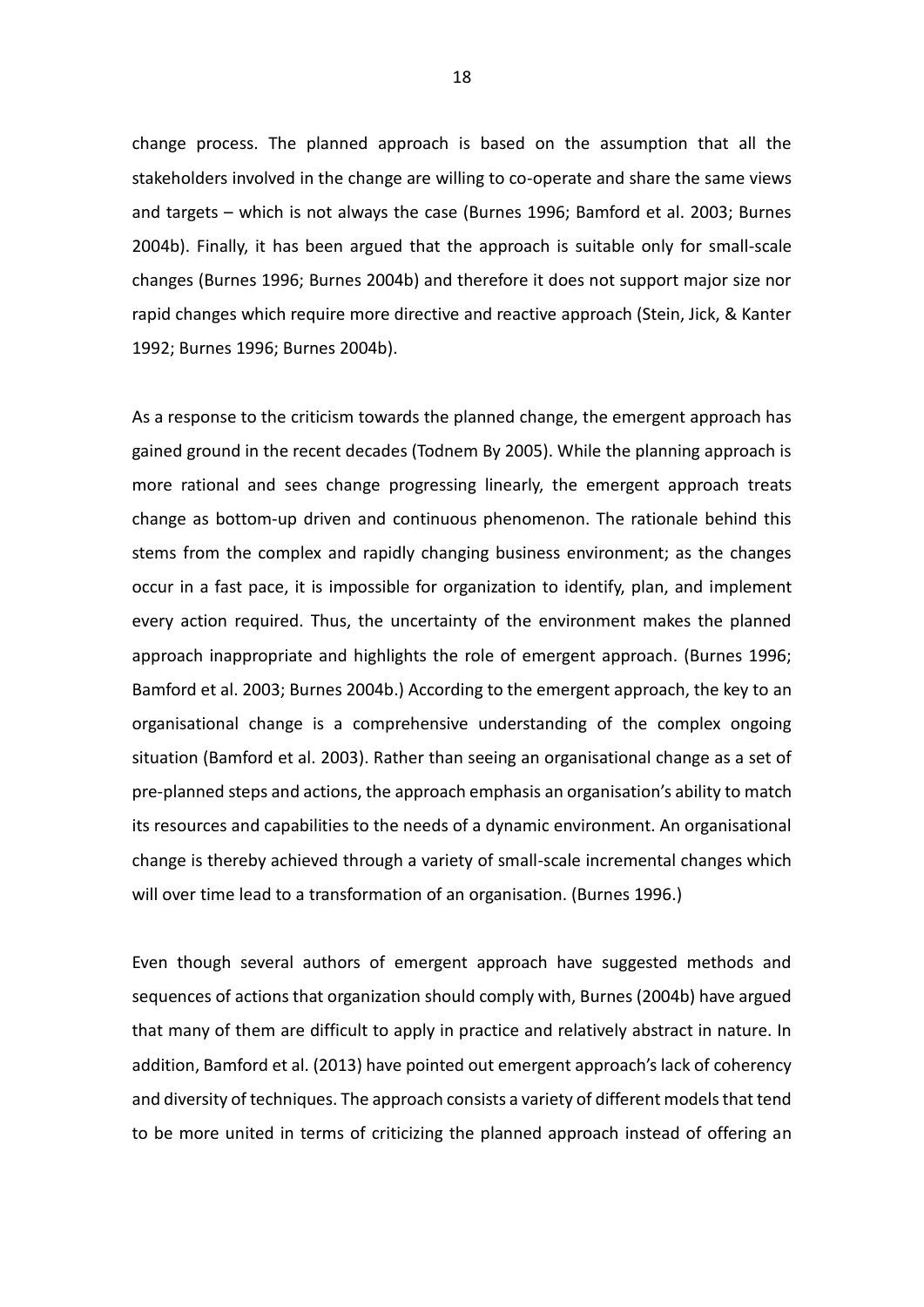alternative option for it. Finally, Romanelli's and Tushman's (1994) empirical findings indicated that a majority of organizational changes are accomplished via rapid and discontinuous change processes rather than through an accumulation of small-scale changes in strategies, structures, and organizational behaviour.

#### <span id="page-18-0"></span>**2.1.2 Existing models and frameworks**

The literature of management has frequently proposed various strategies, managerial practices, and different change models in order to facilitate and enhance the success of change programs (Kotter 1996; Hudescu et al. 2011; Raineri 2011). Bamford et al. (2005) have suggested that various change models described in the literature can help executors to characterise the change process. However, due to the complex nature of change processes, a number of different models may need to be applied and utilized simultaneously (Bamford et al. 2005). Since the changes differ from each other at various levels, organizations' executives need to use different change models and methodologies depending on the situation (Schech-Storz 2013). Hence, Galli (2018) has argued that before an organization can create a realizable change management plan, management or a project team should familiarize themselves with the available models and frameworks in order to find the most suitable and effective one for the change program in question. To avoid misunderstandings, Schech-Storz (2013) has separated change *models* and *methodologies* as their own concepts. While the change models work as a guidance for the organizations through the change processes, different change methodologies are practical applications by which change models are implemented and put into action. Change methodologies and executors' different roles are analysed more comprehensively in the later sections whereas this section focuses on introducing the existing change models.

Talmaciu (2014) has identified three main objectives that organizational change models generally pursue for. Firstly, change models usually aim to *define change* by analysing and understanding the existing situation within an organization. This also includes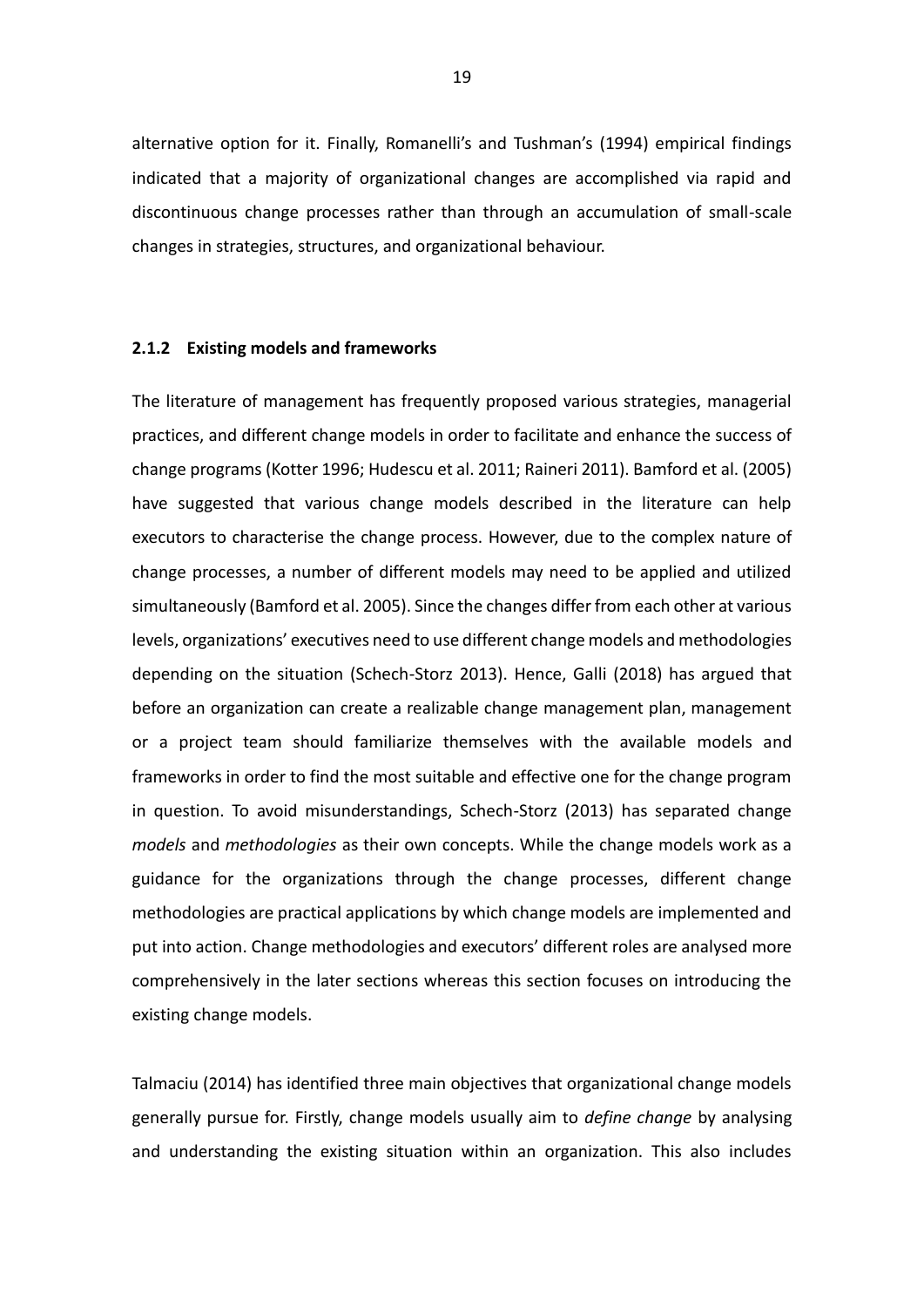identification and evaluation of possible solutions. The second objective is *implementation of change* which consists applying the chosen change strategy into action. As a third and final objective, *consolidation of change* guarantees the assimilation of new behaviour and changes.

As the majority of change models focuses on implementing pre-planned steps and activities, they can be considered to represent the planned organizational change approach. Thus, the above-described popularity of planned organizational change approach can also be perceived in the existing change models; most of them suggests that change is relatively analytical and rational and progresses logically. (Miller 2001.) Due to the popularity of different change models, several authors have made comparative analyses between the major change management models. The amount of examined change models and an extent of a research varies depending on the scope and focus of the study. Elrod II et al. (2002) identified, compared, and contracted fifteen different change models while Varkey (2010) focused on the analysis of three different models. In her research, Schech-Storz (2013) identified eleven different models that are based on Lewin's three-step model. Talmaciu (2014) made a comparative analysis between eight models and identified the advantages of their applications. Kang (2015) on the other hand introduced five major change models and displayed them based on the categories of Lewin's (1947) three-step model. Galli (2018) also identified five major models and presented both advantages and disadvantages of each model. As a most recent research, Rosenbaum et al. (2018) identified a total of thirteen different commonly used change models and revealed their linkages back to Lewin's (1947) change model.

In the following, the most popular change models throughout the history of the field are presented, analysed, and compared in order to form a comprehensive overview of the available models. Analyses also include the presentation of criticism the models have received. Based on the literature review, in total of three the most significant change models have been chosen to be under review. These are Lewin's (1947) *Three Step*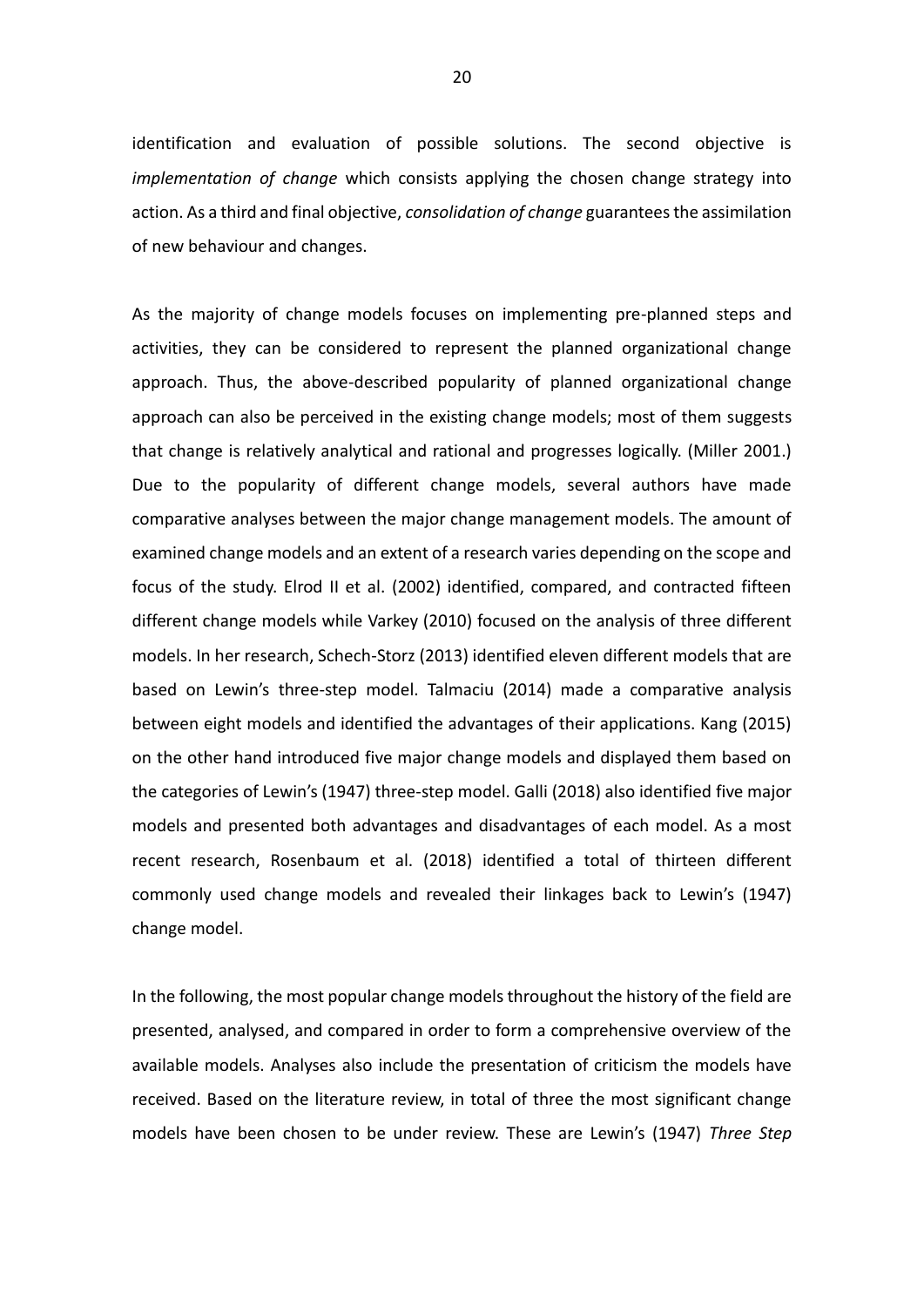*Change Model*, Kotter's (1996) *8 Step Change Model*, and Prosci's *ADKAR model* (Hiatt 2006). The selection is based on the amount of attention different models have gained within the field's literature and significance they have had for the practical purposes. Also, the models represent different periods of management literature's history. The models are presented in a chronological order by the year of the first publication.

#### *Lewin's Change Model (1947)*

Lewin's research and work in action research, group dynamics, and force field analysis is considered as a foundational element of organizational change management literature (Rosenbaum et al. 2018). His three-step change model (Lewin 1947; 1951) represents a framework for planned change (Rosenbaum et al. 2018) and most of the later change models have adopted similar approach to a change process (Elrod II et al. 2002; Bamford et al. 2003; Bamford et al. 2005; Hudescu et al. 2011; Schech-Storz 2013; Kang 2015; Rosenbaum et al. 2018). Lewin's model consists three steps: *unfreezing*, *changing*, and *refreezing* as presented in Figure 1. The main idea of the model is that before change and new behaviour can be adopted successfully, the old one must be discarded (Burnes 1996; Bamford et al. 2003; Bamford et al. 2005). As a relatively simple and effective model, it is especially suitable for large organizations and project teams. In addition, the model proceeds linearly, and the three major phases are transparent enough for people involved in the change to understand them. (Galli 2018.)



#### <span id="page-20-0"></span>**Figure 1.** Lewin's (1947) Three Step Change Model

According to the model, the process begins by recognising the need for a change. In order to unfreeze and fully understand the existing patterns and operating models, in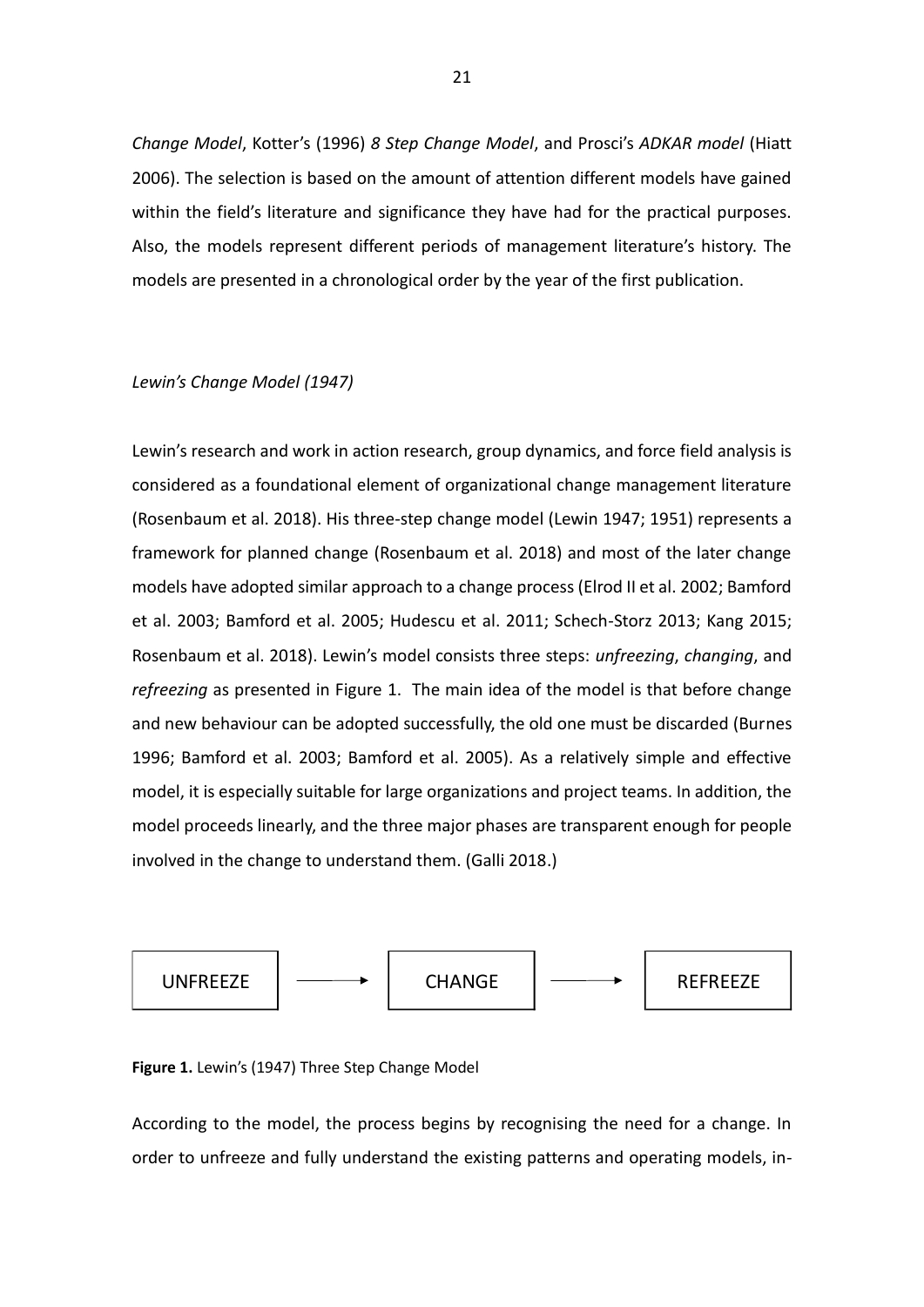depth analyses of what does and what does not work is required. During the stage of change, an organisation starts to implement planned change initiatives and move towards the desired future state. After the transition, the final phase is refreezing new formulas as a routine. (Lewin 1951.)

The model is based on several assumptions. Lewin's first assumption was that the change does not occur if there is not a change motivator. Secondly, he pointed out that the employees of an organization are at the heart of upcoming changes. As a third assumption, Lewin argued that those affected by the ongoing change need to both adapt and incorporate the new processes into their routine. Also, the previous operating models need to be discontinued. Lastly, Lewin assumed that resistance to change is normal even with the case of desirable goals. Hence, the change needs to be reinforced by replacing organizational behaviour and attitudes in order to make it successful. (Schech-Storz 2013; Galli 2018.)

As earlier mentioned, several authors have adopted Lewin's approach as a base of their research on change processes. Elrod II et al.'s (2002) examination of different change management models revealed that Lewin's three-step model was the most followed one. For instance, Rosenbaum et al. (2018) identified a total of thirteen different commonly used change models and revealed their linkages back to Lewin's model. In her research, Schech-Storz (2013) identified eleven different models based on Lewin's three-step model. The three-step model has been further developed by adding more details and phases around it. For example, Bullock and Batten's (1985) planned change model consists of four phases, Kwon and Zmud's (1987) model six-phases, and Kotter's (1996) model eight-phases.

Despite of the model's popularity it has also come under criticism. Lewin's model has been criticised on the same grounds as planned change approach in general. A relatively theoretical and rational nature of the planned approach sets limitations to the practical implications of it (Lichtenstein 1997) and the approach tends to ignore the effects of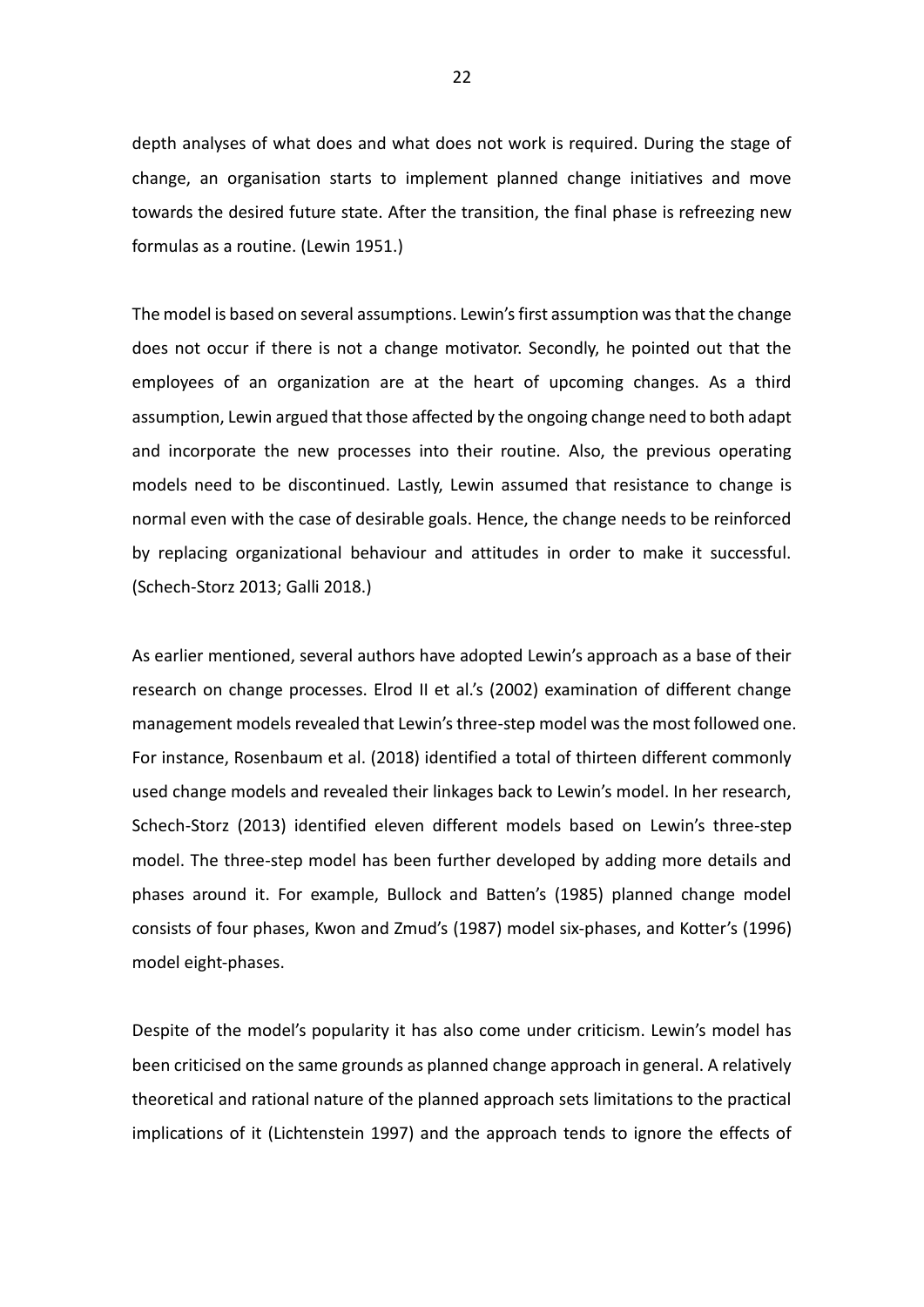rapidly changing and unstable environment (Garvin 1994; Burnes 1996; Burnes 2004b). Also, it has been argued that the planned approach does not support major size nor rapid changes which require more directive and reactive approach (Stein et al. 1992; Burnes 1996; Burnes 2004b). Galli (2018) has criticised Lewin's model for the lack of attention given to the human aspect of the change. He also notifies that the phase of unfreezing can be time-consuming and costly if planned poorly or not supported by the top management.

On their exploratory literature review, Rosenbaum et al. (2018) argued that Lewin's model is actually more dynamic than the criticism suggests. Constant feedback into the system causes ongoing refinements and helps change managers to act more reactively. Also, the authors argue that references to Lewin's model tend to be one-dimensional in that they seek to isolate change management to a simple linear process of three phases. This one-dimensional approach fails to recognize and understand the other elements of change, and thus, the three-step model should not be isolated from Lewin's work within force field analysis and action research. Examining all the elements of change simultaneously provides a more complete picture of a change process. (Rosenbaum et al. 2018.)

#### *Kotter's 8 Step Change Model (1996)*

Build on Lewin's works, Kotter (1995; 1996) expanded the original three-step model into the eight-stage model of creating major change. Kotter developed the model by observing one hundred organizations undergoing change and further converting his findings into a procedural approach to managing the change process. As a practical and comprehensive model that focuses on people and their feelings towards the change, Kotter's eight-step model is widely used (Varkey 2010) and some authors (e.g. Hudescu et al. 2011) have even argued that it is the most known model offering practical guidance to organizations. Due to its rather practical nature, there is a disagreement among the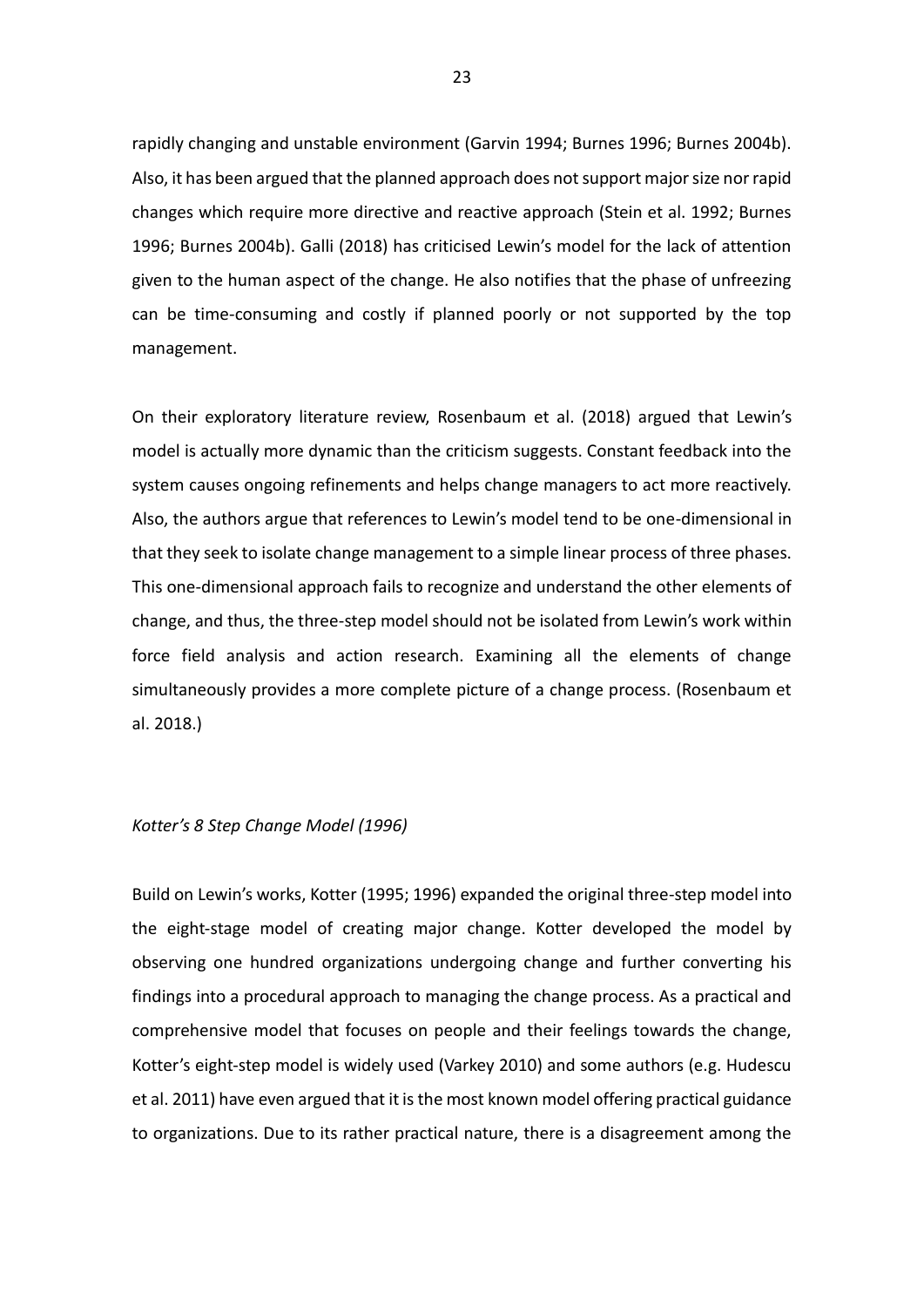authors whether the model should be considered as emergent approach to change or as a model of planned approach (Hudescu et al. 2011).

Figure 2 presents the different phases of Kotter's model. Each stage is associated with one of the eight fundamental errors (Kotter 1995) or mistakes undermining change efforts (Kotter 1996: 20). It is essential to notice that change should proceed sequentially through all of the eight stages with focused attention being spent at each phase. Skipping even a one stage or moving ahead on too fast phase leads into problems (Kotter 1996: 23). Also, critical mistakes in any of the eight stages can have a negative impact to the change process and its success in the long-term (Kotter 1995).



<span id="page-23-0"></span>**Figure 2.** Kotter's (1996: 21) 8 Step Change Model

Each of the model's eight steps can be categorized into three groups similar to Lewin's (1947) three phases. The first four steps of a change process aim to break the existing state of affairs, and thus, they can be considered as a phase of unfreezing. Stages from five to seven introduce new practices and the change is most visible. Finally, the last stage aims to ground changes and new practices in the organisation's culture and refreeze the situation. (Kotter 1996: 22.) In the following, each of the eight steps are introduced and discussed in-depth.

According to Kotter (1995; 1996), change processes should start by *Establishing a Sense of Urgency*. In short, this means creating a reason why the change is needed (Schech-Storz 2013; Galli 2018). Organizations can realize the need for a change by examining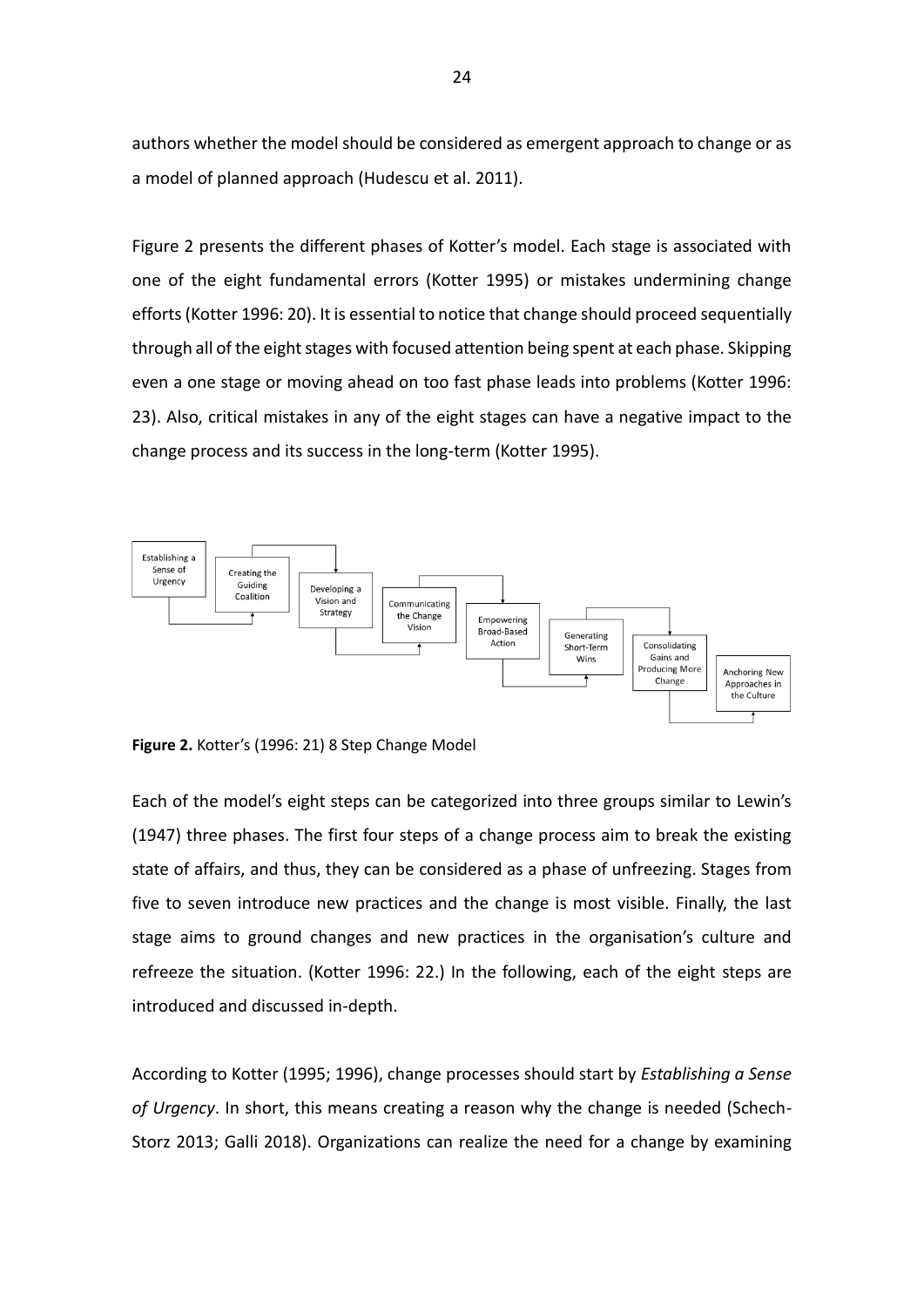market and competitive realities and by both identifying and discussing potential crises and major opportunities (Kotter 1995; Kotter 1996: 21). Establishing a sense of urgency is essential in order to gain cooperation and involvement needed (Kotter 1996: 36). Next step is *Creating the Guiding Coalition* (*Forming a Powerful Guiding Coalition* in Kotter 1995). By this, Kotter (1995; 1996: 21) means assembling a group or team who is willing to work together and who has enough power to lead the change. It is recommended that the team is both cross-functional and consists people from cross-level of the organization (Schech-Storz 2013). A strong guiding coalition with the right composition, high level of trust, and shared objectives is crucial to sustain the change process (Kotter 1996: 51-52).

Third step of the model is *Developing a Vision and Strategy* (*Creating a Vision* in Kotter 1995). Creation of a vision and developing different strategies to achieve that vision guides the whole change effort (Kotter 1995; Kotter 1996: 21). Organization and its employees need an overall roadmap for the change, and hence, change will not succeed without a clear and well-developed strategic vision (Galli 2018). According to Kotter (1996: 68-69), a strategic vision of a change process serves three purposes. Firstly, the vision clarifies the general direction for change and simplifies detailed decisions. Secondly, it motivates people involved in change to take action in the right direction. Thirdly, a vision helps a change management team to coordinate the actions of different people in a fast and efficient way. However, even with a great vision and well-developed strategy change efforts might end up to failure if the organization does not have a common understanding of change process' goals and direction (Kotter 1996: 85). Thus, the fourth step of Kotter's model is *Communicating the Change Vision* (*Communicating the Vision* in Kotter 1995). The step of communicating the change vision is crucial in terms of employees' involvement and avoidance of a change resistance (Galli 2018). In this process, change leaders should set a team or a role model to implement desired behaviour expected from the employees (Kotter 1995; Kotter 1996: 21).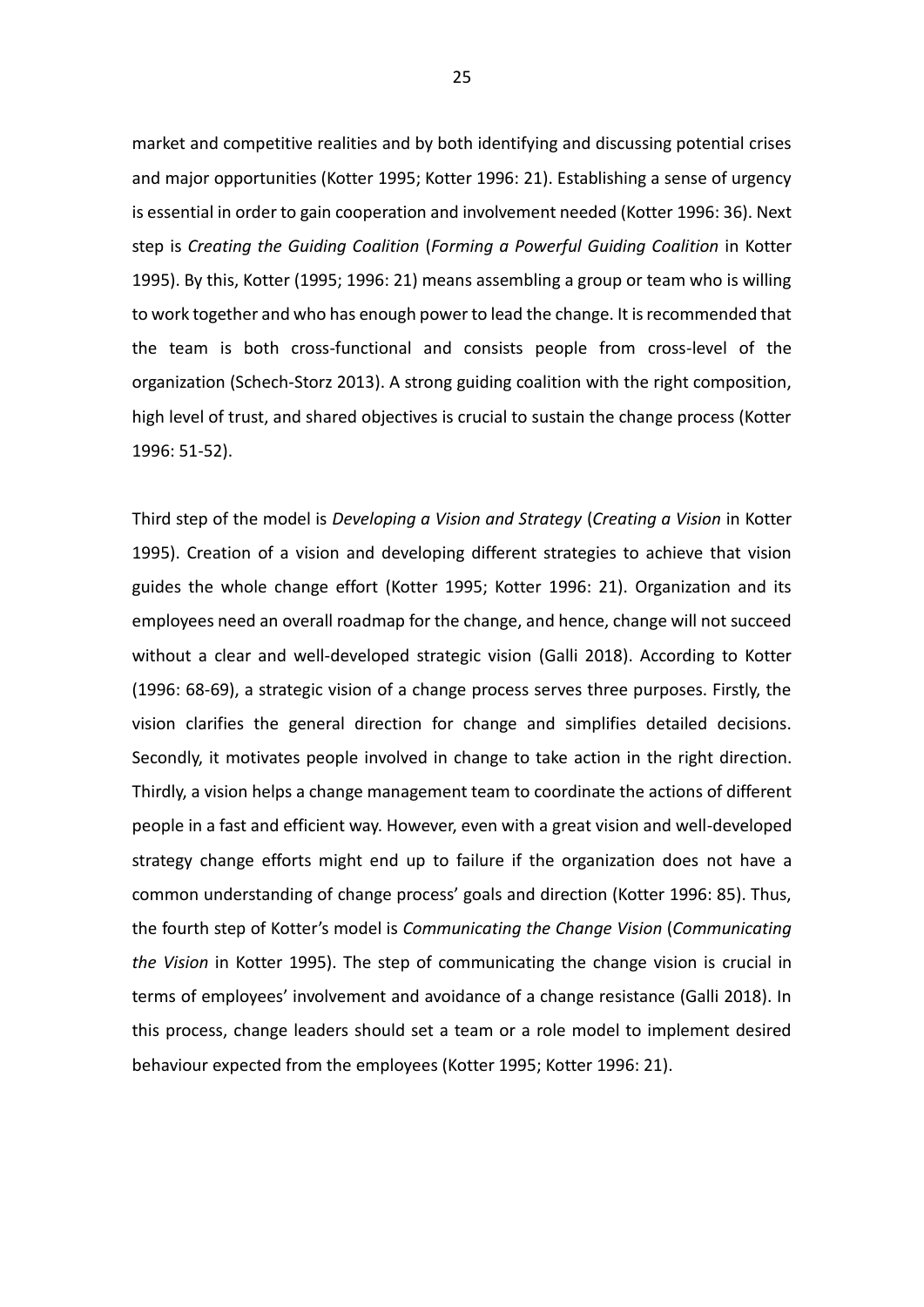During the fifth phase of *Empowering Broad-Based Action* (*Empowering Others to Act on the Vision* in Kotter 1995), organization should get rid of obstacles and remove barriers resisting the change. Also, structures undermining the change visions need to be changed. Employees should be encouraged to take risks and empowered to try new ideas and approaches. (Kotter 1995: Kotter 1996: 21.) Next, *Generating Short-Term Wins* (*Planning for and Creating Short-Term Wins* in Kotter 1995) is model's sixth step. Shortterm wins help change leaders to demonstrate that the change efforts are constructive. In addition, they allow change vision to be tested in action and necessary adjustments to be done. (Galli 2018.) It is also important to recognize and reward people involved in the improvements and achievements (Kotter 1995; Kotter 1996: 21).

As a second to last step, Kotter identifies *Consolidating Gains and Producing More Change* (*Consolidating Improvements and Producing Still More Change* in Kotter 1995) to be change processes' seventh phase. In many cases, change initiatives fail because participants revert to their prior habits and behaviour (Galli 2018). In order to continue change implementation, change management team can reinforce the change by using its increased credibility to change all the policies, systems, and structures that do not enhance the change vision. More change can be produced by new projects and themes, and by involving more change agents into the process. (Kotter 1995; Kotter 1996: 21.) Finally, the last step of the model is *Anchoring New Approaches in the Culture* (*Institutionalizing New Approaches* in Kotter 1995). In this phase, the goal is to institutionalize the change and to anchor it in the organizational culture (Schech-Storz 2013). Change management team should not only aim to articulate correlation between new behaviour and organizational success, but also generate new ways to ensure leadership development and succession (Kotter 1995; Kotter 1996: 21).

Even though Kotter's model offers an excellent guideline for managers to implement change, it should not be considered as something that automatically guarantees success (Wentworth, Behson, & Kelley 2020), and it is important to adapt the model to the needs of the particular organization (Calegari, Sibley, & Turner 2015). Although in a comparison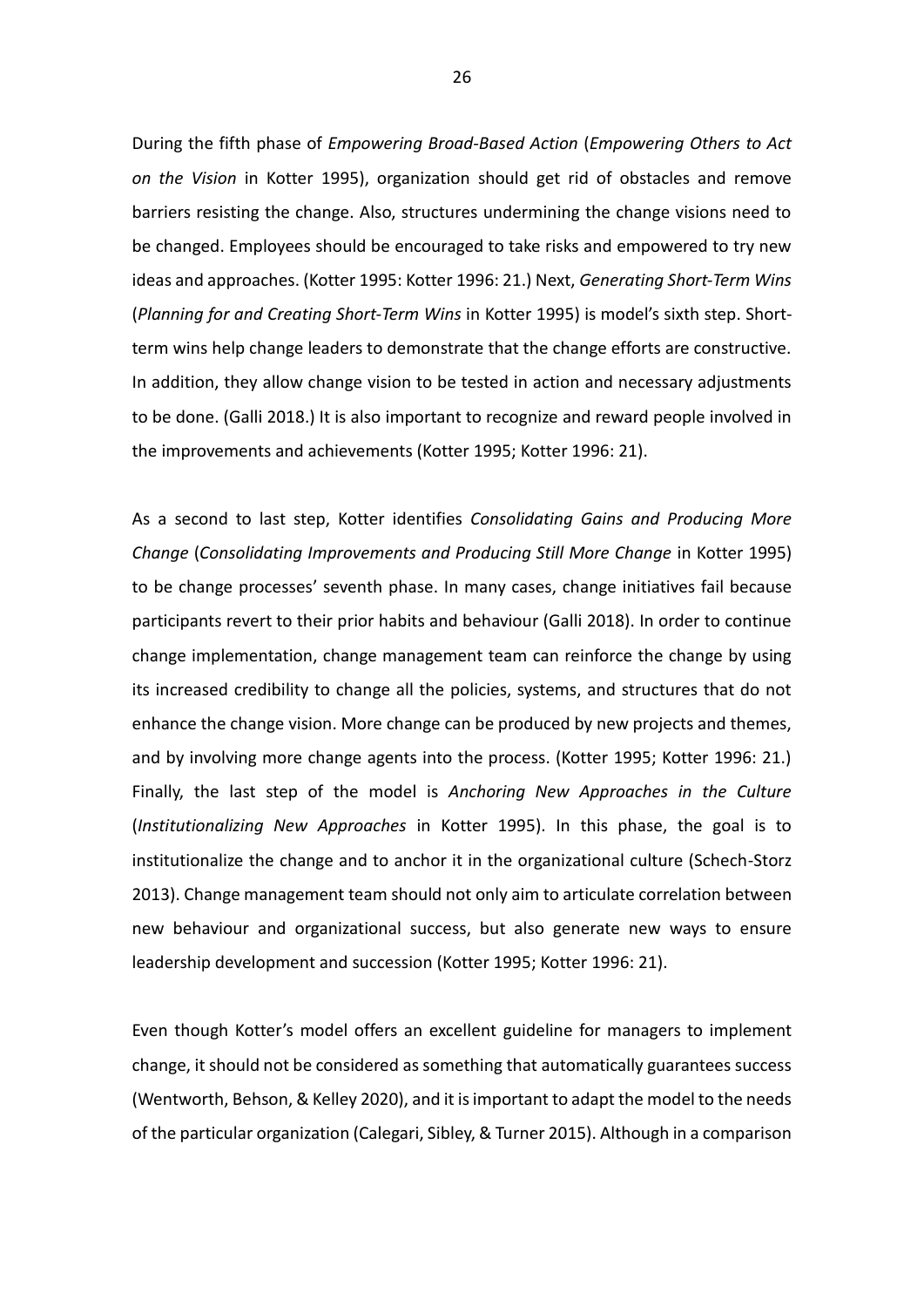to Lewin's three-step model Kotter's eight-step model manages to give more attention to people involved in the change, it comes across as a top-down approach and with a lack of employees input to the change process (Galli 2018). Instead of a rather hierarchical approach, the communication should be two-way – not just top-down (Calegari et al. 2015). Kotter's model lacks also a specification of interpersonal influence tactics and provides only narrow guidelines on how to effectively persuade individuals to comply (Calegari et al. 2015). Thus, it can be argued that the model is limited from the aspect of people dimension (Bucciarelli 2015).

Another critique of Kotter's model is that it does not pay enough attention to the analysis of needed change. Instead, the model focuses on the leadership as the most important aspect ignoring the aspects such as financials, political forces, and change resistance. (Bucciarelli 2015.) Finally, model is criticised to proceed too linearly (Bucciarelli 2015), and to provide only little explicit direction on implementation (Wentworth et al. 2020). In some cases, it is necessary to cycle back through previous stages before proceeding to the next phase of the model (Calegari et al. 2015).

#### *Prosci's ADKAR Model (Hiatt 2006)*

The ADKAR model is a results-orientated change management tool representing a framework for understanding change at an individual level. As the Figure 3 indicates, ADKAR is an acronym standing for five objectives that the model aims to accomplish, and which can be considered as basic building blocks for a change process. (Hiatt 2006: 1-2.) In comparison to Lewin's and Kotter's models, the ADKAR focuses on people change adaption rather than to the change itself. Hence, the model is sequenced by how an individual experiences the change. (Galli 2018.) The model can help change management team to make systematic and proactive onboarding (Karambelkar & Bhattacharya 2017), and to manage change resistance (Rosenbaum et al. 2018). Also, it helps change leaders to organize and coordinate their work (Rosenbaum et al. 2018) and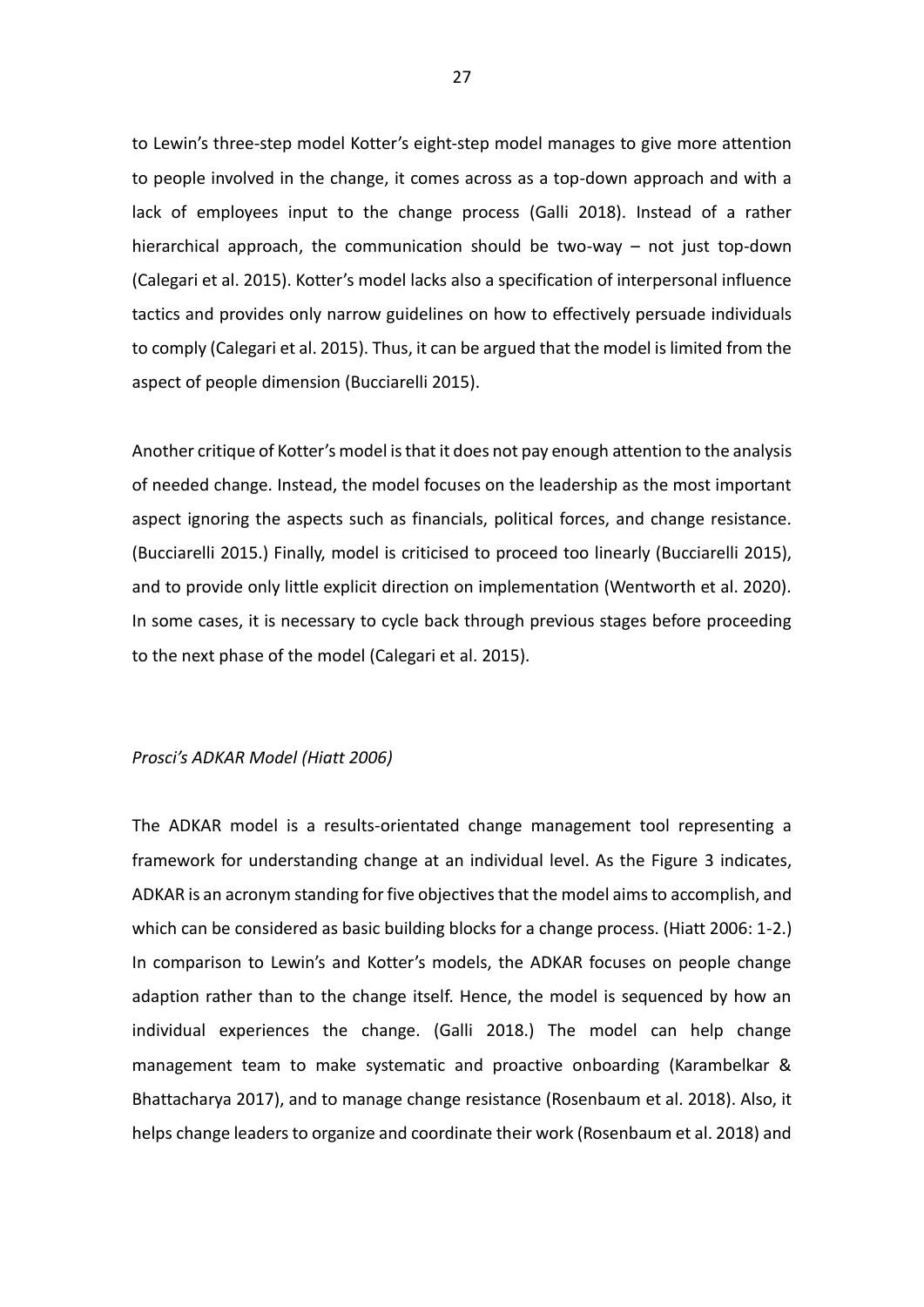it maps a variety of different enablers of change to a list of management activities (Hiatt 2006). Despite of the different approaches, the ADKAR model has strong connections to Lewin's work on force field analysis (Rosenbaum et al. 2018).



<span id="page-27-0"></span>**Figure 3.** Prosci's ADKAR Model (Hiatt 2006: 2)

The lifecycle for ADKAR begins after a change has been identified. From this starting point, the first objective is to raise *awareness* of the change and why it is needed. The element of awareness is achieved when employees understand the nature of the change and the risks of not changing. (Hiatt 2006: 2-5.) As a next step, *desire* of both change management team and employees represents the willingness to support and participate in a change. It requires the motivation to engage in the change along with the ability to perform necessary changes (Hiatt 2006: 2; Galli 2018.) Third step requires employees to have *knowledge* of how to change and what the change entails. The phase of knowledge also includes the information, training, and education about behaviours, processes, tools, systems, skills, and techniques that are required to implement the change. (Hiatt 2006: 2.) Next, *ability* to implement required skills and behaviours is needed. It represents the execution of the change and ability to implement change on a daily basis. Finally, *reinforcement* is the last objective of the model. It represents both internal and external factors sustaining and maintaining the change in the organization. (Hiatt 2006: 2-3.)

As in the case of Kotter's eight-step model, also ADKAR proceeds linearly, and it is important to not skip any phases before moving ahead to the next phase (Hiatt 2006: 3). The model's advantage is the relatively high focus on employees' and change management team members' acceptance of change. Although the great focus on employees and people is ADKAR's advantage, it also set limitations for the use of the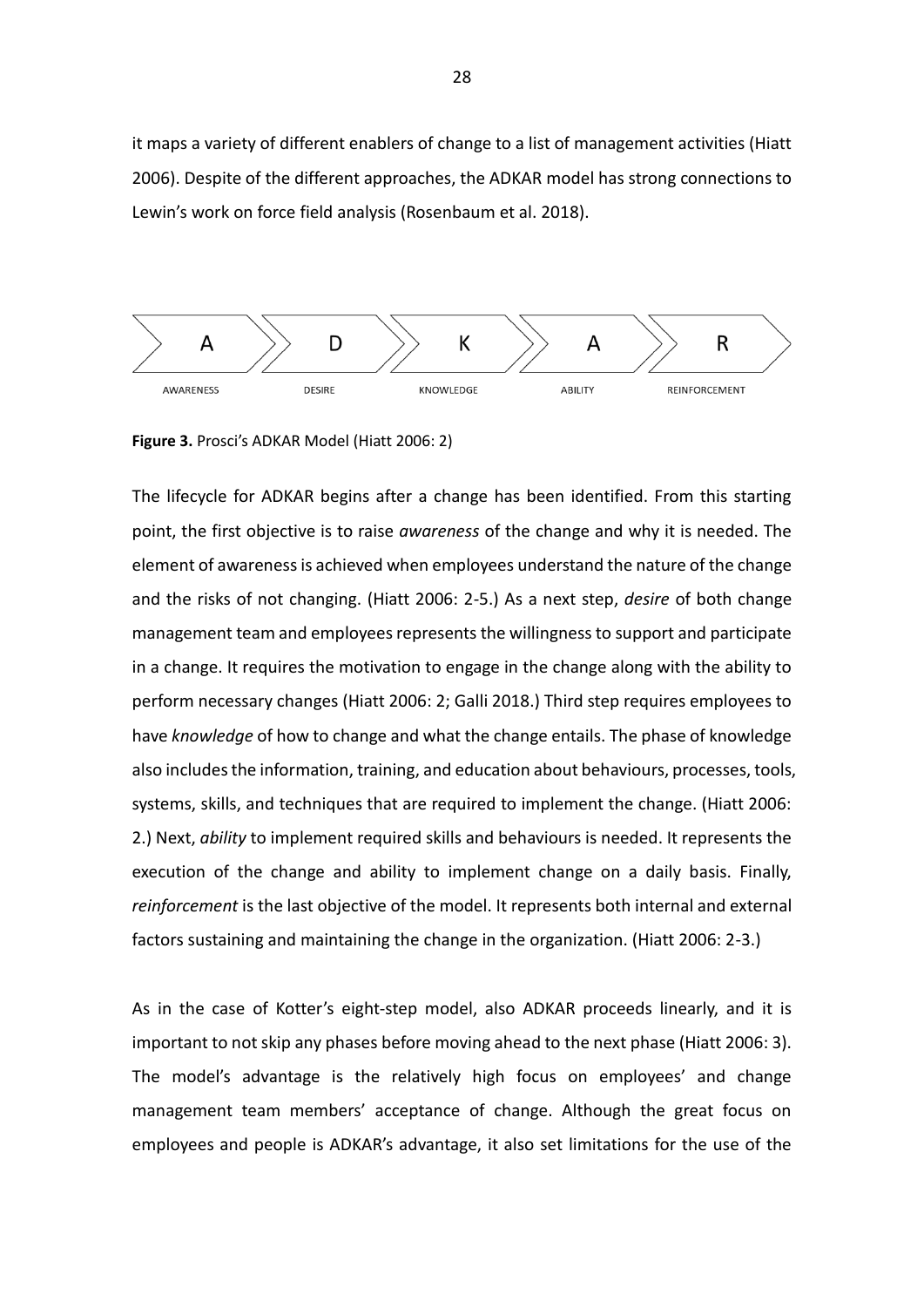model. The disadvantage of the model is its unsuitableness for large-scale organizations with complex processes. (Galli 2018.) Other aspects that the mode is lacking are what type of change is required and which information must be gathered prior to the first phase of the model. This information is needed in order to define and form the change strategy, to determined who needs to be involved in the change, and to understand the urgency of the change. (Da Veiga 2018.)

#### <span id="page-28-0"></span>**2.1.3 Different phases and stages**

As earlier described, there is a variety of different approaches differentiating change by type and how it appears within organizations. While the approach of planned change determines organizational change as a linear process of implementing pre-planned steps, the emergent approach treats change as a continuous phenomenon. For example, Pettigrew, Woodman, and Cameron (2001) adopted the latter approach describing organizational change as a continuous and cumulative process that leads to organizational level changes without explicit prior intentions. Tsoukas and Chia (2002) have also argued that change is a permanent aspect of all organizations and they are patterns that are constituted, shaped, and emergent from change. Nevertheless, there are also empirical findings (e.g. Romanelli et al. 1994) suggesting changes to be accomplished via pre-planned change processes rather than via continuous small-scale changes and improvements.

As the analysis of major change models indicated, frequently occurring patterns and phases of change processes in general can be identified. Galli (2018) presents Adaptive HVM's *General change management process model* from a perspective of project management. The process map includes five steps as presented in Figure 4. Rather than being seen as a change management tool, Adaptive HVM's process model should instead be considered as a framework or a checklist to help change management project teams to organize the change process. Although the framework has similarities with another change models proposed by the management literature, it has adopted a rather practical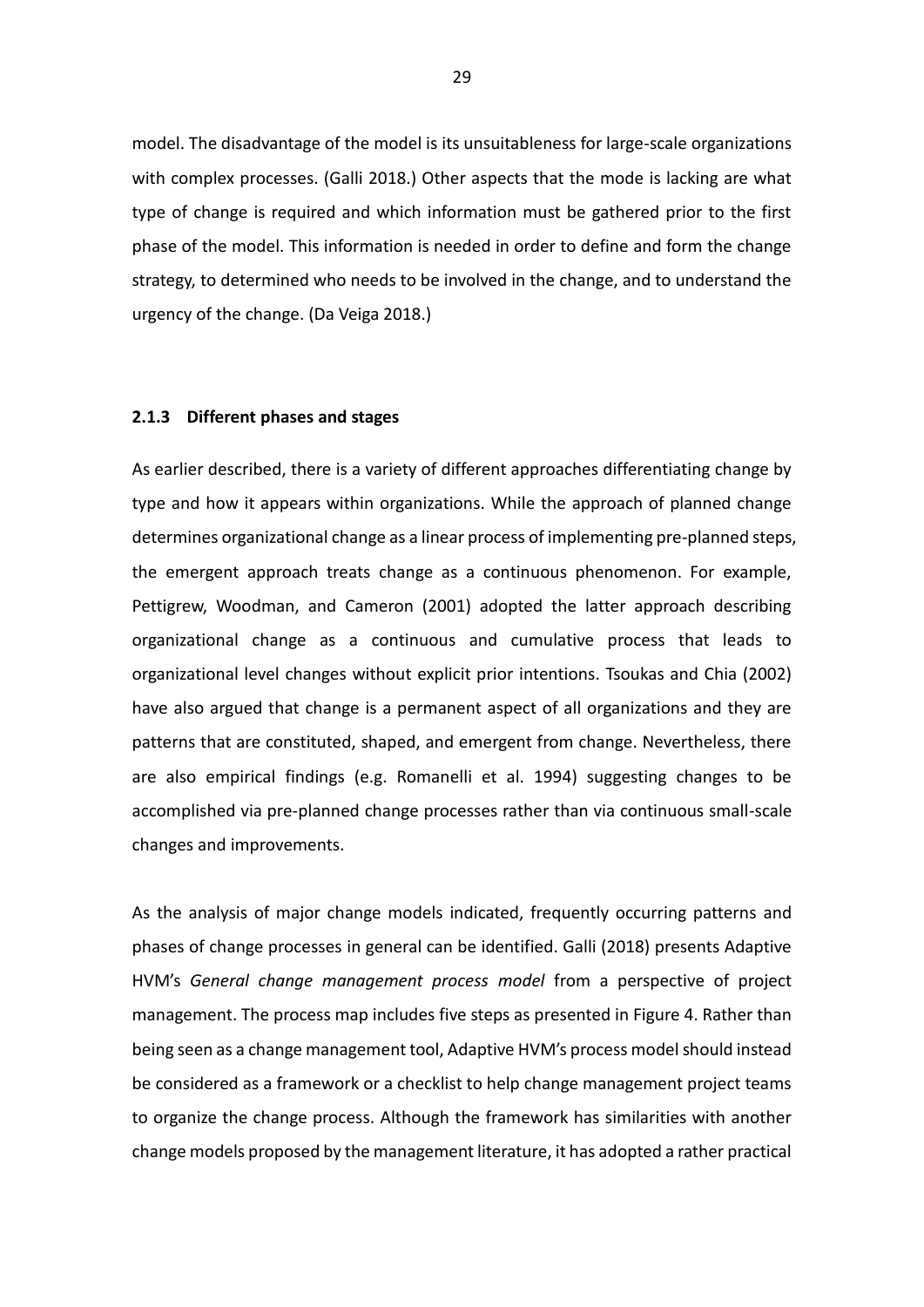approach as the process map is developed by a business consulting company. Thus, there is a relatively small number of theoretical peer reviews and empirical research supporting the framework, which should be taken into consideration while applying the model into practice.



<span id="page-29-0"></span>

The first phase of *Identifying the Change* arises from the recognition of a need for change. An in-depth analysis of the current state of the organization and its readiness for change is requires. Also, type, reason, scope, and concept of the change need to be determined. In the second phase, *The Details* of the change process are considered from aspects of people involved, their behaviour, and information systems. In addition, cost and risk analyses need to be performed for to proportion available resources to scale of the change process. Next, the selection of *The Approach* plays a critical role in terms of succession of the change implementation. In this phase, different change management models come useful for the change management team. Different stakeholders' needs and interests need to be identified and analysed in order to prepare for possible change resistance. Fourthly, created action, communication, resistance, training, and business system plans are put into practice during the *Implementation* phase. As the fifth and final phase, *Monitoring* controls the changes and ensures that the process is on its way to the desired state. Analysis of the possible mistakes that were made is a valuable reference for the future change processes. (Galli 2018.)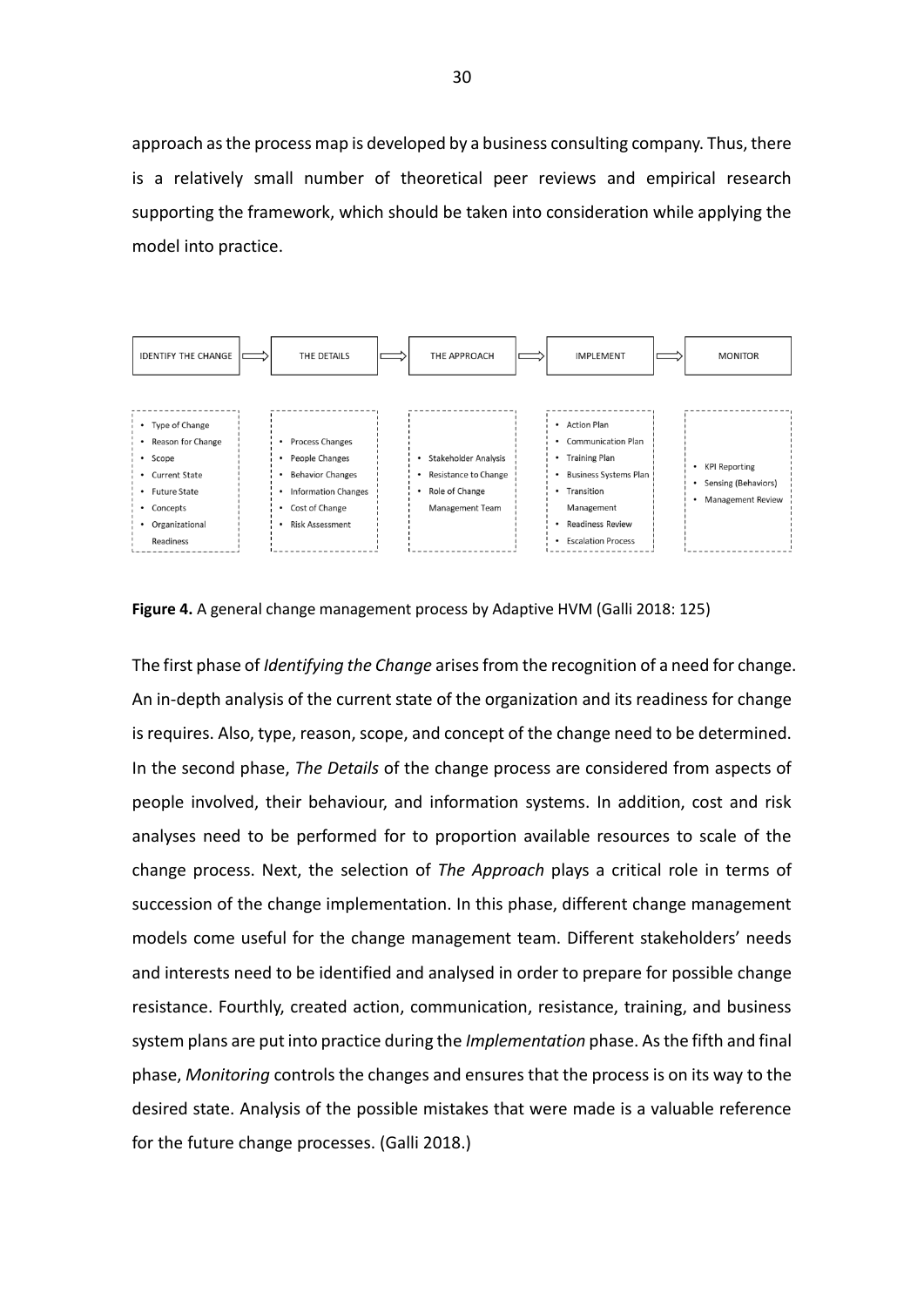In Table 2, Lewin's three-step change model, Kotter's eight-step model, and Prosci's ADKAR model are combined with the above-described process map of a change management process in order to demonstrate the general progress of change processes. The harmonization of models' phases is done by comparing the steps with each other, and then categorizing them under broader themes. Authors such as Kotter (1996: 22) and Varkey (2010) have used the same harmonization of phases as described in Table 2. However, while applying the ADKAR model into the context of project management, Karambelkar et al. (2017) categorized the phase of *Desire* under the design and preparation phase of change process instead of the implementation stage. In addition, Rosenbaum et al. (2018) have suggested that Kotter's model's seventh step of *Consolidating Gains and Producing More Change* is a comparable with Lewin's *Refreezing* phase rather than with the *Change* phase. They have also classified Kotter's fourth phase of *Communicating the Change Vision* under both *Refreeze* and *Change* phases proposed by Lewin. This arguable role of communication is also recognized by several other authors. For instance, Varkey (2010) has argued that rather than seeing communication as an individual phase or a task of a change management team, it should be a continuous theme covering the whole change process. Several other authors (e.g. Doyle et al. 2000; Gill 2002; Lewis, Schmisseur, Stephens, & Weir 2006) have also highlighted the crucial role of communication as an enabler aspect of successful change processes.

| Lewin (1947) | Kotter (1996)                                                                                                                            | <b>Prosci (2006)</b>           | Galli (2018)                                       |
|--------------|------------------------------------------------------------------------------------------------------------------------------------------|--------------------------------|----------------------------------------------------|
| Unfreeze     | Establishing a Sense of Urgency<br>Creating the Guiding Coalition<br>Developing a Vision and Strategy<br>Communicating the Change Vision | Awareness                      | Identify the Change<br>The Details<br>The Approach |
| Change       | <b>Empowering Broad-Based Action</b><br>Generating Short-Term Wins<br><b>Consolidating Gains and Producing More Change</b>               | Desire<br>Knowledge<br>Ability | Implement                                          |
| Refreeze     | Anchoring New Approaches in the Culture                                                                                                  | Reinforcement                  | Monitor                                            |

<span id="page-30-0"></span>

|  |  |  |  | Table 2. Phases of a change process |
|--|--|--|--|-------------------------------------|
|--|--|--|--|-------------------------------------|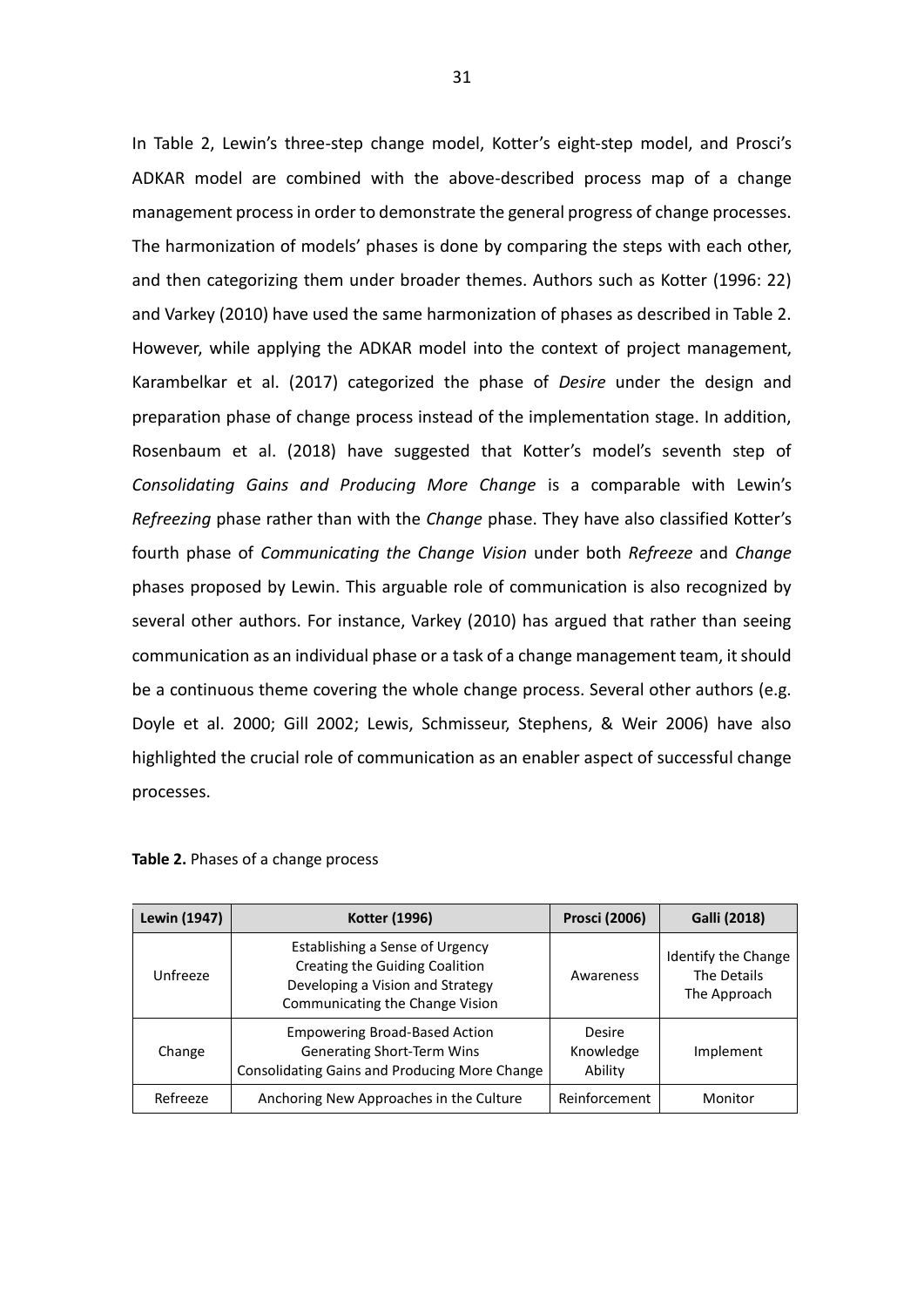To conclude the literature review on change management processes, Table 3 presents a summary of different approaches and change management models. In order to simplify the complex change management process into a more linear process model, the categorization of identified phases is done with similar approach to Lewin's three-step model. Subtasks and objectives of each phase are presented to give more practical and specific guidance on the progress of a change process. The change model presented in Table 3 is based on analysed change theories and models. Identified phases of analysed change models are combined to form a consistent and comprehensive overview of the change process. By comparing and combining different phases, strengths and weaknesses of each model can be taken into closer consideration. For example, as both Lewin's and Kotter's original models have been criticised for the lack of attention given to the human aspect, the model presents an extended version by complementing them with the aspects of people oriented ADKAR model. Hence, it can be argued that the change models complementary to each other.

| <b>Preparation of Change</b>                                                                                                                                                                                                                                                                                                                                                        | <b>Implementation of Change</b>                                                                                                                                                                                                                                                                                                                                                                            | <b>Stabilization and Monitoring</b>                                                                                                                                                                                                                                                        |
|-------------------------------------------------------------------------------------------------------------------------------------------------------------------------------------------------------------------------------------------------------------------------------------------------------------------------------------------------------------------------------------|------------------------------------------------------------------------------------------------------------------------------------------------------------------------------------------------------------------------------------------------------------------------------------------------------------------------------------------------------------------------------------------------------------|--------------------------------------------------------------------------------------------------------------------------------------------------------------------------------------------------------------------------------------------------------------------------------------------|
| • Recognize the need for change<br>• Analyse the existing state of<br>organization<br>• Identify opportunities and<br>threats<br>• Assemble change team and<br>appoint leaders<br>• Create change vision and<br>strategy<br>• Determine type, scope, and<br>approach<br>• Conduct cost and risks<br>analyses<br>• Communicate the change<br>vision<br>• Justify the need for change | • Put change plans and<br>initiatives into action<br>• Remove barriers resisting the<br>change<br>• Ensure the required level of<br>knowledge and skills necessary<br>to perform changes<br>• Motivate people to engage in<br>the change<br>$\bullet$ Encourage risk taking<br>• Generate short-term wins<br>• Recognize and reward people<br>involved in the improvements<br>• Make necessary adjustments | • Consolidate new operating<br>models and behaviour as a<br>routine<br>• Demonstrate the correlation<br>between new behaviour and<br>organizational success<br>• Ensure continuity of the<br>development<br>• Monitor the change process<br>• Analyse the results and<br>possible mistakes |

<span id="page-31-0"></span>**Table 3.** Summary of the change management models and processes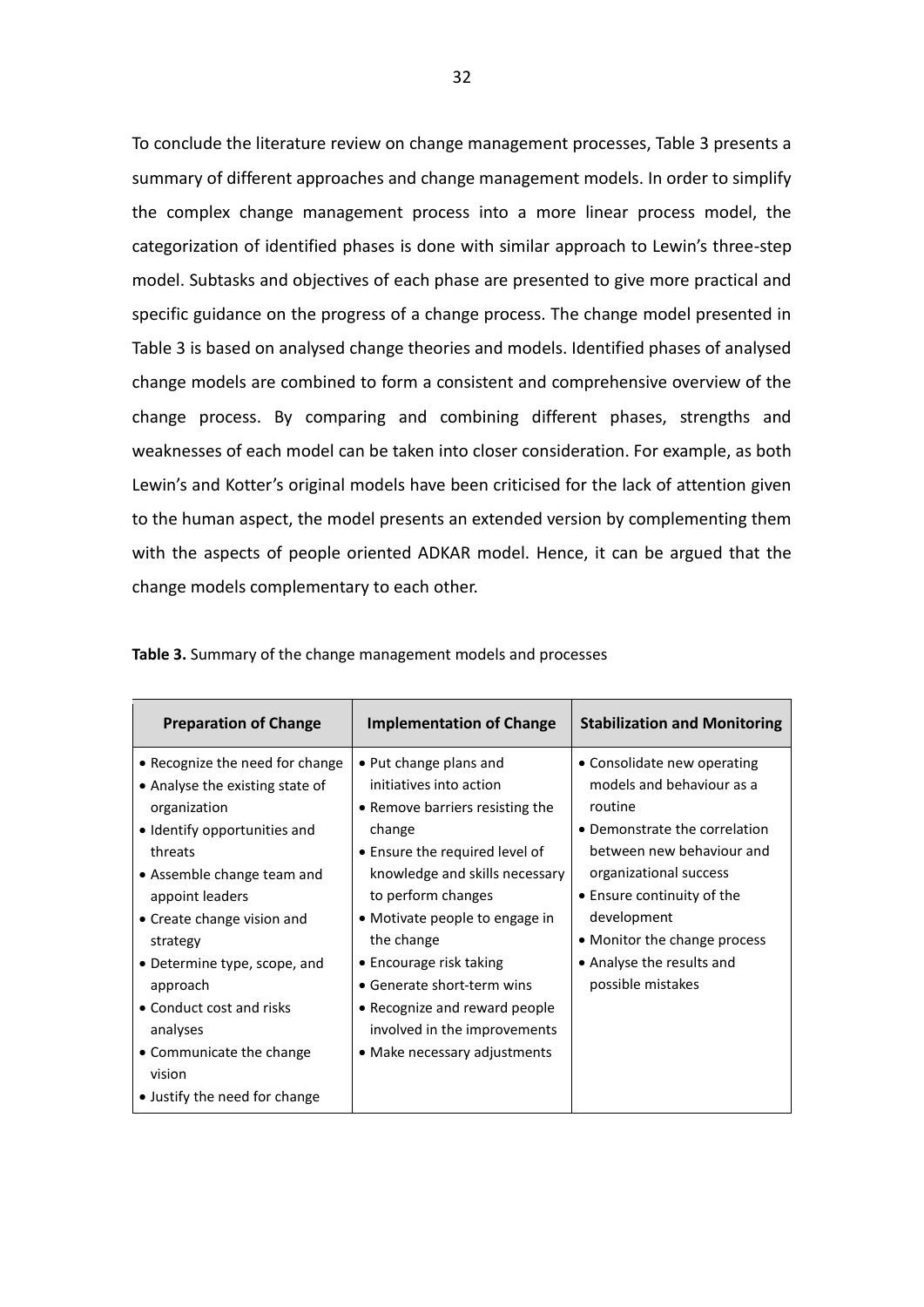### <span id="page-32-0"></span>**2.2 Executors' role**

The lack of effective leadership and guidance have been identified as one of the key factors causing failures of change programmes (Miller 2001; Gill 2002; Kang 2015). It is commonly agreed that the successful management of change is an essential skill in today's highly competitive and rapidly changing business environment (Kotter 1996; Guimaraes et al. 1998; Doyle et al. 2000; Moran et al. 2000; Todnem By 2005; Radeke 2011; Talmaciu 2014). Graetz (2000) has even suggested that the primary task of today's management is the leadership of organisational change. As there are several different methods to approach the issue, the literature of management has proposed a variety of terms to describe people in charge of organizational change. *Change managers*, *change agents*, and *change leaders* are often used as a synonym for each other to describe people in charge of planning and implementing change initiatives. In addition, *transformational leaders* is also a rarely used expression for the change executors. For clarity, in this thesis the above-described terms will not be distinguished from each other despite of the minor differences between them.

Through the history, authors of the field have proposed and described several different roles and areas of responsibilities of change executors and people involved in the change. For example, Stein et al. (1992: 16-17) have identified three action roles in the change process as follows. Firstly, *change strategists* are the ones connecting organization's operations to its internal and external environments. The role of change strategists is usually emphasised at the beginning of a change process; they identify need for changes, determine what changes needs to occur, and are in charge of the organization's overall direction. Research conducted by Raineri (2011) indicated that change strategists report a higher use of change management practices than the other change executors. As a second action role, Stein et al. (1992: 16-17) identified *change implementors* to be in charge of coordinating and translating change initiatives into discrete actions and tasks. Change implementors are responsible for the change process' micro dynamics and dayto-day activities of the change. Finally, the third group of the categorization is *change recipients*. They are usually in charge of institutionalizing and adopting the changes into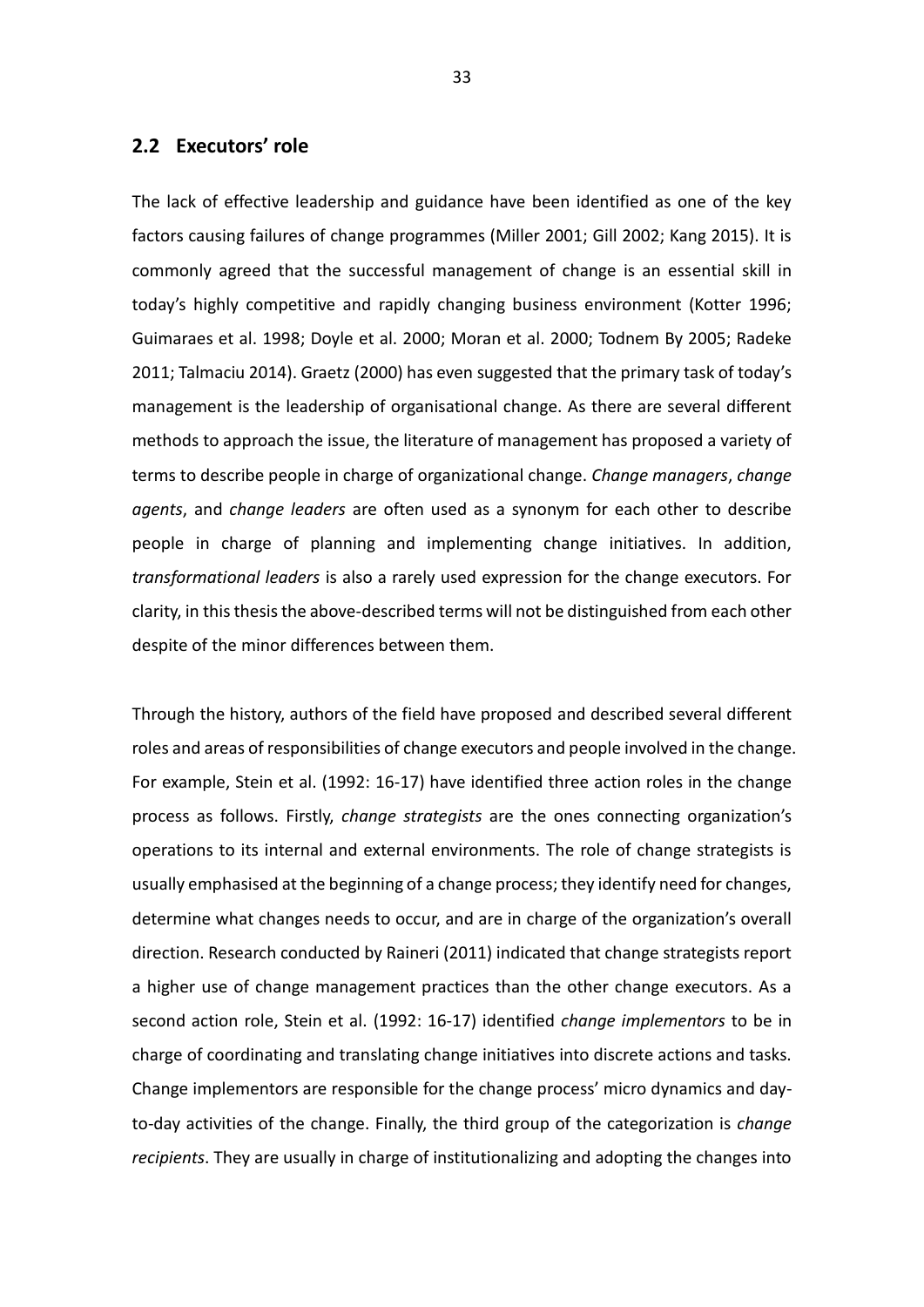daily practices, and thus, strongly affected by the change. However, in many cases the recipients do not have power to influence on change initiatives or control over the process.

The chosen approach and perspective from which the change process is examined has also an influence on the determination of change executors' different roles. As Kang (2015) proposed, macro and micro change management approaches differ from each other in various ways. In addition to definition, target, and focus, roles and required competencies of executors differ depending on the chosen aspect. In the context of macro change management, change agents should act as facilitators and plan change initiatives in a more comprehensive and strategic manner. On the other hand, micro change management executors are expected to implement chosen change practices by coordinating, motivating, and managing change resistance. (Kang 2015.) Another topic causing disagreement about change executors' roles is the contrast between planned and emergent approaches. While the planned approach sees executors as rational planners and strategists controlling the change process from the top, the emergent approach treats them as bottom-up driven facilitators who are responsible for developing the common purpose and vision that gives direction to the organization (Burnes 1996; Bamford et al. 2003). Despite of the popularity and wide ranges of supporters of different approaches, Burnes (1996) has argued that the managing change is all about making choices rather than adopting the best practices or approaches proposed by the academics. Hence, the issue for managers and change executors is to make choices in terms of what to change and how to adapt to prevailing circumstances.

#### <span id="page-33-0"></span>**2.2.1 Change leadership**

One of the most popular ways to approach the issue of change management  $-$  and especially executors' role within it, is to examine it through change leadership. Several authors have pointed out the positive relationship between change leadership and successful change management. Change-oriented leadership has a positive and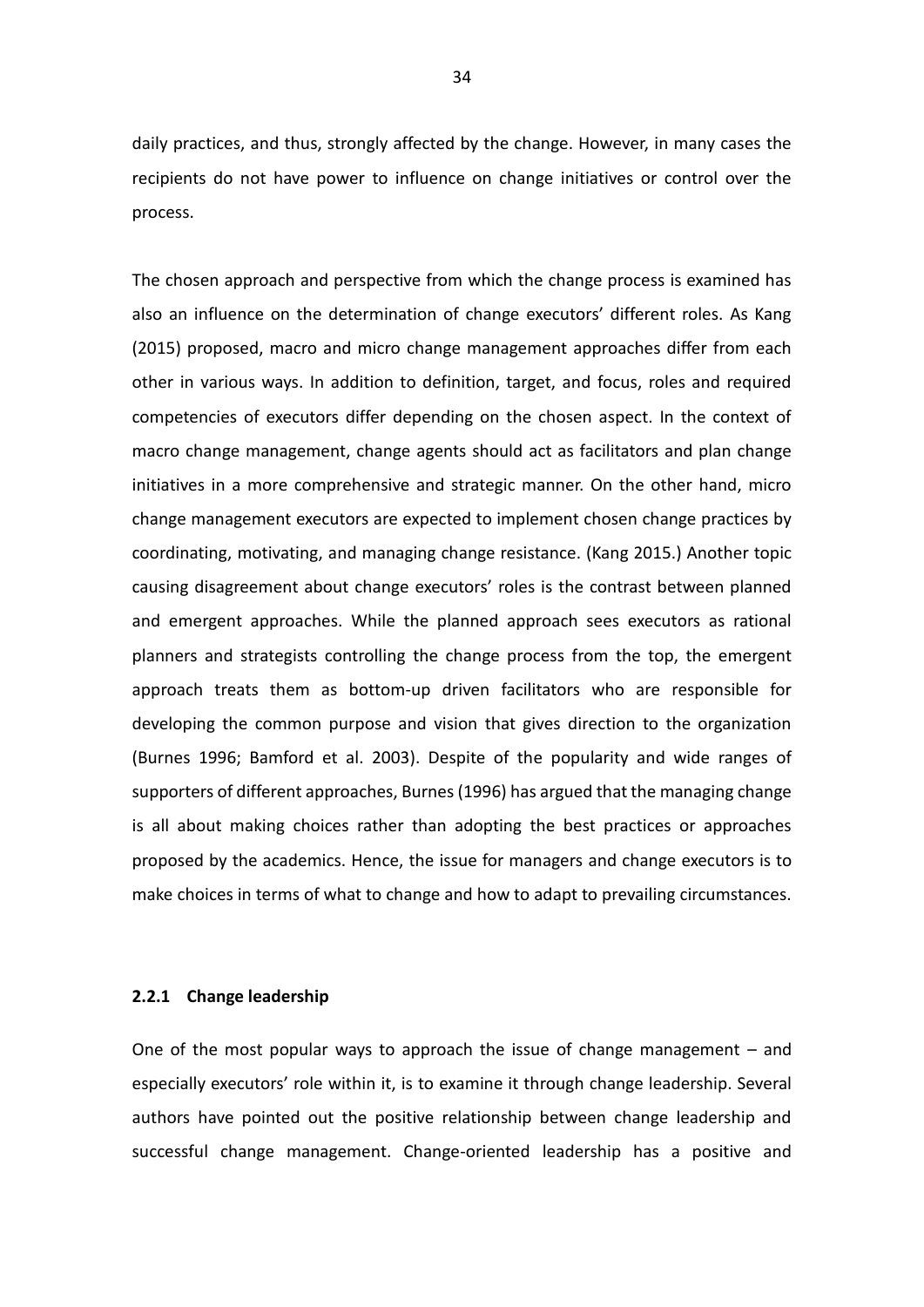significant direct and indirect effect on both planned and emergent change (Al-Ali et al. 2017), a positive relationship with an ability to manage organizational change (Baddah 2017), and an essential role in promoting and sustaining the change agenda (Graetz 2000). In addition, authors such as Miller (2001), Gill (2002), Bamford et al. (2005), Caldwell et al. (2008), and Galli (2018) have also noticed that a strong and effective leadership is central to a successful change management.

Gill (2002) has argued that while change must be well managed, it is the effective leadership that makes change initiatives to succeed and sustain. Hence, organizations should aim to broaden leadership skills for all organization levels (Galli 2018). Traditionally, executors have focused on rather technical and operational dimensions of change management (Graetz 2000) such as planning, organizing, directing, controlling, monitoring, and allocating resources (Hooper & Potter 2000; Gill 2002). Especially the planned approach and its different applications have highlighted these managerial capabilities and duties listed above. Leadership on the other hand emphasizes interpersonal dimensions of the change process. Graetz (2000) has suggested that the successful change management requires adopting both of these dimensions; managerial capabilities as an operational instrumental, and interpersonal skills as a charismatic leader.

Due to the multidisciplinary of the field, several authors have proposed different characteristics and requirements of a successful change leader. To emphasize the human aspect, Gill (2002) has identified four dimensions of the leadership as follows: cognitive, spiritual, emotional, and behavioural. To support this people-oriented approach, Elrod II et al. (2002) have stated that a fundamental tenet of leadership is that there is continuous need to transition people from one state of being to another. Maimone and Sinclair (2014) have pointed out that a mindful leader is able to create bridges between different dimension and levels of organization, build a framework that facilitates free expression, and mediate among the differences to make people feel united.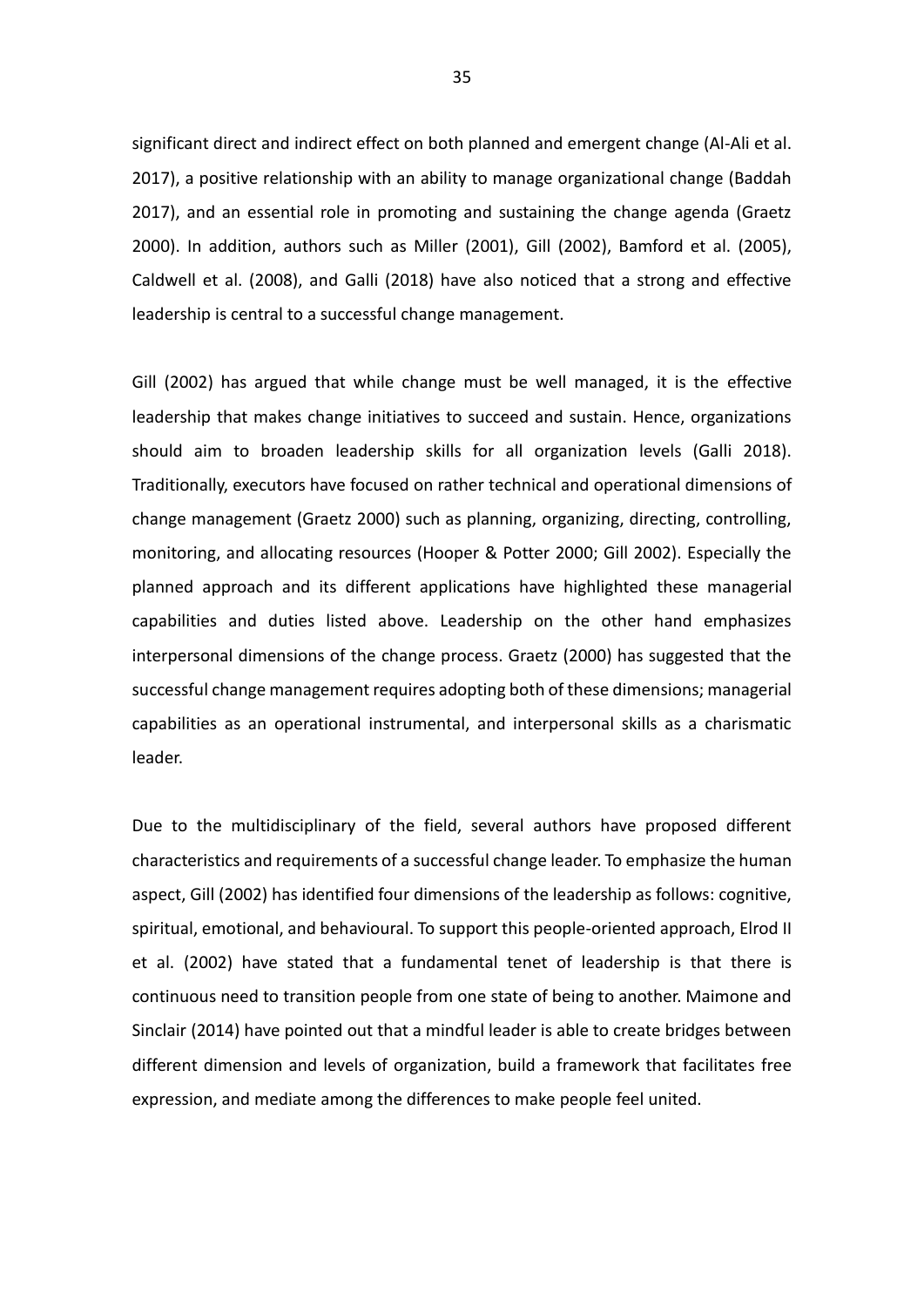To give more practical guiding, Hooper et al. (2000) and Gill (2002) have argued that the role of executors is to (a.) establish a direction of the organization, (b.) develop a vision, (c.) align people, (d.) communicate the change vision, and (e.) motivate and inspire people involved to overcome barriers and obstacles resisting the change. Elrod II et al. (2002) have identified four main responsibilities of leaders similar to those mentioned above. Firstly, leaders must be able to set a direction for a change process and develop a complete and accurate understanding of the change to be implemented. Next, expectations need to be communicated effectively. Thirdly, leaders must ensure that people involved in the change have an ability to accomplish all the required steps and changes. Finally, leaders need to encourage people to continue new behaviour and reinforce the changes.

Miller (2001) has proposed a framework of successful behaviour in change leadership. According to the framework, change leadership is based on two dimensions: executors' own personal level of change adaptability and their change beliefs. Change adaptability is a key determinant of implementation success  $-$  it is the ability to navigate changes successfully. Miller has identified seven basic characteristics of adaptable leader as follows: optimistic, self-assured, innovative, collaborative, purposeful, structured, and proactive. Next, he identified four stages of leadership change beliefs. Ideally, leaders will understand that people may not be willing, able, or ready to change. Underlying assumptions are that commitment must be built for successful change and power nor sanctions are not likely to be effective. Finally, Miller listed six behaviours typical for successful leader. They (1.) engender tremendous focus on particular changes, (2.) delay implementation until the imperative for change is clearly understood and shared, (3.) personally lead the implementation, (4.) act as if their own personal behaviour is critical for change success, (5.) understand that change is a contact sport, and (6.) know implementation needs to be systematic and relentless. (Miller 2001.)

Moran et al. (2000) have also identified common characteristics of effective change leaders. Firstly, they frame the change in terms of outcomes for both organizational and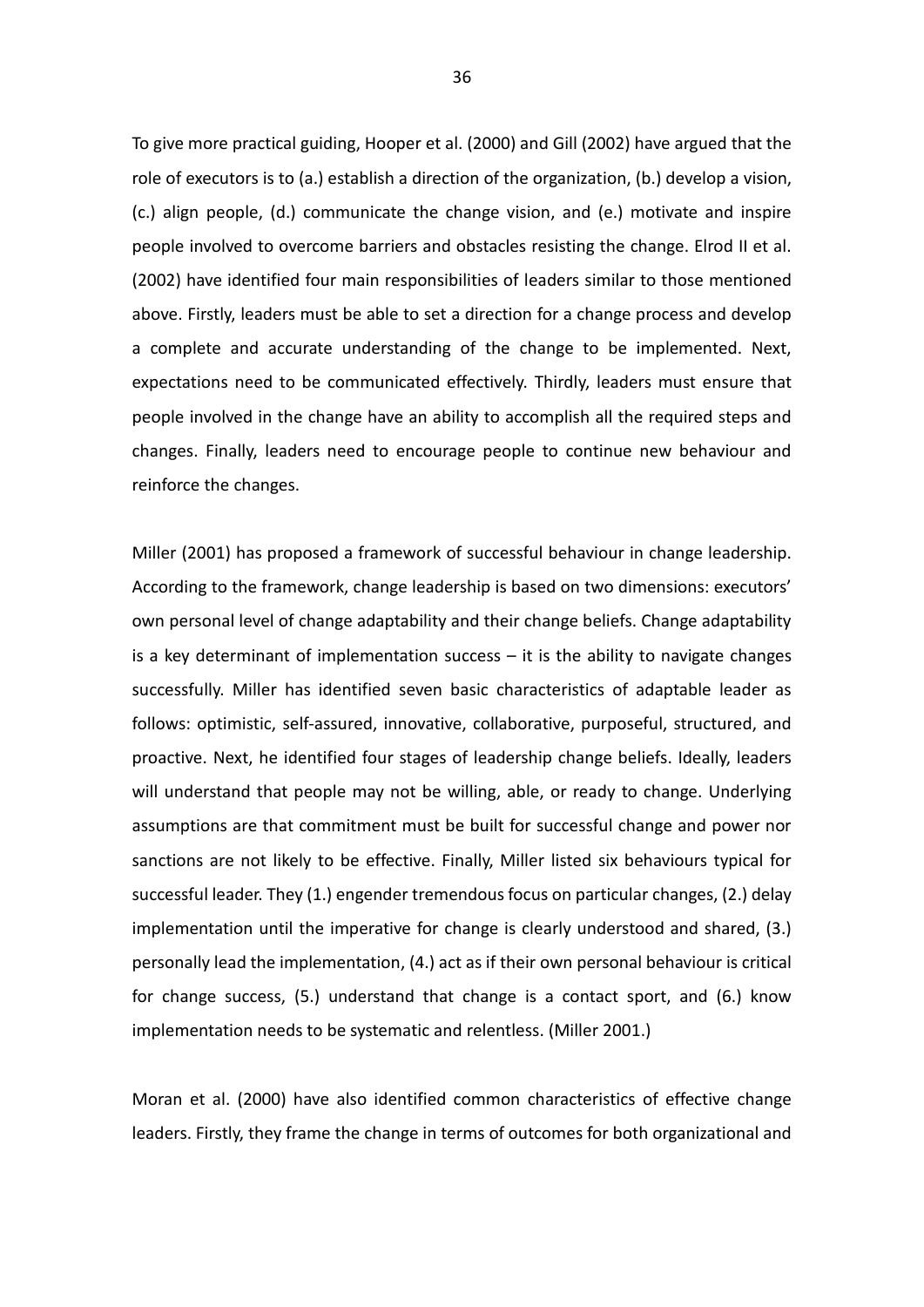individual level. They also provide the required resources and align others with the changes. Secondly, leaders should aim to create an open atmosphere in which people are enabled to test and experiment new ideas and operation models and generate recommendations for further development. Thirdly, change leaders should act as role models and lead the change by example. Also, it is their responsibility to present justifiable reasons for the changes and identify and overcome potential sources of change resistance. Fourthly, they should be dedicated and focused to analyse results and failures in order to determine areas of improvement. As a fifth and final characteristic, change leaders should continuously interact with others to explain and answer the questions of who, what, when, where, why, and how. They need also to understand people's different levels of receptiveness; while others are early adopters, some people are sceptical and need more convincing. (Moran et al. 2000.)

#### **2.2.2 Change management practices**

Previously, different phases and main objectives of change management process were identified and presented in Table 3. The purpose of this section is to examine different change management practices by which executors can achieve those identified tasks and objectives. The literature of management has frequently proposed various strategies and managerial practices in order to facilitate and enhance the success of change programs (Kotter 1996; Hudescu et al. 2011; Raineri 2011). Lists of change management practices proposed by different authors have strong similarities, usually presented as suggestions of how to manage organizational change processes more effectively (Raineri 2011). Even though Burnes (1996) has argued that managing change is not about adopting the best practices proposed by the academics, Varkey (2010) has suggested that adoption of change management practices enhances chances of success by placing focus on the people in the organization. Change management practices include a wide range of organizational interventions (Raineri 2011) which in many cases need to be accomplished simultaneously (Moran et al. 2000).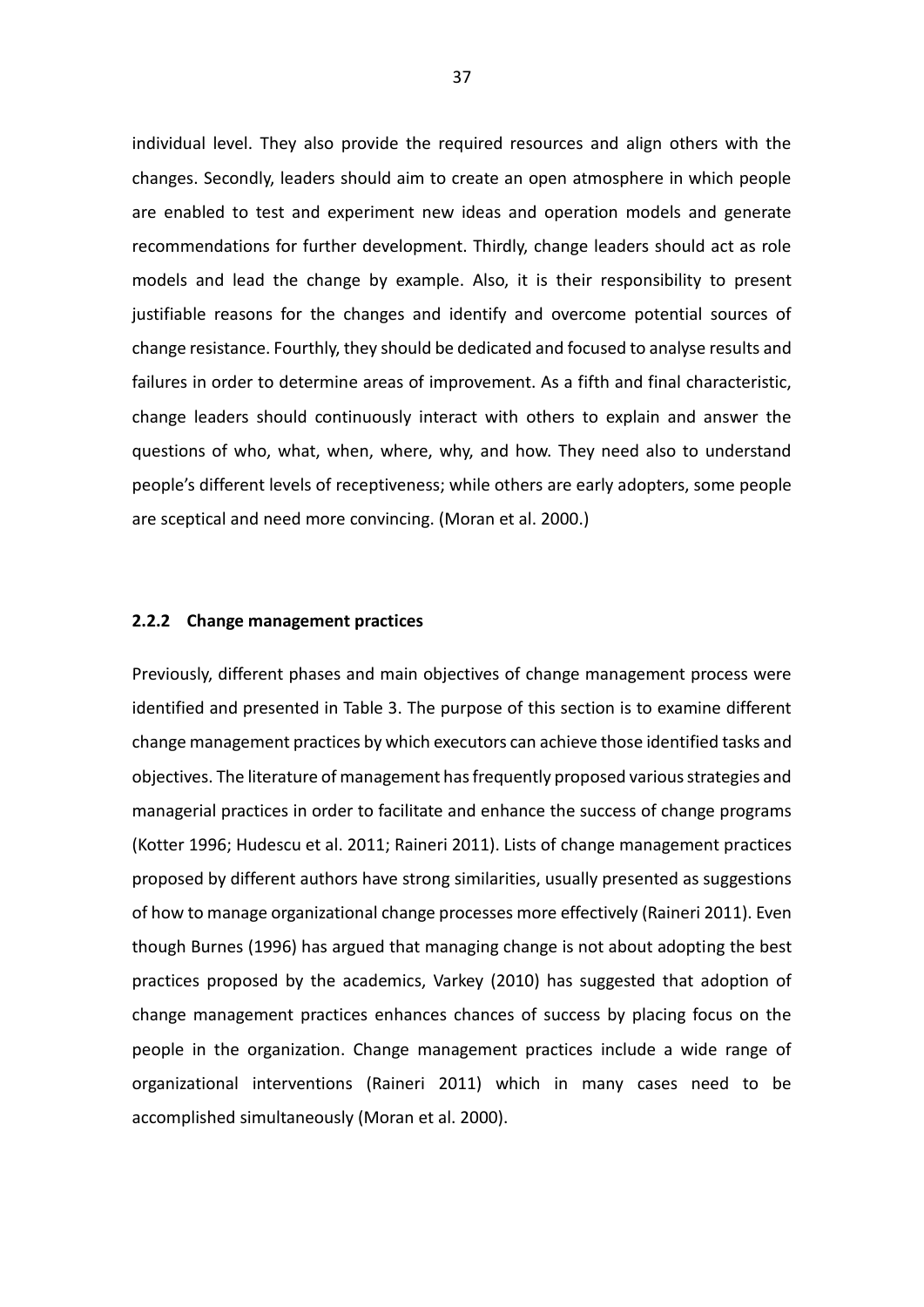Additional to previously discussed Lewin's (1947), Kotter's (1996), and Prosci's (Hiatt 2006) models, several other authors have also suggested different sets of change management practices. A categorization of proposed practices can be conducted in various ways. Raineri (2011) has distinguished change preparation and implementation practices from each other. Several other authors (e.g. Klein, Conn, & Sorra 2001; Varkey 2010; Calegari et al. 2015; Wentworth et al. 2020) have also identified different change management practices and executors' tasks based on the phase of a change process. Another way to classify different change management practices is to categorize them under more broader themes. Different themes under which change management practices have been categorized are similar to those identified in Table 3. Arising in the literature, following practices have been suggested among the earlier identified: (a.) *resource utilization* (Moran et al. 2000), (b.) *employee involvement* (Guimaraes et al. 1998; Moran et al. 2000), (c.) *organization of work* (Moran et al. 2000), (d.) *communication* (Guimaraes et al. 1998; Doyle et al. 2000; Graetz 2000; Klein et al. 2001; Bamford et al. 2005; Raineri 2011), (e.) *evaluation and monitoring* (Guimaraes et al. 1998; Doyle et al. 2000), (f.) *learning* (Doyle et al. 2000), (g.) *commitment* (Graetz 2000; Bamford et al. 2005; Young 2009), (h.) *diagnosis and alignment* (Raineri 2011), (i.) *compensation and incentives* (Klein et al. 2001; Raineri 2011), (j.) *risk and cost-benefit analysis* (Guimaraes et al. 1998), and (k.) *creating a capacity for change* (Graetz 2000; Klein et al. 2001).

As the list above indicates, the essential role of communication is recognized by several authors. There is a disagreement whether the communication should be seen as an individual change management practice or as a continuous theme covering the whole change process as Varkey (2010) has suggested. Communication can also be seen as a means to achieve or implement other change practices such as increasing commitment or validating the need for change. Lewis et al. (2006) have conducted an analysis undercovering different themes concerning the communicative role of change executors, general strategies to communicate and introduce change effectively, and tactics to communicate during the change implementation. Based on the literature review on the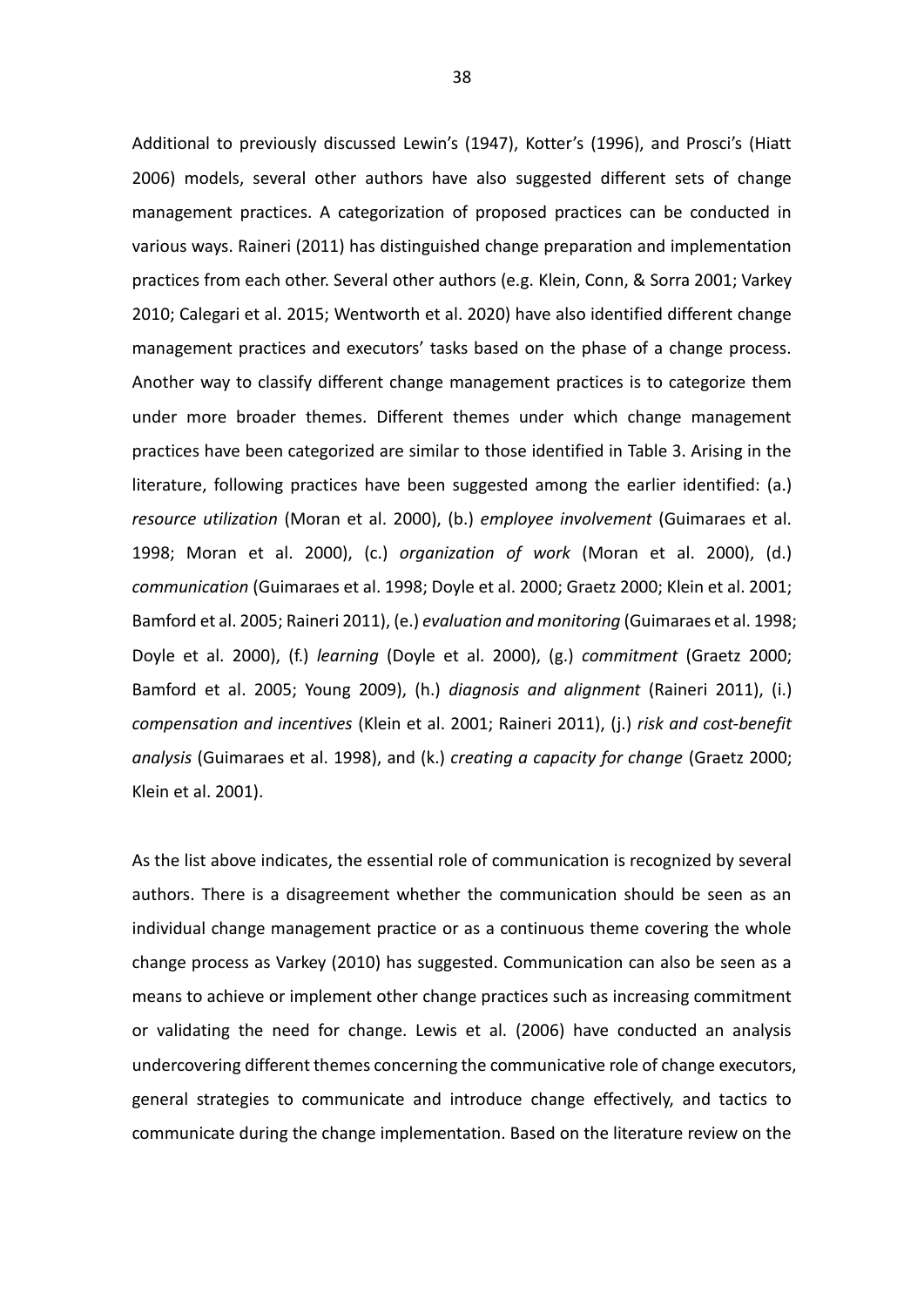most popular change management books available, authors identified three general themes of communication describing change executors' duties during the change process. The role of change executors is to (1.) *promote communication and participation* by putting a focus on stakeholders, (2.) *facilitate the process for change* by guiding specific steps of a change process, and (3.) *create a vision* for others to follow.

Despite of the differences between approaches, it is commonly agreed that employees' involvement and two-way communication are essential parts of a change process. As a solution to disagreement whether change should be driven from top or bottom, Moran et al. (2000) and Galli (2018) have suggested that both top-down and bottom-up approaches are required. While creation of a change vision and structures require a topdown approach, participation and involvement of employees are bottom-up driven activities (Moran et al. 2000). Lewis et al. (2006) have argued that change leaders should strive to create more structured dialogue between stakeholders, enabling them to feel more engaged in the change process. The importance of employees' commitment and participation is recognized by several authors. Although managers have a great responsibility to lead and facilitate change processes, it is the employees who make the difference; no change effort will succeed without the employees' willingness and desire to change and implement change initiatives (Tsoukas et al. 2002; Caldwell et al. 2008; Galli 2018). Thus, it is crucial for change leaders to understand human response to change (Elrod II et al. 2002) and be aware of both intended and unintended outcomes of change processes (Kezar 2010: 22-23).

Finally, a wide range of change management practices aim either to prevent or manage change resistance. Resistance is a natural aspect of any change process and one of the main reasons causing change efforts to fail. However, not all change resistance is bad; it forces change leaders to check their vision in order to identify problem areas and provides information about employees' emotions and receptiveness. (Galli 2018.) Stein et al. (1992: 17) have argued that resistance occurs when change recipients' own interest and goals does not meet the aims of change initiatives, and hence, proactive change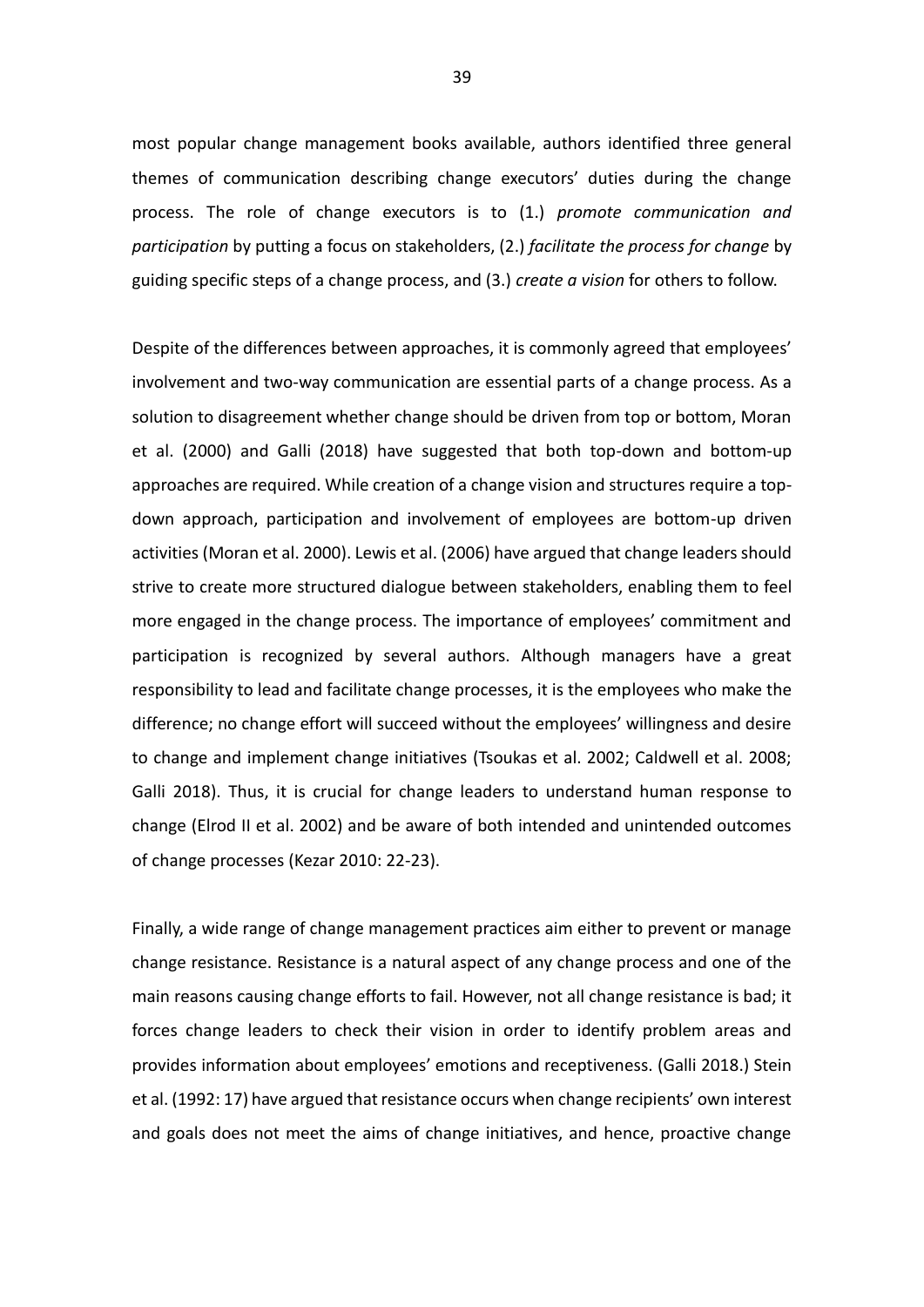leaders address employees' concerns immediately in order to ensure their commitment to the changes (Galli 2018). Maurer (1996, cited in Elrod II et al. 2002: 280) have identified eight different forms of resistance by which individuals response to change both passively and actively; *confusion*, *immediate criticism*, *denial*, *malicious compliance*, *sabotage*, *easy agreement*, *deflection*, and *silence*. Gill (2002: 308-309) has argued that the most powerful forces of change resistance are emotional. He identified sources of resistance as follows: *dislike of imposed change and surprises*, *lack of self-confidence and confidence in others*, *reluctance of management to deal with difficult issues*, *disturbed practices*, *habits and relationships*, *self-interest and shifts in power and influence*, *lack of respect and trust in the person or people promoting change*, and *scepticism as a result of the failure of previous change initiatives.*

#### **2.2.3 Middle managers as change agents**

In recent years, middle managers' role and responsibilities have grown as a teamwork design has gained popularity within the organizations (Birken et al. 2012). Several authors (e.g. Wooldridge et al. 1990; Caldwell et al. 2008; Birken et al. 2012; Birken et al. 2013) have noticed middle managers' strategic location between organizations' top management and frontline employees. They balance between organization's strategy and day-to-day activities, and hence, are responsible also for implementing changes (Birken et al. 2012). The emphasis on the role of middle management especially during the change implementation phase is noticed also by Hope (2010). Even though the literature of management has tried to explain complex nature of a change process, the focus has mainly been on senior leaders and top management, and thus, there is a little research on middle managers' involvement in organizational change processes (Wooldridge et al. 1990; Noble 1999; Chuang et al. 2011; Birken et al. 2012; Birken, et al. 2013; Engle et al. 2017).

Frohman and Johnson (1992) have defined middle management as managers holding positions between organization's first-level supervisors and top-level executives having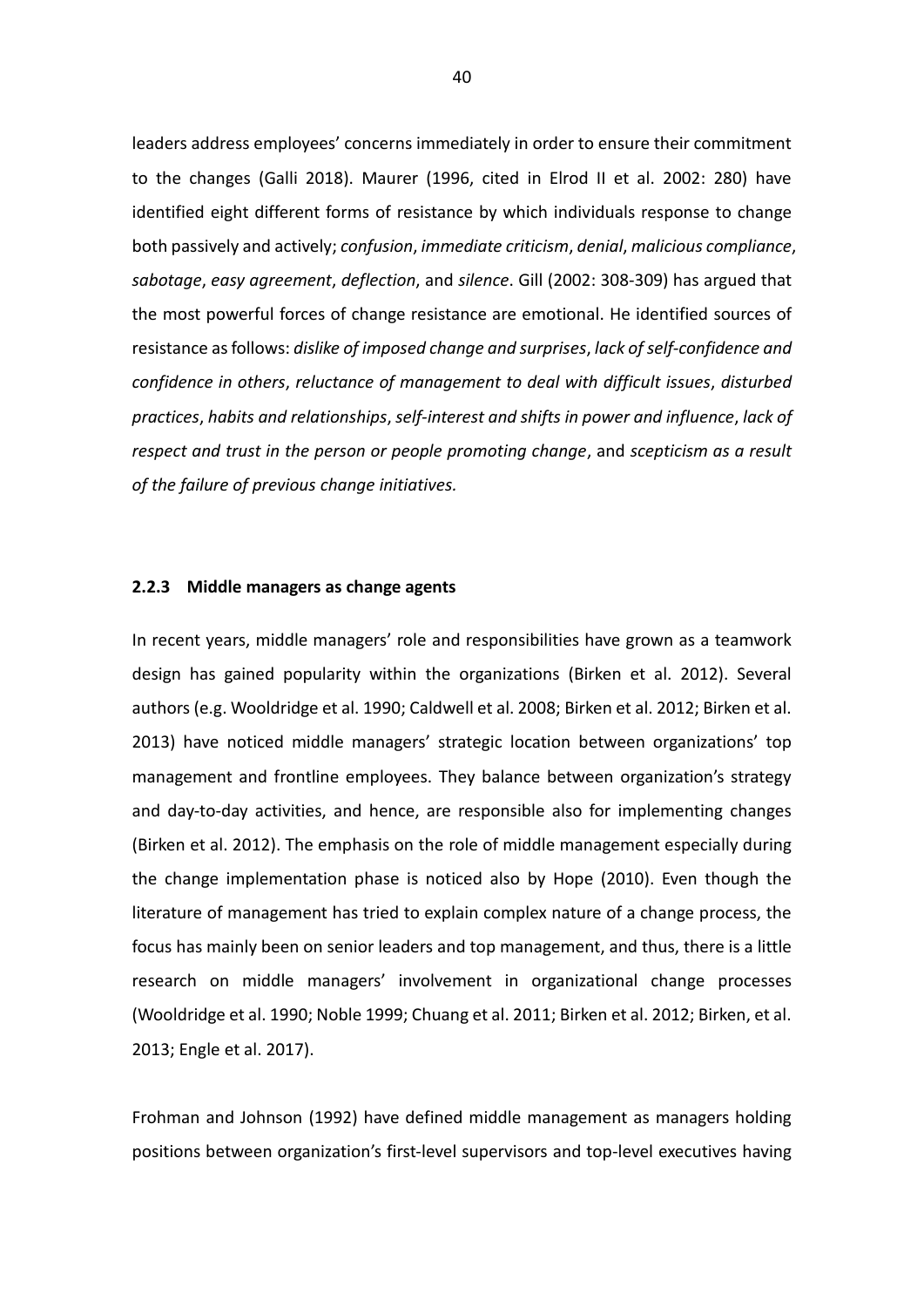company-wide responsibilities. Hence, the role of middle management is highly crossfunctional as they serve as a linkage between frontline employees and organization's top-management (Bamford et al. 2003). Especially the shift in focus from traditional planned approach towards the emergent change approach has emphasized middle managers' role. According to the emergent approach, the pace of changes is so rapid and complex that it is impossible for companies' top-level managers simultaneously to identify, plan, and implement necessary changes effectively, and thus, middle management has been given more responsibility in terms of managing change processes (Burnes 1996).

Middle managers – who in many cases are actually in charge of the implementation of new practices (Hagedorn et al. 2006; Hope 2010) play a pivotal role during change processes (Herzig and Jimmieson 2006). Mangers in the middle-level positions are expected to help team members and employees to reach their full potential (Galli 2018) and assist employees in the change transition (Herzig et al. 2006). Noble (1999) has argued that plans and change initiatives are usually communicated through middle management during the change implementation process, and thus, they have the ability to either bridge or create information gaps depending on their commitment to the ongoing change process (Birken et al. 2013). Therefore middle-level managers can either enhance or undermine the organization's ability to implement change initiatives (Caldwell et al. 2008).

Several authors have highlighted middle managers' role especially during the implementation phase of a change process. Stein et al. (1992: 16-17) have compared middle managers with the change implementors who were identified as a second action role of change processes. As change implementors, middle managers are in charge of coordinating and translating change initiatives into discrete actions and tasks, and responsible for the change process' micro dynamics and day-to-day activities (Stein et al. 1992: 16-17). Noble (1999) has pointed out the differences between the roles of senior and middle managers especially in the context of strategy processes. While the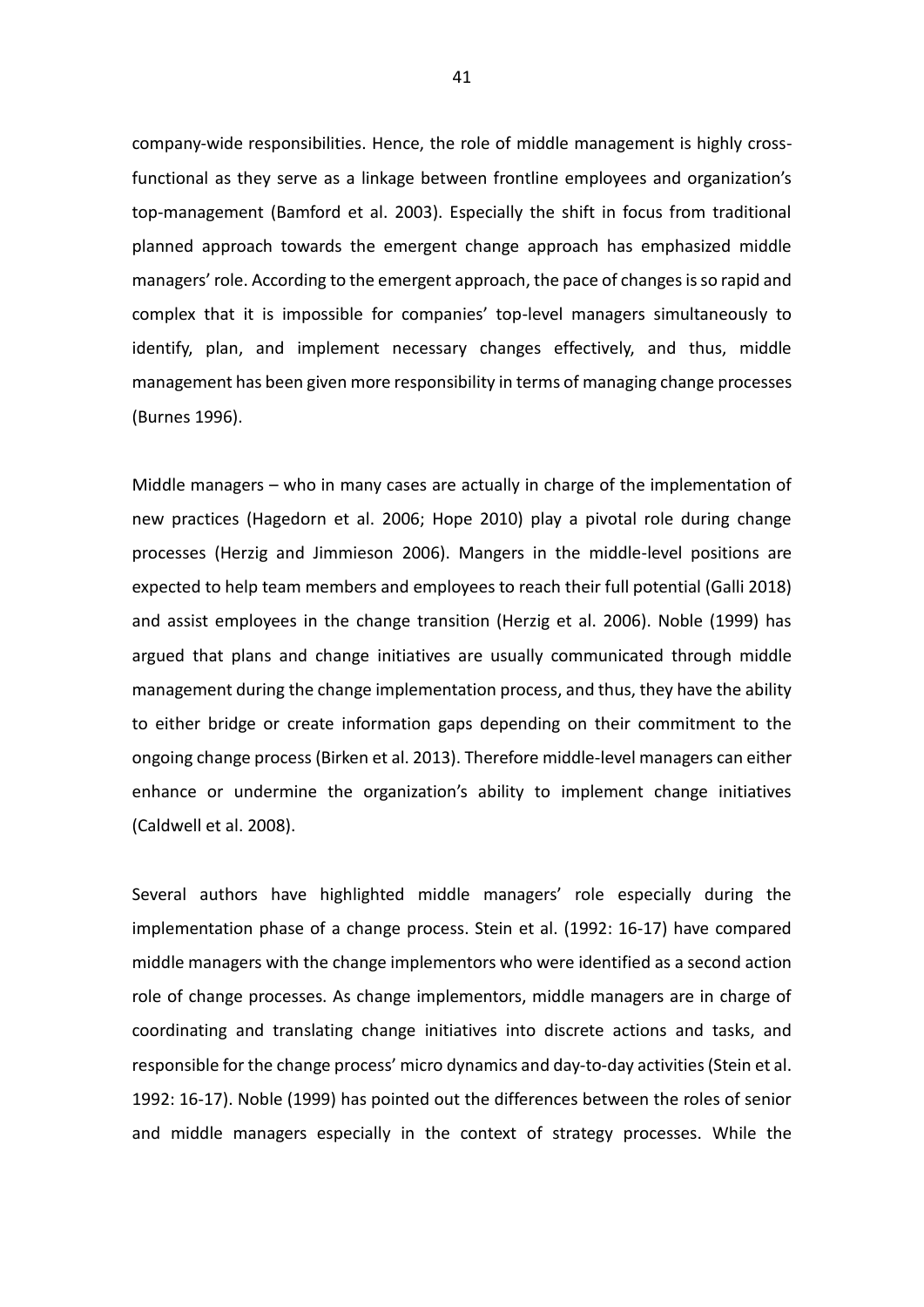formulation aspect of change initiatives is usually in the domain of senior managers, middle managers are in charge of the actual implementation phase. Bamford et al. (2003) have suggested that middle managers are usually the ones to make initiatives for changes to top-level management who further develop these suggestions to more specific change plans. Later on, these change plans and initiatives are passed back to middle managers for them to implement required changes. Thus, Wooldridge et al. (1990) have argued that a succeeding in rapidly changing business environment demands a mix of top management purpose and middle management initiative.

Doyle et al. (2000) have conducted a research comparing the views of change process and its outcomes between different levels of management. The results suggested that organizations' senior and middle managers work with different assumptions about change; the top-level's views appeared to be considerably more positive than the middle managers' views. The results highlight the importance of middle managers' involvement in change processes. Research conducted by Wooldridge et al. (1990) indicated that middle managers' involvement already in the formation phase of change initiatives is associated with improved organizational performance. This claim is supported by the empirical findings of Chuang et al. (2011). Authors have suggested that middle managers' support and commitment to change programmes is highest when they feel the change initiatives fit their workplace needs and priorities and they have more discretion and control over how the changes are implemented. However, Wooldridge et al. (1990) have proposed that the purpose of middle management's involvement should be to improve the quality of decisions rather than facilitating implementation.

Birken et al. (2012) have identified four different implementation policies and practices by which middle managers influence on the effectiveness of change implementation. The research was conducted in the context of healthcare innovation implementation aiming to undercover middle managers' role during the change process. Engle et al. (2017) have further expanded the themes proposed by Birken et al. (2012) into more specific actions and expressions of middle managers. First, middle managers can express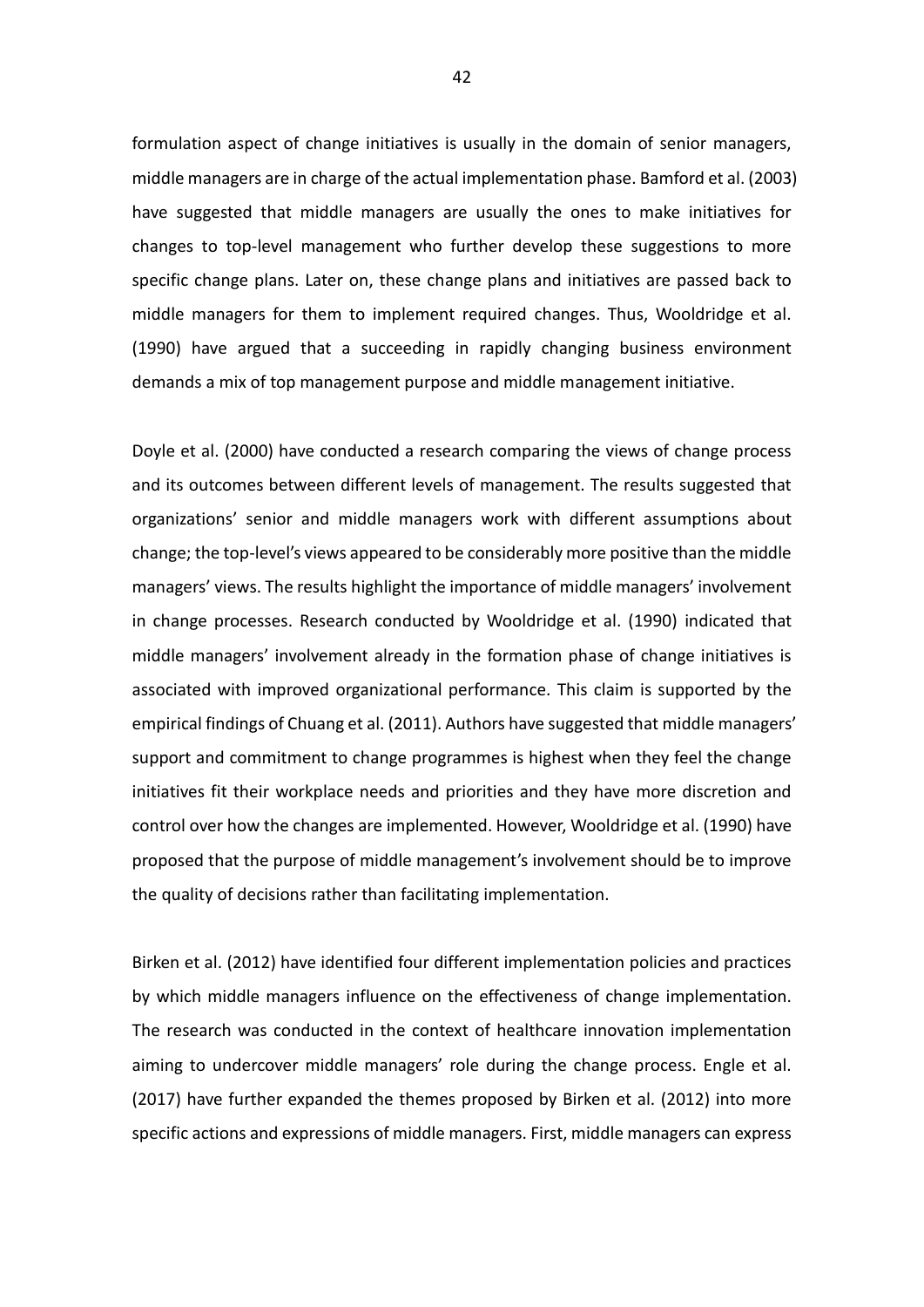their commitment to the change by (1.) *diffusing information* (Birken et al. 2012). The theme of information diffusion highlights especially middle managers' communication mechanisms and styles; communication needs to be both formal and informal, direct, transparent, multidisciplinary, and multidirectional (Engle et al. 2017). Next, middle managers influence on change process by (2.) *synthesizing information* (Birken et al. 2012). This requires middle managers to facilitate the improvements, analyse prior change initiatives, encourage people to participate, identify the root cause of lack of engagement, and take action to address the core issues in order to enhance the change (Engle et al. 2017). As a third role, middle managers (3.) *mediate between strategy and day-to-day activities* (Birken et al. 2012). To extend employees understating on change initiatives, middle managers need to encourage independent thinking and provide resources and support by offering required training and coaching (Engle et al. 2017). As a fourth and final role, middle managers are expected to (4.) *sell innovation implementation* (Birken et al. 2012) or *sell change initiative implementation* in the context of change management. This can be achieved for example by facilitating effective adoption of new practices, creating a sense that the use of new practices is an expectation, and providing support and encouragement to follow new guidelines (Engle et al. 2017). In addition to the above-described roles and policies, Engle et al. (2017) have identified general change management practices for middle managers to lead the change effectively. These include practices such as the utilization of incentives and rewards and building a culture of improvement among which quality improvement is supported and expected.

# **2.3 Middle managers' role in the change management process**

Change has been identified to appear in various forms, and thus, not all the change programmes are the same. Organizational change programmes can differ from each other in various ways depending on the factors such as scale, focus, degree, cause, order, timing, and aim of the change. Depending on the chosen approach, change can either be considered as pre-planned, emergent, continuous, cyclical, or process by its nature.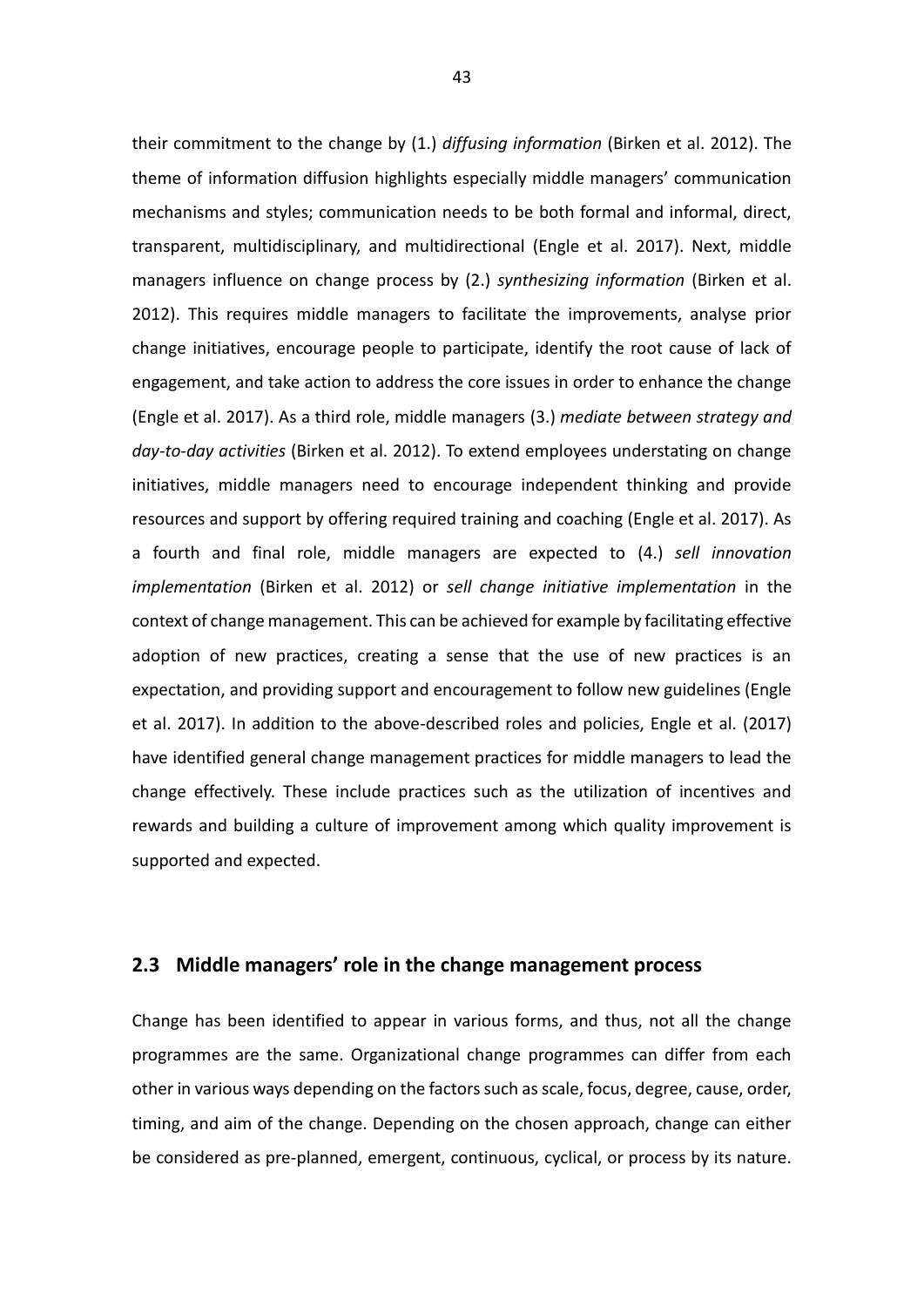Despite of the disagreements and field's interdisciplinarity, there are also a certain consensus among the different theories and approaches. Based on the review of change management literature and analyse of different approaches and change management models, general phases of change management processes can be identified. Change management can be generalized into a linearly proceeding three-phase process model (see Table 3 in page 32) consisting the phases of preparation, implementation, and stabilization. The model provides also a summary of different objectives, subtasks, and areas of responsibilities of change executors during each three phases.

In recent years, middle managers' role and responsibilities have grown as a teamwork design has gained popularity within the organizations. The role of middle management is highly cross-functional, and several authors have pointed out their strategic location between organizations' top management and frontline employees. Middle managers' role is highlighted especially during the implementation phase of a change process. Change plans are usually communicated through middle management during the change implementation process, and thus, they can either enhance or undermine the organization's ability to implement change initiatives. As change implementors, middle managers are in charge of coordinating and translating change initiatives into discrete actions and tasks, and responsible for the change process' micro dynamics and day-today activities of the change.

In addition, other objectives and duties of middle managers during the implementation phase are for example removing barriers resisting the change, facilitating the improvements, ensuring the required level of knowledge and skills necessary to perform changes, motivating people to engage and involve in the change, encouraging risk taking and independent thinking, recognizing and rewarding people involved in the improvements, and making necessary adjustments. In order to stabilize the situation and anchor the changes into the organizational culture, middle managers are required to consolidate new operating models and behaviour as a new routine. This can be achieved by creating a sense that the use of new practices is an expectation and demonstrating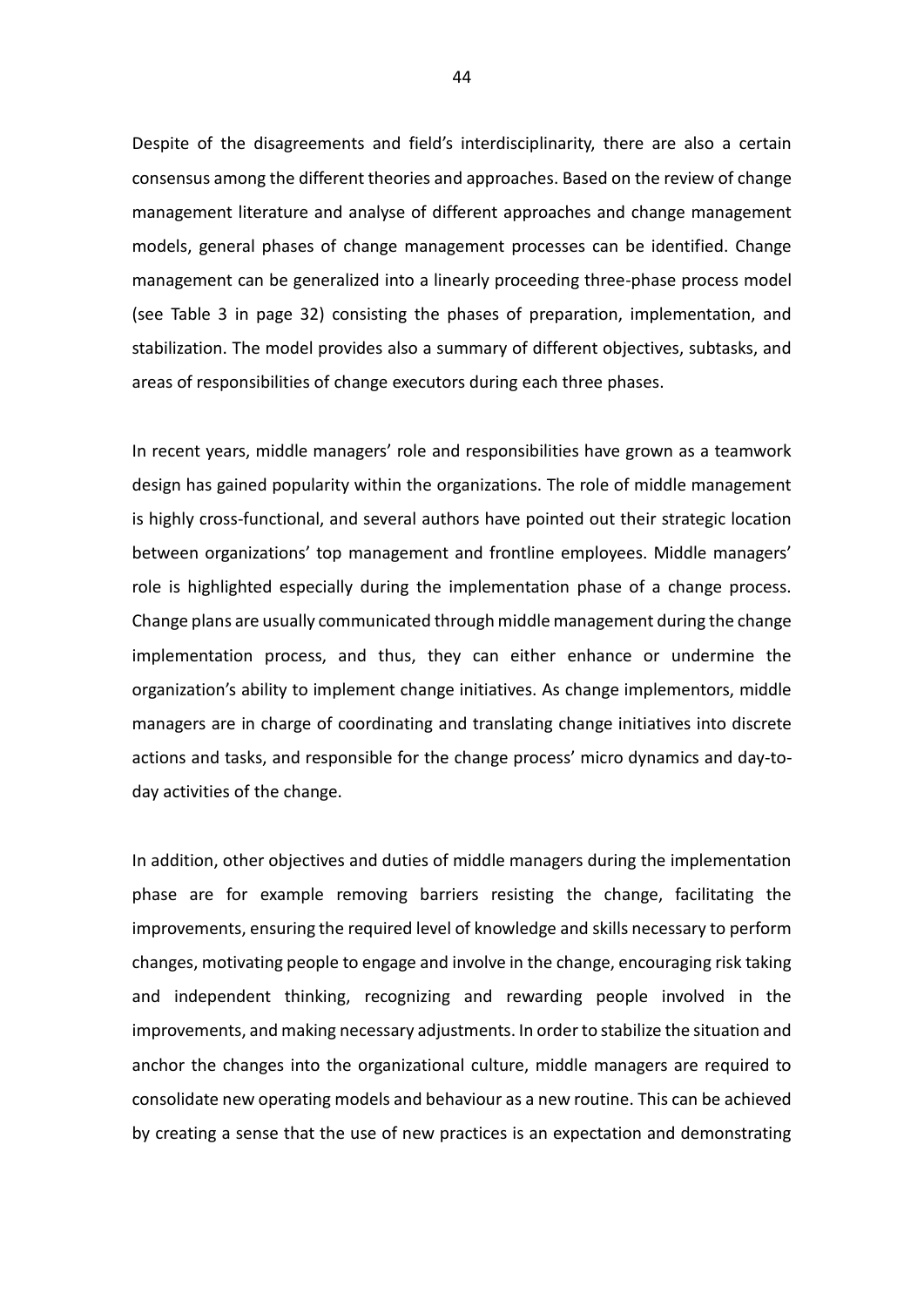the correlation between a new behaviour and organizational success. Also, middle managers need to reinforce the changes and ensure the continuity of development.

While discussing the change management practices and characteristics of a successful change executor, especially two factors emerge from the literature. First, the role of communication as an enabler aspect of successful change processes is recognized by several authors. Communication can be seen as a means to validate the need for change, facilitate the process for a change, increase the commitment of people involved, and both prevent and manage change resistance. Communication needs to be both formal and informal, direct, transparent, multidisciplinary, and multidirectional. The second aspect closely related to a successful change management is change leadership. While the term management is traditionally associated with rather technical and operational dimension of a supervisory work, leadership on the other hand emphasizes interpersonal dimensions of change processes. It has been suggested that there is a positive and significant relation between a change-oriented leadership and an ability to both manage and sustain organizational change. As middle managers were identified to serve as a linkage between organization's top-management and frontline employees, interpersonal skills – and hence also change leadership skills are essential. Authors of the field have proposed different sets of characteristics and requirements of a successful change leader. Change adaptability has been identified as one of the key determinants of successful change implementation. It requires leaders to be optimistic, self-assured, innovative, collaborative, purposeful, structured, and proactive. In addition, change leaders need to be aware and able to manage all four dimensions of the leadership; cognitive, spiritual, emotional, and behavioural. Finally, successful change leaders are expected to align people by continuously interacting with others, develop a complete and accurate understanding of the change initiatives, understand people's different levels of receptiveness, create an atmosphere and an organizational culture which enhances the change and enables improvements to be made, and personally lead the implementation process as a role model.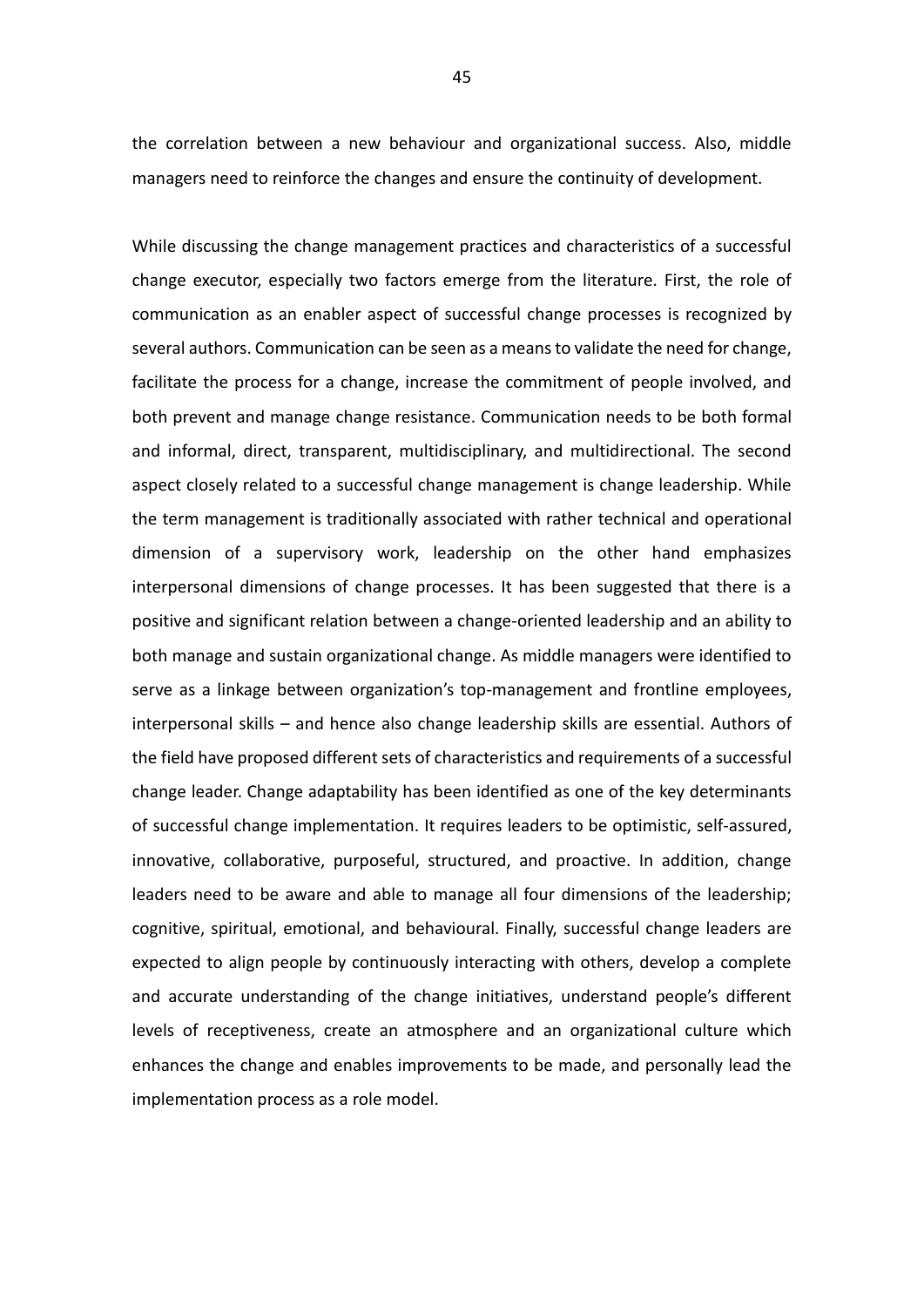# **3 Methodology**

Within the chapter, methodological choices of the research are presented and discussed. Methodology refers to an aggregate of a philosophy of science, an acquisition method of theoretical background, and an empirical research method (Sirén & Pekkarinen 2017). The chapter starts with a discussion on philosophical assumptions of the research. Next, research design and strategy are presented in order to form a comprehensive understanding of the research process. Also, the selection of used research methods is justified, and context of the study introduced. The chapter continues with a discussion on both data collection and analysis methods. Finally, trustworthiness of the study is discussed by analysing both validity and reliability of the research.

# **3.1 Philosophical assumptions**

Whether consciously or unconsciously, every research is based on several assumptions and beliefs. It is essential to be aware of these philosophical commitments as they have a significant impact on how we perceive and understand issues under examination. (Saunders, Lewis, & Thornhill 2016: 124-125.) Hence, philosophical aspects and questions should always be taken into consideration while conducting a research (Eriksson & Kovalainen 2008: 10). Saunders et al. (2016: 124) have defined research philosophy as a system of beliefs and assumptions about the development of knowledge. Eriksson et al. (2008: 12) have further divided the philosophy of social sciences into five key concepts; ontology, epistemology, methodology, methods, and paradigm.

Ontology and epistemology represent research assumptions through which different research philosophies can be examined. Ontology refers to assumptions about the nature of reality. (Saunders et al. 2016: 127.) It concerns the ideas about the existence of and relationship between people, society, and the world in general (Eriksson et al. 2008: 13). Ontological assumptions shape the way in which research objectives are both seen and studied. In the context of business and management research, objectives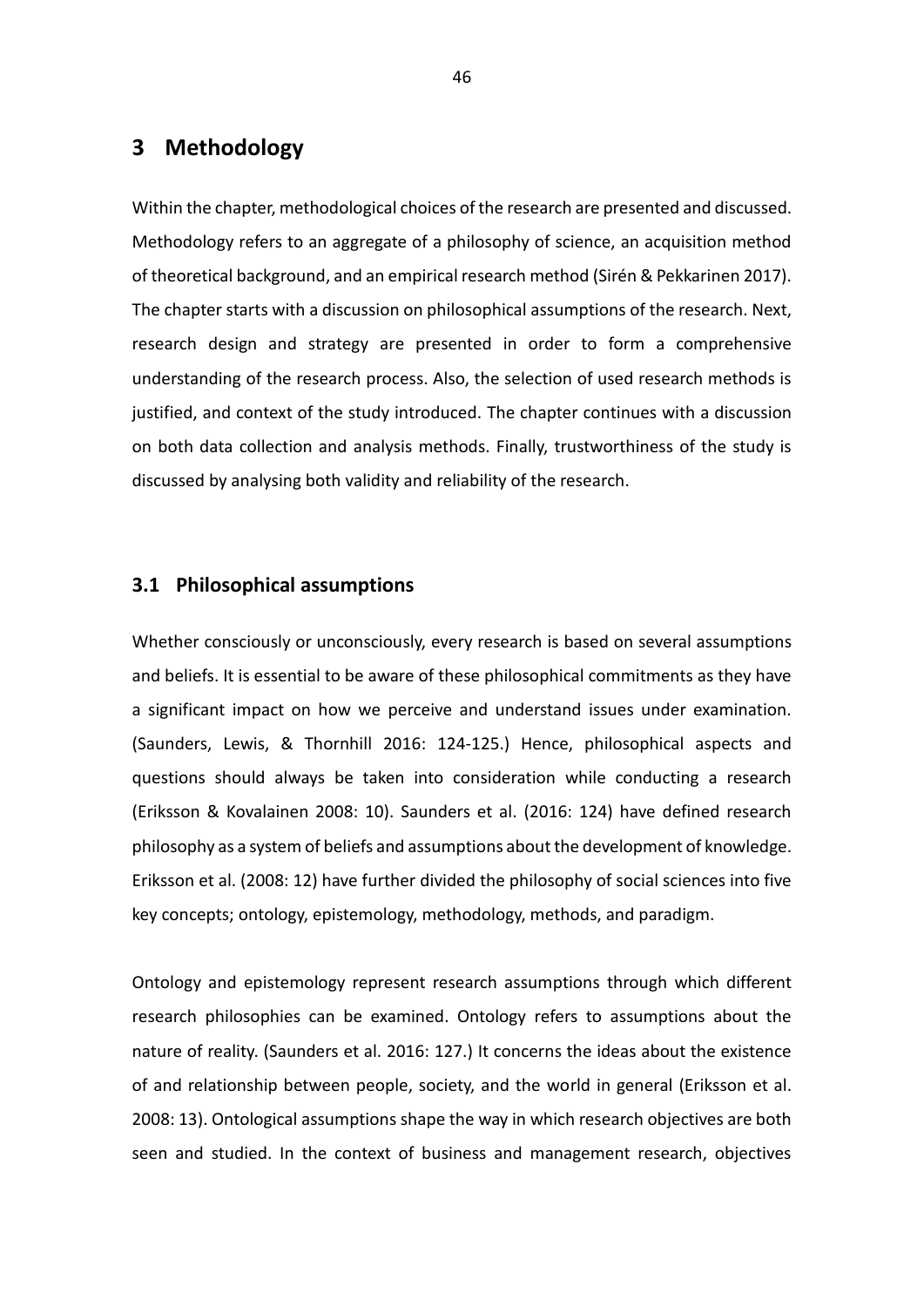include factors such as organizations, management, individuals' working lives, and organizational events and artefacts (Saunders et al. 2016: 127). In the context of this study, change management as an examined phenomenon and organizations' middle management as actors serve as research objectives. The division between objectivism and subjectivism is a typical approach to study different conceptions of reality (Eriksson et al. 2008: 13). Objectivism – or ontological realism (Sirén et al. 2017) – assumes that the social world has existence independently of people and their actions and activities (Eriksson et al. 2008: 13). On the contrary, subjectivism – or social ontology (Sirén et al. 2017) – assumes that the social reality is produced by people through social interaction (Eriksson et al. 2008: 13-14). The term constructionism is often used to describe this social nature of reality (Eriksson et al. 2008: 13). As this study is based on the assumptions that middle managers who act as individuals have influence on change processes and change management as an examined research objective is constructed by social interaction of people involved, it has adopted the conception of subjectivism to study reality.

While ontology focuses on a question "*what is there in the world*", epistemology on the other hand is concerned with the questions "*what is knowledge*" and "*what are the sources and limits of knowledge*" (Eriksson et al. 2008: 13-14). As epistemology aims to answer question "*how to get information about the research objective*", it is also a concern of research methods (Sirén et al. 2017). The multidisciplinary context of business and management studies enables an opportunity to adopt different epistemologies depending on the type of knowledge and examined issue (Saunders et al. 2016: 127). Eriksson et al. (2008: 15) have identified three main directions and epistemological views as follows. Empiricism considers reality as a constitution of observable material things. It is closely related with the philosophical position of positivism according to which "k*nowledge of the world is obtained through applying the scientific methods to experiences and empirical world*" (Eriksson et al. 2008: 18). Secondly, the approach of subjectivism sees reality as being socially constructed. This epistemological view is associated with the philosophical position of interpretivism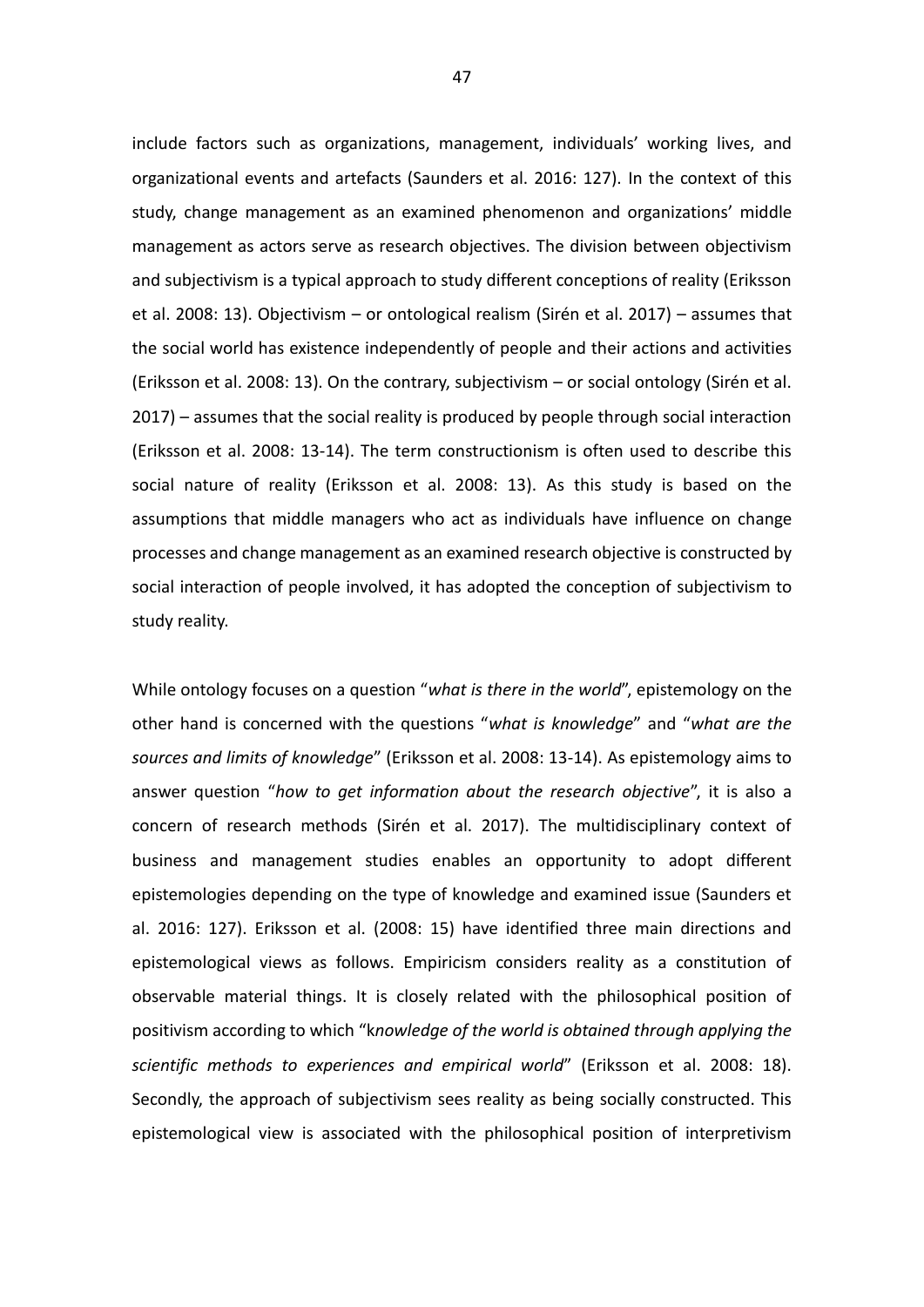which concerns with subjective and shared meanings (Eriksson et al. 2008: 18). Finally, authors have identified substantialism as a third and final view. It takes reality as material but acknowledges that people interpret it differently depending on time and context. Substantialism is usually associated with philosophical position of critical realism concerning with the identification of different structures of the world (Eriksson et al. 2008: 18). Among positivism, interpretivism, and critical realism, Saunders et al. (2016: 135) have identified postmodernism and pragmatism as major philosophies in the research of business and management. While postmodernism emphasis the role of language and power of relations, pragmatism asserts that concepts are only relevant where they support action (Saunders et al. 2016: 141-143).

This study aims to explore change executors' different roles and areas of responsibility by interviewing people in middle management positions, and thus, it represents the philosophical position of social constructionism (Eriksson et al. 2008: 19-20; Saunders et al. 2016: 140-141; Sirén et al. 2017). Social constructionism is a form of interpretivism seeking to understand how the seemingly objective features are constituted by subjective meaning of individuals and intersubjective processes (Eriksson et al. 2008: 20). Thus, it assumes that reality is constructed through social interaction in which social actors create partially shared meaning and realities (Saunders et al. 2016: 130). However, reality is not defined nor perceived by individual acts but rather by complex and organized patterns of ongoing actions (Eriksson et al. 2008: 20). Interviewed middle managers – who act as informants of the study – are assuming the world from their own perspective shaped by their previous experience and personal perceptions. As the perspectives and views of individuals differ depending on the several demographical factors, the nature of a social constructionism research is rather subjectivist and findings apply only on certain circumstances and context (Saunders et al. 2016: 140-141). In terms of this study, the interviewed middle managers perceive an examined phenomenon from the basis of their own previous experience on managing change. Thus, instead of attempting to produce of discover a generalized theory of change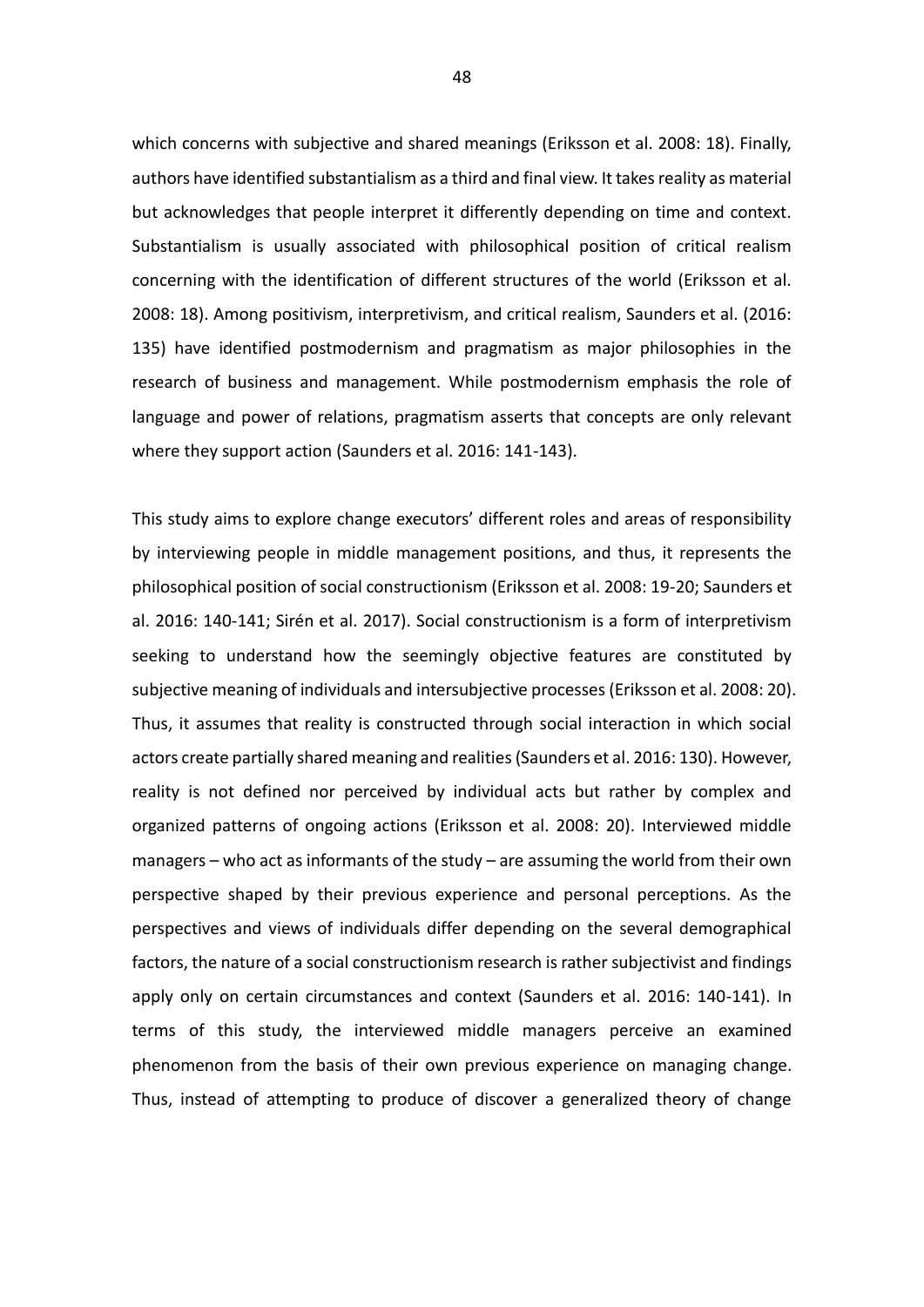management practices, the research aims to create a deeper understanding of middle managers' change management practices within the examined context.

# **3.2 Research strategy and methods**

A research design can be defined as a general plan of how the research questions will be answered (Saunders et al. 2016: 163). The thesis aims to fill identified research gap and present interplay between theory and practice by conducting a qualitive study. The literature review on change management processes formulates the theoretical framework of the thesis. Collected data and findings of the empirical research are reflected to and analysed through the theoretical background of middle management's role in the organizational change.

Eriksson et al. (2008: 21-23) have identified three different concepts by which theorizing in a research can be approached. According to *deduction*, the first source of knowledge is theory. Deductive research proceeds from a theory through a hypothesis to an empirical analysis. In the contrary, *induction* assumes that theories are outcomes of an empirical research. Indictive research proceeds from an empirical research to generalized claims and theoretical results. As a third and final concept, *abduction* combines the concepts of deduction and induction. Abductive research can be considered as a logic of exploratory data analysis generating new ideas and hypotheses. In terms of different theorizing concepts, this study has adopted elements from all three above-listed approaches. As the literature review is conducted in order to set a theoretical scope for the study, it can be argued that the research follows the concept of deduction. However, since the aim of the thesis is not to test existing theories but rather subsidize them by a qualitative empirical research, the chosen approach has also similarities with inductive and abductive research processes. (Eriksson et al. 2008: 21- 23.)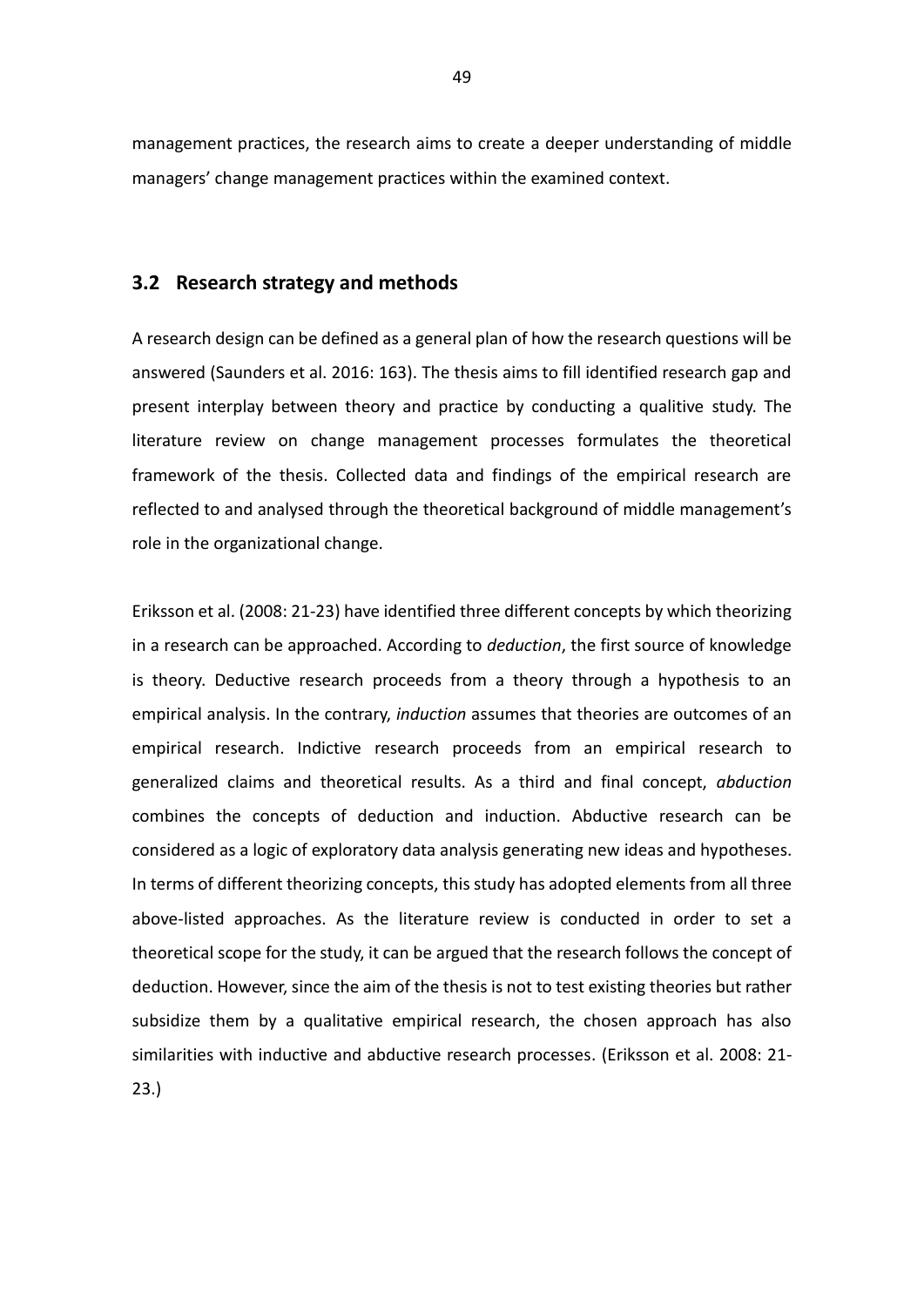#### **3.2.1 Literature review**

Synder (2019) has identified a literature review to be a relevant and efficient research method within the field of business research. It can broadly be described as a systematic way of collecting and synthesizing previous research regarding the issue. It creates a firm foundation for advancing knowledge and facilitating theory development. Literature review's strength as a research method stems from its ability to integrate different perspectives from various empirical findings. Also, it can help to provide an overview of topics in which existing research is incoherent and interdisciplinary – such as management studies. Based on the comparative analysis of existing guidelines for a literature review, Synder (2019) has identified three main approaches to the issue; *systematic*, *semi-systematic*, and *integrative*. Approaches differ from each other depending on the purpose of a review, type of research questions, chosen research strategy, characteristics of a sample, analysis and evaluation methods, and contributions of a review. For example, while the systematic approach focuses on forming a synthesize and answering specific research questions by systematic quantitative research methods, the semi-systematic approach aims to form an overview of the research area and answer broad research questions by utilizing a variety of different research methods and strategies. Integrative approach on the other hand aims to evaluate, critique, and synthesize the existing literature of a chosen research topic in a way that enables new theoretical frameworks and perspectives to be emerged. (Synder 2019.)

Both Synder (2019) and Eriksson et al. (2008: 21) have pointed out that different research concepts are often used simultaneously and elements from different approaches and concepts are often combined. Thus, even though the thesis follows the semi-systematic approach to a literature review, it has also characteristics of systematic and integrative approaches. For example, the sample consist material from variety of different sources such as research articles, books, and other publications which is typical for an integrative research (Synder 2019). In addition, among a formation of an overview of the field, the literature review aims to generate a theoretical framework of change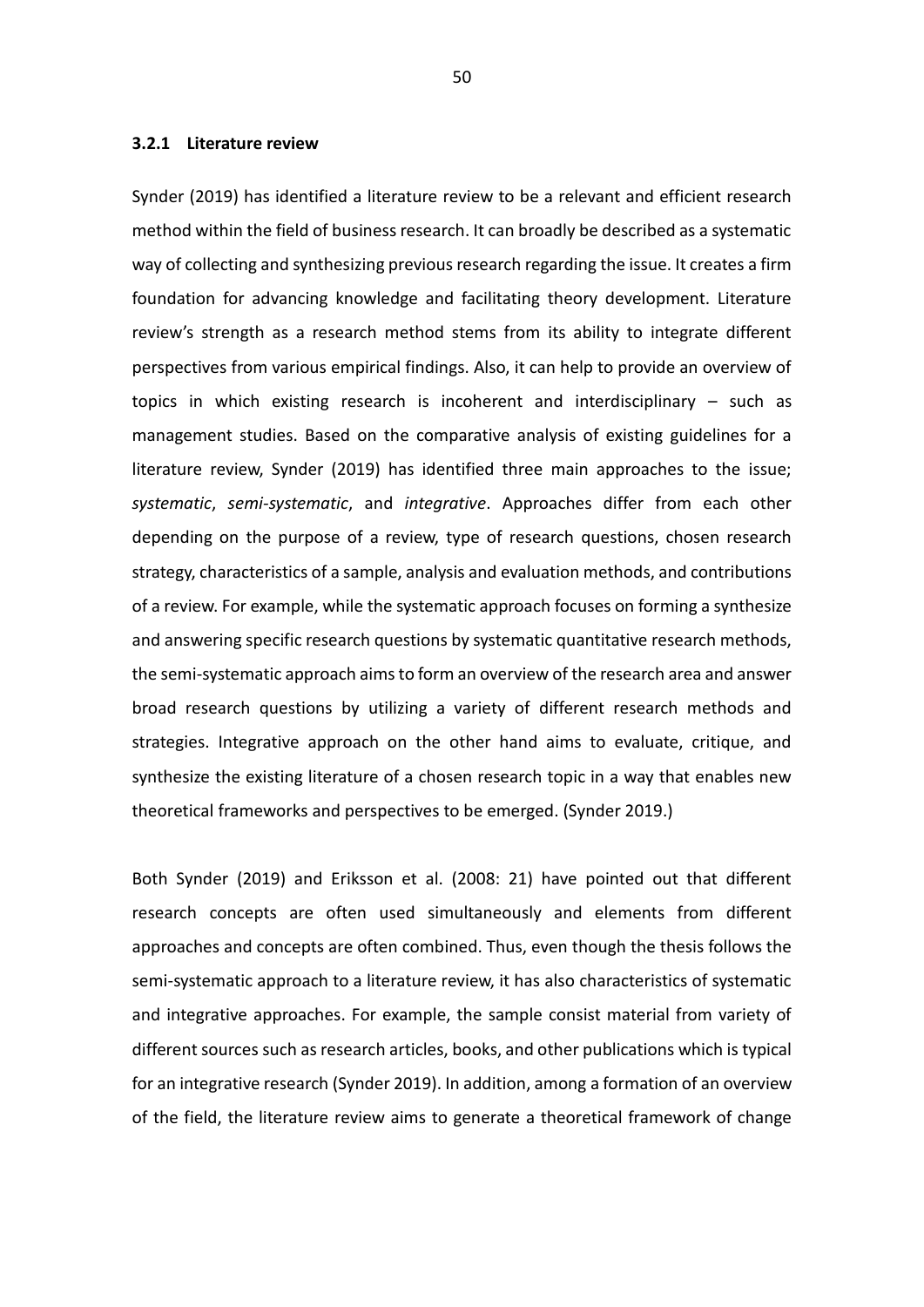management processes which can also be categorized as an integrative research (Synder 2019).

#### **3.2.2 Qualitative research**

As a research method, qualitative research enables an opportunity to focus on and examine a specific phenomenon in a chosen context (Eriksson et al. 2008: 3). Hence, the method is practicable for examining middle managers' behaviour and different roles during the change management process. In the context of business research, there is a variety of different data collection techniques and methods to conduct a qualitative research. These techniques can be utilized simultaneously to carry out a multi-method qualitative study or they can even be combined with quantitative research methods (Saunders et al. 2016: 168-169). Due to a character of the study – and partly because of the limitations set by the nature of a master's thesis, this research has adopted a mono method qualitative study approach. In more specific, a qualitative interview study was selected as a research strategy of the thesis. For the practical reasons, the interviewees were selected from the same company. While the adoption of a multiple case study would allow both replication and comparison, the chosen approach of interviewing middle managers from the same company and with similar backgrounds is suitable for the purpose of gaining deeper understanding of a specific phenomenon in a studied context (Saunders et al. 2016: 197). Hence, the selected research method serves the purpose of the study and meets the requirements of a valid research method. Research data and material was collected through semi-structured theme interviews which were conducted in the selected company. Justification of the chosen technique and the data collection process in general will be discussed in more detail in the following sections.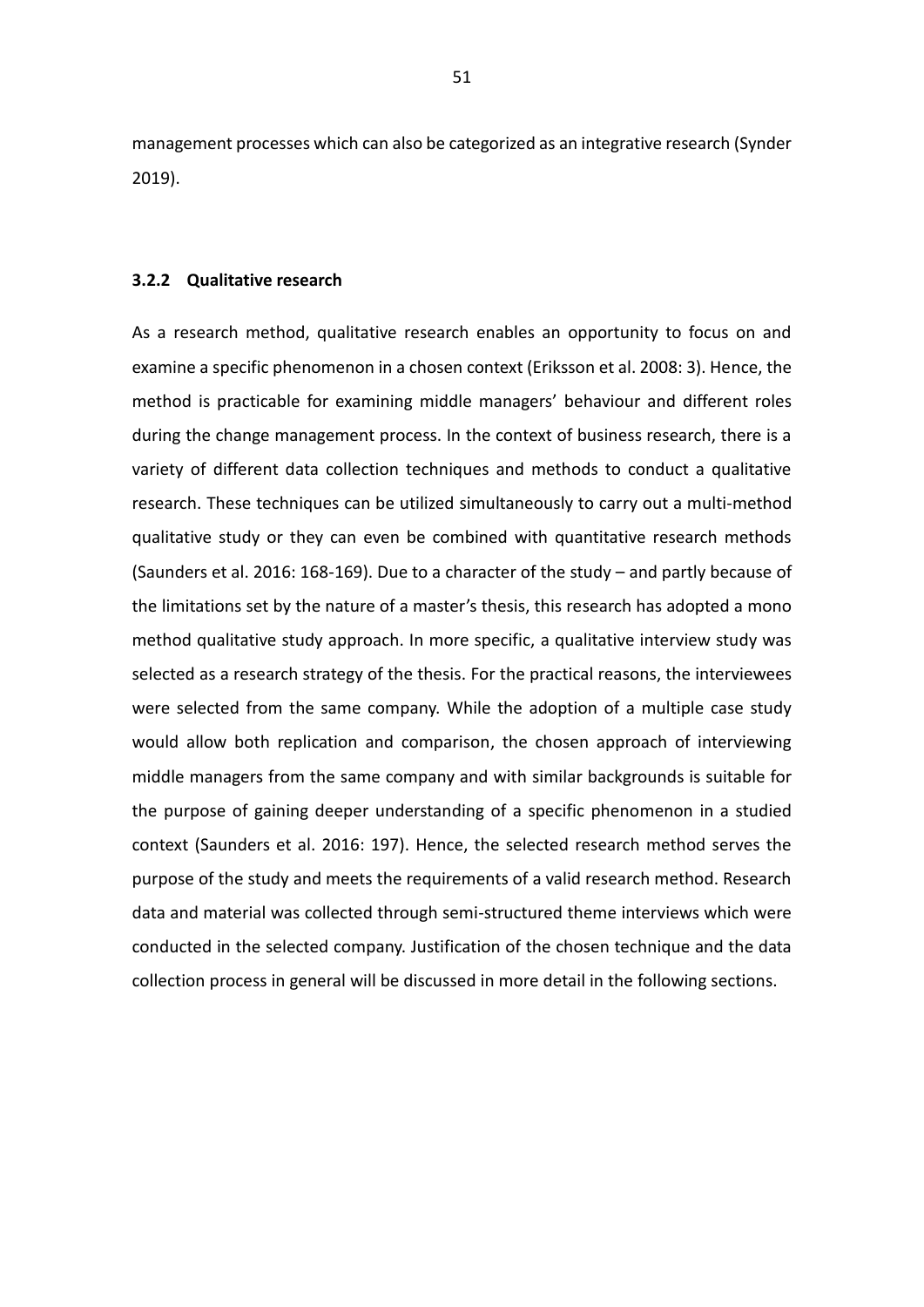# **3.3 Context of the study**

To a qualitative interview study, understanding the context is an essential part of a research process (Saunders et al. 2016: 185). As all of the interviewees work in the same company, it hence forms the context of the research. To ensure anonymity, the company will later on be referred to as Company X. Since the aim of the thesis is not to study Company X itself but rather change management processes and middle managers' roles and responsibilities in general, the usage of a pseudonym does not prevent the achievement of research objectives. However, examined topic and aims of the research set certain criteria for a selection of a company and interviewees. As a first requirement, the chosen organization needs to be structured in a way that allows people fitting the description of middle manager to be found within the company. As earlier defined, middle managers are employees holding positions between organization's first-level supervisors and top-level executives having company-wide responsibilities. They also serve as a linkage between frontline employees and organization's top-management. Next, interviewed middle managers need to have prior experience in addressed topic through which they can reflect their answers. In other words, interviewees need to have gone through organizational changes in a middle management position either while employed by the current or some previous company.

Company X is a public limited company with a vast experience in the Finnish market. It is a regional branch of a multinational corporation whose parent company operates globally with a main focus on Nordic and Baltic countries. Based on determining features such as annual revenue and number of employees, Company X can be classified as a large size enterprise. It has several units operating both regionally and nationally in Finland. Partly because of the company's long history – but also due to a dynamic industry and rapidly changing and evolving business environment, Company X has gone through several changes during its history. Depending on the scale and target, changes have been both minor and major size. As a most recent example, the company has lately been reshaping its organizational structure with the intention of moving towards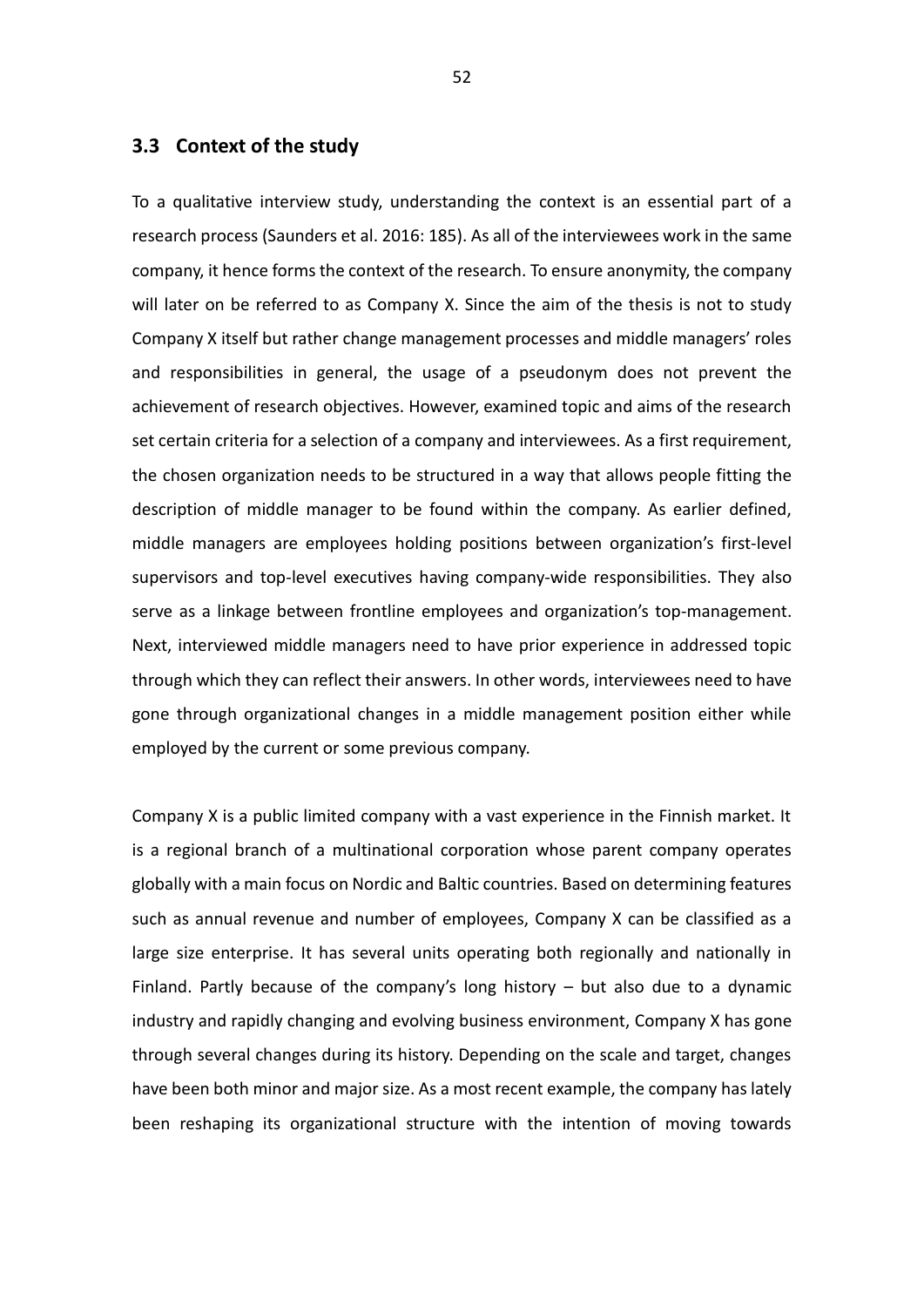functionally organized team design. The change was driven by an effort to increase efficiency and teams' self-governance.

# **3.4 Data collection and analysis**

Interviews in general have been identified as an efficient and practical way of collecting information (Eriksson et al. 2008: 80-81). The study has adopted semi-structured theme interviews as a collection method of primary data. The main advantage of semistructured interviews is that the research materials are systematic and comprehensive but at the same time a researcher has an ability to be flexible and vary the wording and order of questions in each interview (Eriksson et al. 2008: 82). It is also a suitable method to study both '*what*' and '*how*' questions (Eriksson et al. 2008: 82).

Saunders et al. (2016: 393-396) have identified and categorized four different situations in which the usage of semi-structured interviews is advantageous. Firstly, in some cases *the purpose of the research* requires the use on semi-structured interviews. This might be necessary if, for example, a study includes exploratory elements or if the interviewees are expected to explain, or build on, their responses on a phenomenon under examination. Secondly, *the importance of establishing personal contact* emphasizes semi-structured interviews as a valid research method. An interview conducted in person might increase the quality of answers and provide more profound insights. Thirdly, sometimes *the nature of the data collection questions* requires semi-structured interviews. The data collection method is advantageous if there is a large number of questions to be answered, the questions are either complex or open ended, or if the order and logic of questions need to be varied. Finally, authors have identified *length of time required and completeness of the process* as a fourth situation demanding the use of semi-structured interviews. Compared to other data collection techniques, interviews have proven to be an efficient way to obtain data. (Saunders et al. 2016: 393-396.)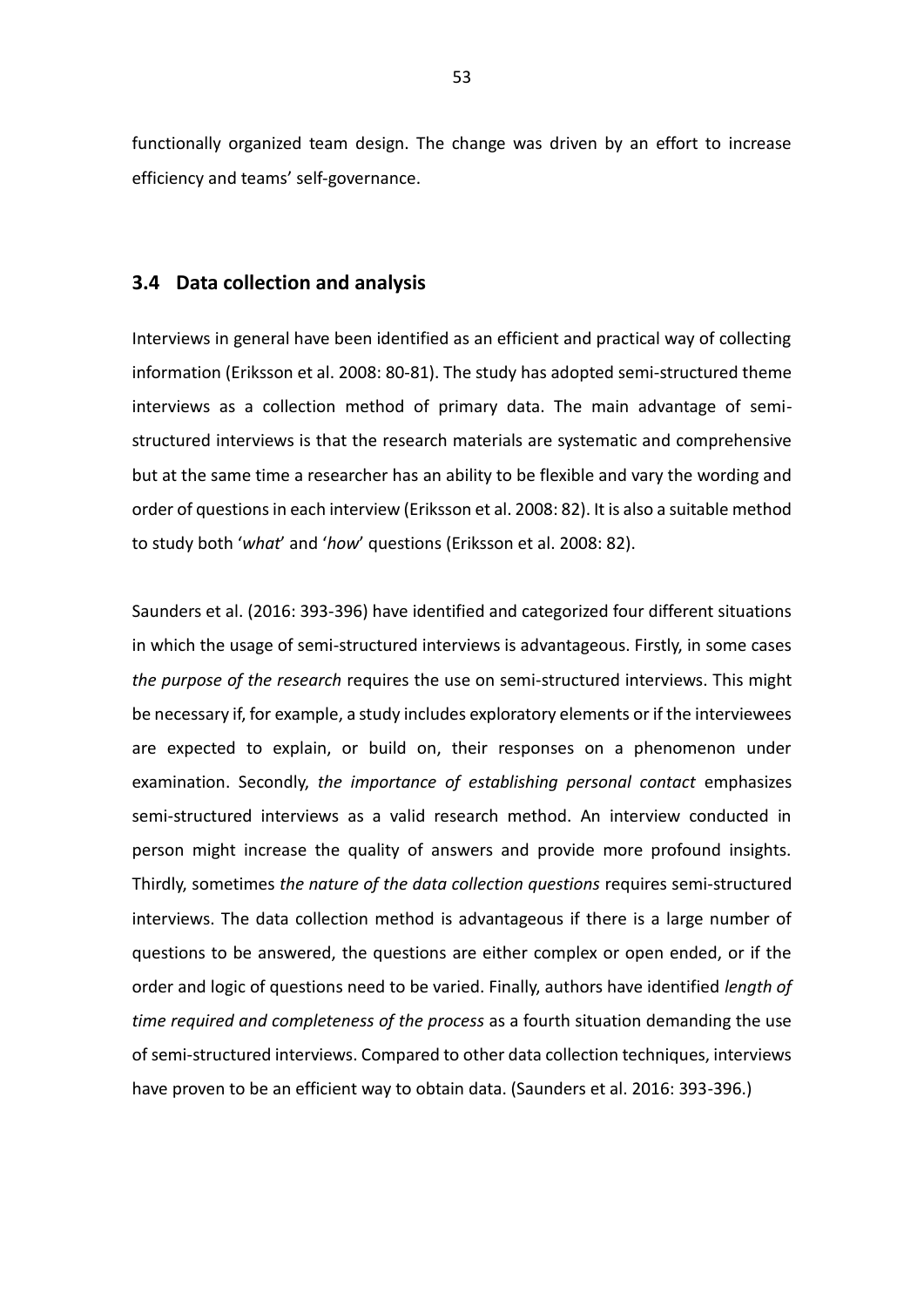All criteria listed above justify the selection of semi-structured interviews as a main data collection method of the study. The interview template which served as a guiding outline of conducted interviews is translated from Finnish to English and attached to the end of the study as an appendix. The questioning and development of interview questions is based on the theoretical background of the study. The topics covered within the interviews are divided into more broader themes based on both the research questions and theoretical findings of the study. To collect background information on the interviewees, each of them was asked to briefly describe his or her career path and main responsibilities and tasks at the current position. To introduce the topic to the participants and encourage them to talk freely, open-ended questions on change management in general were asked at the beginning of each interview. Also, interviewees were encouraged to demonstrate their answer and thoughts through examples to get more detailed responses. Interviews continued with the questions on change processes and middle managers' different roles and responsibilities during them. In order to raise more discussion on change management practices, interviewees were asked about the challenges of change management and how to overcome them. At the end of the discussion, each interviewee was offered an opportunity to discuss topics that had not risen in the conversation already.

As a qualitative research does not aim to search statistical connections but rather deepen the understanding of an examined phenomenon, the number of interviews is not the first prior (Eskola & Suoranta 2000: 61). For the thesis, in total of six managers were interviewed. Interviews were conducted individually via a virtual communication platform and recorded with the permission of the interviewees. Table 4 presents a summary of the conducted interviews. To ensure anonymity of the participants, demographic factors or other information from which the interviewees can be identified are not published. As the interviewees answered the questions on the basis of their own previous experience and personal perceptions, devoted time and focus to each of the themes varied between the participants. In addition, a semi-structured nature of the interviews and a great number of open-ended questions allowed interviewees to have a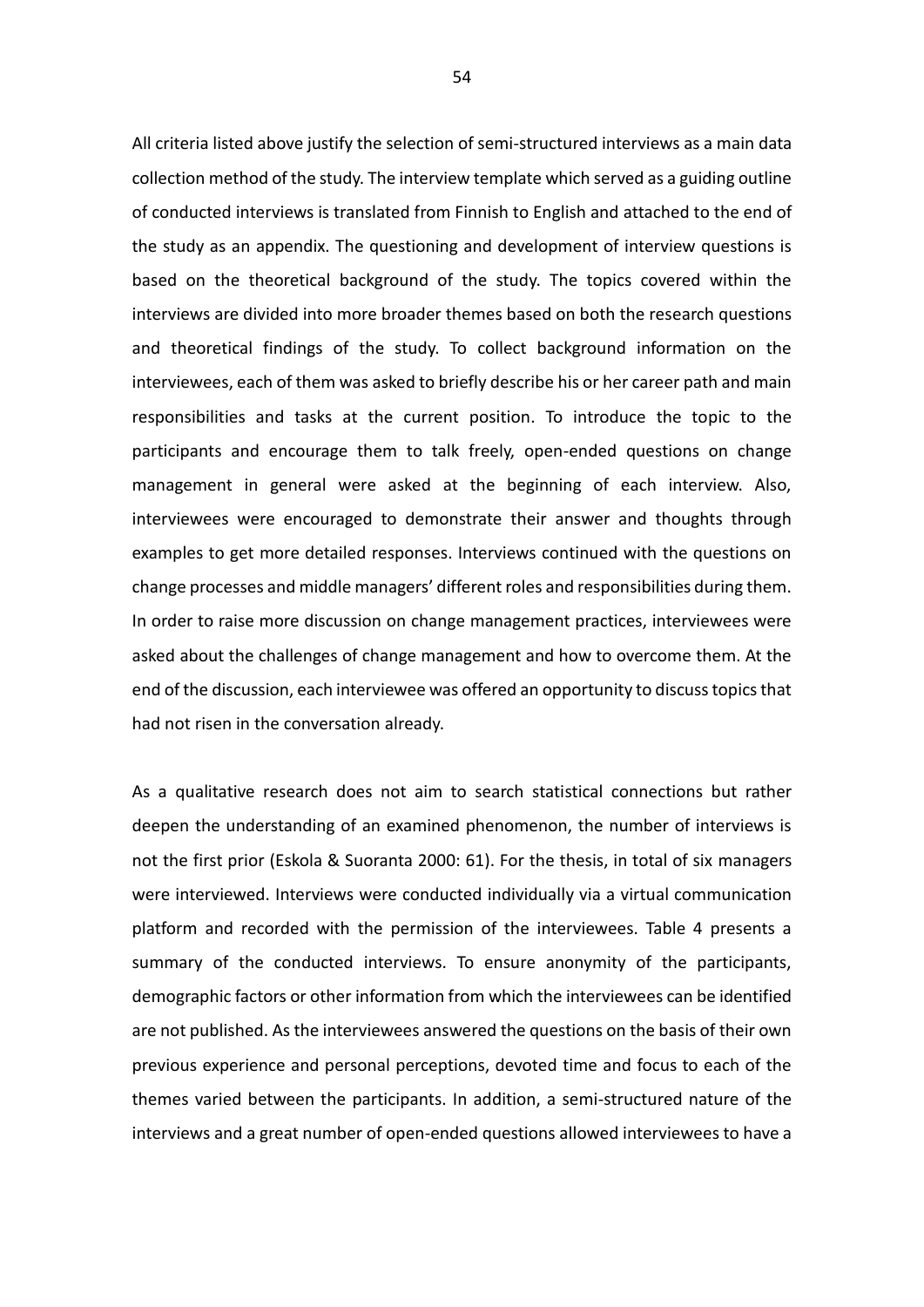slightly different focus on covered topics. Thus, also the lengths of the interviews varied between 22 and 42 minutes.

| Date      | <b>Title</b>              | <b>Years within</b><br><b>Company X</b> | Years in a<br>management<br>position | Length of the<br>interview |
|-----------|---------------------------|-----------------------------------------|--------------------------------------|----------------------------|
| 3.6.2020  | <b>Group Manager</b>      | 30                                      | 13                                   | 37 min                     |
| 4.6.2020  | <b>Group Manager</b>      | 9                                       | 14                                   | $32 \text{ min}$           |
| 8.6.2020  | <b>Group Manager</b>      | 14                                      | 5                                    | 22 min                     |
| 9.6.2020  | <b>Group Manager</b>      | 36                                      | 20                                   | 29 min                     |
| 12.6.2020 | <b>Head of Department</b> | 21                                      | 15                                   | 42 min                     |
| 16.6.2020 | <b>Group Manager</b>      | 4                                       | 4                                    | $31$ min                   |

**Table 4.** Summary of the conducted interviews

As Table 4 indicates, majority of the interviewees were working in the role of Group Manager at the time of the interviews. Group Managers' tasks include a variety of different administrative and operational duties. As team supervisors they are in charge of facilitating and organizing daily working of the teams, taking care of human resource activities, allocating resources, ensuring efficiency and profitability of the teams, setting goals and targets for development, and monitoring and reporting teams' performance. One out of the six interviewees served as the Head of Department during the interviews. The Head of Department is responsible for the whole department's day-to-day activities and development. The position includes managerial functions such as planning, organizing, budgeting, staffing, leading, controlling, and developing. What combines the roles of Group Manager and Head of Department is that they both are in charge of implementing new change initiatives and serve as a linkage between frontline employees and organization's top-management.

Eskola et al. (2000: 137) have identified the main objectives of an analysis of qualitative data as follows. Purpose of the analysis is to create clarity among a research data, and thus, to produce new information about the issue under examination. In addition, aim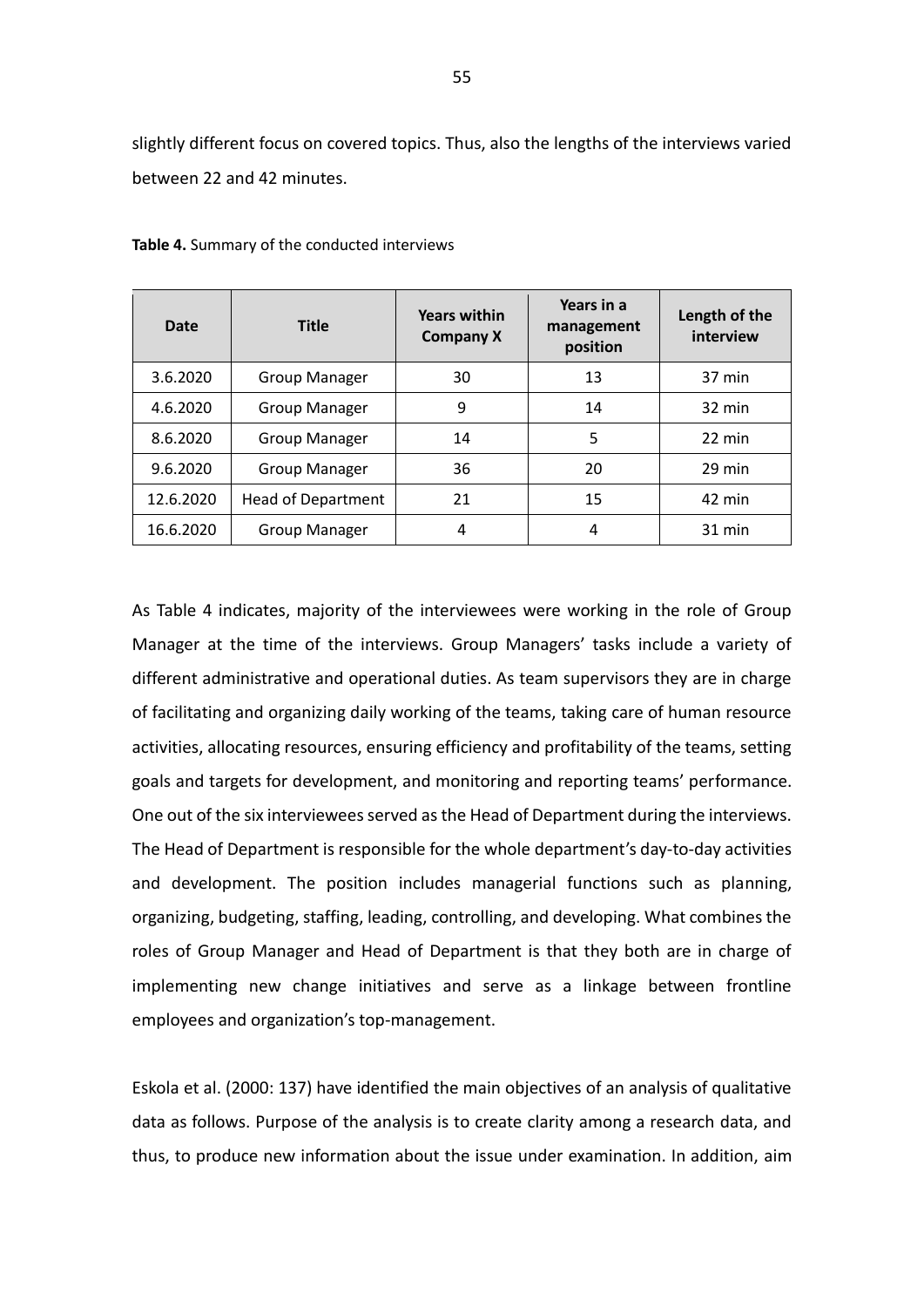of the analysis is to summarize the research material without losing the information it contains. On the contrary, aim is to increase the value of information by creating coherent and meaningful information from fragmented material. (Eskola et al. 2000: 137.) Several authors (e.g. Eskola et al. 2000: 159-202; Eriksson et al. 2008: 127-139; Hirsjärvi & Hurme 2008: 171-180; Saunders et al. 2016: 566-626) have identified different techniques and methods to analyse qualitative data. For the purpose of this study, multiple different analysing techniques were used simultaneously and combined with each other which is a common procedure in the context of qualitative studies (Eskola et al. 2000: 161). The study has adopted the three-phase process model of analysis suggested by Dey (1993: 31) as the main guiding principle. Stages of the process are *describing*, *classifying*, and *connecting* the research material.

To facilitate the analysis phase and ensure a validity of the research, all the interviews were recorded. For the beginning, the interview records were transcribed, and the transcripts stored in electronic form. Next, the research material was classified and categorized into themes defined by the theoretical framework of the thesis. During the connecting phase, regularities and similarities between the occurred themes were identified. Finally, the main findings were translated from Finnish to English.

## **3.5 Validity and reliability**

Concepts of *reliability*, *validity*, and *generalizability* provide a basic framework for an evaluation of a qualitative research (Eriksson et al. 2008: 291). Reliability refers to replication and consistency of a research (Saunders et al. 2016: 202), and thus, it determines to which extent the research can be replicated with similar findings (Eriksson 2008: 292). To ensure reliability of the study, procedure by which the study is conducted is described and documented in detail. The interview template which served as guiding outline of the interviews can be found as an appendix at the end of the study. Also, all the interviews were recorded and transcribed in order to increase reliability of the study.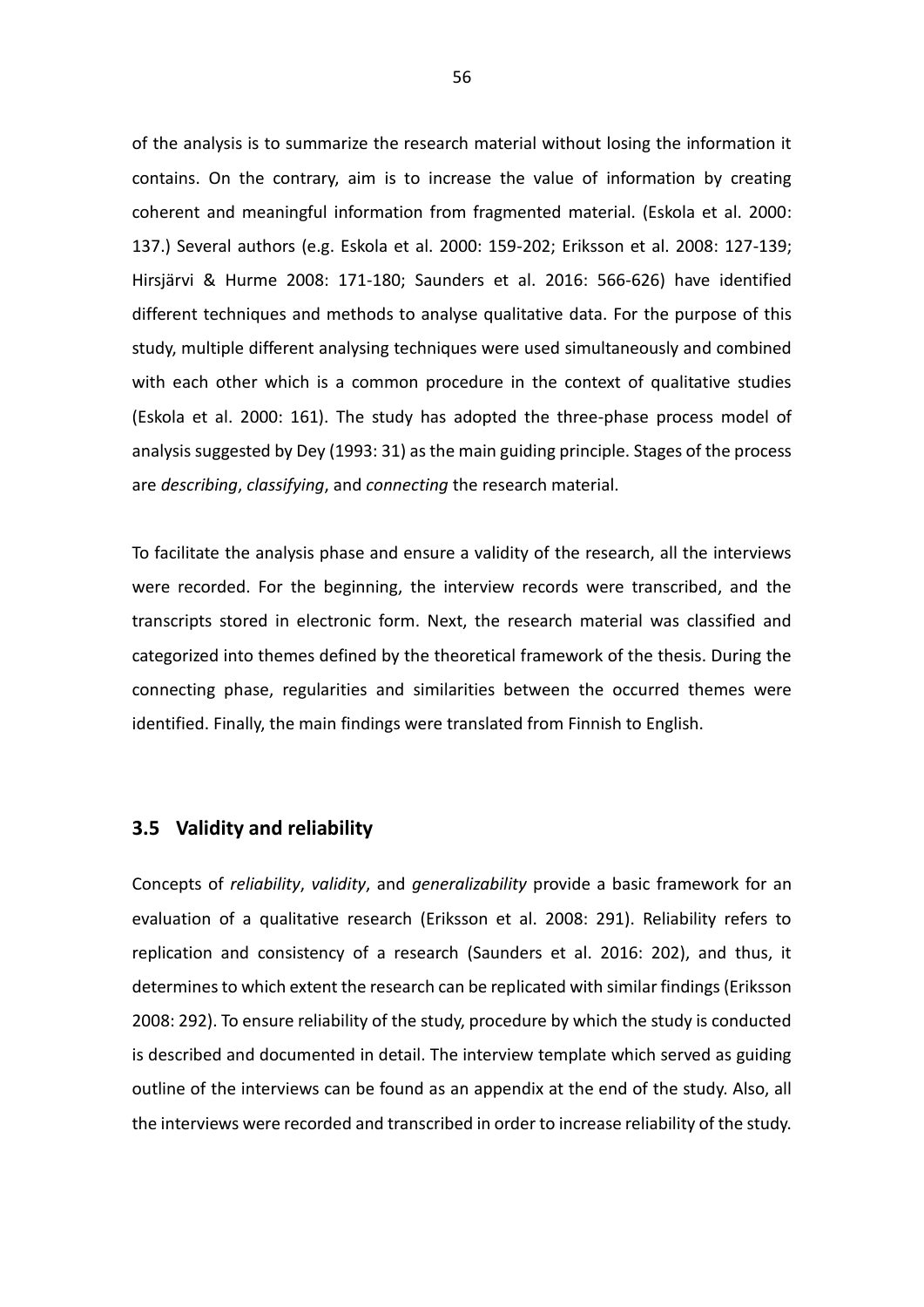Validity of a research refers to the appropriateness of the used measures (Saunders et al. 2016: 202). Validity can further be divided into three concepts. Firstly, term *construct validity* is used to describe whether the research measures the intended construct adequately and produce exact conclusions of the examined phenomenon (Hirsjärvi et al. 2008: 187). To achieve construct validity, interview questions – which served as indicators and measurements of the study – were developed based on relevant existing knowledge of change management as a phenomenon. Secondly, *internal validity* refers to whether a research demonstrate accurately a causal relationship between two variables (Hirsjärvi et al. 2008: 188; Saunders et al. 2016: 203). To ensure internal validity, empirically detected patterns and actions of middle managers were paired with the frameworks established using existing theory and previous research regarding the subject. The third and final aspect of validity is closely related with the concept of generalizability. *External validity* deals with the issues of whether the findings of the research can be generalized and extended into a wider context (Eriksson et al. 2008: 292; Hirsjärvi et al. 2008: 188; Saunders et al. 2016: 204). As the thesis has adopted an approach in which the research objectives are examined in a chosen context, the generalization is analytic rather than statistic; the empirical findings are compared with a previously developed theory as an intention to allow replication (Eriksson et al. 2008: 293-294). To ensure external validity  $-$  and hence generalizability of the study, the research questions were developed in a manner that the finding of the study are not context dependent.

As a parallel concept to reliability and validity, a *trustworthiness* of a study can be used a means to evaluate qualitative research. It contains aspects of *credibility*, *transferability*, *dependability*, and *confirmability* which all have been taken into consideration while conducting the research. Despite of the minor differences, all four aspects have strong similarities with reliability, generalizability, and different forms of validity. Credibility deals with the same issues as reliability of a research: whether the research data is sufficient to merit claims that are made, are there strong logical links between empirical findings and theoretical framework of the research, and can other researchers come to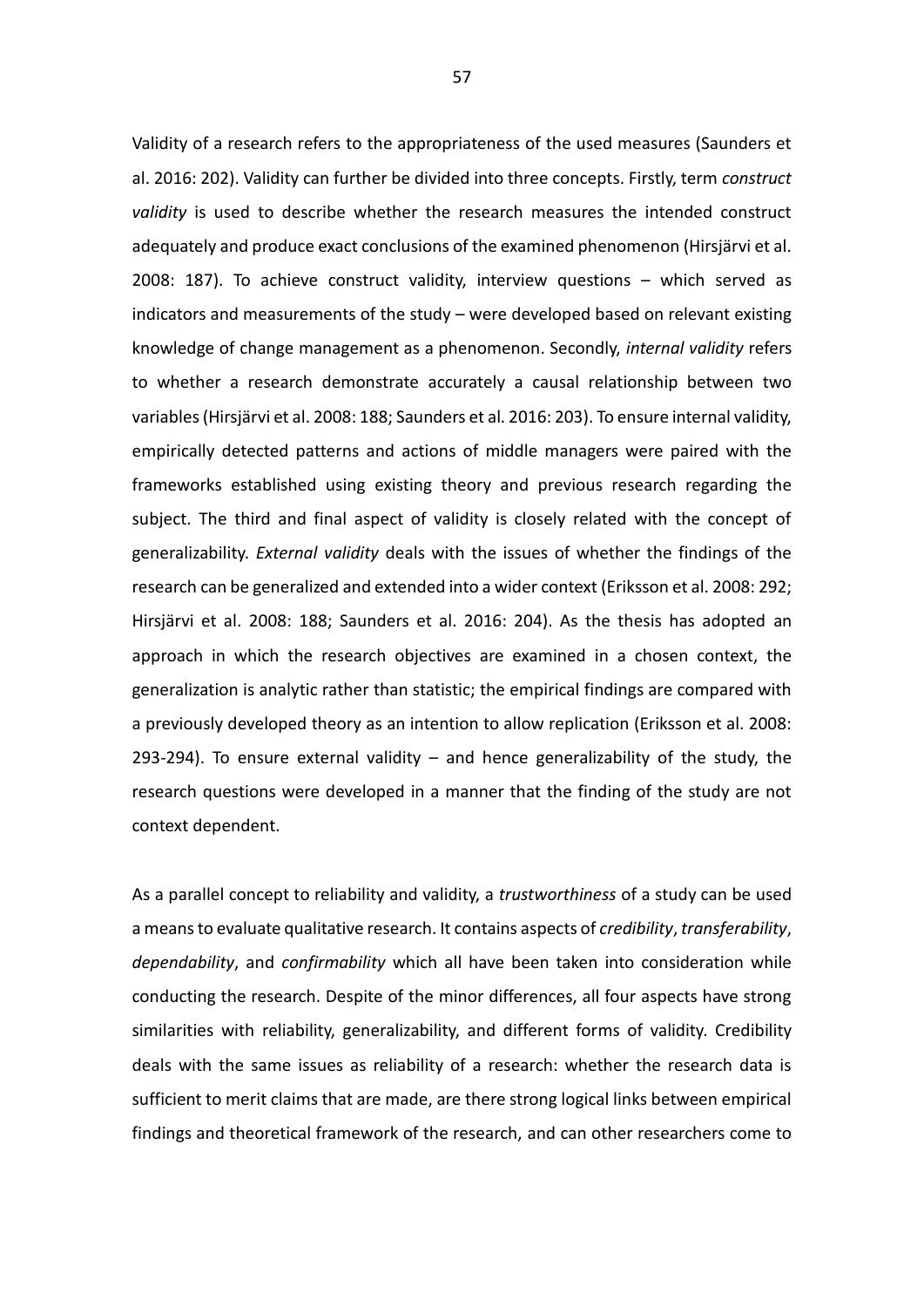same interpretations and conclusions on the basis of the research material. Transferability on the other hand is concerned with an ability to establish a connection between the study and previous research by illustrating similarities. Dependability refers to one's ability to demonstrate that the research process is both logical, traceable, and documented. Lastly, confirmability is about linking findings and interpretations of the study to the data in an easily understood manner. (Eriksson et al. 2008: 294.)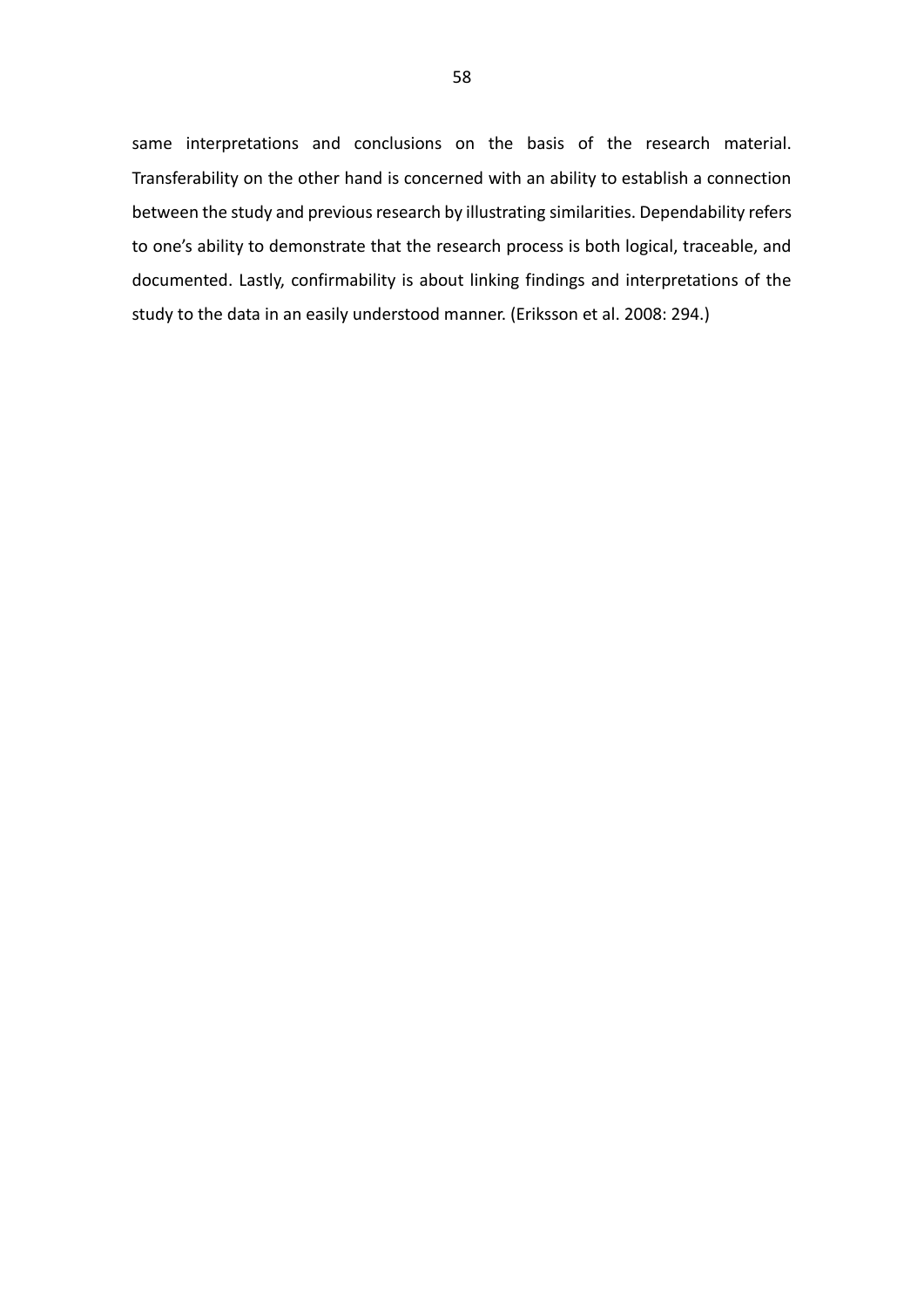# **4 Analysis**

In this chapter, findings of the study are analysed. At first, findings of the empirical research are demonstrated and explained. Later on, the key empirical findings are reflected to the theoretical base of the study in order to present interplay between the theory and practice. The aim of a discussion is also to identify whether there is a consensus or disagreements between the findings and the previous research.

## **4.1 Findings of the empirical research**

As earlier described, empirical data was collected through semi-structured theme interviews conducted within Company X. Since the interviews were held in Finnish, the key findings are translated into English. To demonstrate the findings in a structured manner, the research material is classified and categorized into themes defined by the theoretical framework of the thesis. Research material is structured under the following three themes: *change processes* in general, *middle managers as change executors*, and *change management practices*. Each of the sections contains sub-categories dealing with the issues related to the theme. In the following section, interpretations based on the research material are compared against the theory as intention to present interplay between the theory and practice. To provide evidence to support the interpretations, observations, examples, and interview excerpts are utilized.

### **4.1.1 Change processes**

The aim of this section is to gain a better understanding on how changes proceed within today's companies. Interviewed middle managers' perceptions of change management and its importance are also discussed. As the interviewees were encouraged to demonstrate their thoughts through examples, many of them reflected their answers through the organisational change process currently ongoing in Company X. Hence, the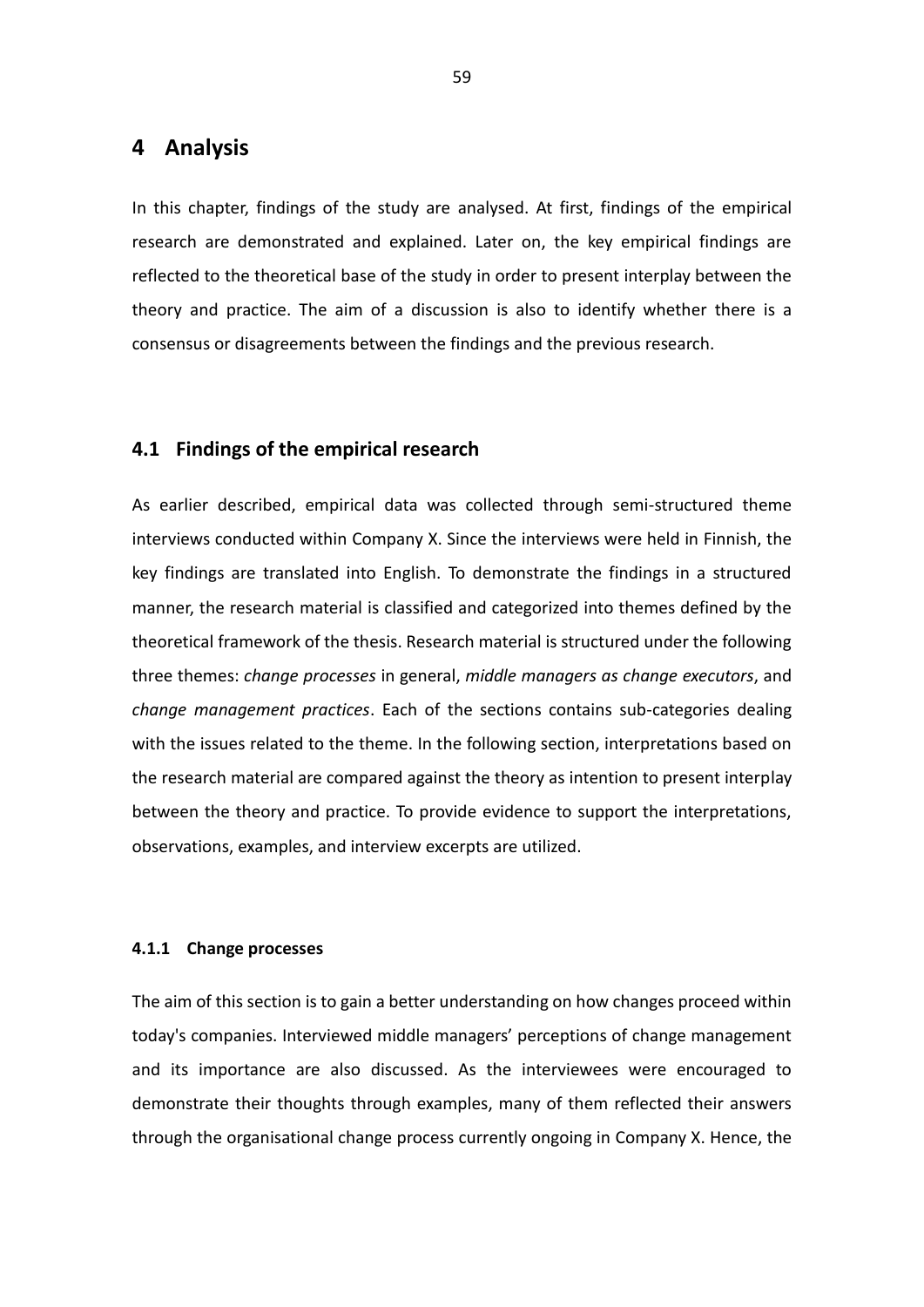change process and its progress are briefly described as it forms the context of the empirical research.

At the time of interviews, Company X had lately been reshaping its organizational structure with the intention of moving towards functionally organized team design. The change was driven by an effort to increase efficiency and teams' self-governance. Centralization of different business activities and improvement of the customer experience were also described as the main objectives of the change process. By giving more responsibility to both individuals and teams, the company aimed to increase the level of teams' self-organization and awareness of the effect of their daily activities. Even though the interviewees worked under the same department, they were located in different units. Thus, also the degree of change varied between the different units. While in some units the changes were only minor size, other units went through major changes in how the daily activities are organized and teams structured. The degree of change and receptiveness to change were identified to vary also between the individuals which in some cases had delayed the implementation of change initiatives.

Apart from the ongoing change process, Company X has gone through several changes during its history due to a dynamic industry and rapidly changing and evolving business environment. Depending on the scale and target, changes have been both minor and major size. Majority of the interviewees described that the role of change management is becoming all the time more and more important as the change is perceived as a permanent element of today's business life. As the following quote from an interviewed middle manager indicates, it is difficult to consider change management as an individual sections of today's supervisory work.

*I see it (change management) as a commonplace. In my opinion it is dangerous to consider it as a separate or isolated aspect of managerial duties because everything you do, or do not do, and everything you say, or leave unsaid as a supervisor will take a change in some direction. […] Certainly, it may differ in terms of quality; some do it better than the others. And then of course there is a difference in how systematic you are. For example, whether you are considering what you are*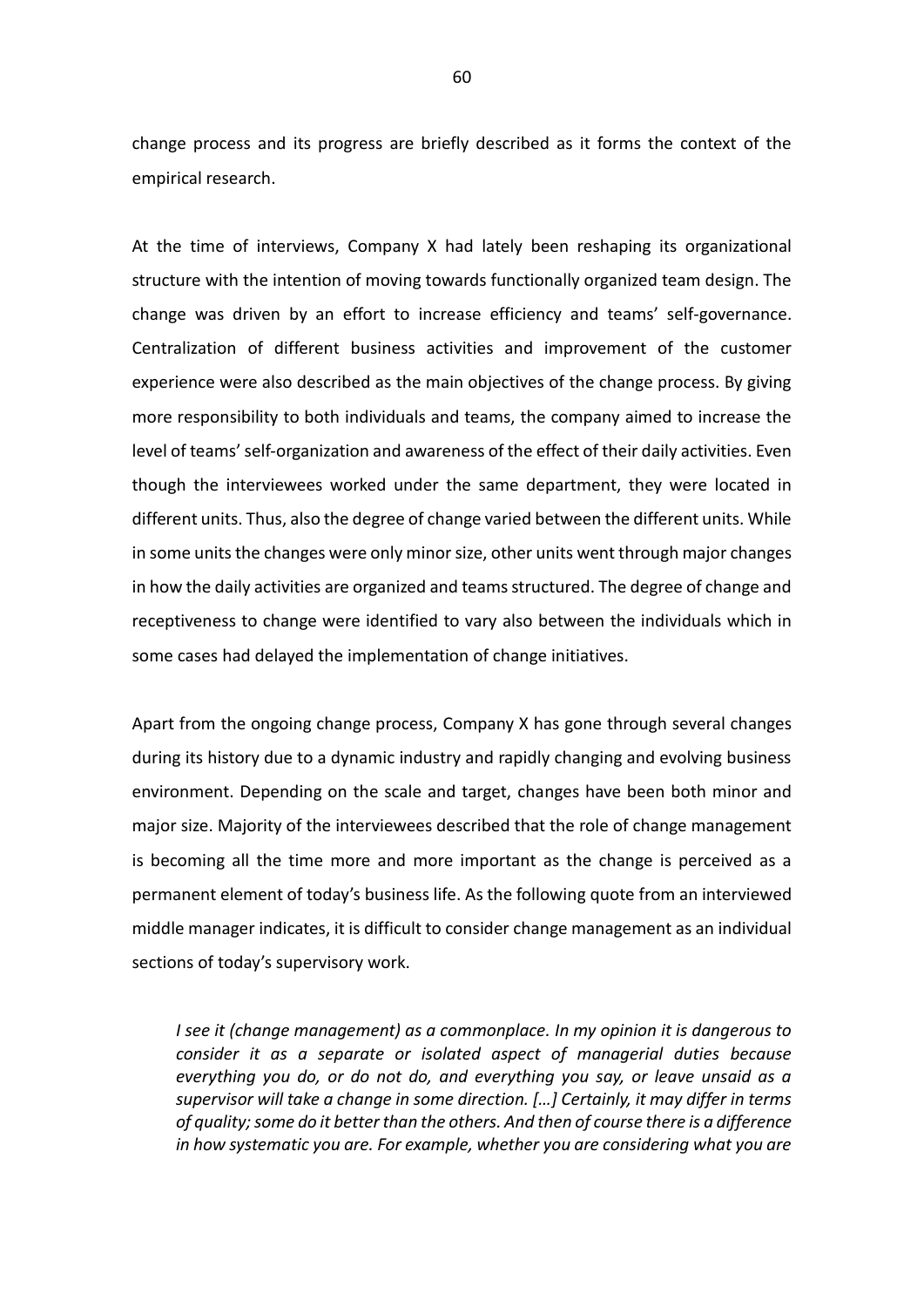*trying to change, and by which means. That is, for some it is more planned than for the others.*

The other interviewees agreed with the above-described approach according to which change management is an essential part of today's leadership. One of the interviewees with a vast experience in a management position described that her "*whole career as a supervisor has barely been nothing else but change management*" and that "*change has been constant – only the target of change has varied over the years*". As the change programmes differ from each in various ways, the participants of the study described that also the approach to change varies between them. In some cases, change management is systematic and planned whereas sometimes it is unconscious with a less attention paid to it.

According to the interviewees, change programmes tend to proceed on a case-by-case basis as they differ from each other in various ways depending on the factors such as scale, focus, and aim of the change. The interviewees did not recognize any particular change model that would have been exploited within Company X. Instead, as middle managers they are provided with change schedules according to which it is easy to proceed.

*There has not been any particular of specific change model that has been exploited deliberately. We are aware of all the existing frameworks […] but, for example, during the ongoing change process different change models and frameworks have been combined. It is a conscious choice that we have not selected any particular framework nor copied some other company's way (of manage change).*

However, especially in the case of major size changes there is a certain pattern by which change progresses, and phases that can be identified. Large-scale changes are often broken down into smaller entities which helps in organizing the work and gaining an overall perception of the process. While in the big picture change is described to be continuous, smaller changes are more project-based by their nature – meaning that there are a clear-cut starting point and an end that can be identified. In some cases, change programmes are initiated systematically but further implementation is left out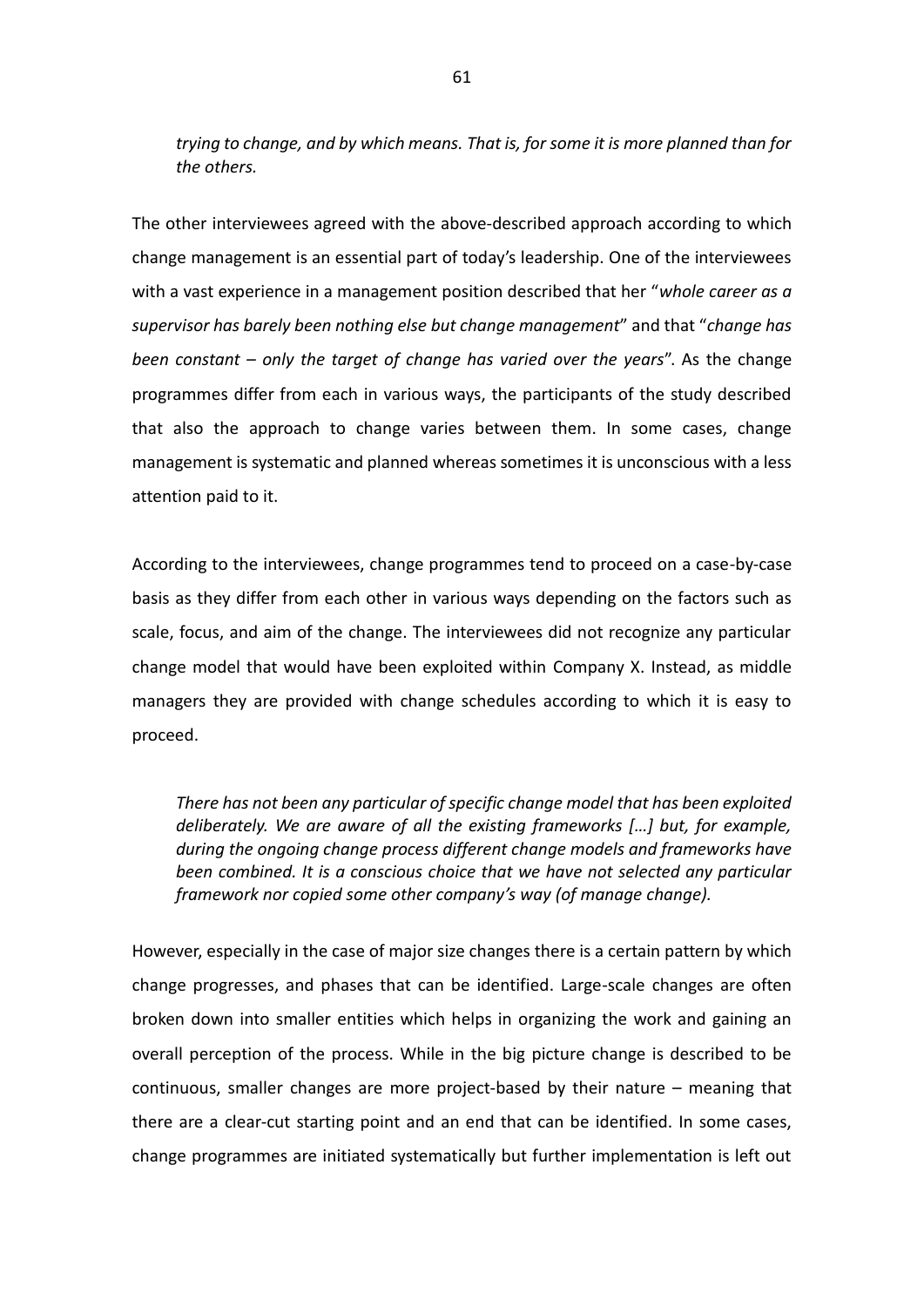to be more flexible and uncoordinated. The following quote from one of the interviewees summarizes the findings on change processes.

*In the big picture, there is a certain pattern of change. […] There are constantly ongoing changes either on organisational or managerial level – both small and large-scale. In those cases, we aim to proceed according to the action plan which means that the company's strategy is implemented by exploiting the waterfall model. In this manner, for example the focus areas are defined. […] In the case of large-scale changes and projects, there are of course certain identifiable phases such as planning, negotiations, implementation, communication, monitoring, and so on. Small-sized commonplace development projects follow the same pattern, but it is not consciously thought as systematically.*

## **4.1.2 Middle managers as change executors**

The aim of this section is to describe the role of middle managers as change executors. Based on the empirical findings, different roles of middle managers are described and required characteristics of a successful change leader defined. Different means by which middle managers are involved in change processes are also discussed. In addition, the interviewees' thoughts on the biggest challenges resisting the change are reflected.

As earlier described, change management is an essential part of today's supervisory work. According to one of the interviewees, the role of middle managers is emphasized especially in the beginning of a change implementation phase as they are responsible for both introducing and implementing new practices and behaviour among the frontline employees. How intensively middle managers are involved already in the planning phase varies between change programmes depending on the scale and target of the change. Interviewees described that especially in the case of large-scale changes, change initiatives have been given to middle managers as pre-planned action plans from the top level of the organization.

While the company's top-level executives are usually responsible for the policy formulation and creation of a change agenda, it is a common procedure to involve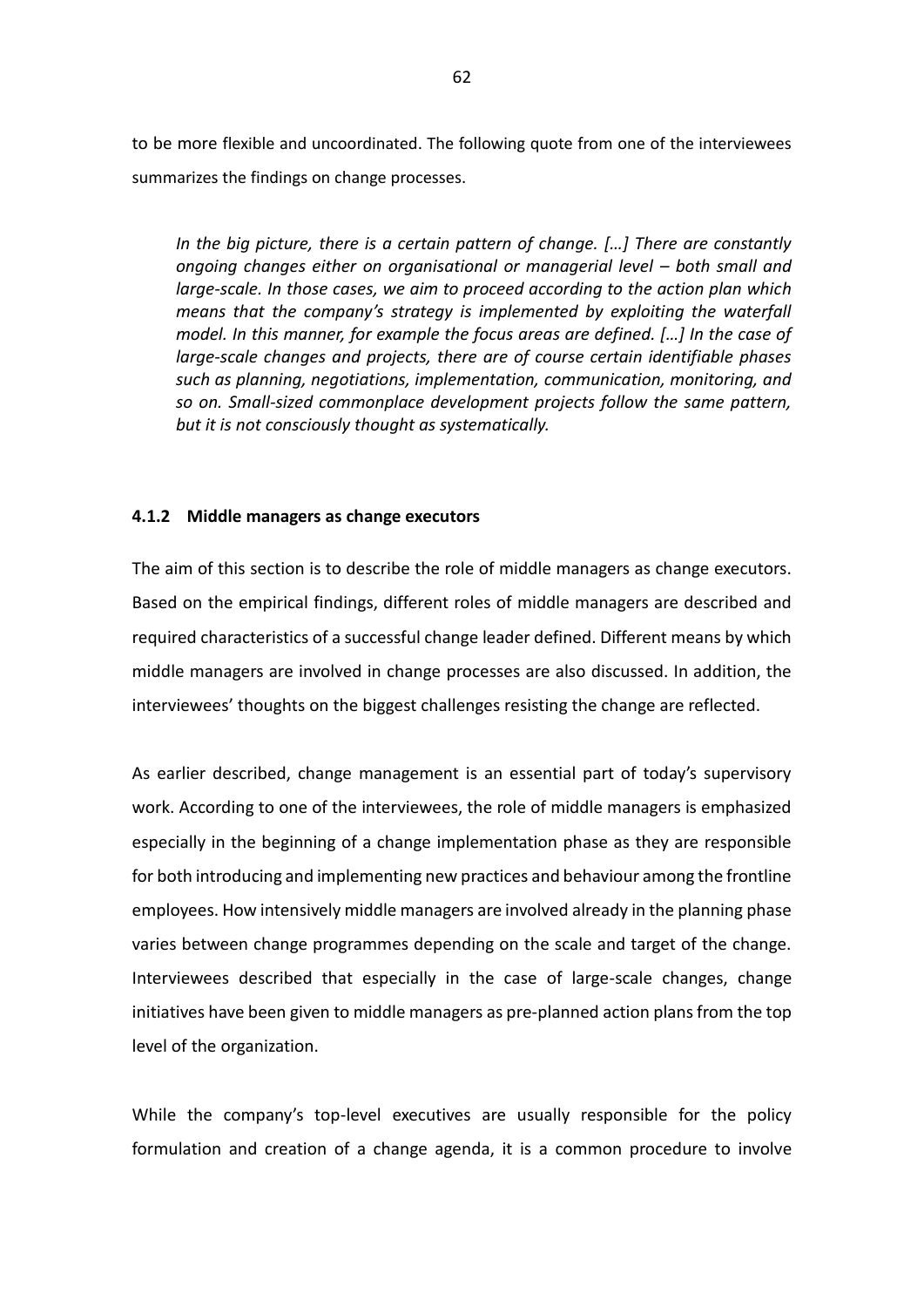organization's middle managers in later stages of a change. The interviewees described that they have been given an opportunity to express opinions and be involved in planning further measures and fine adjustments. Thus, the role and responsibilities of a middle management grow all the time more as the change proceeds. However, the involvement of middle managers should not be overlooked either during the early planning phase as the following quote from an interviewed middle manager suggests.

*…they (managers working among the frontline employees) have practical experience and information on the daily operations and activities taking place within the teams. […] They have the most up-to-date knowledge and a good view of the existing situation.*

While discussing on required characteristics of a successful change leader, the interviewees highlighted different interpersonal skills and dimensions. As a first quality, change executors need to be able to adaptable to changes at a fast pace. They need to delineate guidelines according to which it is possible to proceed into the desired direction. Secondly, leaders need to be present in the change. Especially in the case of large-scale changes – or if the change has negative side-effects, change leaders must have time to answer questions, listen and deal with people's concerns, and correct possible misunderstandings. Also, openness and transparency in all activity are of great importance. An ability to prioritize, simplify, and facilitate changes was also pointed out as a favourable characteristic. One of the interviewees characterised a successful change leader as a playmaker who act as a coach-like person. Finally, leading change processes requires perseverance and patience. In order to implement changes successfully, it may be necessary to repeat same things time after time again.

The discussion on barriers resisting change programmes brought up a variety of different challenges that interviewed middle managers had encountered during change processes. All of the interviewees identified people's change resistance as a one of the main challenges of change management. Possible sources of change resistance were identified as follows. Firstly, employees' sensation of being left outside of the planning phase was pointed out by several interviewees. It is essential to avoid ostensible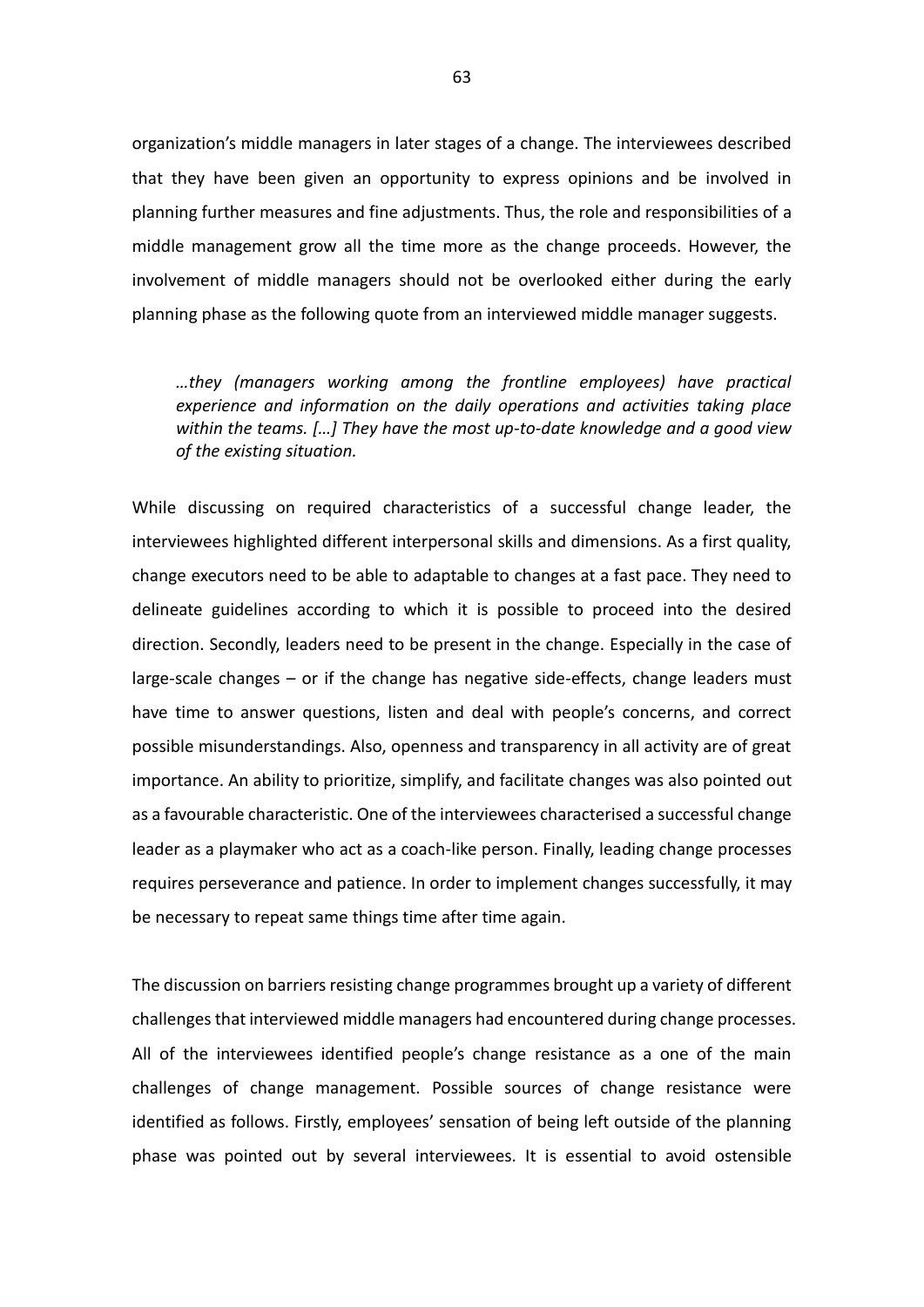participation as it may lead to even greater lack of motivation. However, especially in the case of changes that affect many people, the involvement of a large number of people might be difficult – or even impossible – and compromises have to be made. Along with the lack of involvement, changes in a job description, responsibilities, and duties might cause resistance and raise fear of one's own position.

*Even though we have sufficient reasons for the change, and we have been able to communicate them clearly, not everyone will accept the change nor justifications of it, if they feel that the change has an unfavourable influence on their position on a personal level or their tasks are becoming more unpleasant.*

*In a sense people are used to working in a particular way which is perceived as the best option. Everything new is on the other hand perceived as difficult and some people are not willing to learn the new approach nor open to accept it right away.*

Another identified challenge of change management is a passive attitude towards the change; people are expecting problems to be solved on their behalf by someone else, rather than trying to think possible solutions by themselves. Interviewees mentioned also that it is common to give lack of time as an explanation for not adopting the change or new operation models. As one of the interviewees mentioned, it should be noted that people should not be put in a position where they are out of their depth. Instead of assuming changes to be implemented immediately, employees should be given time to absorb changes and new working routines.

*The pace (of change) has been quite fast. Somehow it feels that in a managerial position it is easier to accept changes and understand reasons behind them as they are communicated to us more openly than employees. Then, it is expected that the same pace would proceed to employee-level and everyone would accept the change just as quickly.*

In addition to the ones previously described, carrying out clear, coherent, and effective communication was identified as one of the biggest challenges of change processes. Also, especially in the case of older employees – supervisors' location in a different place was described as challenging as they are not able to be present at the day-to-day activities.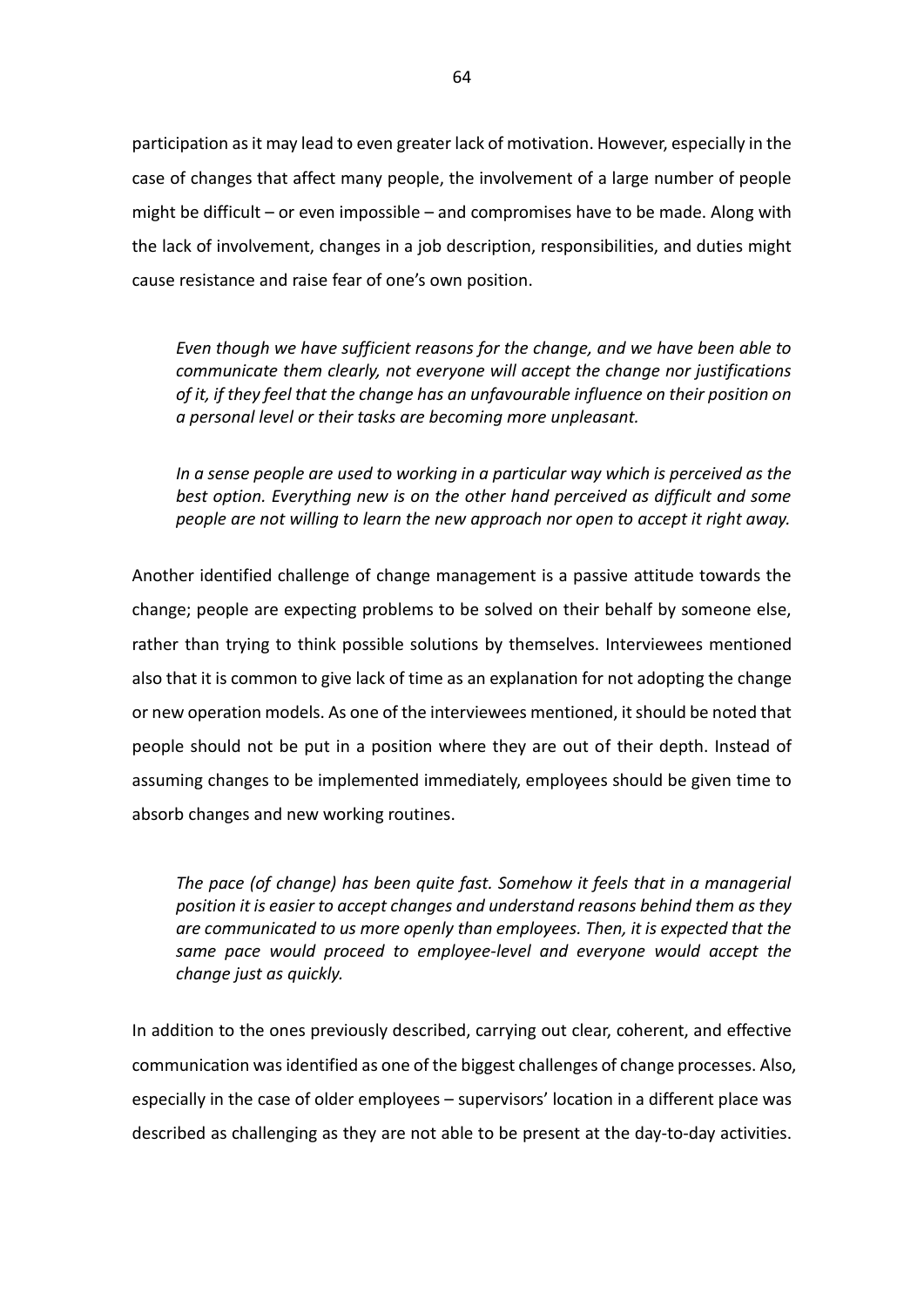Finally, a big workload of middle managers caused by changes was perceived as demanding; they have several different roles and areas of responsibilities to be handled simultaneously.

### **4.1.3 Change management practices**

In the following, different change management practices and procedures are discussed. The interviewees identified both general and change-specific factors promoting the change. The identified practices are closely related with the above-described challenges and barriers resisting the change as they are commonly used for the purpose of overcoming these obstacles.

The first and foremost practice identified by all of the interviewees is an effective communication. It plays a big role in, for example, preventing and managing change resistance. It is also a means to justify the change and its objectives. In order to be able to do so, change executors have to had internalize the reasons for change as the questions "*what do we do*" and "*why do we do*" are common. In addition, it is essential to get employees to understand how their own daily actions are related to the organization's strategy and top-level objectives. The importance of personal communication is highlighted by several interviewees. Utilization of one-on-one conversations is an effective way to build trust and get people participate in the change.

*As a supervisor, you need to have internalized and understood the changes in order to be able to justify them to others. You need also to be prepared for questions by seeking information and answers in advance.*

Secondly, the interviewees empathized the role of employees' participation and involvement as an enhancing factor of change processes. In the best scenario, change would be initiated by the frontline-employees rather than being given from the higher level of organization. The interviewees described that the employees have been participated by giving them only broad guidelines within they have been allowed to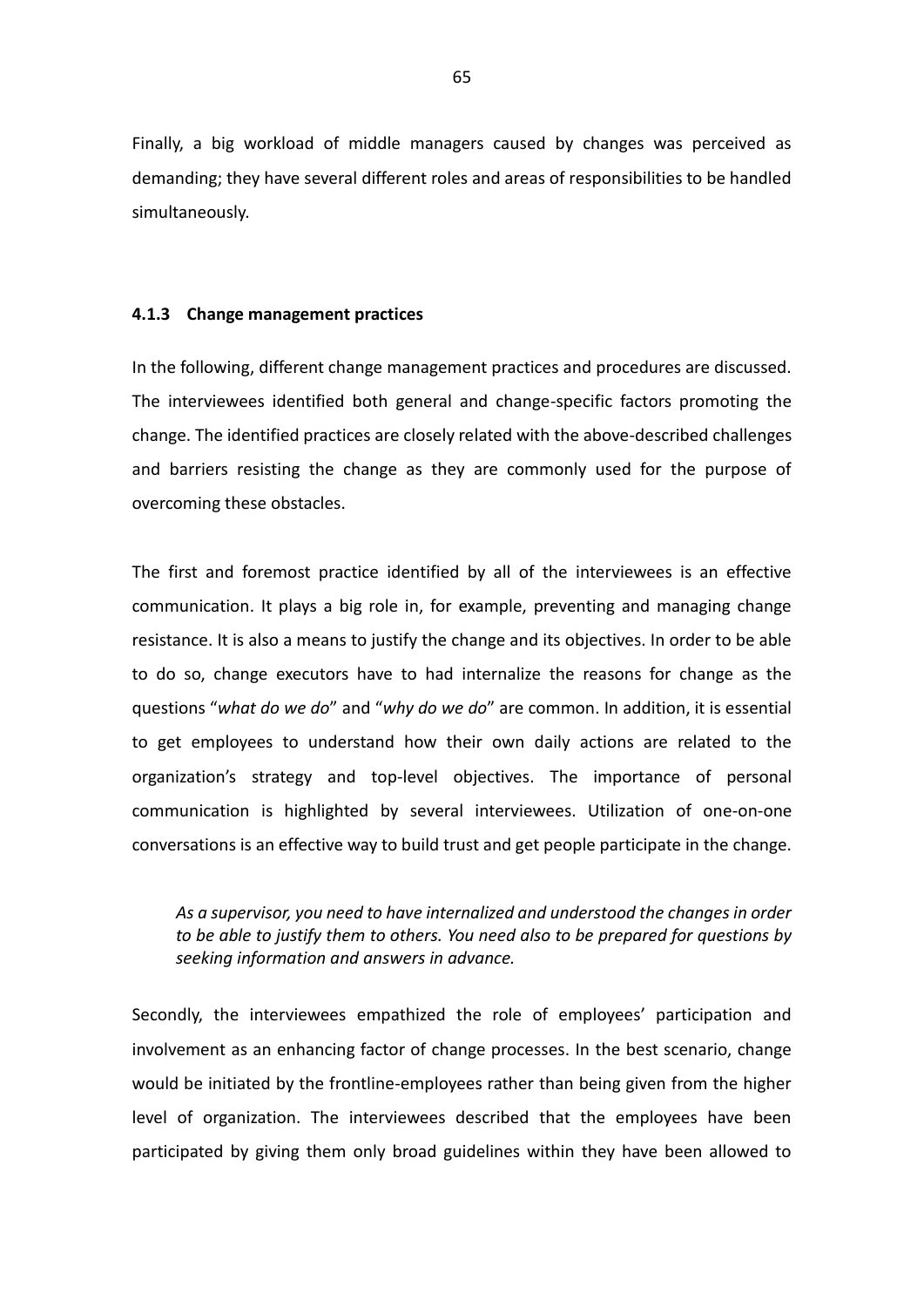create their own modes of action by which the objectives set together will be achieved. The employees' participation in change is also expected; it is not acceptable to refuse to do anything on behalf of the change. Efforts have also been made to make people understand their essential role in the big picture; after all, it is the people who make the change happen. In some cases, employees' involvement is even a necessity. Challenges caused by the different locations of subordinates and supervisor require delegating tasks and entrusting responsibilities. Also, it was argued that the frontline employees have the best knowledge of the daily operations of company, and thus, they have a lot to offer in both planning and implementing change. Finally, the significant role of early adopter and change advocates in promoting the change was pointed out by a few of the interviewees.

*Concerning the new practices and changes, I certainly do not tell the team members everything as pre-given, even if I know the answer. I try to lead them to a correct answer and solution by asking questions.*

*…the aim is that a change would be initiated by the employees themselves. Getting an advocate from the team to drive the change facilitates the process. […] After all, the team members have the best knowledge of how things are done at the operational level and what needs to be taken into account (concerning the change).*

As described in the previous section, change resistance was identified as one of the root causes of change programmes' failures. Thus, many of middle managers' change management practices aim particularly to prevent and manage change resistance. The interviewees described that receptiveness to change varies between individuals and teams. It is up to middle managers to identify people resisting the change and get everyone participate. One of the interviewees mentioned that in some cases changing people's mindsets can take plenty of time. In addition to the transparent communication and employees' involvement, creation of a mutual aim was identified as a means to enhance change. Team spirit, commonly agreed goals, and understanding long-term benefits are all factors promoting the change. As one of the interviewed middle managers argued, it should also be noted that not all resistance of change can be prevented; there needs to be pre-planned procedures to handle these kinds of situations.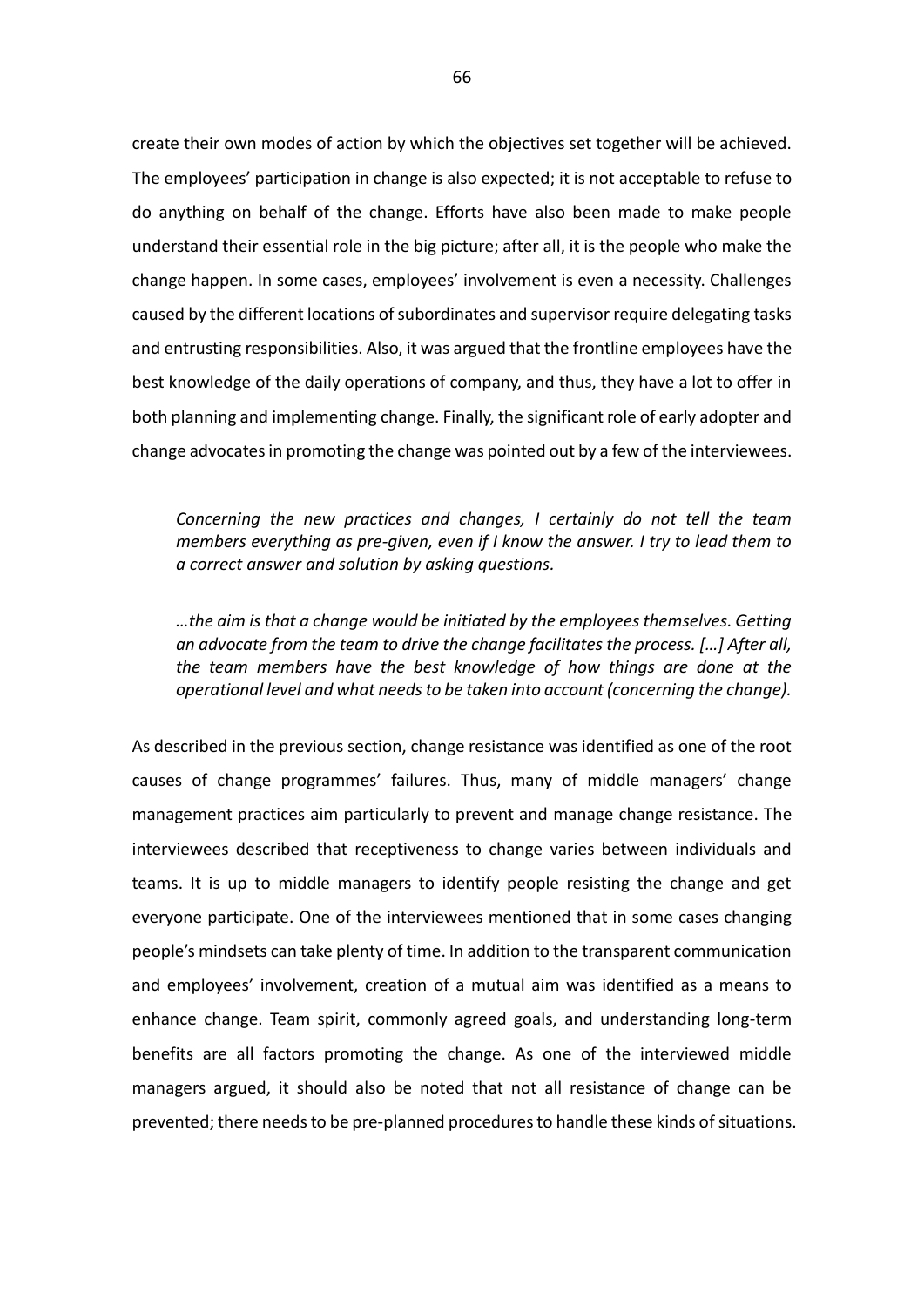Other general change management practices are for example planning up a clear schedule for the change, facilitating and organizing the change by breaking change journey into smaller steps, and generating short-term wins and objectives. An ability to prioritize and simplify was also mentioned as a desired capability of change leaders – "*less is more*" as one of the interviewees stated. According to one of the research participants, adopting the best practices from other executors by benchmarking is also an occasionally utilized method within Company X. Finally, as the following quote indicates – leading by example was described as an effective change management practice.

*Leading by example is something I do. Whenever there are changes, the supervisor needs to stand behind them. Even if it is not such a pleasant thing or change, it should not be shown to the other team members.*

# **4.2 Analysis of the findings**

This section presents an analysis of the key empirical findings. Interpretations based on the research material and the key empirical findings are reflected to the theoretical base of the study in order to present interplay between the theory and practice. Also, the aim of section is to identify whether there is a consensus or disagreements between the findings and the previous research.

#### *Change processes*

Based on the literature review, the field of change management was identified to be fragmentary with a variety of different approaches, frameworks, and models. Throughout the history of discipline, the literature of management has frequently proposed various strategies and managerial practices in order to facilitate and enhance the success of change programmes. Both theoretical and empirical findings of the study suggest that change can appear in various forms depending on the factors such as scale,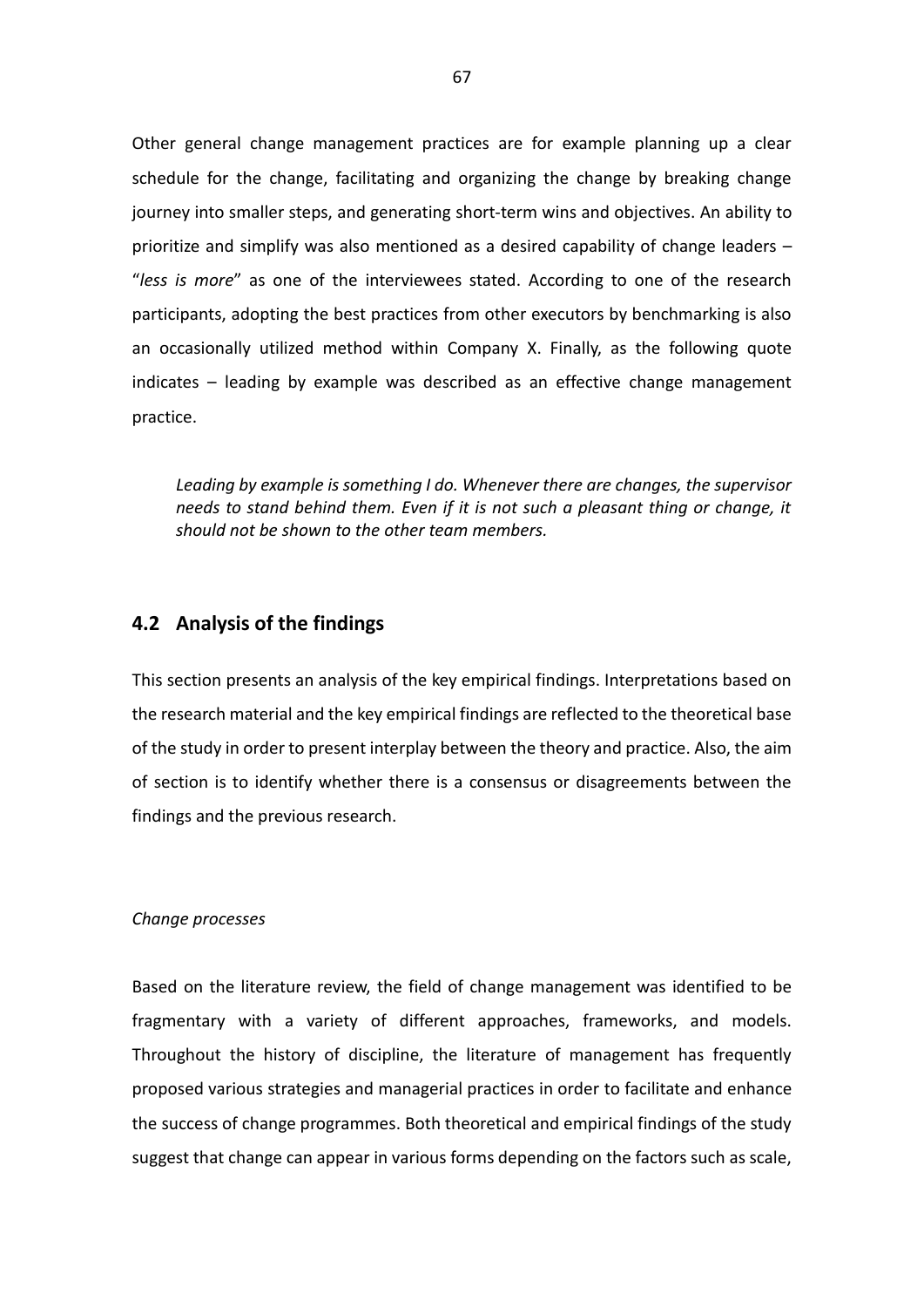focus, degree, cause, order, timing, and aim of the change. As the organizational changes differ from each other, also the required phases of a change process vary between change initiatives. While the approach of planned change determines organizational change as a linear process of implementing pre-planned steps, the emergent approach treats change as a continuous phenomenon.

According to the empirical findings, change programmes tend to proceed on a case-bycase basis, and characteristics of both planned and emergent approaches can be identified. In some cases, change management is systematic and planned whereas sometimes it is unconscious with a less attention paid to it. Hence, Romanelli et al.'s (1994) claim that a majority of changes are accomplished via pre-planned change processes rather than via continuous small-scale changes and improvements is supported by the empirical findings only to a certain point. Even though in the context of major size changes there is a certain pattern by which change progresses and phases that can be identified, in the big picture change was described to be continuous. Burnes (1996), Bamford et al. (2003), and Burnes (2004b) have criticised the planned approach's assumption that all the stakeholders involved in the change are willing to co-operate and share the same views and targets. Since the change resistance and employees' lack of involvement were identified as one of the biggest challenges of change management, the criticism is corroborated by the empirical evidence.

Within the literature of field, there are disagreements whether change should be seen as a top-down or bottom-up driven phenomena. The empirical findings of this study suggest that while the change initiatives are usually given from top of the organization as pre-planned, the implementation phase is a bottom-up driven process; it is the people who make the change happen. This finding is in line with Moran et al.'s (2000) argument according to which the creation of a change vision and structures require a top-down approach, while as participation and involvement of employees are bottom-up driven activities. Thus, both top-down and bottom-up approaches are required as Moran et al. (2000) and Galli (2018) have suggested. As a conclusion, succeeding in a rapidly changing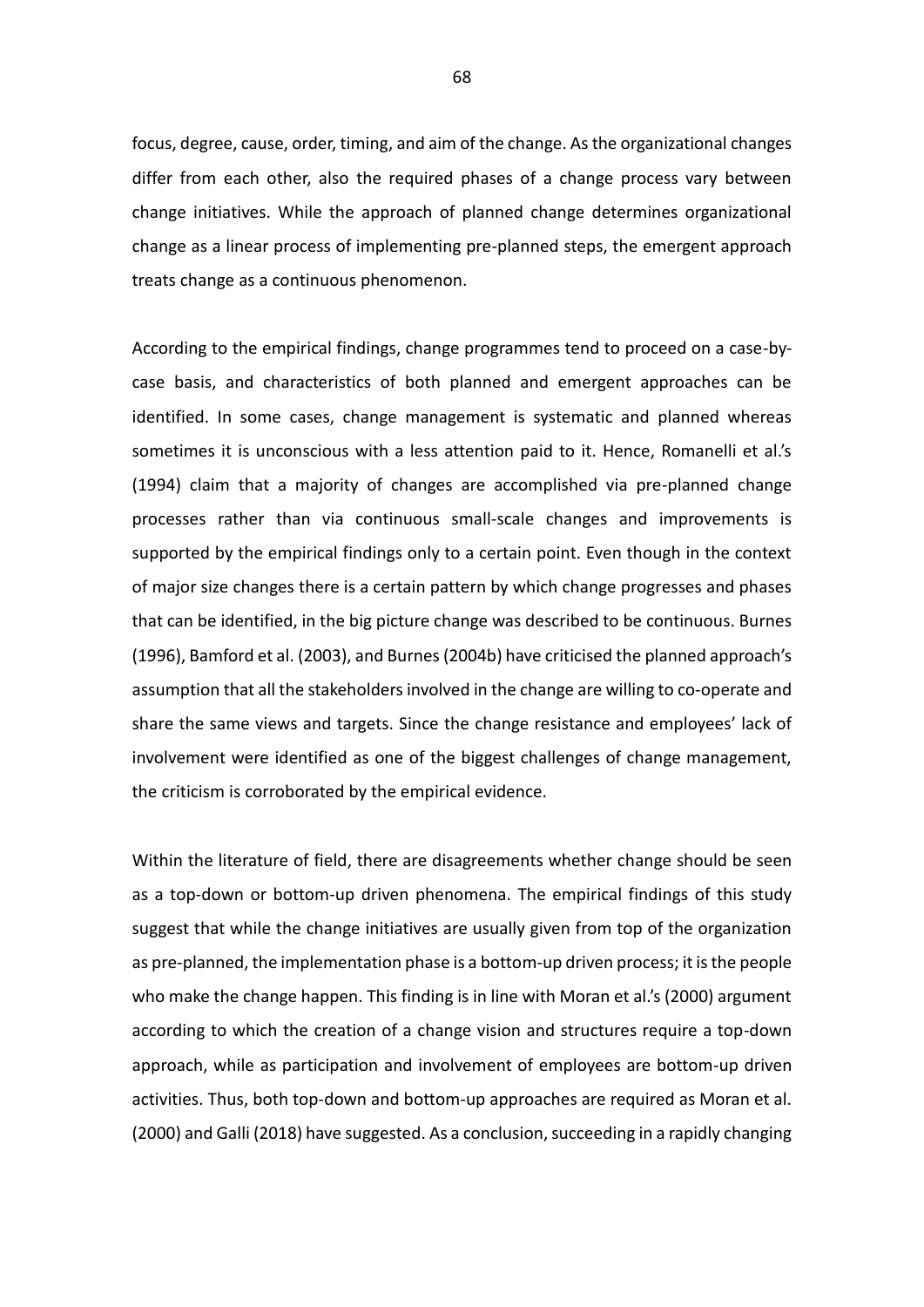business environment demands a mix of top management purpose and middle management initiative (Wooldridge et al. 1990).

#### *Middle managers as change executors*

Both theoretical and empirical findings suggest that the change management is an essential part of today's leadership. Also, Graetz's (2000) suggestion that the primary task of today's management is the leadership of organisational change is supported by the empirical findings of study. Due to the high importance of change management, considering it as an individual skill or aspect of leadership may be difficult or even irrelevant and unnecessary.

The literature review revealed several different roles and areas of responsibilities of change executors and people involved in the change. The empirical findings suggest that the role of middle managers is emphasized especially during the change implementation phase as they are responsible for both introducing and implementing new practices and behaviour among the frontline employees. This notion is supported by several authors (e.g. Stein et al. 1992; Noble 1999; Bamford et al. 2003; Hagedorn et al. 2006; Hope 2010; Bryant & Stensaker 2011). For example, Stein et al. (1992: 16-17) have compared middle managers with the change implementors who were identified as a second action role of change processes. As change implementors, middle managers are in charge of coordinating and translating change initiatives into discrete actions and tasks, and responsible for the change process' micro dynamics and day-to-day activities of the change. From the perspective of Kang's (2015) macro and micro change management approaches, middle managers appeared to have characteristics of micro change management executors who are expected to implement the chosen change practices by coordinating, motivating, and managing change resistance.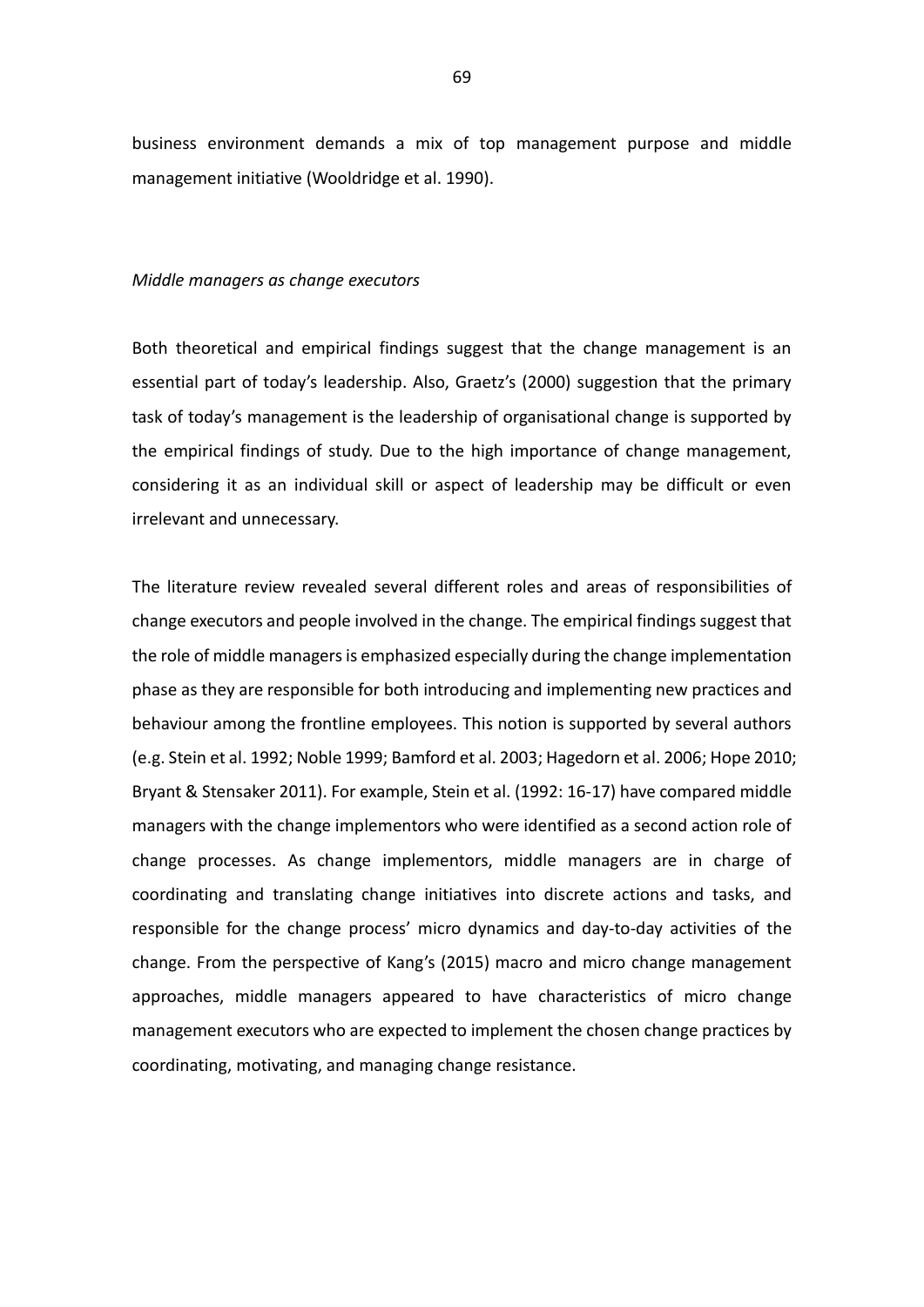In terms of the contrast between planned and emergent approaches, the empirical findings suggest that the role of middle managers is more likely to fit the emergent approach's description of change executors. While the planned approach sees executors as rational planners and strategists controlling the change process from the top, the emergent approach treats them as bottom-up driven facilitators who are responsible for developing the common purpose and vision that gives direction to the organization (Burnes 1996; Bamford et al. 2003). However, the empirical findings suggested that middle managers' role includes also rather technical and operational dimensions of change management  $-$  such as organizing, facilitating, and monitoring  $-$  which are usually associated with the planned approach. Thus, Graetz's (2000) suggestion that the successful change management requires adopting both managerial capabilities as an operational instrumental and interpersonal skills as a charismatic leader is supported by the empirical findings of the study.

The empirical research revealed a variety of different characteristics of a successful change leader. Based on the findings, change executors need to adapt to changes at a fast pace, delineate guidelines according to which it is possible to proceed into the desired direction, and be present in the change. In addition, transparency in all activity and perseverance and patience are of great importance. These descriptive factors are closely related with the term change leadership which emphasizes interpersonal dimensions of the change process. For example, Miller (2001) have suggested that change leaders' own personal change adaptability is a key determinant of implementation success. Hooper et al. (2000), Elrod II et al. (2002), and Gill (2002) have on the other hand emphasized change leaders' ability to establish and set a direction for a change process and develop a complete and accurate understanding of the change to be implemented. Therefore, the study supports the findings on a positive correlation between change-oriented leadership and success of change management suggested by Graetz (2000), Miller (2001), Gill (2002), Bamford et al. (2005), Caldwell et al. (2008), Al-Ali et al. (2017), Baddah (2017), and Galli (2018).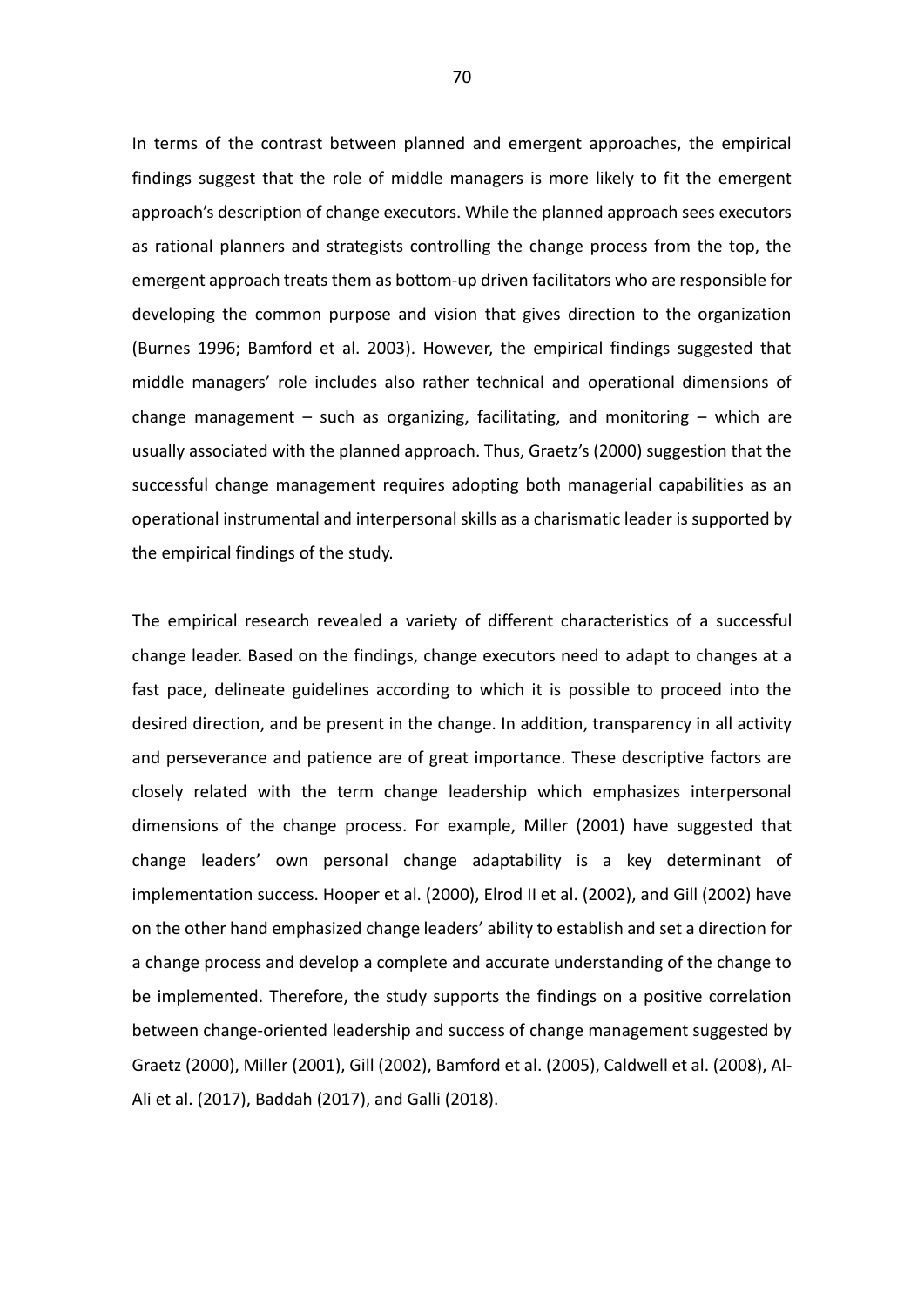#### *Change management practices*

As the empirical findings suggest that the change programmes tend to proceed on a case-by-case basis, also the used procedures and practices were identified to vary between the changes. Different change management practices are used to facilitate and enhance the success of change programs for example by increasing the employees' participation, preventing change resistance, and placing focus on the people involved in change. Both theoretical and empirical findings of the study suggest that especially the role of an effective communication is emphasized during change management. Varkey (2010) has argued that rather than seeing communication as an individual phase or a task of a change management team, it should be a continuous theme covering the whole change process. This claim is supported by the empirical findings according to which it can be used as a means to prevent and manage change resistance, justify the change and its objectives, and involve people in the change. According to Engle et al. (2017), in order to be effective communication needs to be both formal and informal, direct, transparent, multidisciplinary, and multidirectional. Along with those identified by Engle et al. (2017), the empirical findings highlight the importance of personal communication as an effective way to build trust and get people participate in the change.

As the theoretical findings suggested, the role of employees' participation and involvement as an enhancing factor of change processes was supported by the empirical findings. The interviewees' description of the most optimal scenario in which change would be initiated by the frontline-employees rather than being given from the higher level of organization is relatable to the views of emergent approach. Tsoukas et al.'s (2002), Caldwell et al.'s (2008), and Galli's (2018) statement that no change effort will succeed without the employees' willingness and desire to change and implement change initiatives is hence supported by the empirical findings. The interviewed middle managers emphasized the pivotal role of early adopter and change advocates in promoting the change. This is supported by Kotter (1995; 1996: 21) who suggested that

71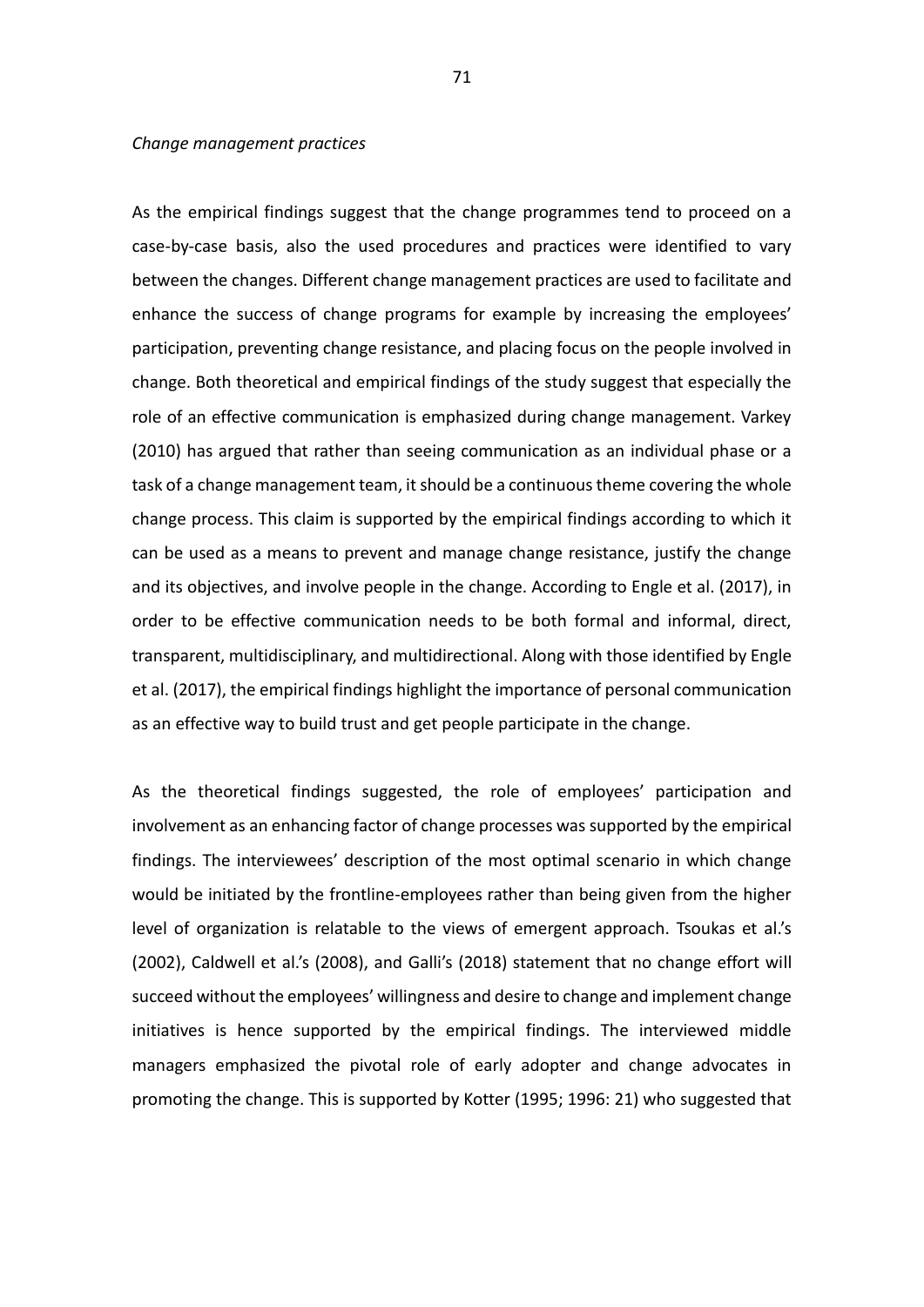change leaders should set a team or a role model to implement desired behaviour expected from the employees.

Since the change resistance was identified as one of the root causes of change programmes' failures, many of middle managers' change management practices aim particularly to prevent and manage it. Thus, instead of being an individual or a specific change management practice, managing change resistance is rather a set of different means and procedures. The empirical findings suggest that the receptiveness to change varies between individuals and teams, and it is middle managers' responsibility to identify those resisting the change. This is supported by Moran et al. (2000) who have argued that change leaders should continuously interact with others to explain and answer the questions, and to understand people's different levels of receptiveness; while others are early adopters, some people are sceptical and need more convincing. Hence, it can be argued that it is crucial for change leaders to understand human response to change (Elrod II et al. 2002) and be aware of both intended and unintended outcomes of change processes (Kezar 2010: 22-23).

Both theoretical and empirical findings suggest that creation of a mutual aim and commonly agreed goal enhance the success of change processes. Also, the empirical findings suggest that scheduling, facilitating and organizing the change by breaking change journey into smaller steps, and generating short-term wins and objectives are commonly used and effective change management practices. This is supported by Moran et al. (2000) who have argued that effective change leaders frame the change in terms of outcomes for both organizational and individual level, and by Kotter (1995; 1996: 21) and Galli (2018) who have emphasized the generation of short-term wins as a means to demonstrate the constructiveness of change efforts. Finally, leading by example was identified to be an effective way to increase commitment and employees' participation. Both Moran et al. (2000) and Miller (2001) have made similar kind of findings suggesting that change leaders own personal behaviour is critical aspect in terms of the change process' success.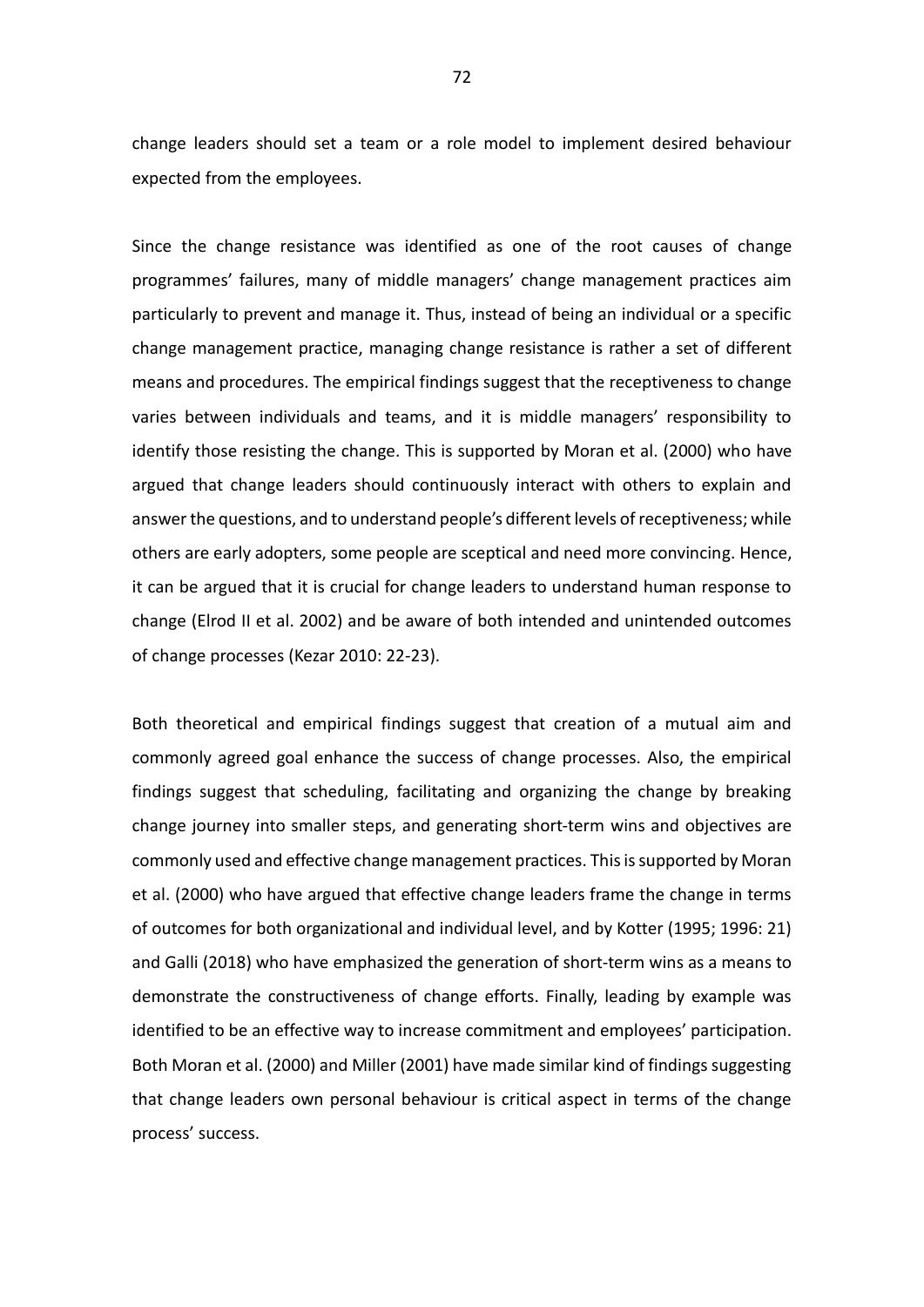# **5 Discussion**

This final chapter summarizes the thesis with conclusions and presents the key findings on the main research problem and questions. The chapter contains both theoretical and managerial implications and provides suggestions for future research. In addition, limitations of the study are addressed and discussed.

The aim of this study was to figure out how do middle managers influence on the organizational change process. Three supplementary research questions were set to guide the research work. The theoretical framework of the thesis was formulated by conducting a literature review on the previous research of change management. The theoretical part of the study was divided into three sections as follows. First, the field of change management was considered by defining organizational change and different approaches to it, presenting and analysing existing frameworks and change models, and identifying different phases of a change process. Next, change executors' – and especially middle managers' – different roles, areas of responsibilities, and objectives during the organizational change were defined. Finally, middle managers' role in the change management process was defined by synthesizing the first two sections.

As the study aimed to fill the identified research gap within the field's literature and present an interplay between the theory and practice, an empirical research was conducted. Along with the literature review, a qualitative research was adopted as a main research method of the study. Data collection was carried out by interviewing six people in a middle management position through semi-structured theme interviews. Findings of the empirical research were analysed and reflected to the theoretical framework of the study.

The first out of three supplementary questions of the study was considering with the identification of change processes' different phases. Organizational change programmes can differ from each other in various ways, and thus, not all the change programmes are the same. The literature of the field has proposed a number of different approaches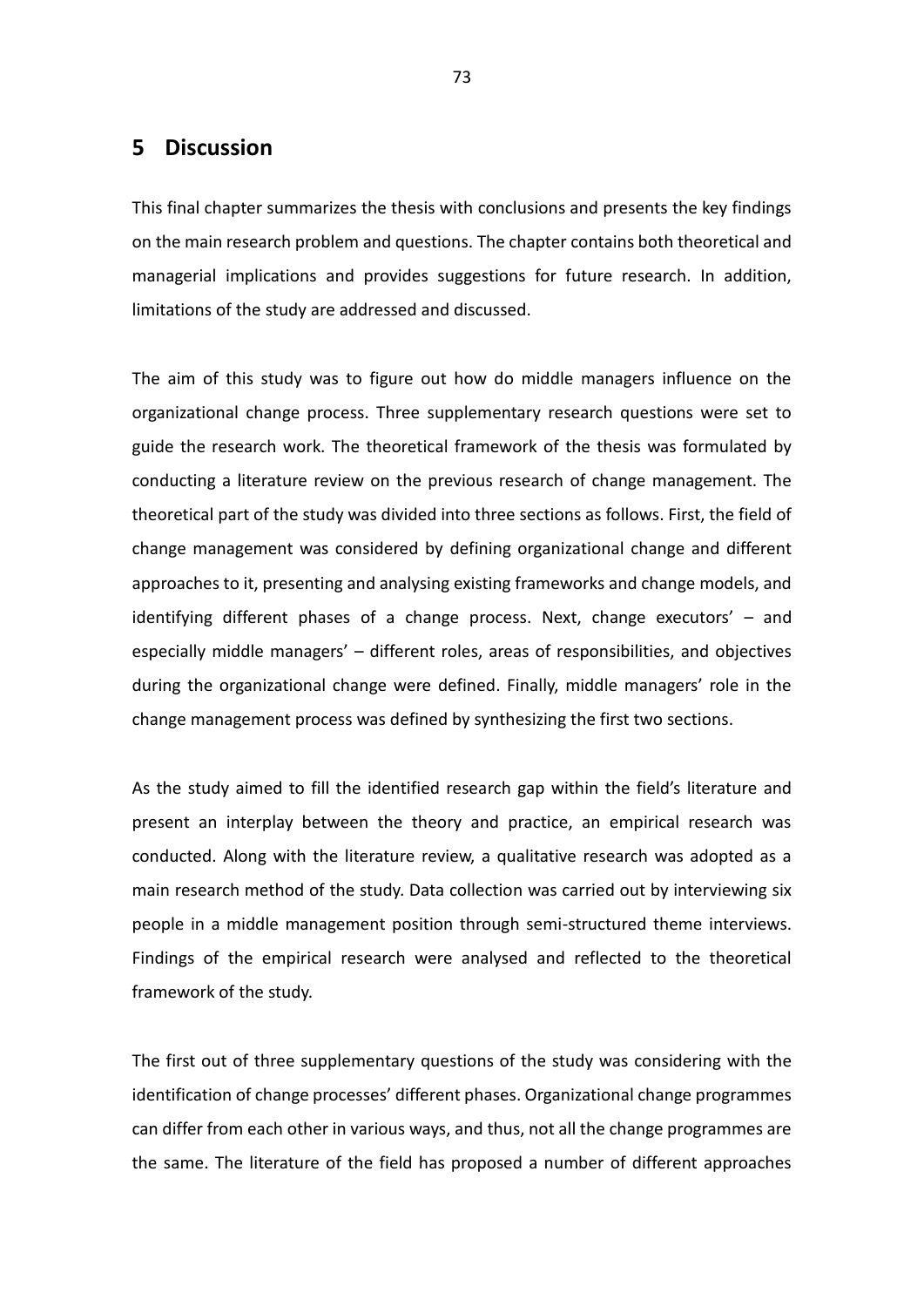according to which change can either be considered as pre-planned, emergent, continuous, cyclical, or process by its nature. Despite of the disagreements and field's interdisciplinarity, there are also a certain consensus among the different theories and approaches. By analysing and comparing the existing change management models, three general phases of change management processes can be identified. Change management can be generalized into a linearly proceeding process model consisting the phases of preparation, implementation, and stabilization and monitoring.

However, both theoretical and empirical findings suggested that changes tend to proceed on a case-by-case basis depending on the factors such as scale, focus, degree, cause, order, timing, and aim of the change. In some cases, change management is systematic, well-organized, and planned – and thus, it can be characterised as planned approach. On the other hand, sometimes it is unconscious with a less attention paid to it and has characteristics of the emergent approach. The empirical findings suggest that especially in the context of major size changes there is a certain pattern according to which changes proceed, whereas in the big picture change is described to be continuous. There can also be variation in procedures within the same change process. For example, in some cases change may be initiated systematically but further implementation is left out to be more flexible and uncoordinated. The identification of different phases might sometimes be challenging – or even impossible as they can overlap each other and be underway simultaneously.

The second supplementary research question was aiming to examine different roles and responsibilities that middle managers have during the identified phases. In order to form a comprehensive overview of different objectives and responsibilities, the analysed models and frameworks were compared with each other. By doing so, strengths and weaknesses of each model could be taken into closer consideration. The identified objectives and tasks of each phase were further complemented with the findings of empirical research.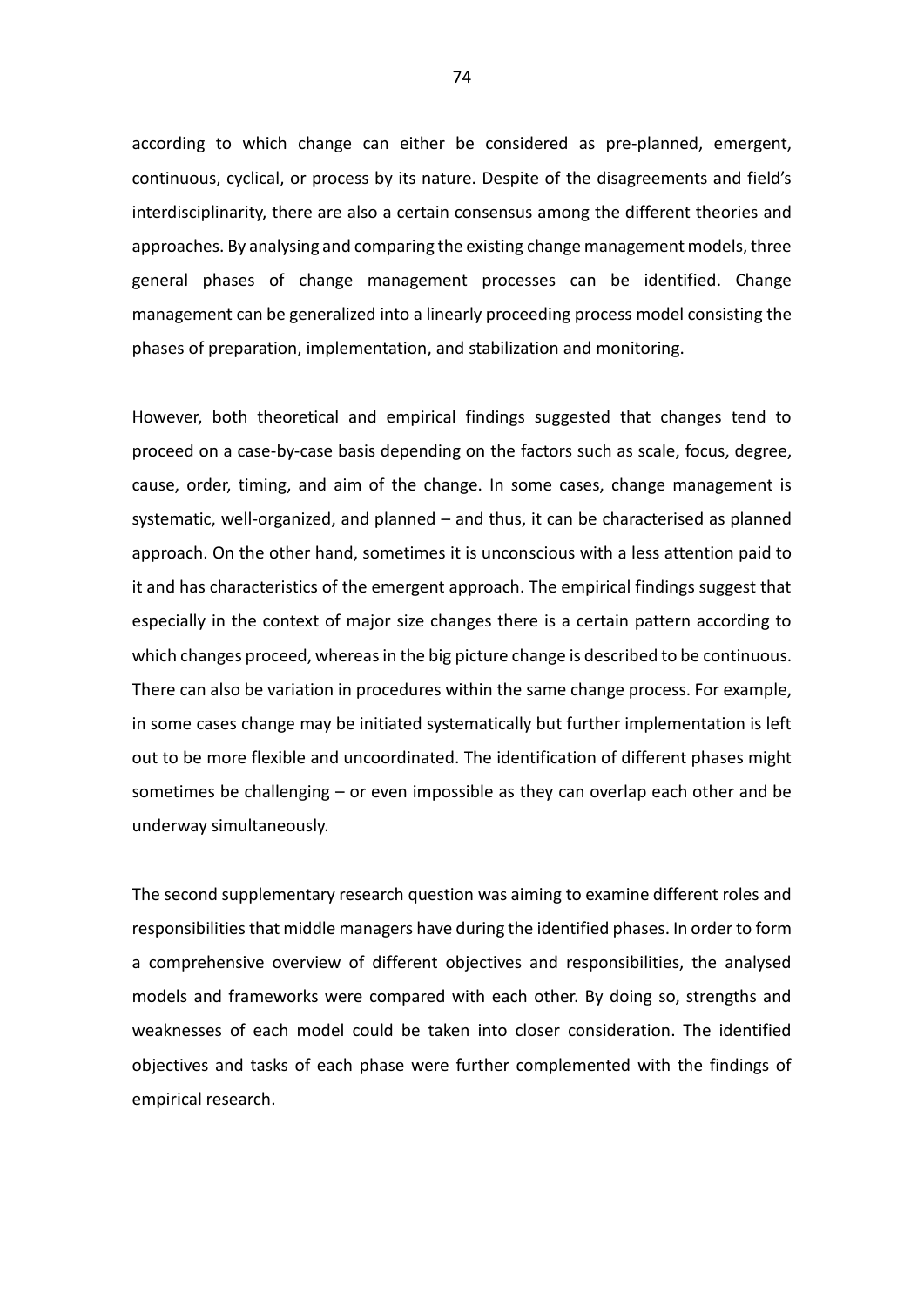The preparation phase of a change process is traditionally considered as a responsibility of organization's top-level executives. However, there are also studies suggesting that middle managers' involvement already in the formation phase of change initiatives is associated with the improved organizational performance. The identified tasks are rather technical and operational dimensions of change management facilitating the change process. The managerial duties during the preparation phase were identified as follows: recognizing the need for change, analysing the existing state of organization, identifying opportunities and threats, assembling change team and appointing leaders, creating change vision and strategy, determining type, scope, and approach, conducting cost and risks analyses, communicating the change vision, and justifying the need for change.

During the implementation phase, change plans and initiatives are put into action and change is the most visible. Interpersonal skills of change executives are highlighted as more people are involved in the change. Change executors' objectives during the implementation phase are for example removing barriers resisting the change, ensuring the required level of knowledge and skills necessary to perform changes, motivating people to engage in the change, encouraging risk taking, generating short-term wins, recognizing and rewarding people involved in the improvements, and making necessary adjustments. Especially the empirical findings suggest that the line between change implementation and stabilization and monitoring is blurry since the phases are closely related with each other and partly overlapping. In the third and final phase of a change process, change executors are expected to consolidate new operating models and behaviour as a routine, demonstrate the correlation between new behaviour and organizational success, ensure continuity of the development, monitor the change process, and analyse the results and possible mistakes.

The third supplementary research question was aiming to explore the special characteristics of middle managers' role during the change processes. Based on both theoretical and empirical findings, the middle managers' role was identified to be

75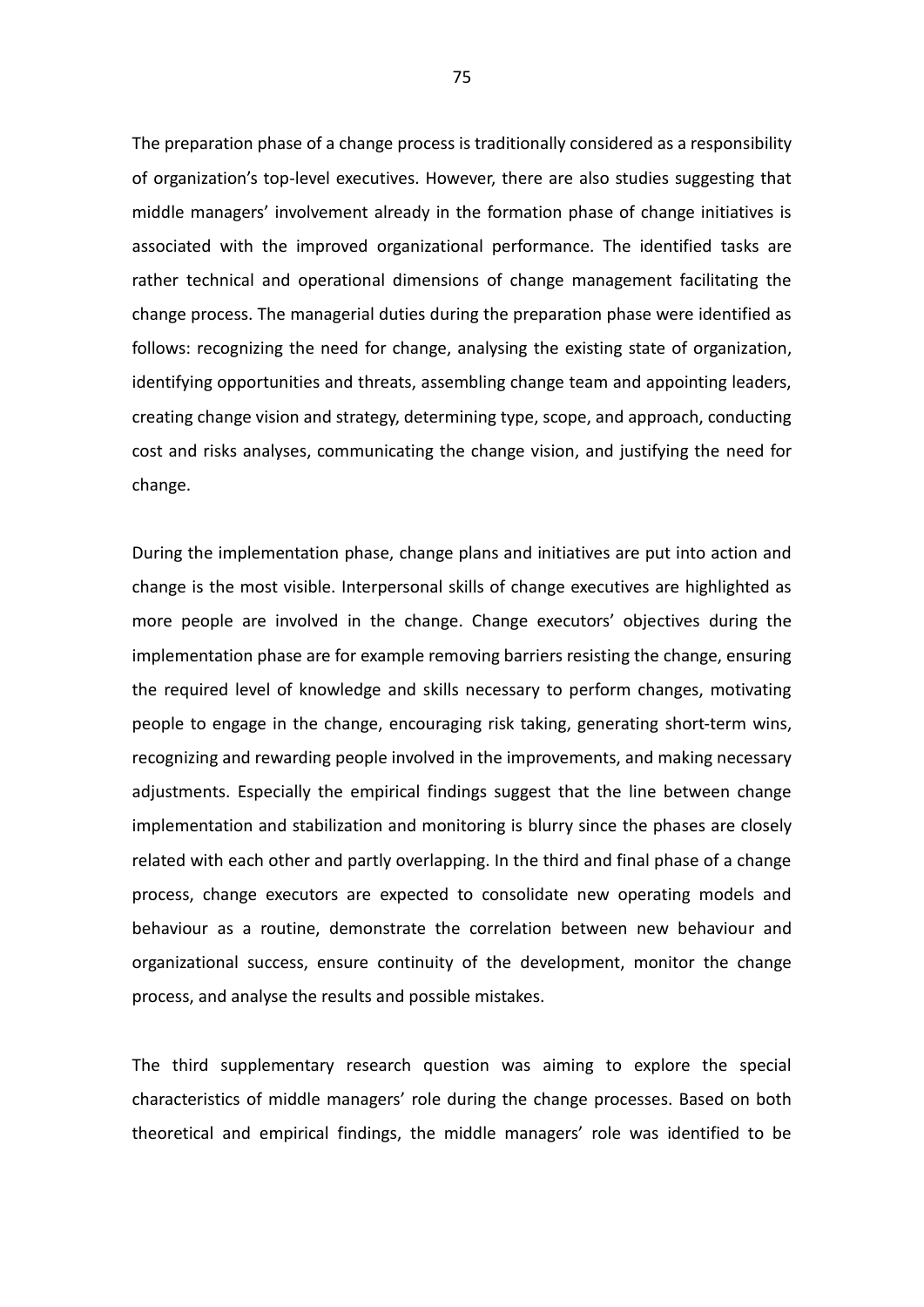emphasized especially during the implementation phase. The role of middle management is highly cross-functional as they have a strategic location between organization's top management and frontline employees. Change plans are usually communicated through middle management during the change process, and thus, they can either enhance or undermine the organization's ability to implement change initiatives. As change implementors, middle managers are in charge of coordinating and translating change initiatives into discrete actions and tasks, and responsible for the change process' micro dynamics and day-to-day activities.

The empirical findings revealed a variety of different characteristics of a successful change leader. Based on the findings of the study, as change implementors middle managers need to be able to adaptable to changes at a fast pace, delineate guidelines according to which it is possible to proceed into the desired direction, and be present in the change. In addition, transparency in all activity, perseverance and patience, and an ability to prioritize, simplify, and facilitate changes are of great importance. While discussing the change management practices and characteristics of a successful change executor, especially two factors emerge from both theoretical and empirical findings of the study. Firstly, communication as an enabler aspect of successful change processes is widely recognized. It can be seen as a means to validate and justify the need for a change, facilitate the process for a change, increase the commitment of people involved, and both prevent and manage change resistance. Communication needs to be both formal and informal, direct, transparent, multidisciplinary, multidirectional, and personal. Due to its high importance and versatility, it can be argued that communication should be a continuous theme covering the whole change process rather than a separate task or responsibility of change executors.

As the second aspect, the cross-functional role of middle managers requires the adoption of change-oriented leadership. While the term management is traditionally associated with rather technical and operational dimension of a supervisory work, leadership on the other hand emphasizes interpersonal dimensions of change processes.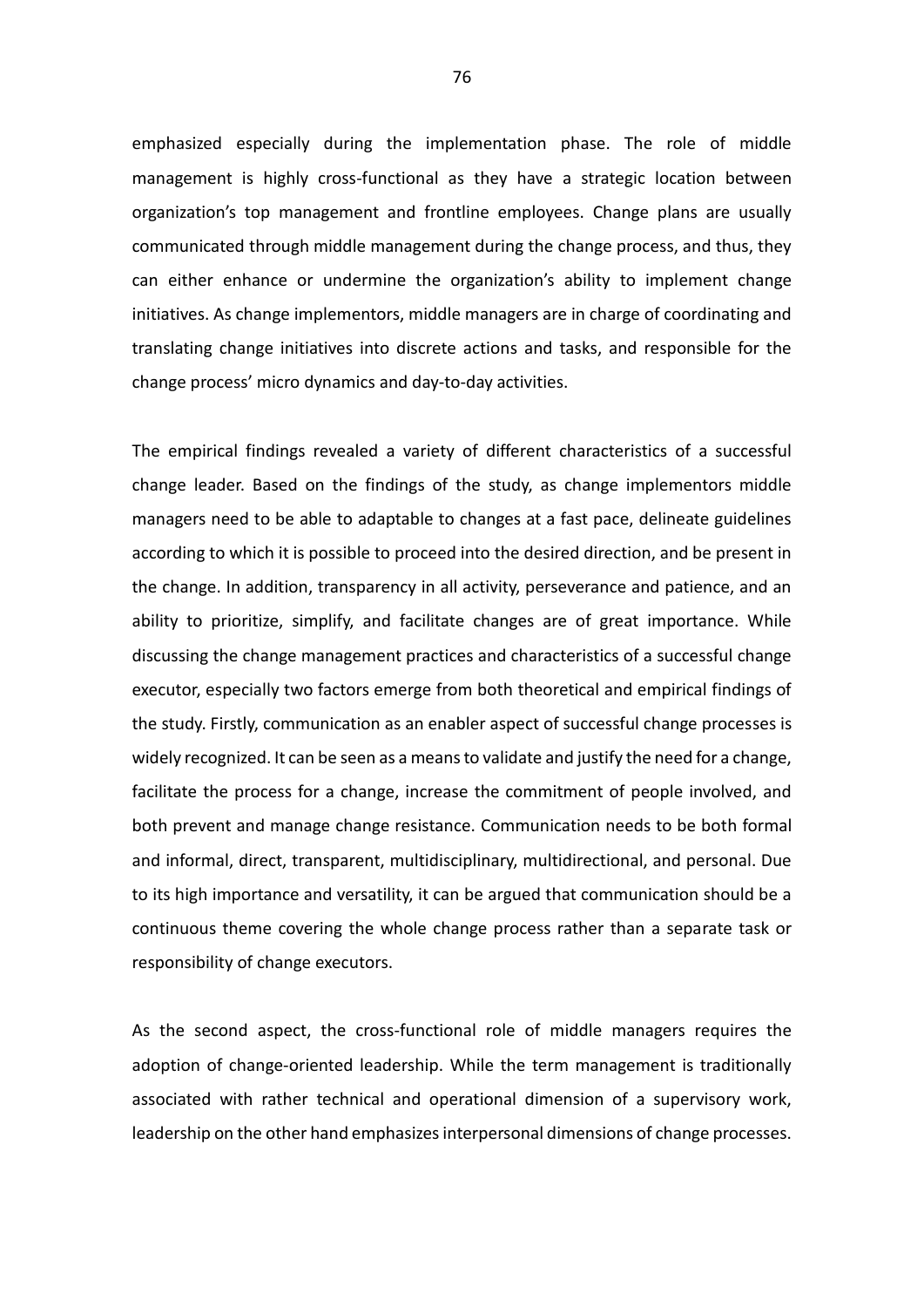Characteristics of a successful change leader are for example optimism, self-assurance, innovativeness, collaboratives, purposefulness, structuredness, and proactiveness. As change leaders, middle managers are required to place the focus on the people involved in change and create a mutual aim and commonly agreed goal to enhance the success of change processes. Also, change leader are expected to align people by continuously interacting with others, develop a complete and accurate understanding of the change initiatives, understand people's different levels of receptiveness, create an atmosphere and an organizational culture which enhances the change and enables improvements to be made, and personally lead the implementation process as a role model.

After answering the three supplementary research questions, the main research question on how do middle managers influence on the organizational change process can now be approached. As the findings suggest, organization's middle manager role in the change processes is emphasized especially during the implementation phase. Middle managers are in charge of coordinating and translating change initiatives into discrete actions and tasks, and responsible for the change process' micro dynamics and day-today activities. Through change-oriented leadership, they can enhance the success of change processes and lead the organization into the desired direction. With their own actions, middle managers can prevent possible change resistance, motivate people to engage in the change, and ensure continuity of the development.

### **5.1 Theoretical implications**

As theoretical contributions, the study sought to provide academics new insights on today's change management practices and on how successful change leaders act during the change processes. As this research is based on a qualitative interview study in which all of the interviewees were from the same company, caution must be exercised when attempting to generalize the findings. However, the findings of the study reinforce much of the existing literature of change management and contributes to the prior studies in various ways. Firstly, by analysing and comparing the existing change management

77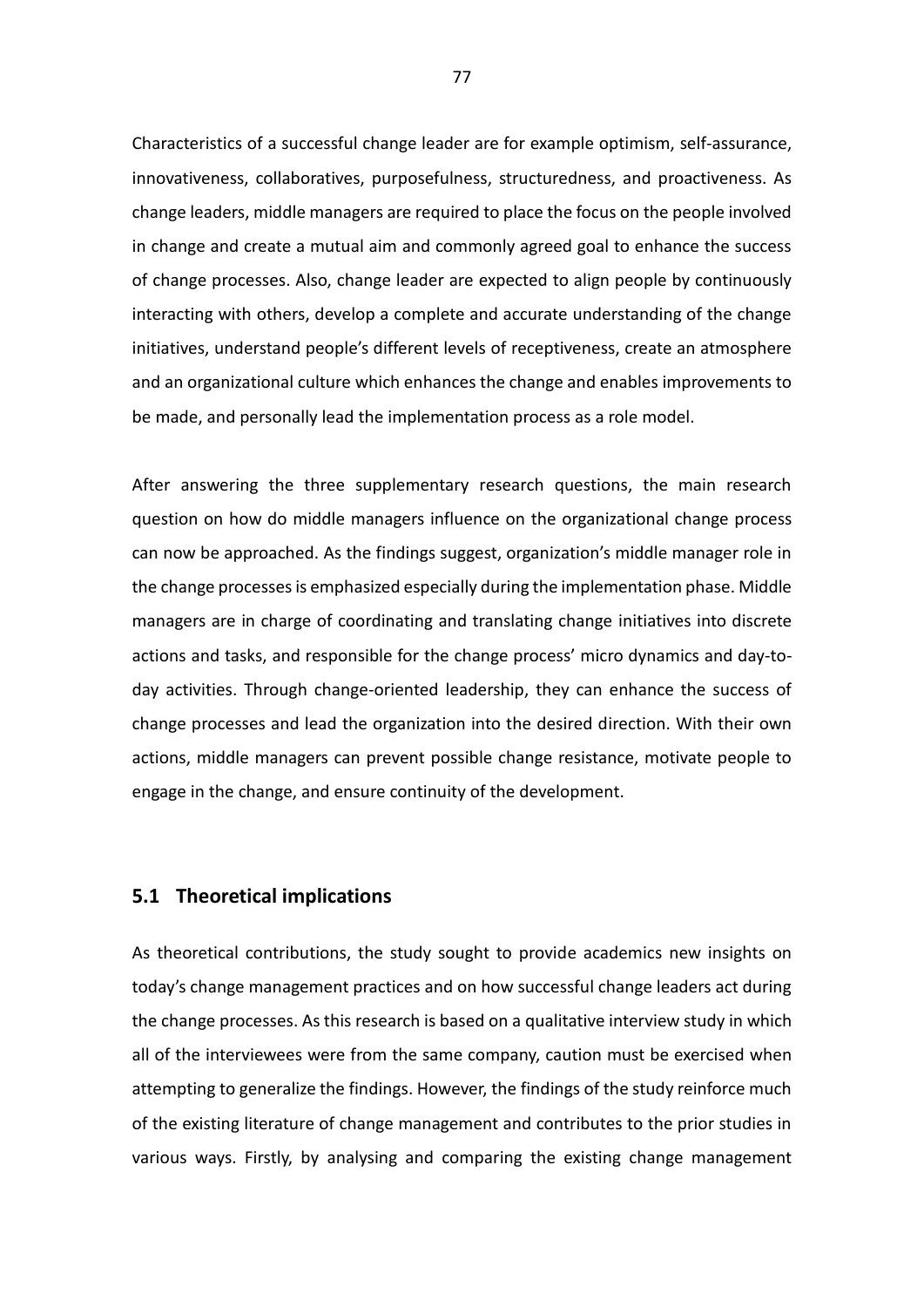models from different periods of management literature's history, this study has provided a generalized linearly proceeding process model of change management. As both Lewin's (1947) and Kotter's (1996) original models have been criticised for the lack of attention given to the human aspect, the model presents an extended version by complementing them with the aspects of people oriented ADKAR model.

Secondly, there has been disagreements over the contrast between planned and emergent approaches within the field's literature. Instead of an adversarial comparison between the approaches, the findings of the study suggest that the planned and emergent approaches could be seen as complementing actions and even be adopted simultaneously. Especially large-scale changes were identified to be initiated systematically and proceed according to the pre-planned steps, but the further implementation is usually left out to be more flexible and uncoordinated. Hence, this study supports Burnes' (2004a) suggestion that instead of seeking one best way or approach to change, companies should rather strive to find the approach that is the most suitable for both type of changes they wish to undertake. Closely related to the comparison between planned and emergent approach, the disagreement on whether change management should be seen as a top-down or bottom-up phenomena has divided the authors of the field. This study suggests that while the change initiatives are usually given from top of the organization as pre-planned, the implementation phase is a bottom-up driven process. Thus, both top-down and bottom-up approaches are required as Moran et al. (2000) and Galli (2018) have suggested.

Finally, this study has emphasized the essential role of middle managers as change executors. The lack of attention paid to middle management's involvement in the context of organizational change management is widely recognized. This study has contributed to the prior studies by conducting an empirical research on how differences in middle managers' change practices and policies influence on organizational performance and improvement efforts' success. Therefore, it can be argued that this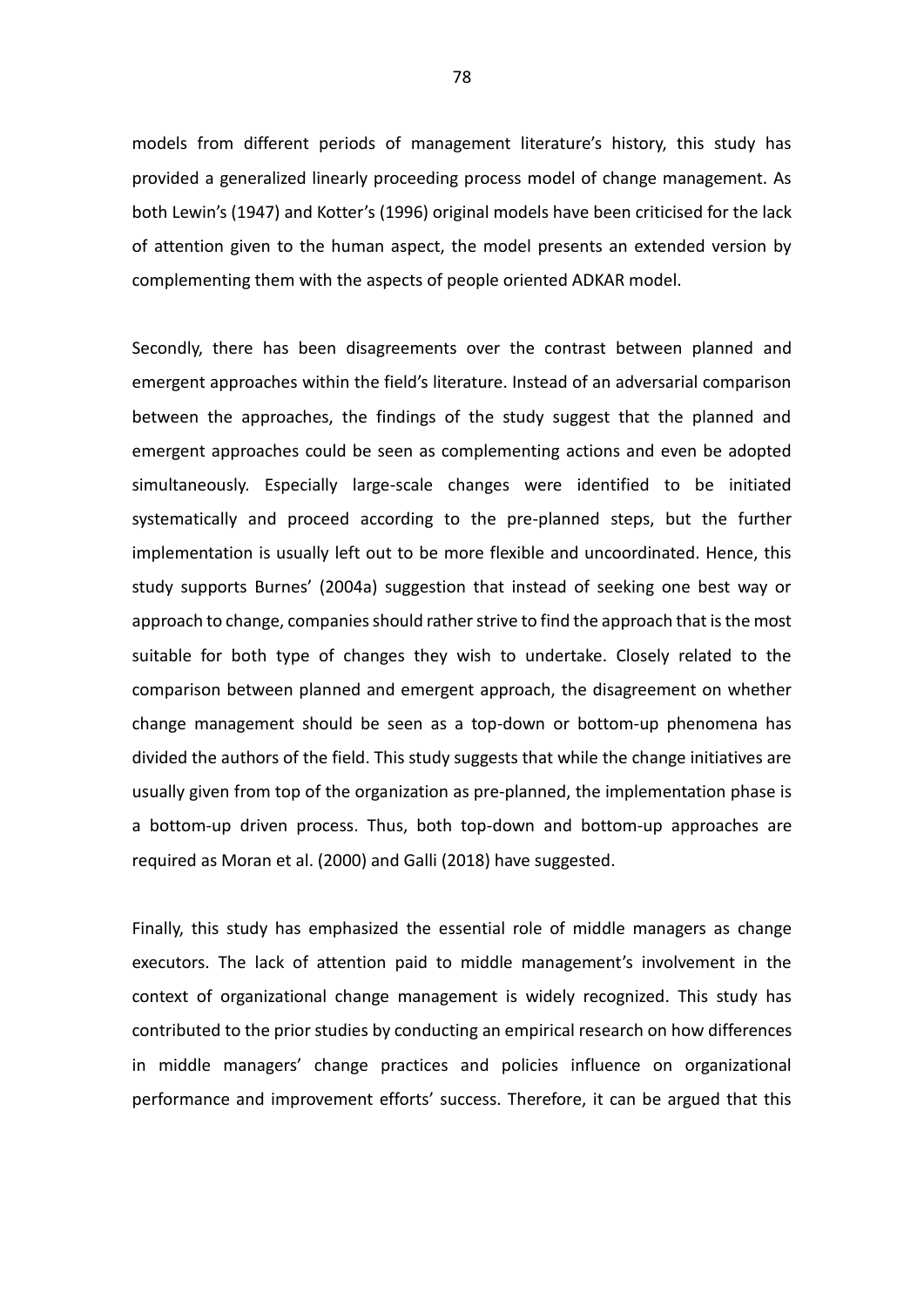study has for its part narrowed the gap between the theory and practice and provided academics new insights on today's change management procedures.

## **5.2 Managerial implications**

As the findings suggest, it is essential for today's organizations to recognize the significant role of middle management within change processes. By understanding and paying attention to the above-described middle managers' different roles as change executors, companies can increase success rates of their change initiatives. As the middle managers who operate between organization's top management and frontline employees have the most accurate and up-to-date knowledge of how things are done at the operational level, it is recommendable to involve them already in the planning phase of change process. By utilizing middle managers' expertise and know-how, companies can get a wider perspective and new insights into the change process. Middle managers have the best knowledge on operational dimension that need to be taken into account considering the change, and they can help company's top-level executives to put focus on people already in the planning phase. As a consequence, a company can reduce the level of a possible change resistance.

Also, understanding the different roles of middle managers as change executors can help organizations to allocate resources more effectively during the change processes. They need to provide enough support and ensure the required level of skills to implement changes by offering education and training. In addition, companies can put middle managers' expertise to good use while drawing up a schedule for a change process as middle managers can help them to avoid delays and possible pitfalls of change implementation. Finally, this thesis offers executors an opportunity to gain a broader perspective of the field of change management. By familiarizing themselves with the existing literature executors can gain a better understanding on how to utilize available models and frameworks the most efficient way.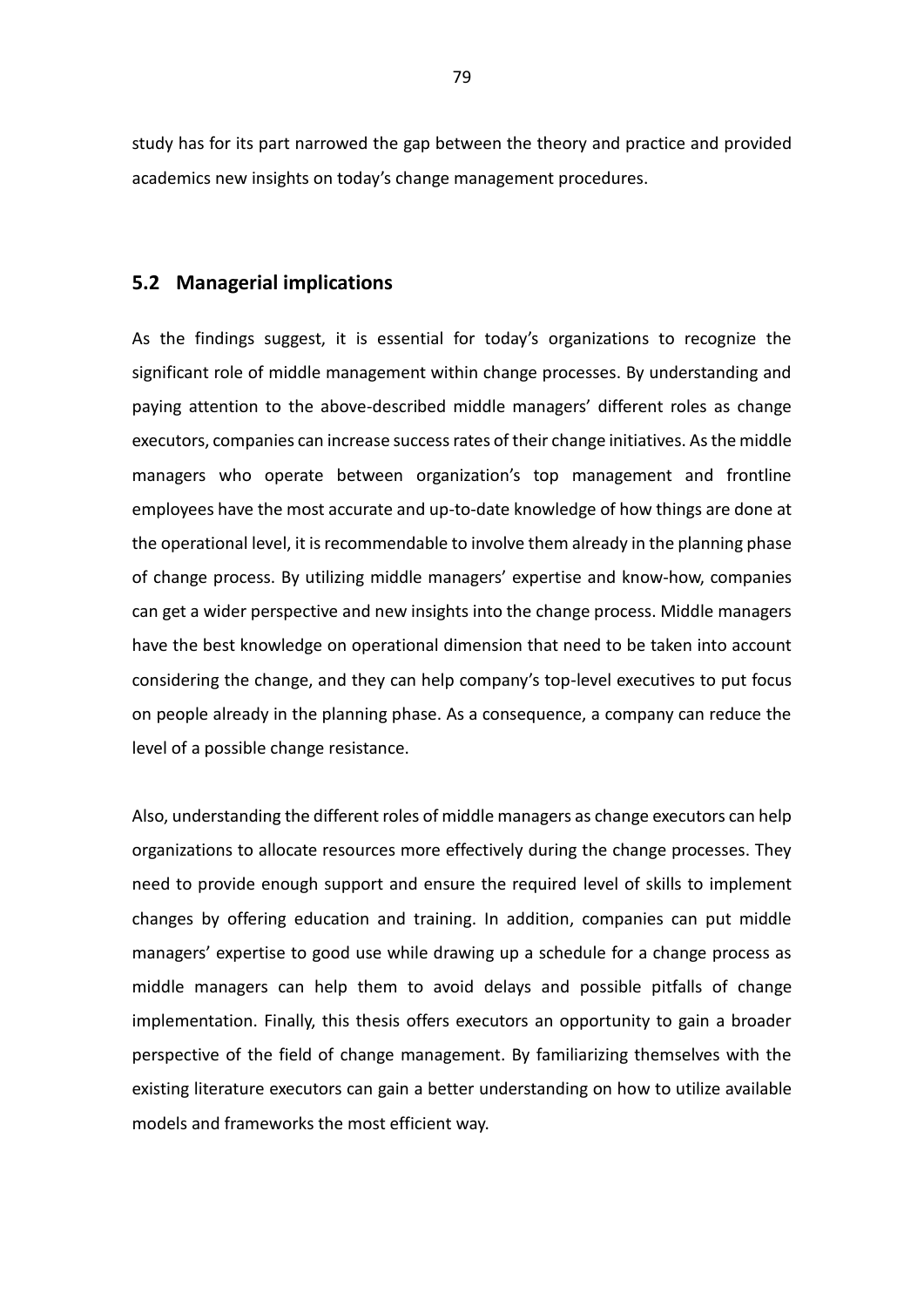## **5.3 Suggestions for future research**

Despite of the increasing amount of research in the context of change management and middle managers involvement, there are still several different suggestions for future research to be conducted. To expand the knowledge and understanding of middle managers' role in change processes, future research can build upon this thesis by paying closer attention to the key findings of it. As this study has pointed out that the change processes tend to vary by their nature depending especially on the scale of change, future research could focus on examining differences on middle managements' roles between minor and major scale changes more specifically. Also, while this study has aimed to form a comprehensive overview of change management processes in general, future research could focus on a correlation between success of change programs and one beforehand determined factor, variable, or a characteristic of a change executor. For example, as both communication and change-oriented leadership were identified critical success factors of change processes, future research should focus on examining them in more detail.

In addition, future research could contribute the existing literature by adopting a mixed method approach. Utilization of qualitative and quantitative research methods simultaneously would provide more accurate and comprehensive data on middle managers' contribution to organization change. Also, a longitudinal study and follow-up study research designs with a large sample would serve the same purpose. Finally, extending the sample to include participants from multiple companies and with diverse backgrounds would produce more generalizable findings.

## **5.4 Limitations**

Due to a character of the study – and partly because of the restrictions set by the nature of a master's thesis, also this study has certain limitations. As the resources to conduct the study were rather limited, the sample of conducted empirical research was relatively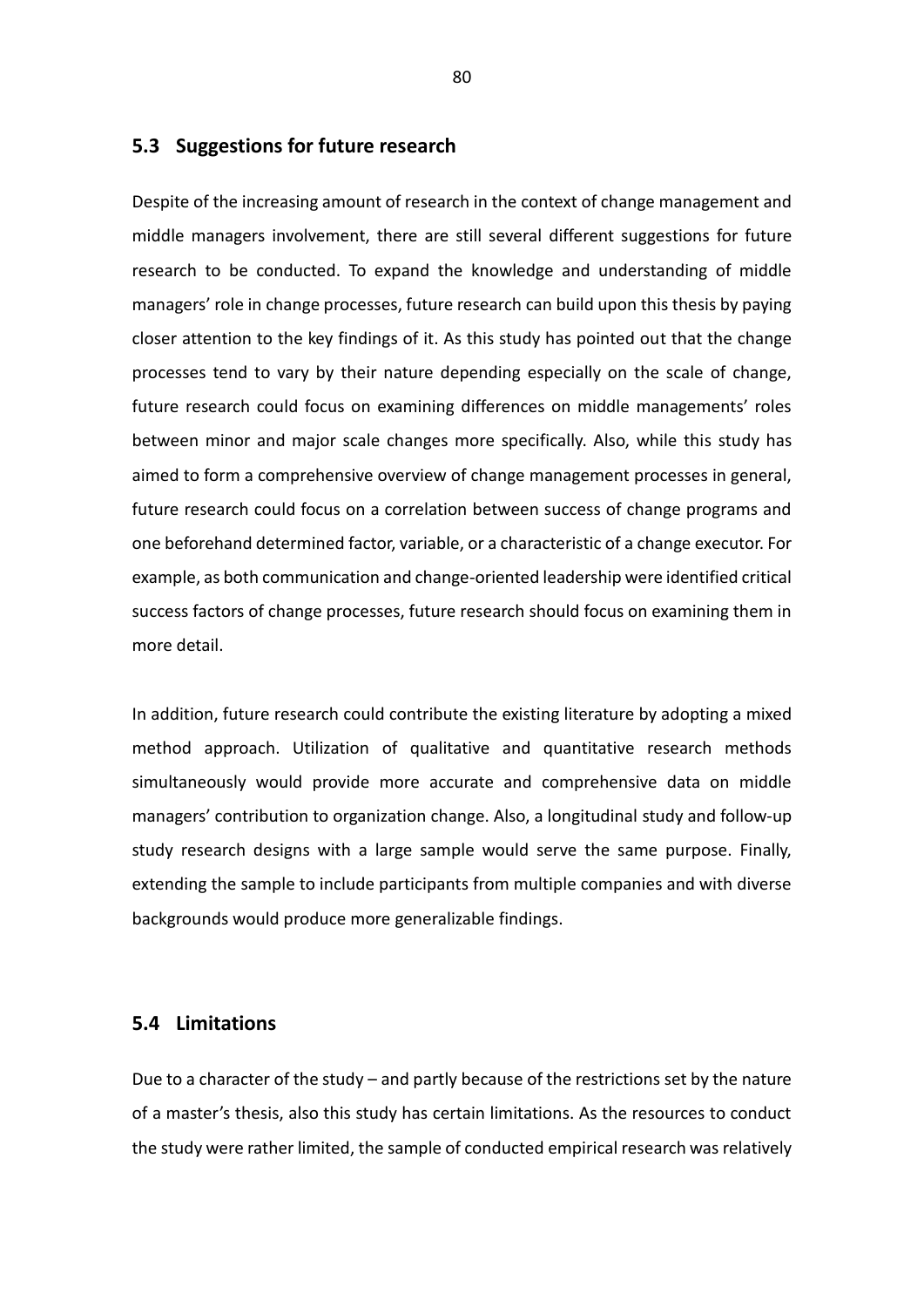small. However, as a qualitative research does not aim to search statistical connections but rather deepen the understanding of an examined phenomenon, the number of interviews is not the first prior.

In terms of the fragmentation and incoherency of the field, Bamford et al. (2005) have pointed out that making a comprehensive analysis is difficult as the literature of the field tends to draw conclusions on slight empirical evidence. The lack of a consensus particularly in the context of change management models sets also its limitations for the study. Hence, Burnes (2004b) has argued that it is likely to challenging – or even impossible to produce a universally applicable change model. To avoid generalization on the basis of too slight empirical evidence, this study has aimed to examine a wide range of different approaches and perspectives available for both academics and practitioners. Regarding the analysis of different change management models, both advantages and disadvantages of each model were presented, and criticism addressed.

Lastly, organizational change as a studied phenomenon also sets its limitations for the study. For example, Pettigrew et al. (2001) have identified six interconnected analytical challenges that should be addressed while studying organizational change. These challenges include factors such as an examination of multiple contexts and levels of analysis, a linkage between change processes and organizational performance outcomes, and an investigation of international and cross-cultural comparisons on organizational change. To address these challenges and ensure validity and reliability of the study, the context of study and the justification of chosen research methods are both presented and discussed in the third chapter concerning research methodology.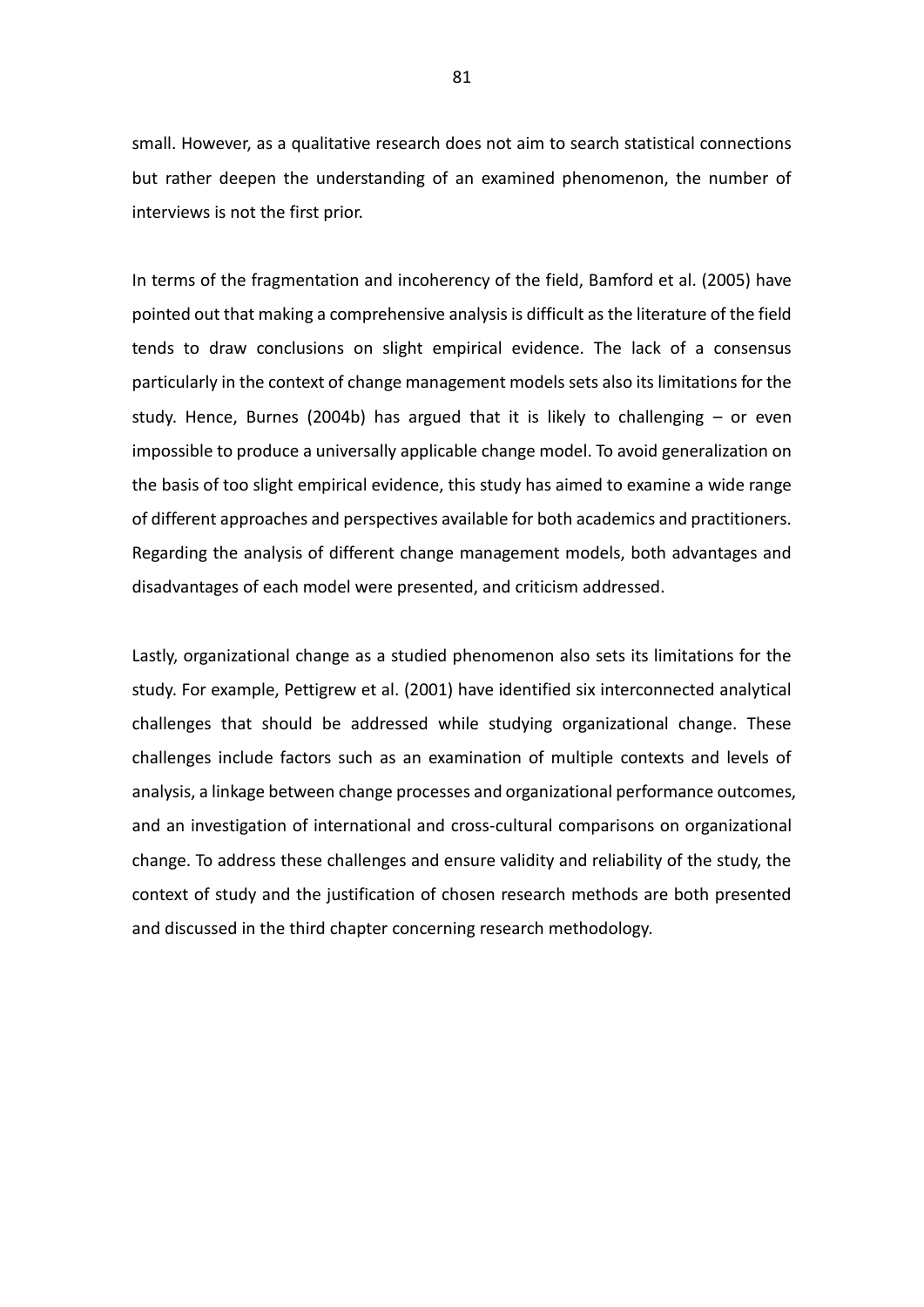# **References**

- Al-Ali, A. A., S. K. Singh, M. Al-Nahyan, & A. S. Sohal (2017). Change management through leadership: the mediating role of organizational culture. International Journal of Organizational Analysis 25:4, 723-739.
- Baddah, A. (2017). The Influencing Factors of Organisational Change Management: A Literature Review. Ahi Evran Üniversitesi İktisadi ve İdari Bilimler Fakültesi Dergisi 1:1, 42-58.
- Bamford, D. R. & P. L. Forrester (2003). Managing planned and emergent change within an operations management environment. International journal of operations & production management 23:5, 546-564.
- Bamford, D. & S. Daniel (2005). A case study of change management effectiveness within the NHS. *Journal of Change Management* 5:4, 391-406.
- Bartunek, J. M. (2008). You're an organization development practitioner-scholar: Can you contribute to organizational theory? *Organization Management Journal* 5:1, 6- 16.
- Beer, M. & N. Nohria, (2000). Cracking the code of change. *HBR's 10 must reads on change* 78:3, 133-141.
- Bendor-Samuel, P. (2004). Change management tools key to winning internal acceptance: Implementing offshore strategies. *Outsourcing journal*.
- Birken, S. A., S. Y. D. Lee, & B. J. Weiner (2012). Uncovering middle managers' role in healthcare innovation implementation. *Implementation Science* 7:1, 28.
- Birken, S. A., S. Y. D. Lee, B. J. Weiner, M. H. Chin, & C. T. Schaefer (2013). Improving the effectiveness of health care innovation implementation: middle managers as change agents. *Medical Care Research and Review* 70:1, 29-45.
- Bryant, M., & I. Stensaker (2011). The competing roles of middle management: Negotiated order in the context of change. Journal of Change Management 11:3, 353-373.
- Bucciarelli, L. (2015). A review of innovation and change management: stage model and power influences. Universal Journal of Management 3:1, 36-42.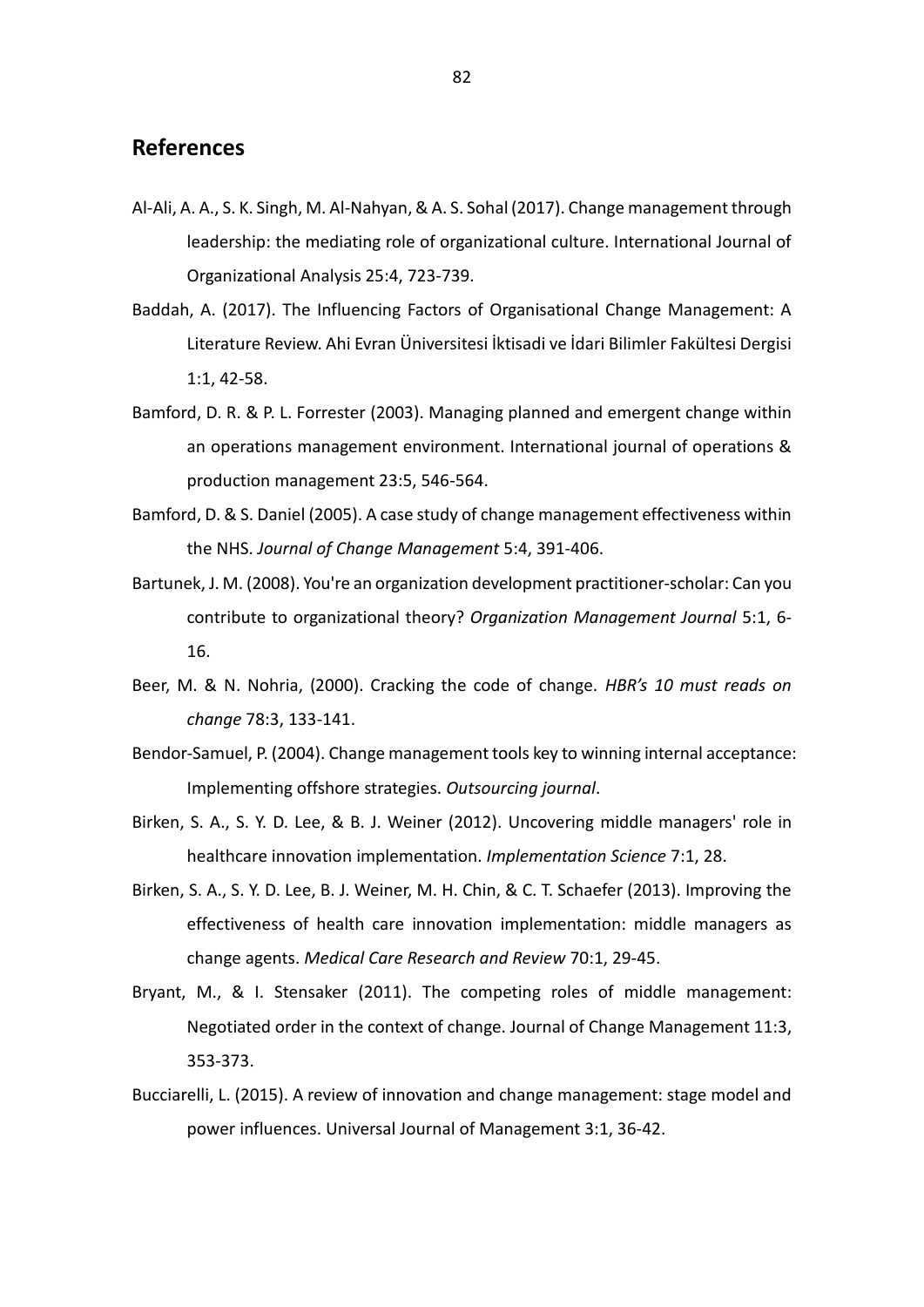- Bullock, R. J. & D. Batten (1985). It's just a phase we're going through: a review and synthesis of OD phase analysis. Group & Organization Studies 10:4, 383-412.
- Burnes, B. (1996). No such thing as… a" one best way" to manage organizational change. Management Decision 34:10, 11-18.
- Burnes, B. (2004a). Emergent change and planned change–competitors or allies? International Journal of Operations & Production Management 24:9, 886-902.
- Burnes, B. (2004b). Managing change: A strategic approach to organisational dynamics. 4 ed. Pearson Education.
- Burnes, B. (2009). *Managing change: A strategic approach to organisational dynamics*. 5 ed. Pearson Education.
- Caldwell, D. F., J. Chatman, C. A. O'Reilly III, M. Ormiston, & M. Lapiz (2008). Implementing strategic change in a health care system: The importance of leadership and change readiness. *Health care management review* 33:2, 124-133.
- Calegari, M. F., R. E. Sibley, & M. E. Turner (2015). A roadmap for using Kotter's organizational change model to build faculty engagement in accreditation. *Academy of Educational Leadership Journal* 19:3, 31.
- Chuang, E., K. Jason, & J. C. Morgan (2011). Implementing complex innovations: factors influencing middle manager support. *Health care management review* 36:4, 369-379.
- Da Veiga, A. (2018). An approach to information security culture change combining ADKAR and the ISCA questionnaire to aid transition to the desired culture. Information & Computer Security 26:5, 584-612.
- Dey, I. (1993). *Qualitative data analysis: A user-friendly guide for social scientists*. London: Routledge.
- Doyle, M., T. Claydon, & D. Buchanan (2000). Mixed results, lousy process: the management experience of organizational change. *British Journal of Management* 11, 59-80.
- Elrod II, P. D. & D. D. Tippett (2002). The "death valley" of change. *Journal of organizational change management* 15:3, 273-291.
- Engle, R. L., E. R. Lopez, K. E. Gormley, J. A. Chan, M. P. Charns, & C. V. Lukas (2017). What roles do middle managers play in implementation of innovative practices? *Health care management review* 42:1, 14.

Eriksson, P. & A. Kovalainen (2008). *Qualitative methods in business research*. London: Sage.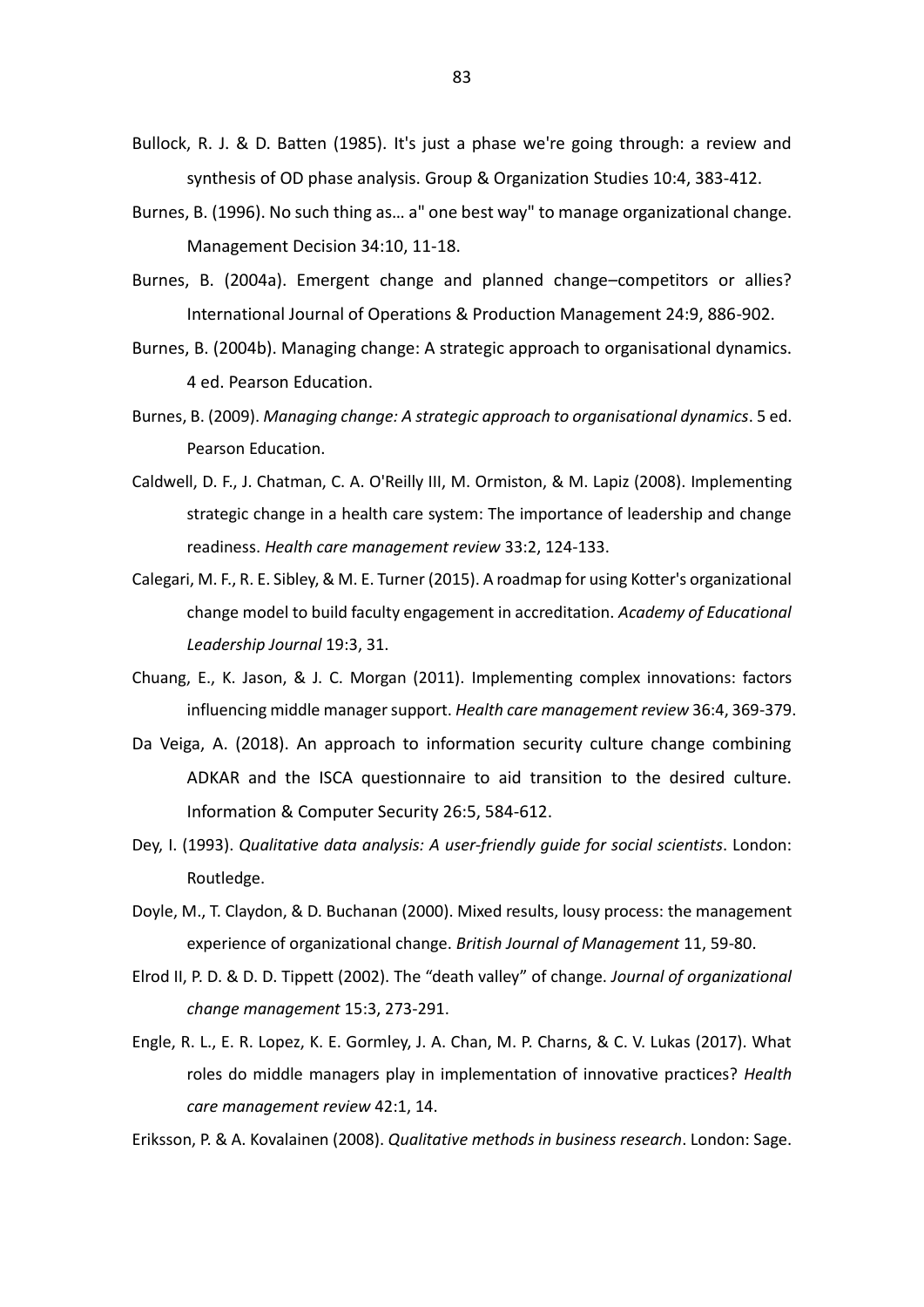- Eskola, J. & J. Suoranta (2000). Johdatus laadulliseen tutkimukseen. 4 ed. Tampere: Vastapaino.
- Frohman, A. & L. Johnson (1992). The Middle Management Challenge: Moving from Crisis to Empowerment. New York, NY: McGraw-Hill.
- Galli, B. J. (2018). Change management models: A comparative analysis and concerns. *IEEE Engineering Management Review* 46:3, 124-132.
- Garvin, D. A. (1993). Building a learning organization. *Harvard Business Review* 71:4, 78-91.
- Gill, R. (2002). Change management or change leadership? *Journal of change management*  3:4, 307-318.
- Graetz, F. (2000). Strategic change leadership. Management Decision 38:8, 550-564.
- Guimaraes, T. & C. Armstrong (1998). Empirically testing the impact of change management effectiveness on company performance. *European Journal of Innovation Management* 1:2, 74-84.
- Herzig, S. E. & N. L. Jimmieson (2006). Middle managers' uncertainty management during organizational change. *Leadership & Organization Development Journal* 27:8, 628- 645.
- Hiatt, J. (2006). *ADKAR: a model for change in business, government, and our community*. Loveland, CO: Prosci Research.
- Higgins, J. M. (2005). The eight 'S's of successful strategy execution. *Journal of Change Management* 5:1, 3-13.
- Hirsjärvi, S. & H. Hurme (2008). *Tutkimushaastattelu: Teemahaastattelun teoria ja käytäntö*. Helsinki: Gaudeamus Helsinki University Press.
- Hope, O. L. E. (2010). The politics of middle management sensemaking and sensegiving. *Journal of Change Management* 10:2, 195-215.
- Hooper, A. & J. Potter (2000) *Intelligent Leadership*. London: Random House.
- Hudescu, L. & L. Ilies (2011). Challenges in choosing an effective change management approach. *Managerial Challenges of the Contemporary Society*. Proceedings, 125- 129.
- Jansson, J. E. (2008). The importance of change management in reforming customs. *World Customs Journal* 2:2, 41-52.
- Kang, S. P. (2015). Change management: Term confusion and new classifications. *Performance Improvement* 54:3, 26-32.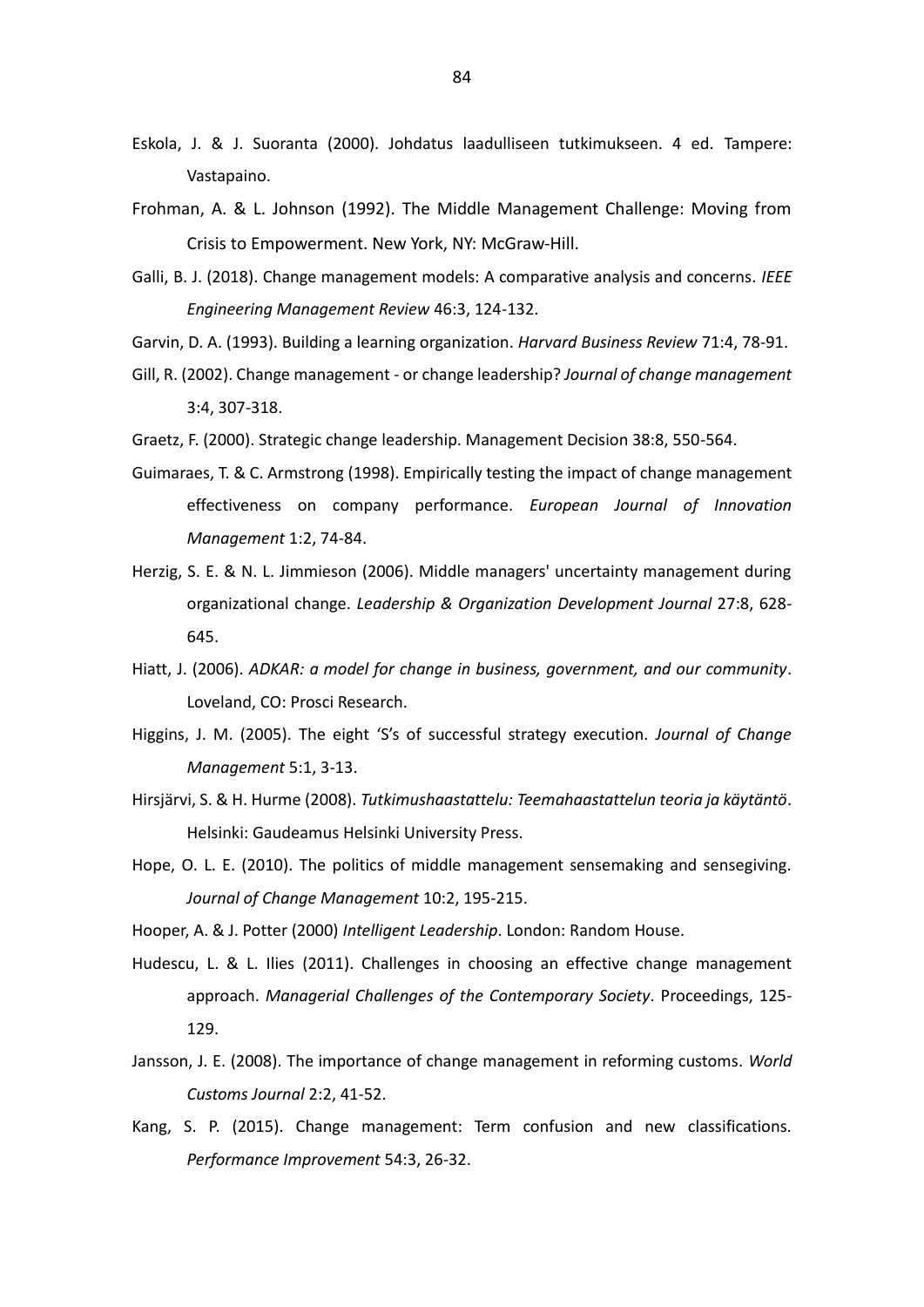- Karambelkar, M. & S. Bhattacharya (2017). Onboarding is a change: Applying change management model ADKAR to onboarding. *Human resource management international digest* 25:7, 5-8.
- Kezar, A. (2011). Understanding and Facilitating Organizational Change in the 21st Century: Recent Research and Conceptualizations. *ASHE-ERIC Higher Education Report* 28:4.
- Klein, K. J., A. B. Conn, & J. S. Sorra (2001). Implementing computerized technology: An organizational analysis. *Journal of applied psychology* 86:5, 811-824.
- Kotter, J. (1990). What leaders really do. *Harvard Business Review* 68:3, 103-111.
- Kotter, J. (1995). Leading change: why transformation efforts fail. *Harvard Business Review*  73:2, 59-67.
- Kotter, J. P. (1996). *Leading change*. Boston, MA: Harvard Business School Press.
- Kwon, T. & R. Zmud (1987). Unifying the Fragmented Models of Information Systems Implementation. In: *Critical Issues in Information Systems Research*, 227-251. Ed. J. R. Boland & R. Hirshheim. New York: John Wiley.
- Lewin, K. (1947). Frontiers in group dynamics: Concept, method and reality in social science; social equilibria and social change. *Human Relations* 1, 5-41.
- Lewin, K. (1951). Field theory in social science: Selected theoretical papers. New York: Harper & Row.
- Lewis, L. K., A. M. Schmisseur, K. K. Stephens, & K. E. Weir (2006). Advice on communicating during organizational change: The content of popular press books. *The Journal of Business Communication* 43:2, 113-137.
- Lichtenstein, B. M. (1997). Grace, magic and miracles: A "chaotic logic" of organizational transformation. *Journal of Organizational Change Management* 10:5, 393-411.
- Maimone, F. & M. Sinclair (2014). Dancing in the dark: creativity, knowledge creation and (emergent) organizational change. *Journal of Organizational Change Management*  27:2, 344-361.
- Maurer, R. (1996). *Beyond the Wall of Resistance: Unconventional Strategies that Build Support for Change*. Austin, TX: Bard Press.
- Miller, D. (2001). Successful change leaders: what makes them? What do they do that is different? *Journal of Change Management* 2:4, 359-368.
- Moran, J. W., & B. K. Brightman (2000). Leading organizational change. *Journal of workplace learning* 12:2, 66-74.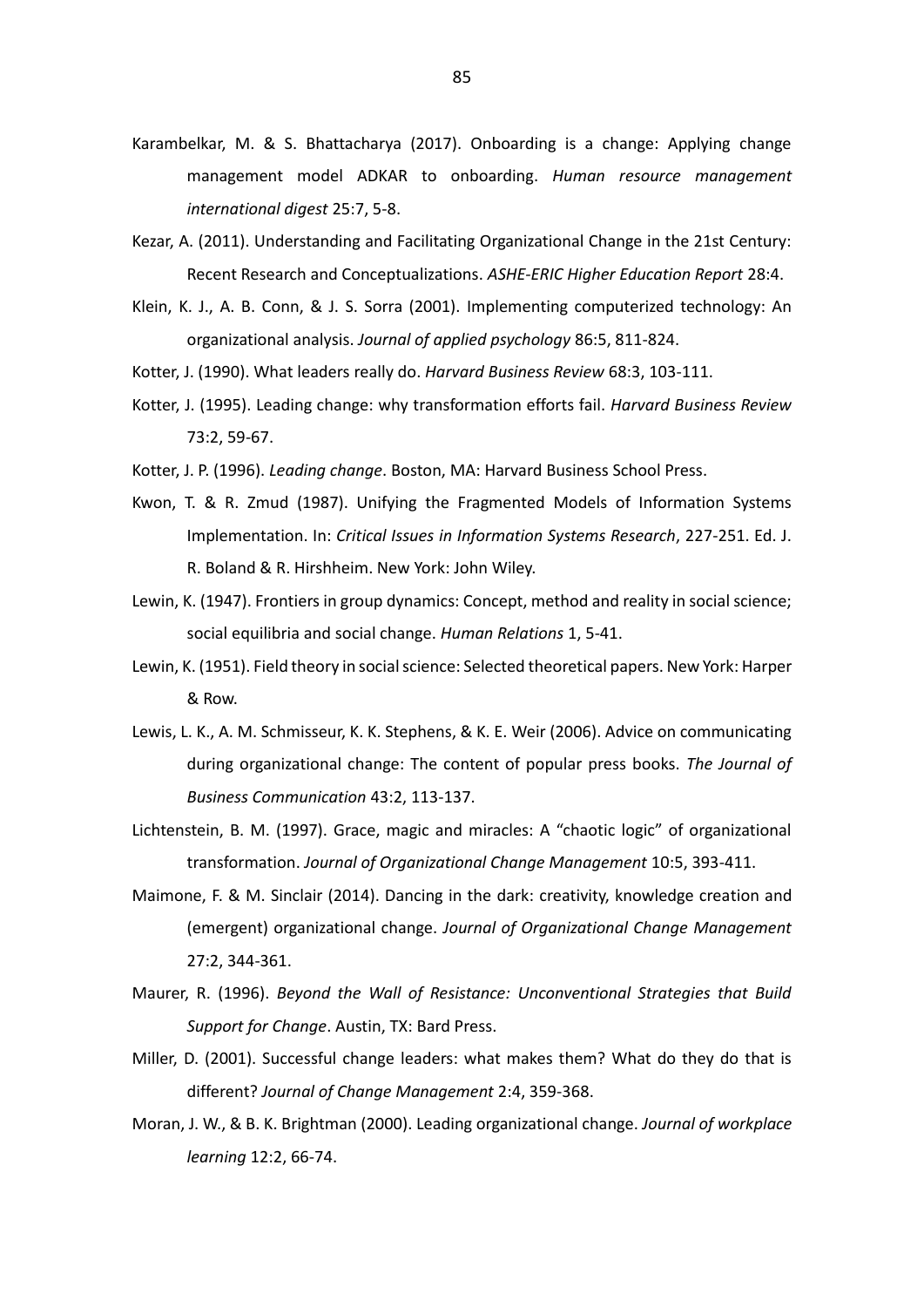- Noble, C. H. (1999). The eclectic roots of strategy implementation research. *Journal of business research* 45:2, 119–134.
- Pettigrew, A. M., R. W. Woodman, & K. S. Cameron (2001). Studying organizational change and development: Challenges for future research. *Academy of management journal*  44:4, 697-713.
- Prosci [online]. *Definition of Change Management*. Cited January 12, 2020. Available from World Wide Web: <URL: https://www.prosci.com/resources/articles/changemanagement-definition >.
- Radeke, F. (2011). Toward Understanding Enterprise Architecture Management's Role in Strategic Change: Antecedents, Processes, Outcomes. *Wirtschaftsinformatik* 16:18, 1-11.
- Raineri, A. B. (2011). Change management practices: Impact on perceived change results. *Journal of Business Research* 64:3, 266-272.
- Romanelli, E. & M. L. Tushman (1994). Organizational transformation as punctuated equilibrium: An empirical test. *Academy of Management journal* 37:5, 1141-1166.
- Rosenbaum, D., E. More, & P. Steane (2018). Planned organisational change management: Forward to the past? An exploratory literature review. *Journal of Organizational Change Management* 31:2, 286-303.
- Rothwell, W. J. (1999). Roles, competencies, and outputs of human performance improvement. In: *ASTD models for human performance improvement: Roles, competencies, and outputs,* 17-32*.* Ed. Rothwell, W. J. 2. ed. Alexandria, VA: The American Society for Training and Development.
- Saunders, M., P. Lewis, & A. Thornhill (2016). *Research methods for business students*. 7 ed. Harlow: Pearson Education Limited.
- Schech-Storz, M. D. (2013). Organizational change success in project management: A comparative analysis of two models of change. Doctoral dissertation, Capella University.
- Schein, E. H. (1985). *Organisational Culture and Leadership: A Dynamic View*. Jossey-Bass, San Francisco, CA.
- Sirén, T. & O. Pekkarinen (2017). Tieteenfilosofis-Metodologisia Perusteita Pro Gradu Tutkielman Laadintaan. In: Department of Leadership and Military Pedagogy Series 3: Working Papers No. 3.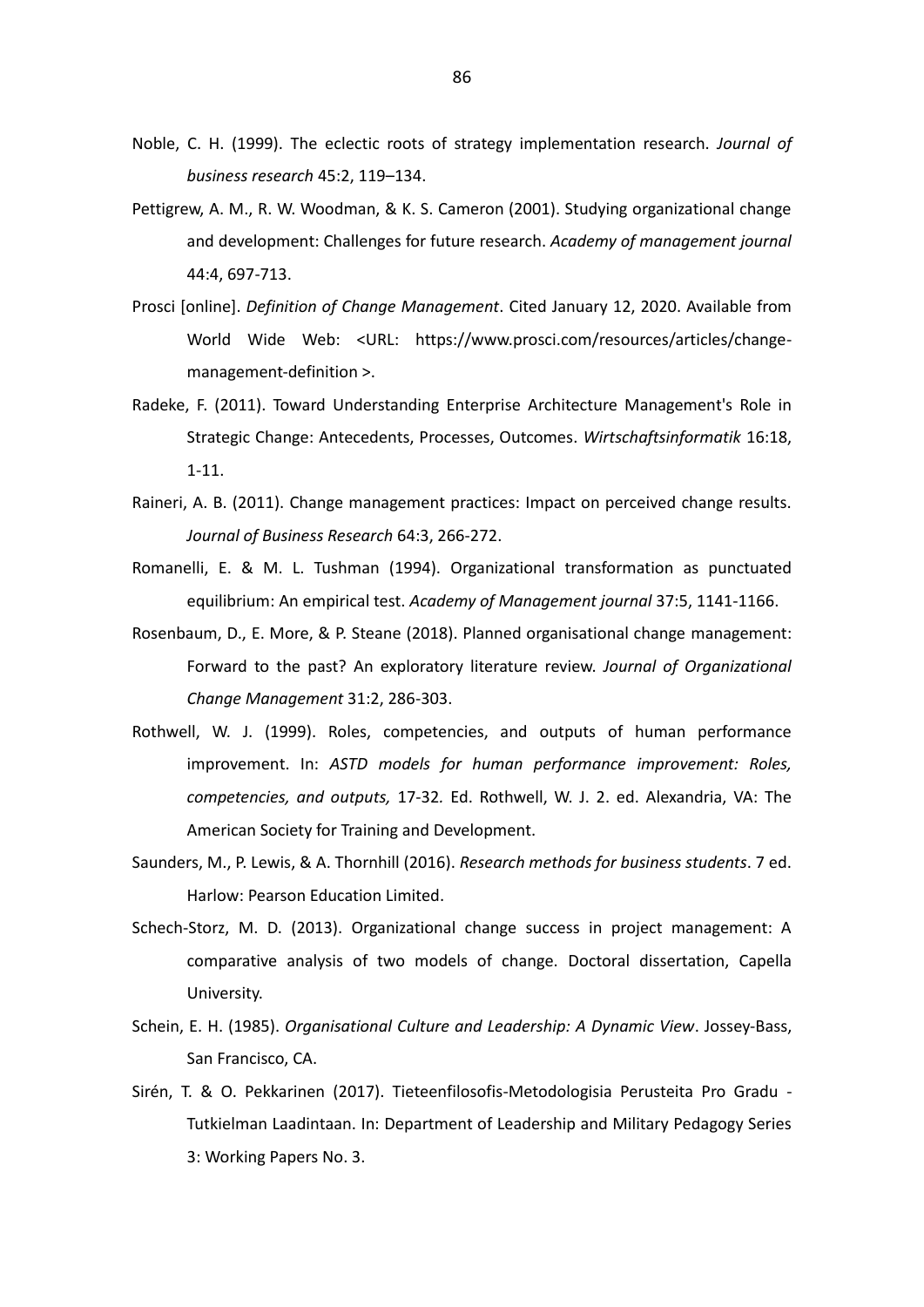- Stein, B. A., T. D. Jick, & R. M. Kanter (1992). *The challenge of organizational change: How companies experience it and leaders guide it.* New York: Free Press.
- Snyder, H. (2019). Literature review as a research methodology: An overview and guidelines. *Journal of Business Research* 104, 333-339.
- Talmaciu, I. (2014). Comparative Analysis of Different Models of Organizational Change. *Valahian Journal of Economic Studies* 5:4, 77-86.
- Todnem By, R. (2005). Organisational change management: A critical review. *Journal of change management* 5:4, 369-380.
- Tsoukas, H. & R. Chia (2002). On organizational becoming: Rethinking organizational change. *Organization science* 13:5, 567-582.
- Van Tiem, D. M., J. C. Dessinger, J. L. Moseley, & J. L. Moseley (2012). *Fundamentals of Performance Improvement: A Guide to Improving People, Process, and Performance*. 4. ed. New York: John Wiley & Sons. 664.
- Varkey, P. (2010). Change Management for Effective Quality Improvement: A Primer. *American Journal of Medical Quality* 25:4, 268-273.
- Wentworth, D. K., S. J. Behson, & C. L. Kelley (2020). Implementing a new student evaluation of teaching system using the Kotter change model. *Studies in Higher Education* 45:3, 511-523.
- Wooldridge, B. & S. W. Floyd (1990). The strategy process, middle management involvement, and organizational performance. *Strategic management journal* 11:3, 231-241.
- Young, M. (2009). A meta model of change. Journal of Organizational Change Management 22:5, 524-548.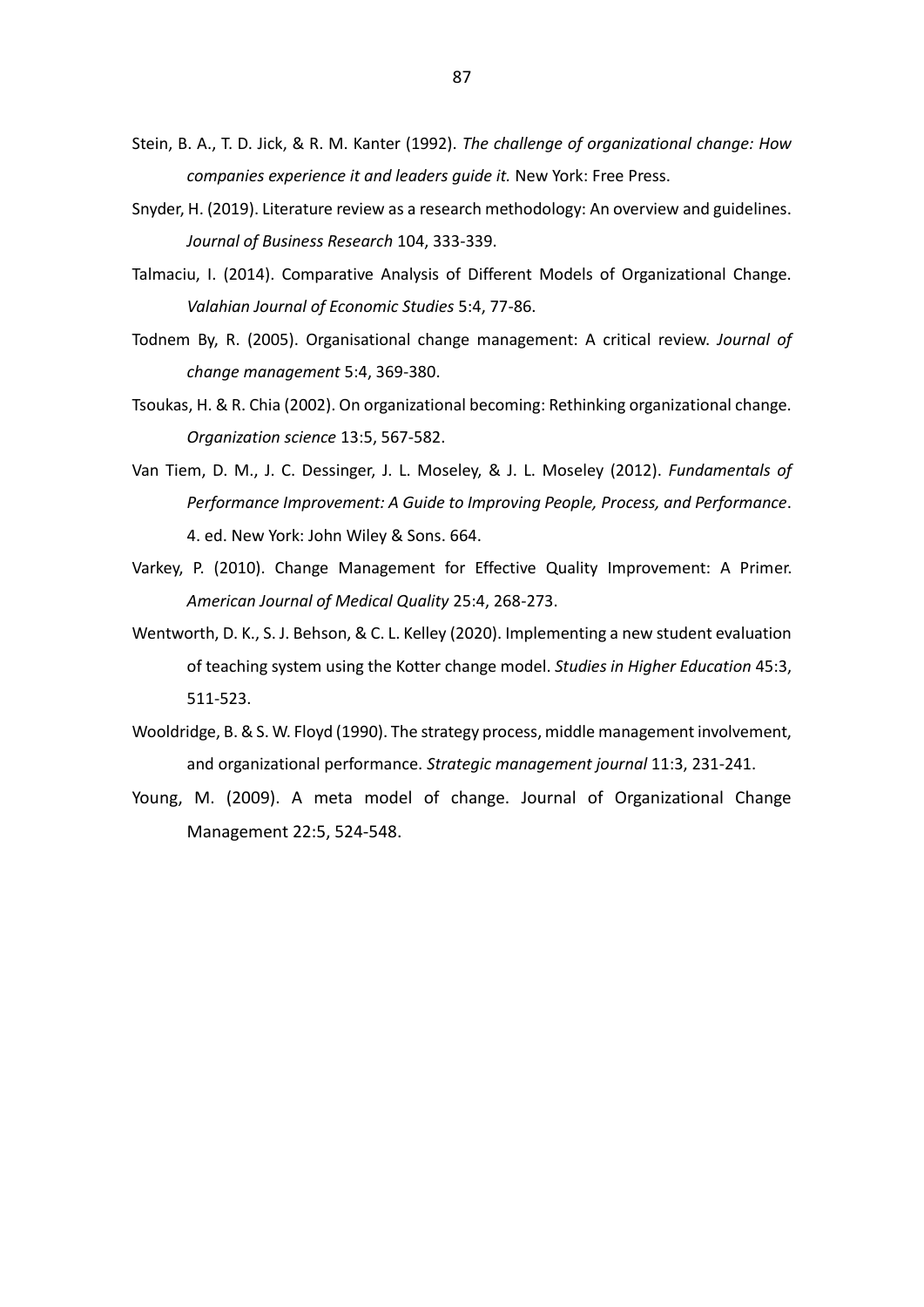# **Appendix. Interview template**

Date: Name: Number of years in Company X: Current position: Main responsibilities and tasks: Number of years in a management position:

- 1. How is it going with the changes?
- 2. Change management in general
	- 2.1. What are the first things that come to your mind when thinking about change management in general?
	- 2.2. How do you experience change management's importance in today's working life?
- 3. How change proceeds within your company?
	- 3.1. Is there some particular procedure or model of change that is being utilized?
	- 3.2. How would you describe change management; as a continuous phenomenon or rather process-based?
- 4. What is your role as a supervisor in the different stages of a change?
	- 4.1. Are there certain practices or actions whose importance is emphasized during the change?
	- 4.2. In what ways does change management differ from your everyday managerial work – or does it differ at all?